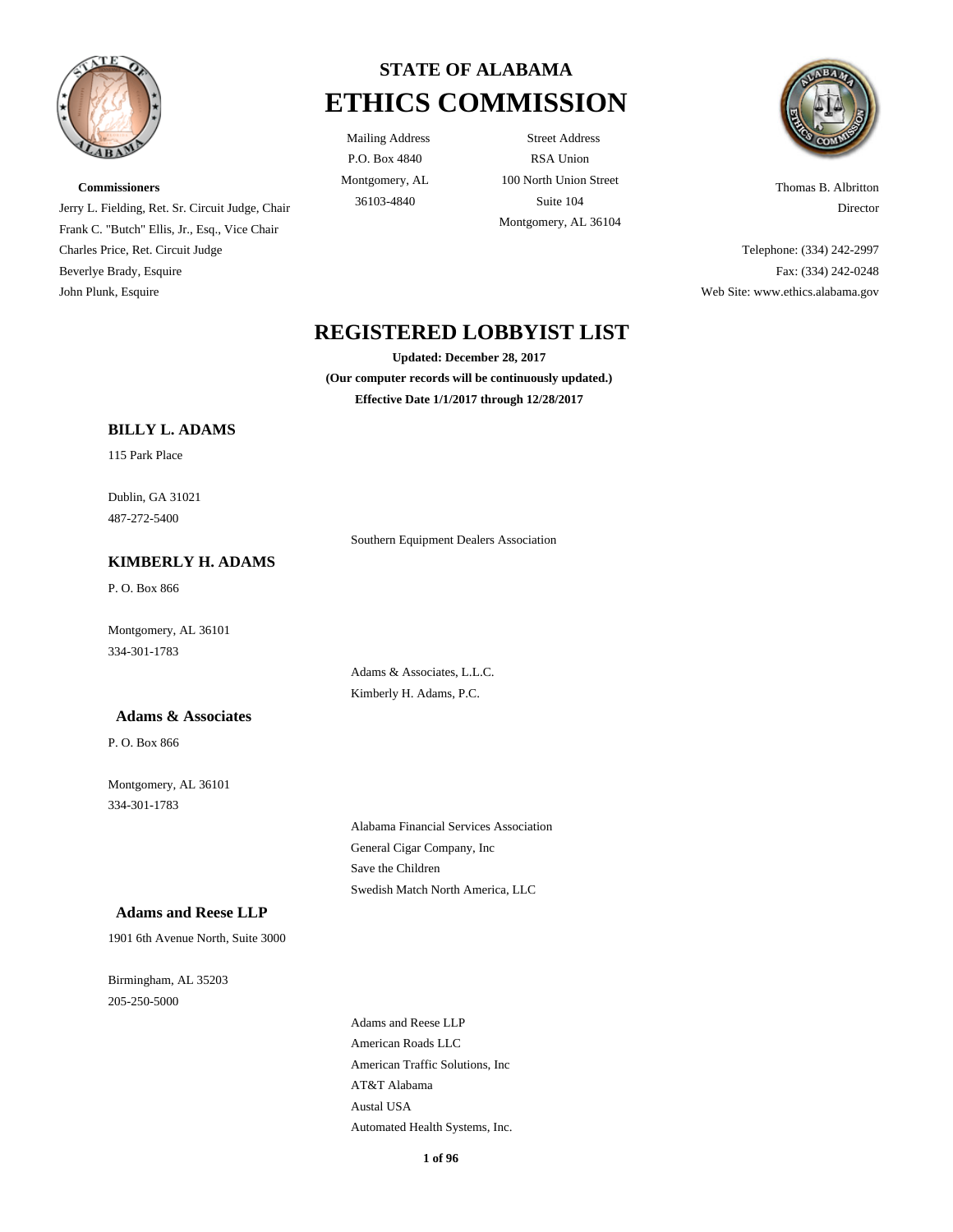Baldwin County Commission Bloom Group Inc., The City of Daphne, Alabama City of Foley City of Gardendale Schools Board of Education City of Mobile City of Wetumpka Claims and Litigation Management Alliance Coastal Alabama Partnership Conecuh Ridge Distillers, LLC Hunt Companies Keep Mobile Growing Kid One Transport, Inc. Lafarge North America, Inc., Holcim (US) Inc., Aggregate Industries Management, Inc. Master Boat Builders, Inc. Periscope Intermediate Corp. Retail Finance International Holdings, Inc.(obo parent Synchrony Financial) Troy University Wetlands Solutions, LLC

#### **JOHN Q. ADAMS, III**

P.O.Box 240

Montgomery, AL 36101 334-265-2732

> Adams & Associates, L.L.C. Alabama Poultry & Egg Association Kimberly H. Adams, P.C.

#### **Kimberly H. Adams, PC**

P. O. Box 866

Montgomery, AL 36101 334-301-1783

> Alabama Association for Marriage and Family Therapy Alabama High School Athletic Association Alabama Municipal Court Clerks & Magistrate Association Alabama Tourism Partnership American International Group, Inc (AIG) Association of Alabama Camps Bradford Health Services Central Auction House dba Central Bidding Coastal Conservation Association Houston County Economic Development Authority League of Southeastern Credit Unions National Waste & Recycling Association OneMain Holdings, Inc.

Tom Coker & Associates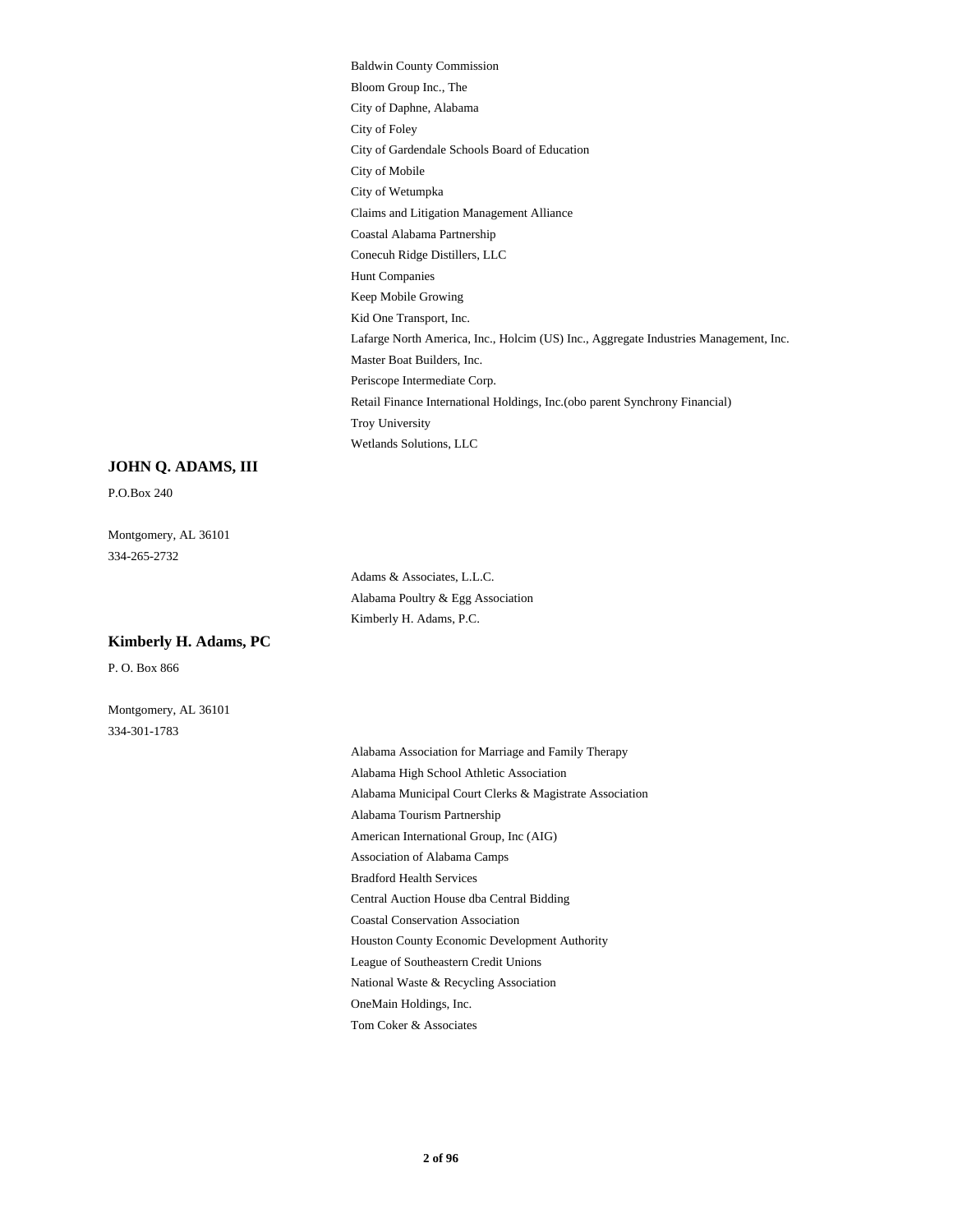#### **GLYN AGNEW**

600 19th Street North

Birmingham, AL 35203 205-470-0553

AT&T Alabama

### **DONNA M. ALEXANDER**

125 S. Ripely Street

Montgomery, AL 36104 334-649-4455

Alabama Wholesale Beer Association

## **SHANNON AMMONS**

800 Lakeshore Dr

Birmingham, AL 35209 205-879-4712

Alabama Association of Nonprofits

#### **AMBER ANDERSON**

PO Box 230488

Montgomery, AL 36123 334-277-9700

Alabama Association of School Boards

#### **DIANA ANDERSON**

P.O. Box 4177

MONTGOMERY, AL 36103-4177 334-834-9790

Alabama Education Association

#### **JACQUELINE ANDERSON**

1844 St Charles Court SW

Birmingham, AL 35211 205-249-1881

Fast Start, LLC

## **CHRISTINA ANDREEN**

2829 2nd Avenue South

Birmingham, AL 35233 205-745-3060

Southern Environmental Law Center

## **MICHAEL ANWAY**

1962 Chatsworth Way

Tallahassee, FL 32309 202-552-9916

Pharmaceutical Research and Manufacturers of America (PhRMA)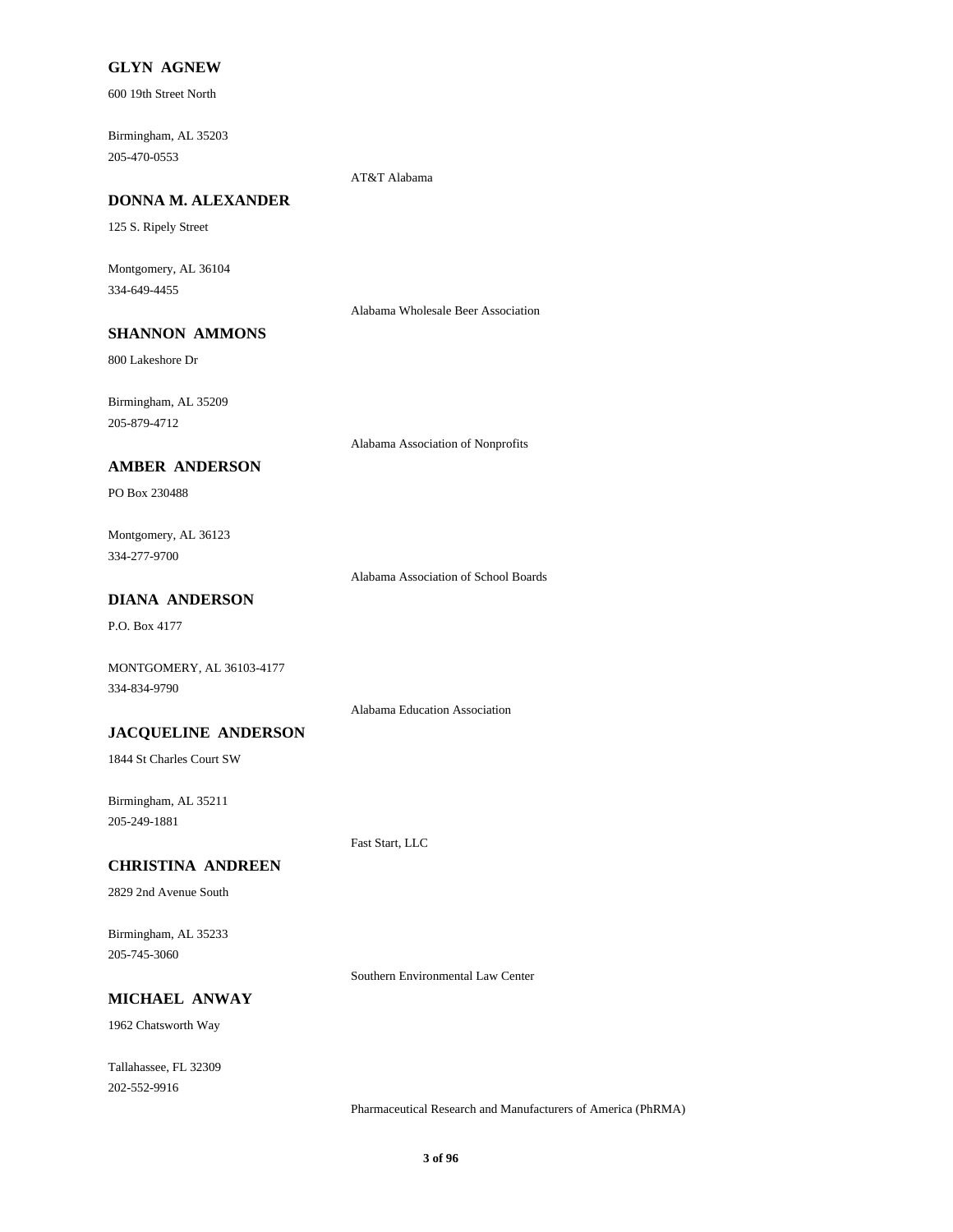### **J. KNOX ARGO**

6706 Taylor Circle

Montgomery, AL 36117 334-279-0088

> American Insurance Association Entertainment Software Association Motion Picture Association of America, Inc. NaphCare United Services Automobile Association

### **JEFF ARRINGTON**

19 South Jackson Street

Montgomery, AL 36104 334-954-2570

Alabama Academy of Family Physicians

#### **MORGAN GOODWIN ARRINGTON**

100 N. Jackson St.

Montgomery, AL 36104 334-263-7594

Association of County Commissions of Alabama

## **CLAIRE HANNAH AUSTIN**

803 Adams Avenue

Montgomery, AL 36104 334-657-9440

**GINGER AVERY**

P.O. Box 1187

Montgomery, AL 36101 334-262-4974

Alabama Association for Justice

American Legal Finance Association Live Nation Entertainment, Inc Waste Management, Southern Group

## **JACKIE F. AYERS**

4156 Carmichael Road

Montgomery, AL 36106 334-271-6214

Alabama Nursing Home Association

## **CRAIG H. BAAB**

309 N. Hull St.

Montgomery, AL 36104 334-263-0086

Alabama Appleseed Center for Law & Justice, Inc.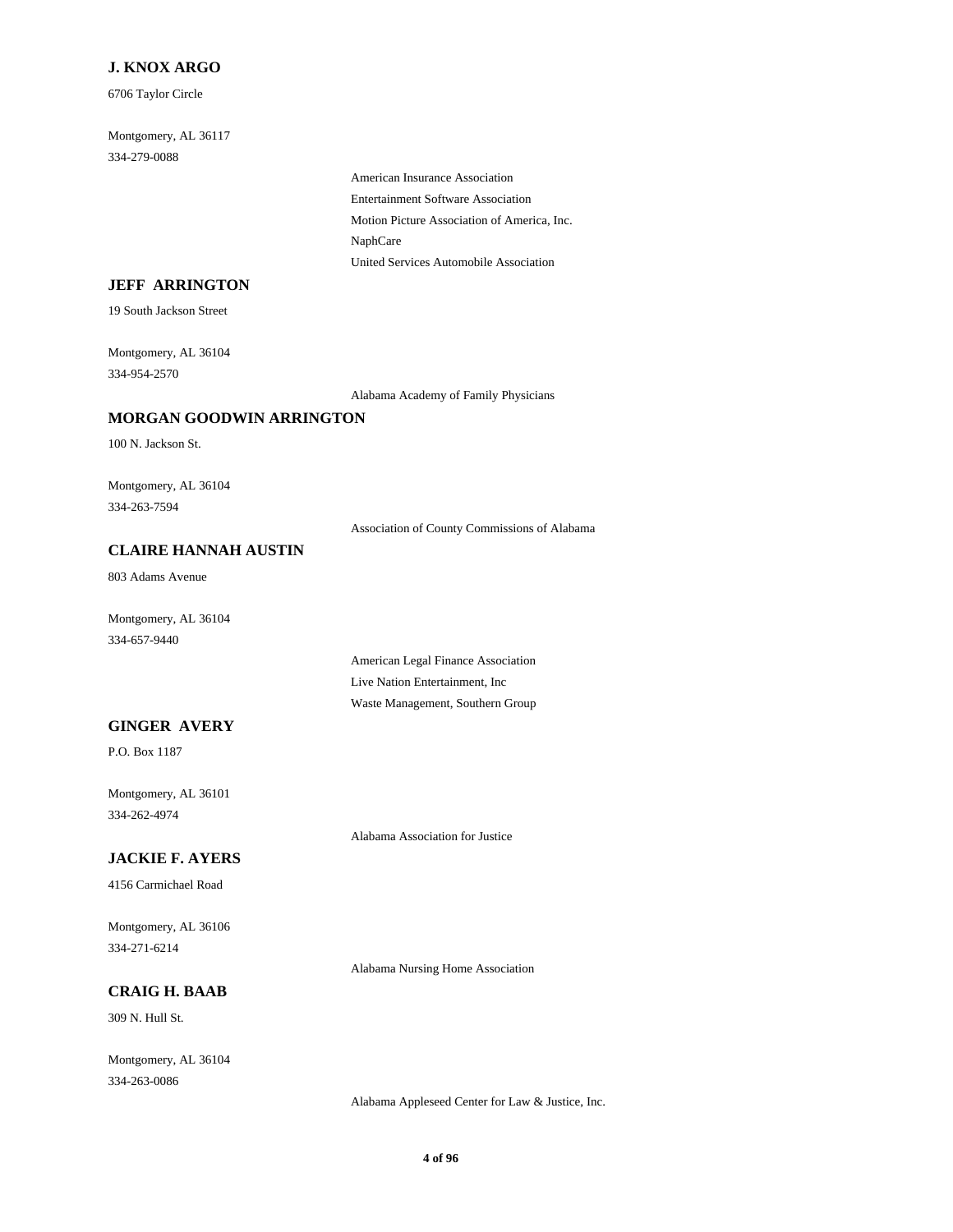#### **FREDA H. BACON**

Post Office Box 59509

Birmingham, AL 35259 205-868-6900

Alabama Self-Insured Workers Compensation Fund

## **JUSTIN T. BAILEY**

P.O. Box 1187

Montgomery, AL 36101 334-262-4974

Alabama Association for Justice

## **CHRISTINE BAKER**

600 N 18th St.

Birmingham, AL 35203 205-257-1617

Alabama Power Company

#### **WIL BAKER**

PO Box 2387

Robertsdale, AL 36567 251-947-6288

Alabama Medical Education Consortium

## **S. EASON BALCH, JR.**

P.O.Box 306

Birmingham, AL 35201 205-226-3461

> Alabama Power Company Jefferson County Commission

#### **VIRGINIA BEAR BANISTER**

PO Box 2339

Montgomery, AL 36102 334-354-9517

Alabama Beverage Association

#### **SAMUEL BANKESTER**

24062 Raynagua Blvd.

Loxley, AL 36551-7568 251-597-7321

Alabama Pipe Trades

## **GEORGE E BARBER**

#2 Office Park Circle, Suite 200

Birmingham, AL 35223 205-871-3734

Alabama Coal Association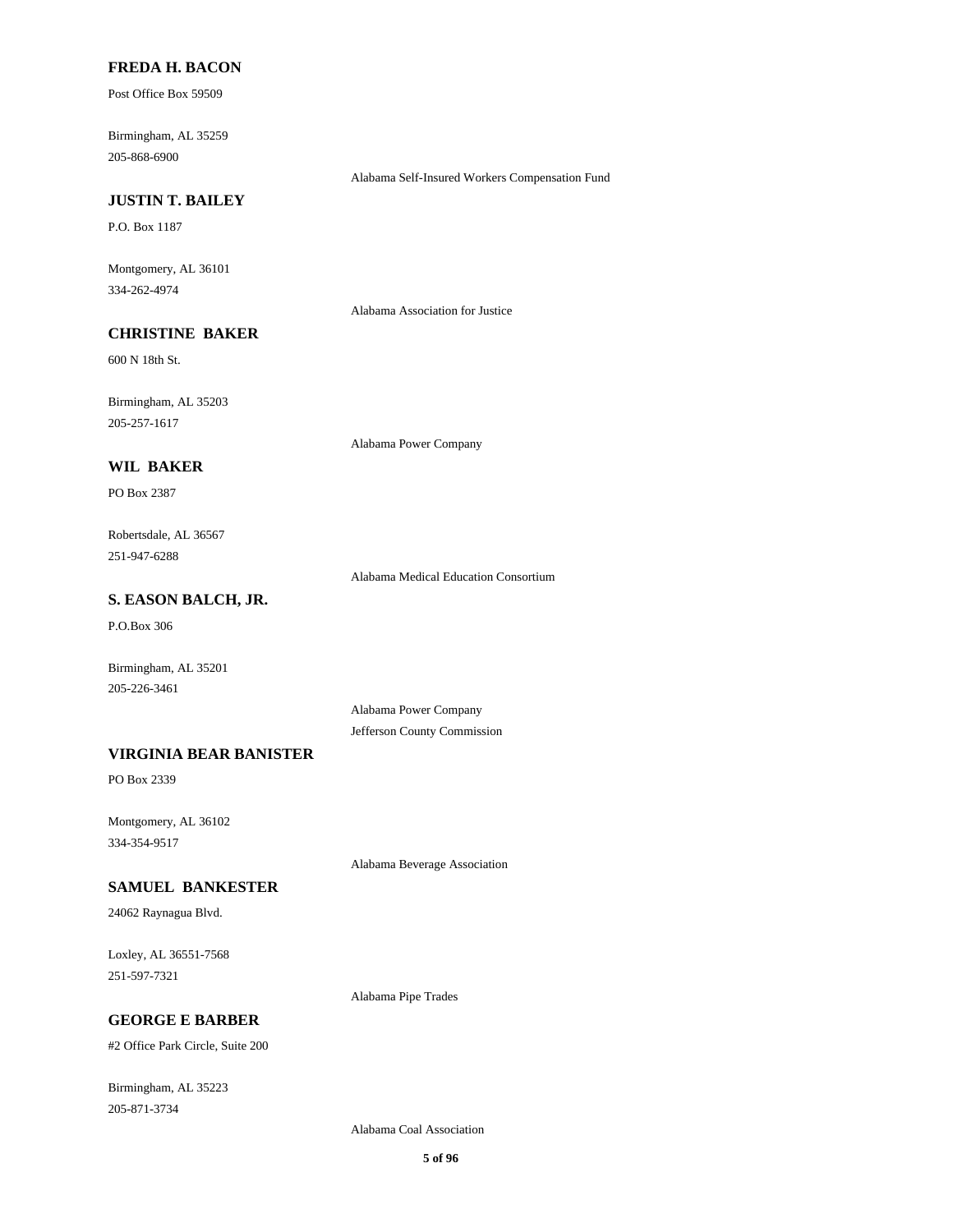#### **PAUL BARBER**

2525 N. Stemmons Freeway

Dallas, TX 75207 514-589-6570

Trinity Highway Products, LLC

**JON D. BARGANIER**

8112 Henslow Court

Montgomery, AL 36117 334-324-8120

Eli Lilly and Company

## **JIM BARTON**

105 Tallapoosa Street , Suite 105

Montgomery, AL 36104 334-356-5628

Barton & Kinney, LLC

#### **Barton & Kinney, LLC**

105 Tallapoosa Street , Suite 105

Montgomery, AL 36104 334-356-5625

> Alabama Beer Association Alabama Dental Association Alabama Retail Association American Heart Association Falcon, Inc. Home Builders Association of Alabama Petroleum and Convenience Marketers of Alabama Poarch Band of Creek Indians

#### **ROGER LEE BATES**

1801 5th Avenue North, Suite 400

Birmingham, AL 35203 205-324-4400

> Alabama Community College System Alabama Pharmacy Association Alabama Primary Health Care Association Nuclear Development, LLC Teladoc, Inc.

#### **MATTHEW BEAM**

The Landmark Center, Suite 600

Birmingham, AL 35203 205-874-6241

> Alabama Society of Professional Land Surveyors First Avenue Ventures, LLC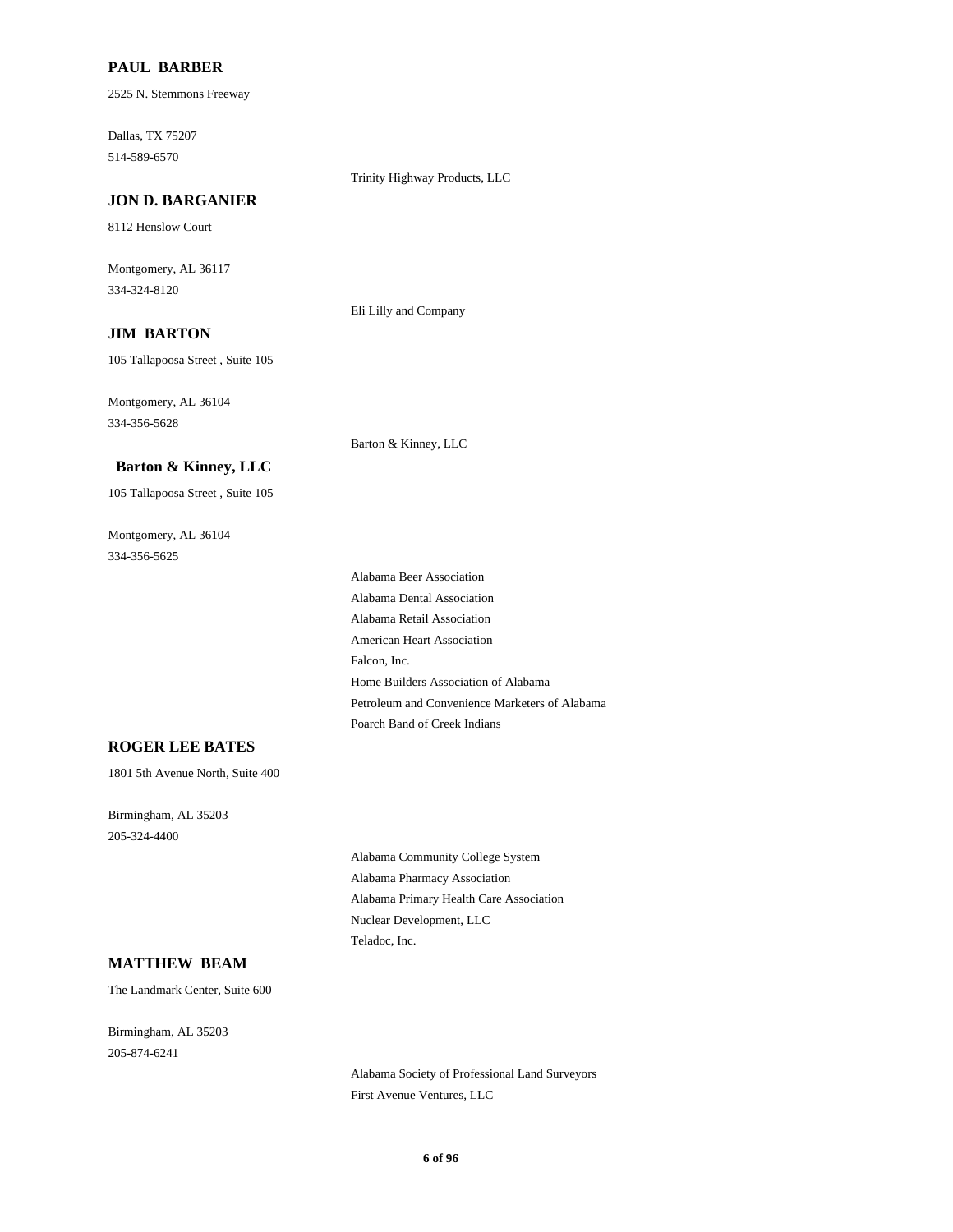## **DIANNE BEAN**

c/o 2350 Kerner Blvd.

San Rafael, CA 94901-5596 415-389-6800

ACT Aspire, LLC

## **ERIN BEASLEY**

201 S Bainbridge St

Montgomery, AL 36104 334-265-1867

Alabama Cattlemen's Association

## **ERIC BECK**

P.O. Box 4177

Montgomery, AL 36103-4177 334-834-9790

Alabama Education Association

#### **NOAH BEIN**

901 E Street NW

Washington, DC 20004 202-552-2000

The Pew Charitable Trusts

## **SIDNEY BELCHER**

P.O. Box 11000

Montgomery, AL 36191-0001 334-288-3900

Alabama Farmers Federation/Alfa

## **RAYMOND LLOYD BELL**

11 North Water Street

Mobile, AL 36602 205-250-5000

Adams and Reese LLP

## **KIM S. BENEFIELD**

P O Box 2338

Woodland, AL 36280 256-201-6650

> Alabama Circuit Clerks Association Alabama Rivers Alliance Southern Environmental Law Center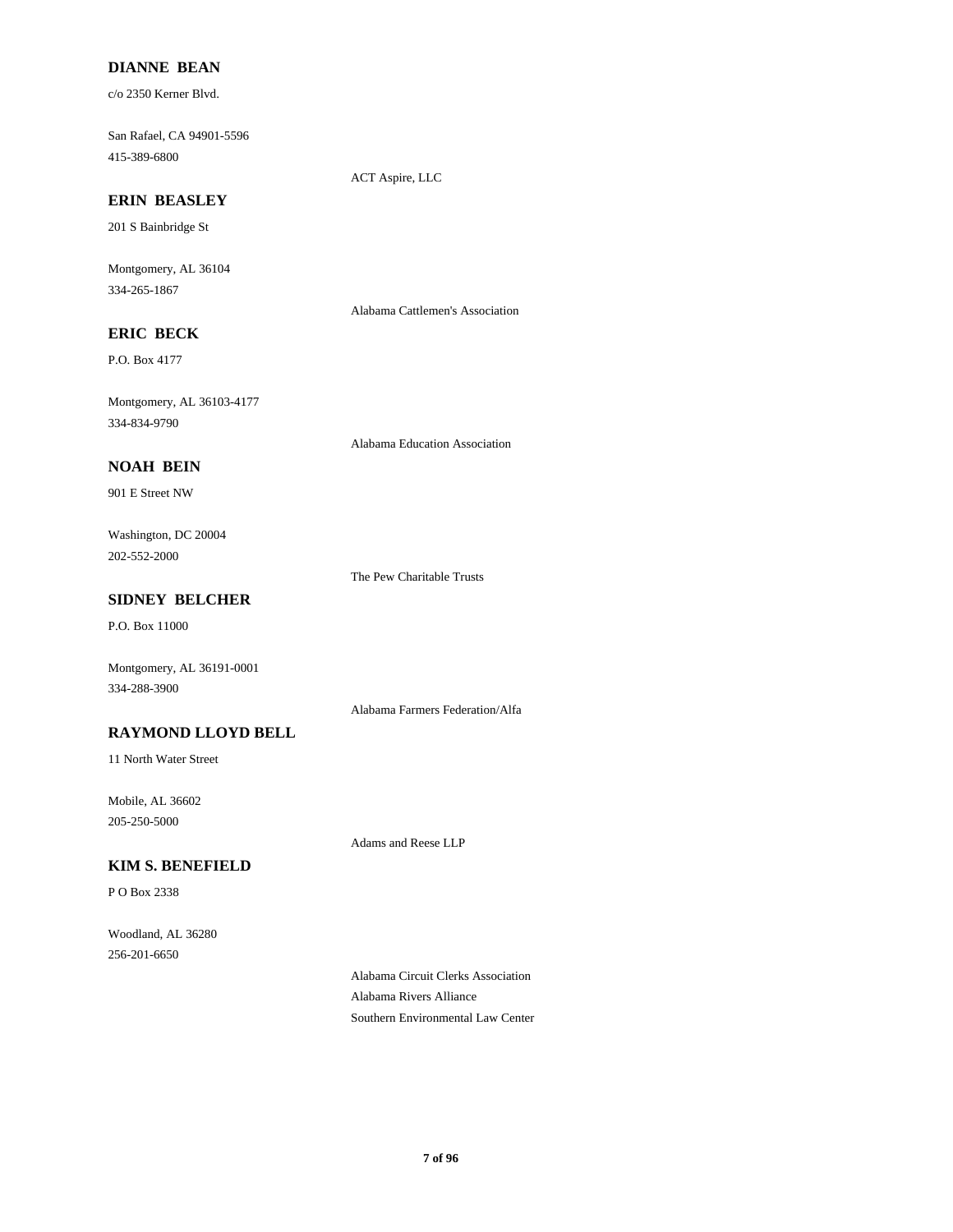#### **LA'KEITHA BENSON**

P.O. Box 4177

Montgomery, AL 36103-4177 334-834-9790

Alabama Education Association

## **ALEX BERGER**

901 E Street NW

Washington, DC 20004 202-552-2000

The Pew Charitable Trusts

## **MICHAEL A. BERSON**

11 North Water Street

Mobile, AL 36602 205-250-5000

Adams and Reese LLP

## **JACK BIDDLE, III**

1000 Urban Center Drive

Vestavia Hills, AL 35242 205-945-6551

Drummond Company Inc.

## **TRACEE BINION**

P.O. Box 4177

Montgomery, AL 36103-4177 334-834-9790

Alabama Education Association

#### **JEANNINE P. BIRMINGHAM**

P O Box 242987

Montgomery, AL 36124 334-834-7650

Alabama Society of Certified Public Accountants

## **ROBERT BLACK**

1225 Madison Avenue

Montgomery, AL 36104 334-286-1771

Blacksmith Multi- Media,Inc

## **ROBERT D ANDREE BLACK**

1225 Madison Avenue

Montgomery, AL 36104 762-359-6669

Blacksmith Multi- Media,Inc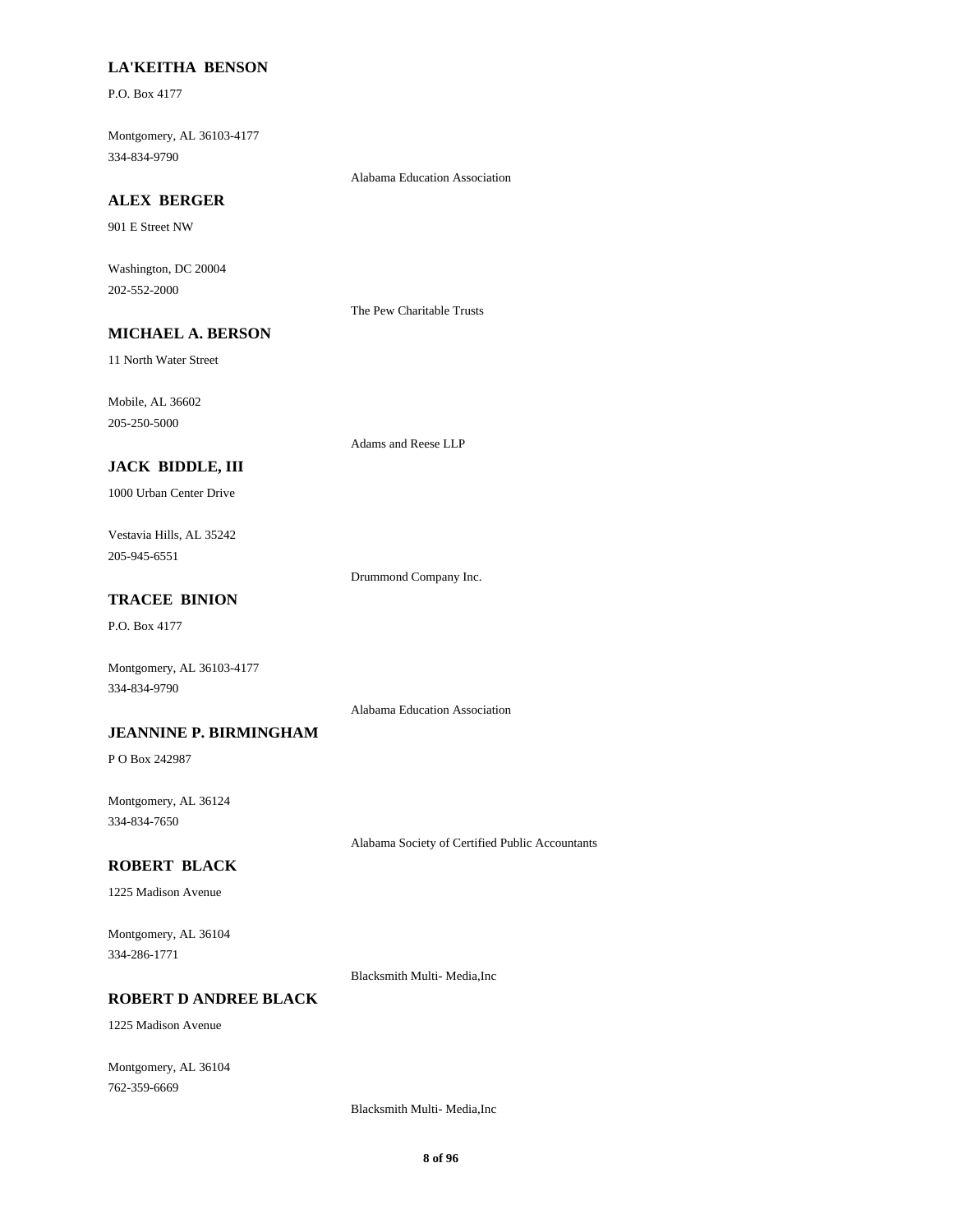#### **SHARON E BLACK**

1225 Madison Avenue

Montgomery, AL 36104 334-286-1771

#### **JOSH OLIVER BLADES**

445 Dexter Avenue, Suite 9075

Montgomery, AL 36104 334-956-7613

#### Blacksmith Multi- Media,Inc

Advantage Capital Partners, LLC Alabama Association of Ambulatory Surgery Centers, Inc. Alabama Association of Realtors Alabama Captive Association, Inc. Alkermes, Inc. Alliance of Automobile Manufacturers American Federation for Children Associated Builders & Contractors of Alabama, Inc. BAE Systems, Inc. Bradley Arant Boult Cummings LLP Business Council of Alabama City of Anniston Colonial Management Group Community Choice Financial DentaQuest, LLC DraftKings, Inc Ductile Iron Pipe Research Association eBay, Inc EBSCO Industries, Inc. Economic Development Association of Alabama Inc. Electric Cities of Alabama Elmore County Economic Development Authority Enhanced Capital Partners, LLC Excellence in Education National, Inc. FanDuel, Inc. GEO Group, Inc. Geographic Solutions, Inc. HealthSouth Corporation Insurance Auto Auctions Corp. Jones Lang Lasalle Americas Inc. MedImpact Healthcare Systems, Inc. Palco, Inc PayIt, LLC Pfizer Inc. Praeses, LLC Retirement Systems of Alabama Spire Inc. Stonehenge Capital Company, LLC Swatek, Howe & Ross, LLC Verizon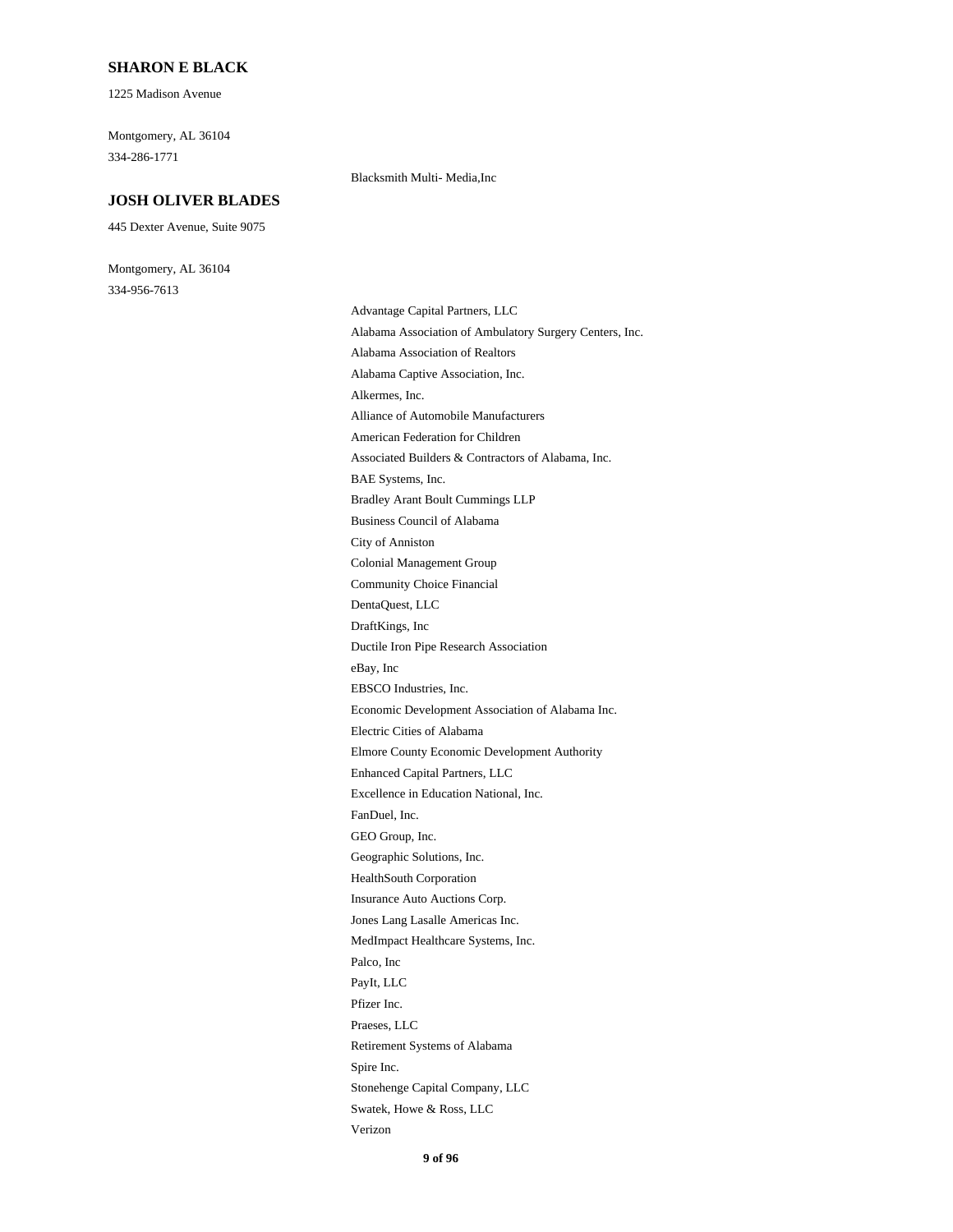Vulcan Materials Company Waggoner Engineering, Inc Warrior Met Coal, LLC

#### **The Bloom Group, Inc.**

401 Adams Avenue

Montgomery, AL 36104 334-244-8948

> Adams and Reese LLP Alabama League of Municipalities American Association of Public Insurance Adjusters American Council of Engineering Companies of Alabama (ACECA/Alabama) Anthem, Inc., and its Affiliates Birmingham Vending Bloom Group Inc., The City of Birmingham, Alabama City of Opelika City of Tuscaloosa City of Wetumpka Classic Optical Laboratories, Inc. Coosa Valley Medical Center D S I Security Services Data Recognition Corporation HMR of Alabama, Inc Koch Companies Public Sector, LLC and Affiliates Manufacture Alabama Preferred Pain Associates of Alabama Republic Services, Inc School Superintendents of Alabama (SSA) Sequel TSI Seraaj Family Homes, Inc., The Talladega College Tanner Medical Center, Inc Thornton Farrish Incorporated Utilities Board of Tuskegee

#### **HAL W. BLOOM, JR.**

401 Adams Avenue

Montgomery, AL 36104 334-244-8948

Bloom Group Inc., The

#### **KIM BODINE**

c/o Politicom Law LLP

Sausalito, CA 94965 415-903-2800

Salesforce.com, Inc.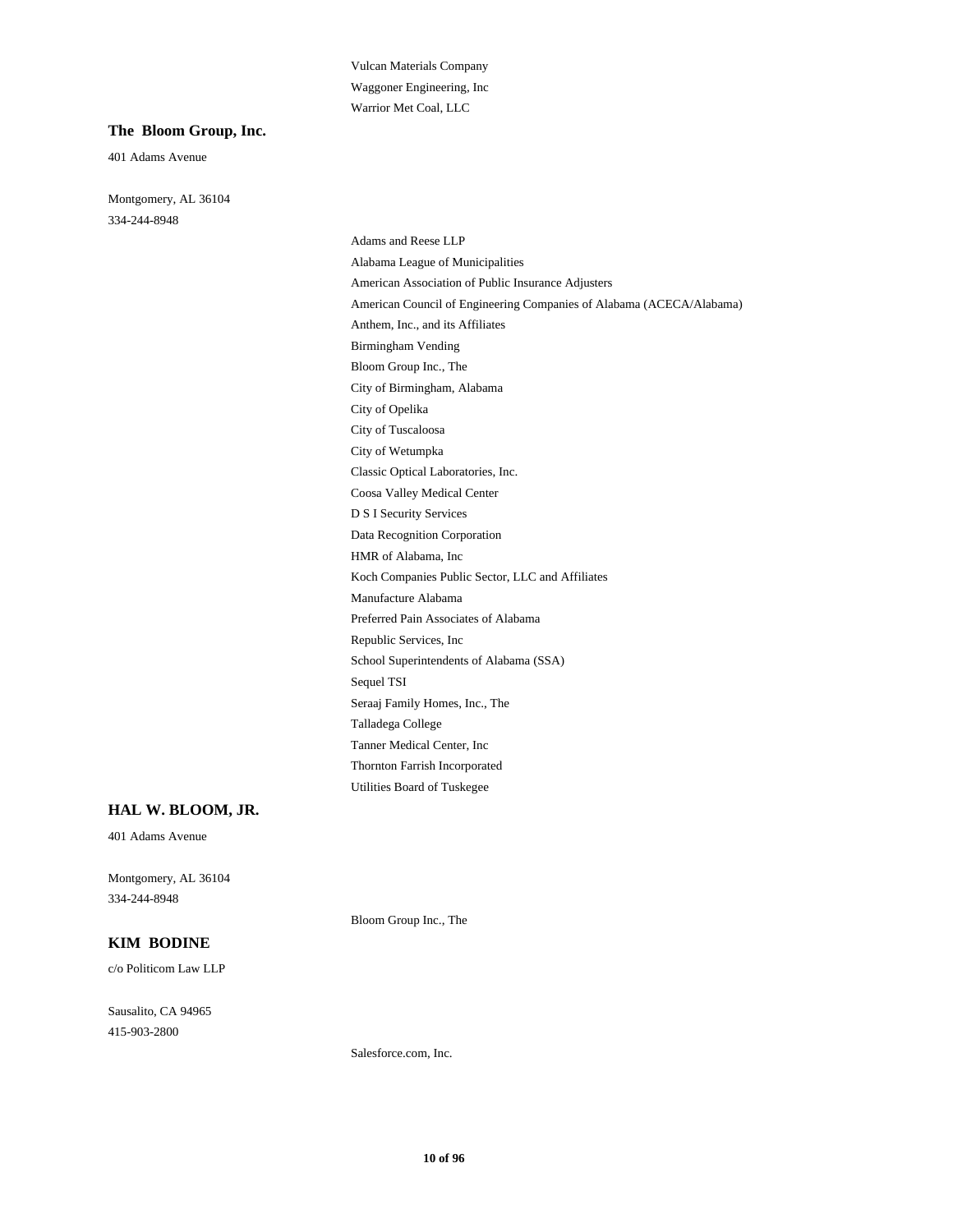#### **MARY BOEHM**

P O Box 4433

Montgomery, AL 36103 334-279-1886

A+ Education Partnership

#### **HAROLD HAMPTON BOLES**

Balch & Bingham LLP

Birmingham, AL 35203 205-226-3471

Alabama Bankers Association, Inc.

## **MITCHEL HAMPTON BOLES**

3595 Grandview Parkway

Birmingham, AL 35243 205-547-5554

#### **C. BRITTON BONNER**

11 North Water Street

Mobile, AL 36633 251-433-3234

Adams and Reese LLP

Alabama Power Company

Trident Marina

## **ALEXIA BORDEN**

770 Washington Ave. Ste. 430

Montgomery, AL 36104 334-834-3881

#### **STEPHEN E. BRADLEY**

2101 Highland Avenue, Suite 420

Birmingham, AL 35205 205-933-6676

> Brookwood Baptist Health Decatur-Morgan County Chamber of Commerce Evson , Inc Honda Manufacturing of Alabama, LLC Lhoist North America Martin Marietta Aggregates Monsanto Company Regional Care Hospital Partners SouthWest Water Company Stephen Bradley & Associates LLC White Rock Quarries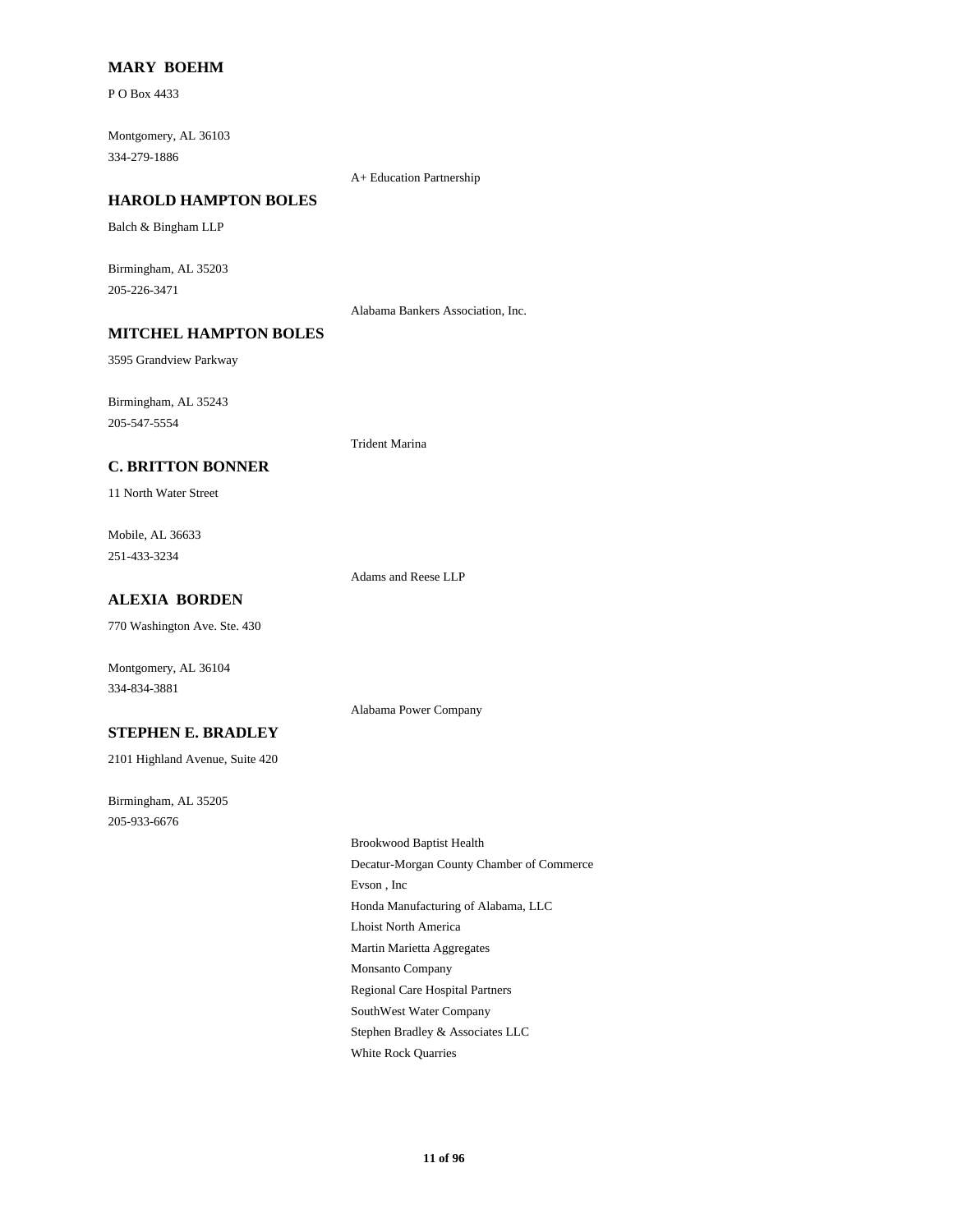#### **JESSE W BRANNEN**

P.O.Box 3710

Phenix City, AL 36868 706-392-6161

> City of Phenix City.Alabama Scenic Properties, LLC

#### **SONNY BRASFIELD**

100 North Jackson Street

Montgomery, AL 36103 334-263-7594

Association of County Commissions of Alabama

#### **FRED O. BRASWELL**

P.O. Box 244014

Montgomery, AL 36124 334-215-2732

Alabama Rural Electric Association of Cooperatives

## **MICHAEL F. BRAUN**

8325 Crossland Loop

Montgomery, AL 36117 334-260-0529

Autism Speaks, Inc.

### **MELANIE R. BRIDGEFORTH**

P.O. Box 4576

Montgomery, AL 36103 334-213-2410

Voices for Alabama's Children

Internet Association

## **DUSTIN BRIGHTON**

1333 H Street, NW

Washington, DC 20005 202-847-6410

#### **SCOTT A. BROCK**

901 North Ride

Tallahassee, FL 33303 850-222-3141

Bristol-Myers Squibb Company

## **SAMUEL BROOKE**

400 Washington Avenue

Montgomery, AL 36104 334-956-8200

Southern Poverty Law Center, Inc.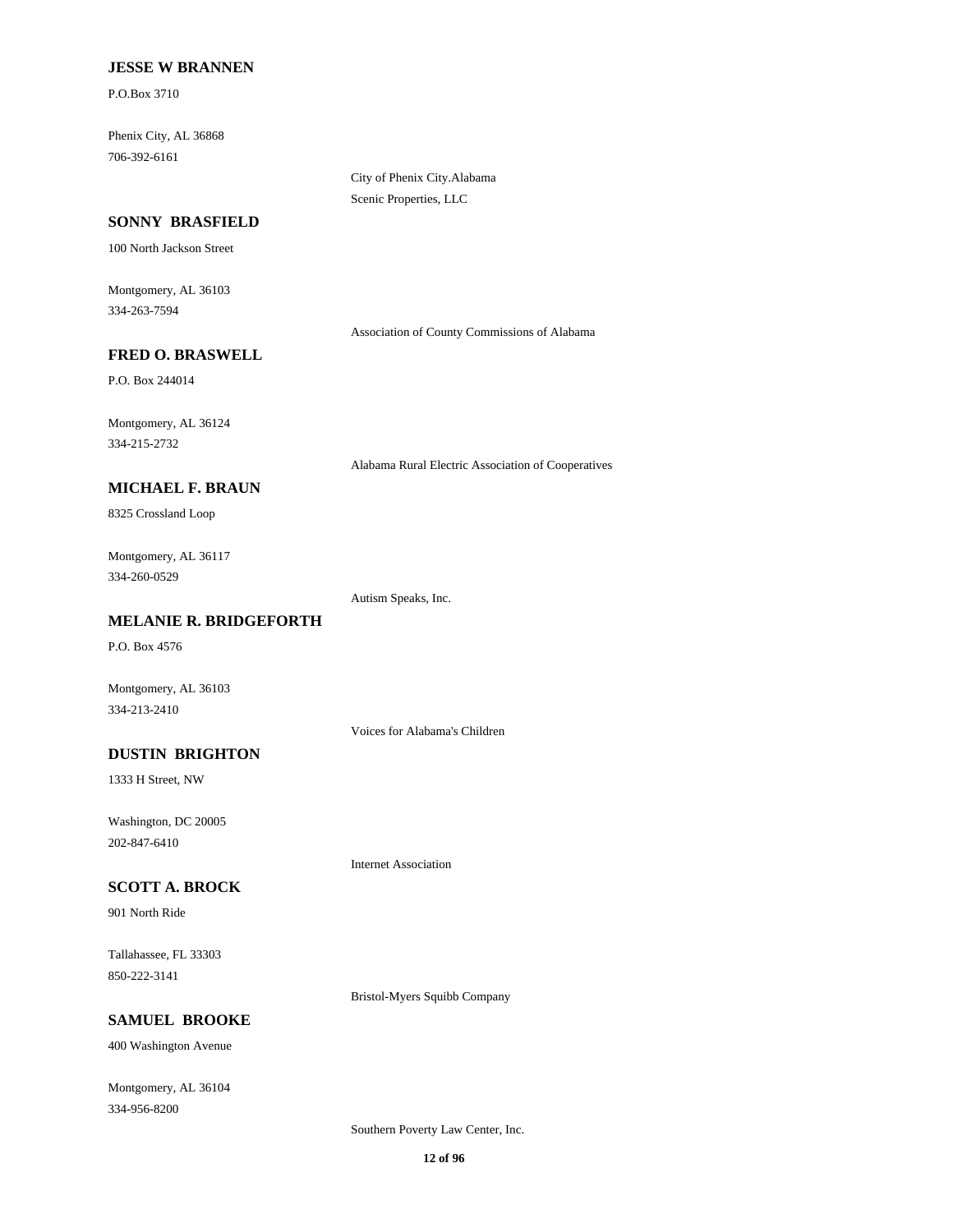#### **CAROL A. BROWN**

2 N. Jackson Street, Suite 300

Montgomery, AL 36104 334-240-7400

Southern Strategy Group of Alabama, LLC

## **STEVE G BROWN**

2569 Bell Road

Montgomery, AL 36117 334-303-9808

> Synergy Laboratories, Inc. VADA Links, LLC

#### **RICHARD E. BROWN JR.**

7265 Halcyon Summit Dr.

Montgomery, AL 36117 334-263-5757

Alabama Retail Association

## **STEVEN GLENN BRUBAKER**

25 Woodland Trail

Rochester, IL 62563 217-306-1791

The Small Businesses of Fantasy Sports Trade Association

## **SALLIE M. BRYANT**

P.O. Box 43067

Birmingham, AL 35243 205-568-5610

Alabama Association of Insurance and Financial Advisors

## **ANNA B. BUCKALEW**

P.O. Box 79

Montgomery, AL 36101 334-240-0423

Montgomery Area Chamber of Commerce

#### **JONATHAN BUCKNER**

185 Berry Street

San Francisco, CA 94107 706-566-0414

**RONALD E. BUFORD**

P. O. Box 2641

Birmingham, AL 35203 205-257-2433

Alabama Power Company

Lyft, Inc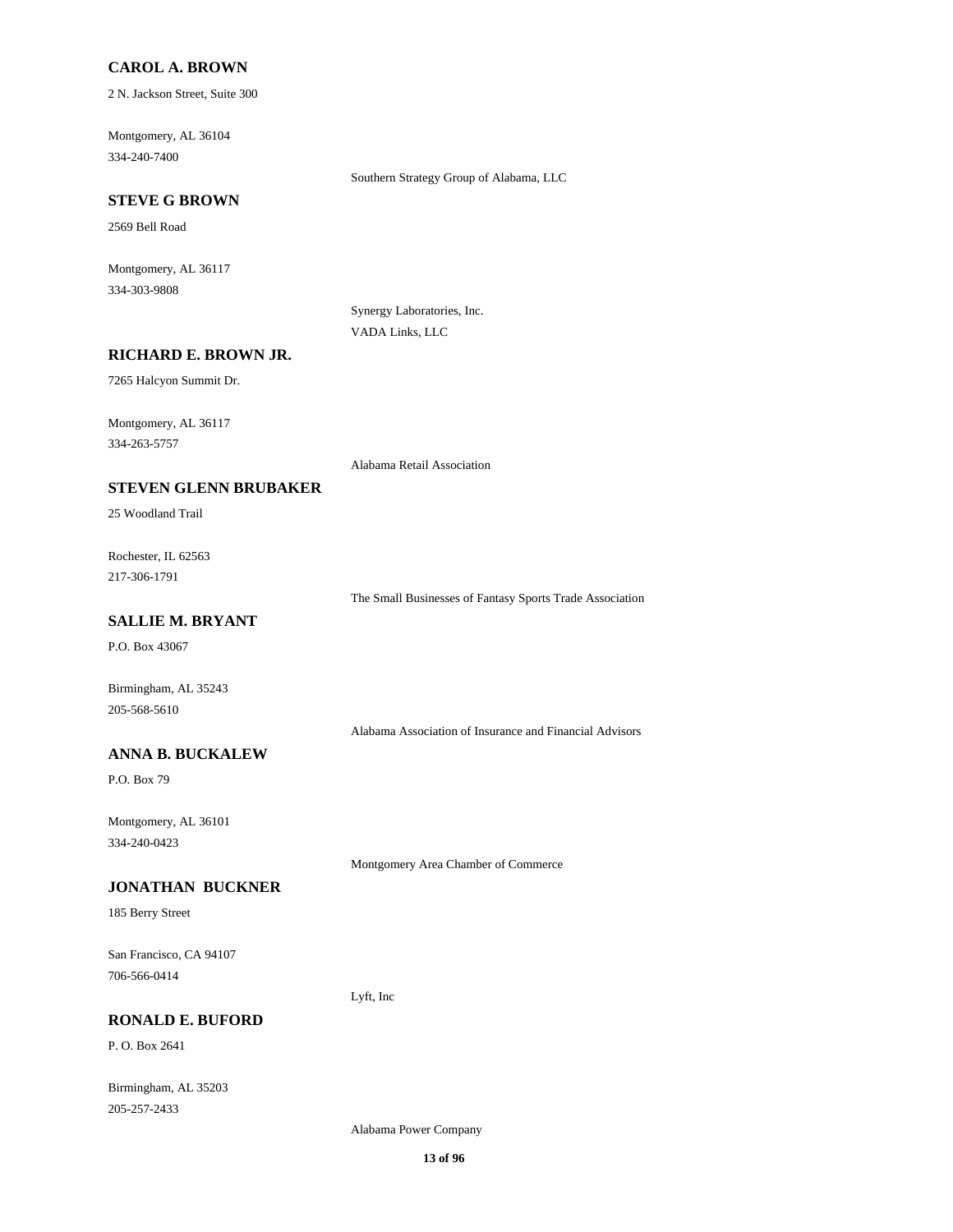### **GREGORY C BURKART**

20700 Civic Center Drive

Southfield, MI 48076 248-675-6959

#### Plastech Manufacturing Company, LLC

## **CHRISTINA BUTLER**

8554 English Oak Loop

Montgomery, AL 36117 770-310-9461

Tucker Consulting

## **Butler Snow LLP**

250 Commerce Street, Suite 100

Montgomery, AL 36104 334-832-2900

Alabama 811 Alabama Deer Association AltaPointe Health Systems, Inc. Autism Speaks, Inc. Butler Snow LLP Christian Prison Ministry, Inc. National Board for Professional Teaching Standards Questar Assessment Inc Thompson Engineering, Inc Uber Technologies, Inc

#### **AMANDA G. BUTTENSHAW**

1043 Ambassador Court

Montgomery, AL 36117 334-273-7895

Alabama Optometric Association

#### **STACI BUTTS**

P.O. Box 4177

Montgomery, AL 36103-4177 334-834-9790

Alabama Education Association

#### **TIM BYLER**

172 Peppertree Drive

Kingsport, TN 37664 423-361-3592

Novartis Services, Inc.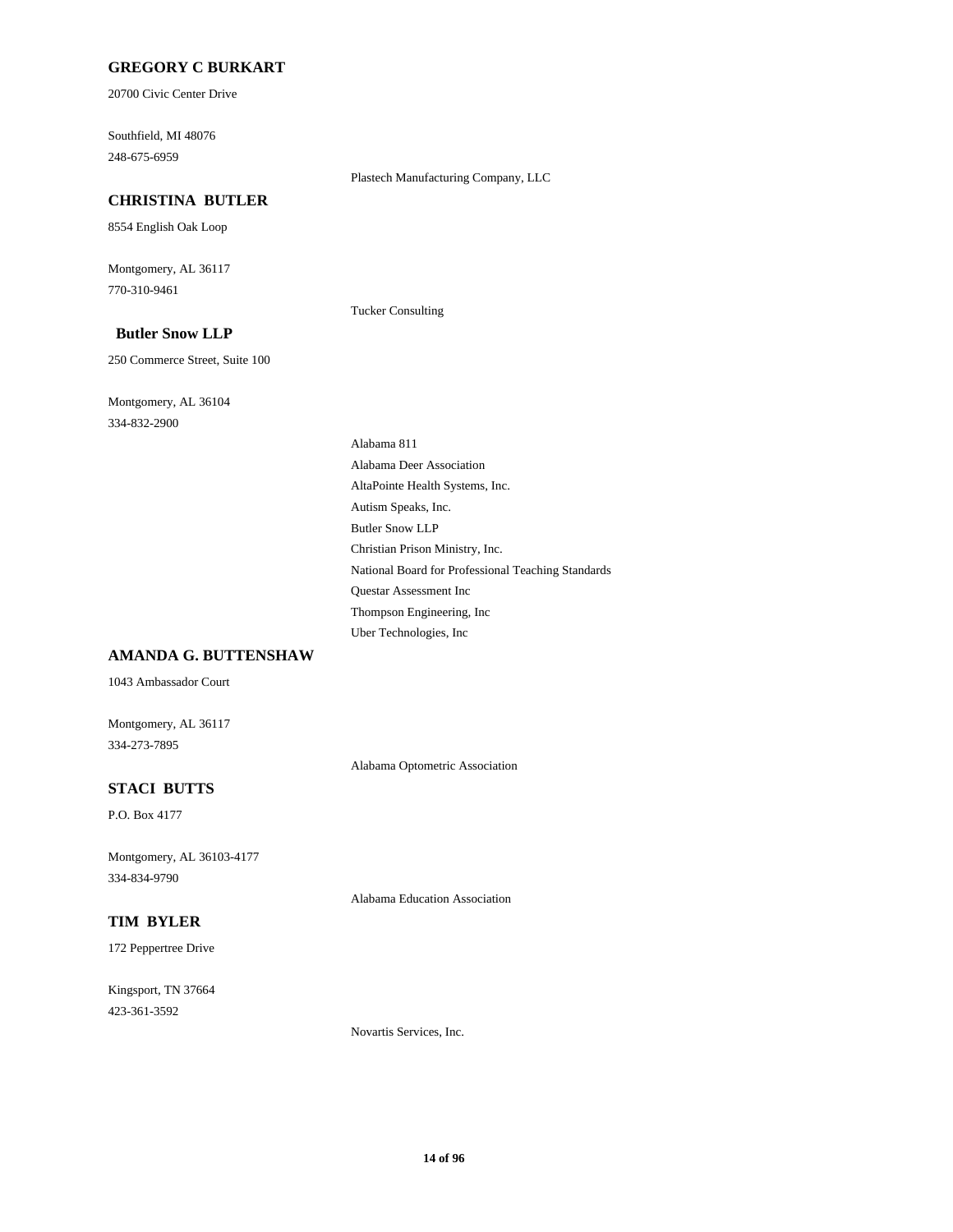## **MOLLY CAGLE**

401 Adams Avenue, Suite 710

Montgomery, AL 36104 334-386-3000

#### Manufacture Alabama

#### **PATRICK VINCENT CAGLE**

401 Adams Ave. Suite 710

Montgomery, AL 36104 334-354-0107

> JobKeeper Alliance Manufacture Alabama

## **CHRISTY CAIN**

1425 I-85 Parkway , Suite C

Montgomery, AL 36106 334-396-6314

> Children First Alliance of Alabama Children First Foundation, Inc. Franklin Resources Group, LLC

Manufacture Alabama

#### **REBECCA P. CAMERIO**

401 Adams Avenue

Montgomery, AL 36104 334-386-3000

#### **DAVID CAMPBELL**

P.O. Box 381236

Birmingham, AL 35238-1236 205-981-7208

Subcontractors Association of Alabama

## **GINNY CAMPBELL**

3054 McGehee Road

Montgomery, AL 36111 334-612-8167

American Cancer Society Cancer Action Network

## **MINDA RILEY CAMPBELL**

3530 Independence Drive

Homewood, AL 35209 205-484-0099

Bob Riley & Associates, LLC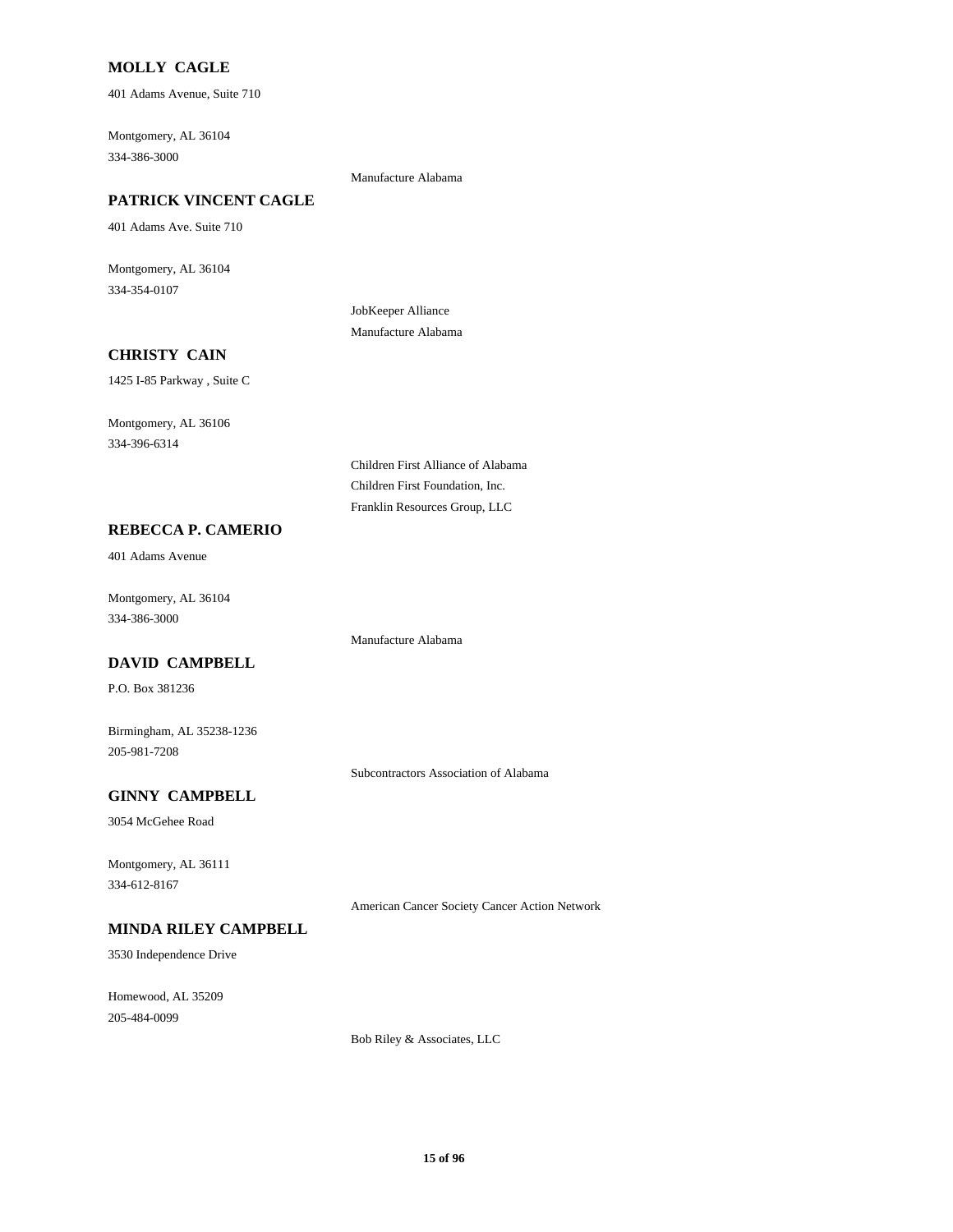#### **WILLIAM J. CANARY**

2 North Jackson Street

Montgomery, AL 36104 334-834-6000

Business Council of Alabama

## **RYAN CANTRELL**

PO Box 241185

Montgomery, AL 36124 334-201-4949

American Federation for Children

## **JIM CARNES**

400 S. Union St.

Montgomery, AL 36104 334-832-9060

Arise Citizens' Policy Project

## **SHAURICE CARR**

P. O. Box 683

Selma, AL 36702 334-421-9561

Cosby Company

## **DAVID LYNN CARROLL**

2200 Jack Warner Parkway

Tuscaloosa, AL 35401 205-391-3447

Hunt Refining Company

#### **MARY MARGARET CARROLL**

423 S Hull Street

Montgomery, AL 36104 334-262-2577

> Fine, Geddie & Associates, LLC National Strategies LLC

#### **RICHARD CARSON**

848 Washington Avenue

Montgomery, AL 36104 334-954-2500

Medical Association of the State of Alabama

## **RENEE ANNE CASILLAS**

531 HERRON ST

Montgomery, AL 36104-3321 334-264-1500

American Council of Engineering Companies of Alabama (ACECA/Alabama)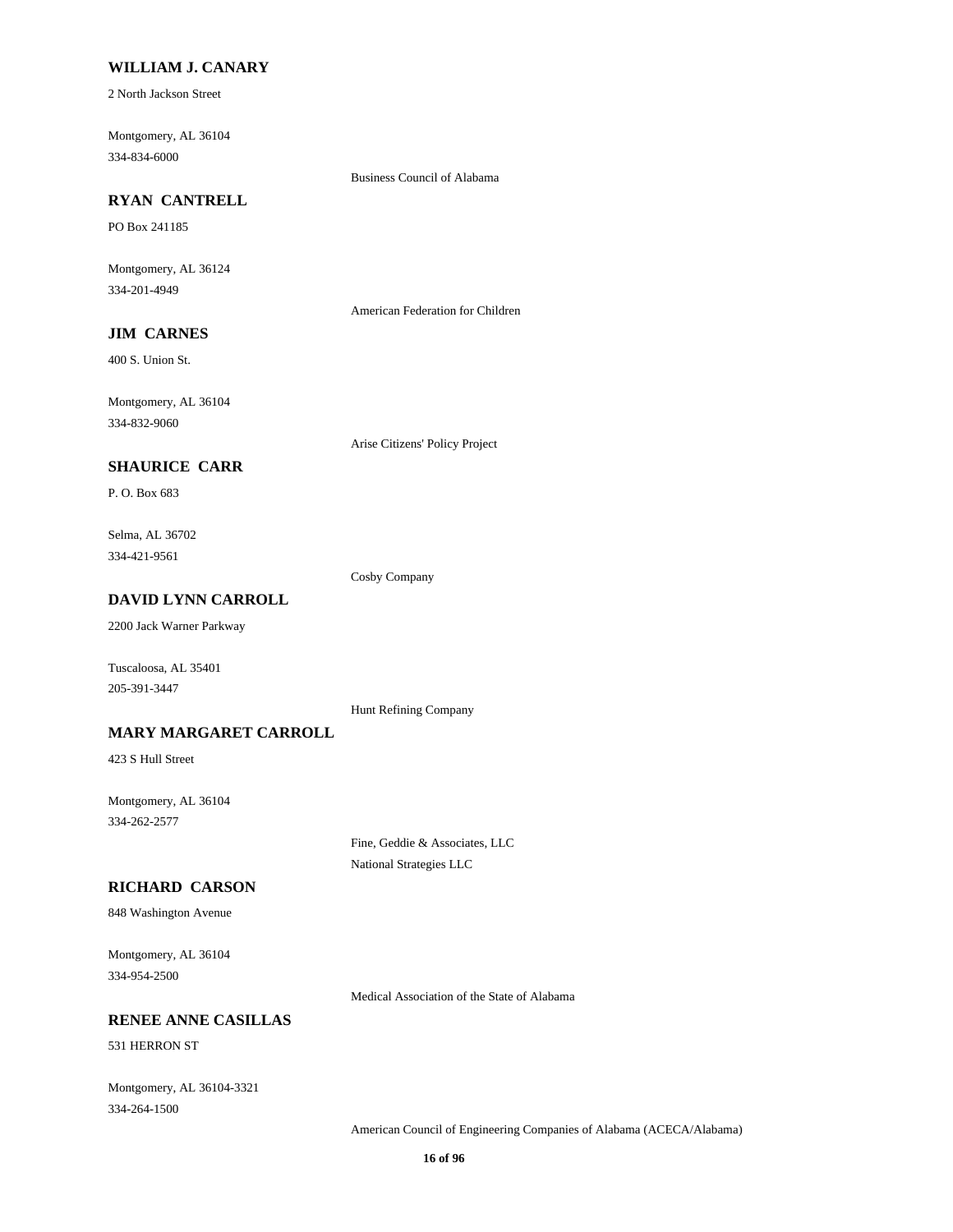#### **LEIGHA MARIE CAUTHEN**

P.O. Box 3612

Montgomery, AL 36109 334-834-4006

Alabama Agribusiness Council

#### **PRESTON CAUTHEN**

770 Washington Avenue

Montgomery, AL 36104 334-832-3883

Alabama Power Company

## **ROY ZEBBULON CHAMLEE**

PO Box 19001 (29602)

Greenville, SC 29615 864-458-6098

Michelin North America

## Post Office Box 242217

**GRAHAM L. CHAMPION**

Montgomery, AL 36124-2217 334-324-9306

> Alabama Gold Refinery, LLC American Academy of Pediatrics, Alabama Chapter American Diabetes Association Bank of America Corporation Greater Birmingham Humane Society J & P Coin & Currency Mobilitie Services, LLC NAMI - Alabama Public Strategies, LLC Stephen Bradley & Associates LLC

#### **LINDA M. CHAMPION**

Post Office Box 242217

Montgomery, AL 36124-2217 334-324-9307

> American Academy of Pediatrics, Alabama Chapter Public Strategies, LLC

#### **LORI LINDSEY CHAMPION**

644 S. Perry Street

Montgomery, AL 36104 334-262-5478

> H & R Block Management, LLC Matrix ,LLC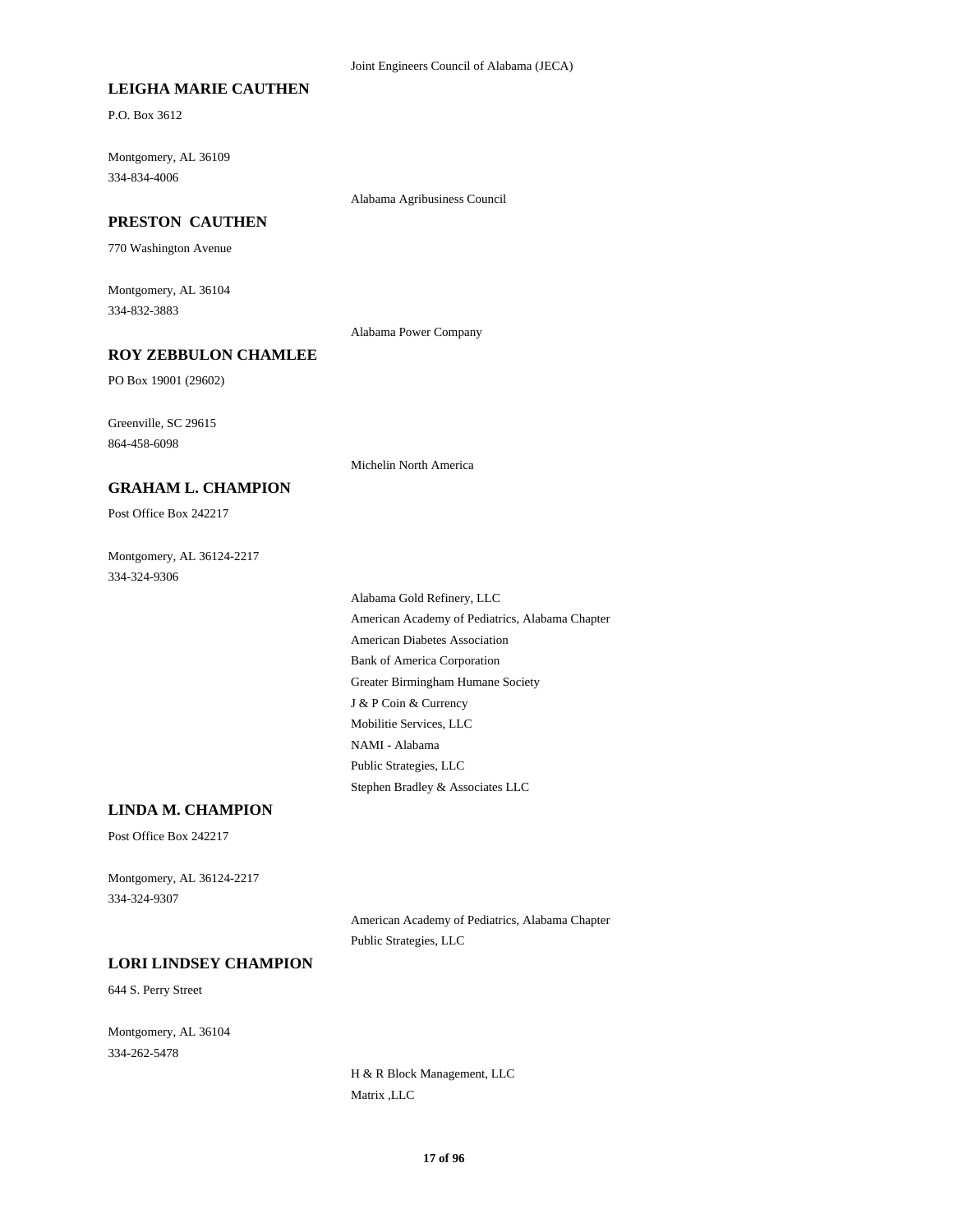#### **BETH CHAPMAN**

809 Mill Springs Place

Birmingham, AL 35244 205-243-8753

> Alabama Fire College & Personnel Standards Commission Alabama Optometric Association American Heart Association Committee to Amend Small Loan Act

#### **JANICE J. CHARLESWORTH**

828 Washington Avenue

Montgomery, AL 36104 334-262-4177

Alabama Education Retirees Association

#### **JIM CHESNUTT**

P.O. Box 428

Montgomery, AL 36101 334-265-3610

Council for Leaders in Alabama Schools (CLAS)

**MARTIN W. CHRISTIE**

Montgomery, AL 36104 334-264-0508

445 Dexter Avenue

Alabama Cable Telecommunications Association Alabama Railway Association Baldwin County Commission Blue Cross & Blue Shield of Alabama Choctaw Resort Development Enterprise City of Gulf Shores City of Montgomery Columbia Southern University GUMBO International Wines Incorporated Jackson Vaughn Public Strategies, LLC obo CNU Online Holdings LLC JM Family Enterprises Inc. Rheem Manufacturing Company Sanofi Pasteur c/o Multistate Associates Inc. T-Mobile USA, Inc. United States Steel Corporation United Way of Central Alabama Weber Merritt obo Pernix Therapeutics Webster,Henry, Lyons,White,Bradwell & Black PC obo AL Municipal Ins.Corp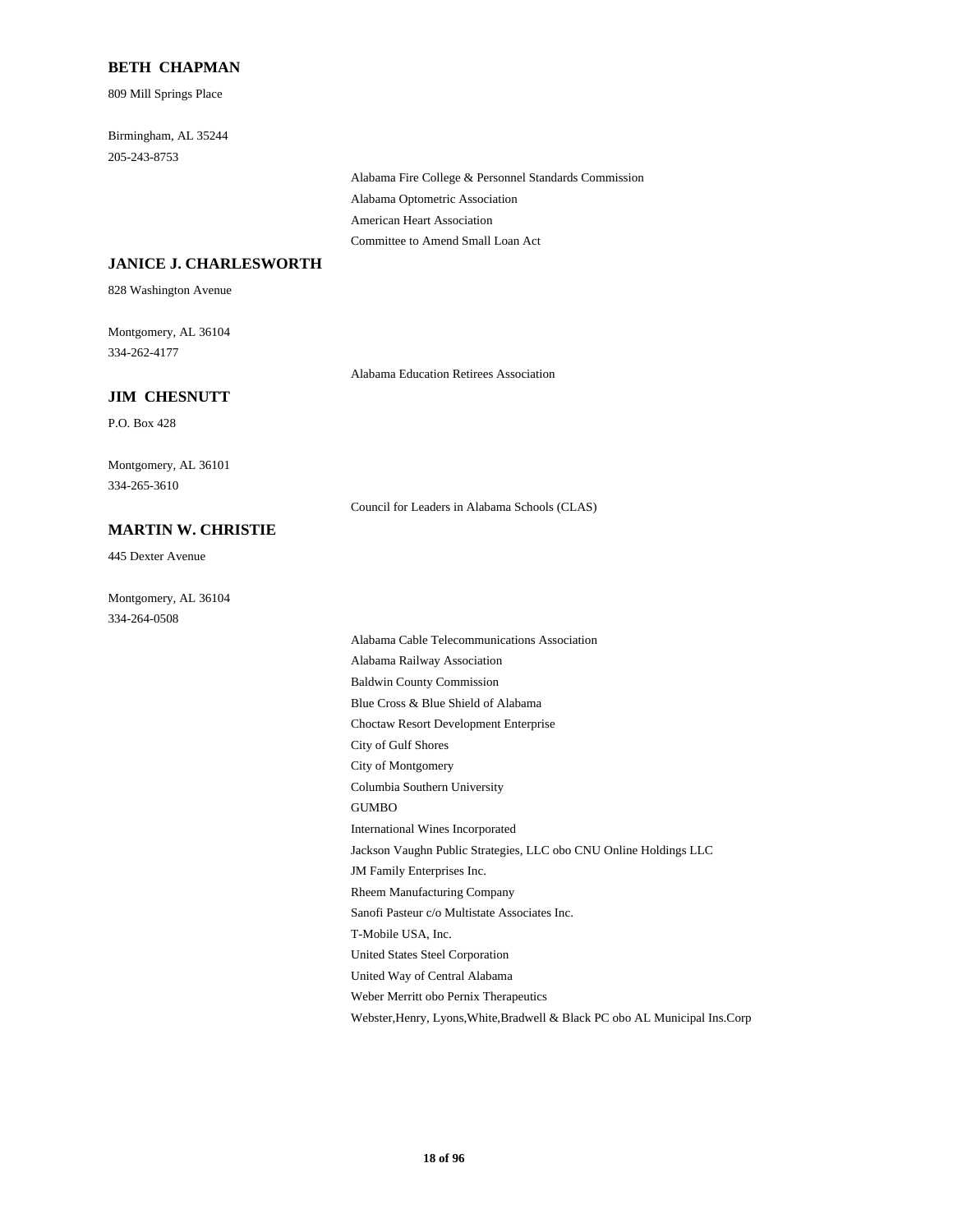## **GEORGE N. CLARK**

401 Adams Ave.

Montgomery, AL 36104 334-386-3000

Manufacture Alabama

## **DANA CLEMENT**

P.O. Box 4177

Montgomery, AL 36103-4177 334-834-9790

Alabama Education Association

## **BILL COBB**

P.O. Box 640175

Pike Road, AL 36064 334-324-9050

> Alabama Alarm Association AT&T Alabama

### **WILLIAM CHASE COBB**

100 N. Jackson Street

Montgomery, AL 36104 334-263-7594

Association of County Commissions of Alabama

## **GREGORY D. COCHRAN**

535 Adams Avenue

Montgomery, AL 36104 334-262-2566

Alabama League of Municipalities

## **JASON COCHRAN**

22 Inverness Center Pkwy

Bimingham, AL 35242 205-437-2159

League of Southeastern Credit Unions

## **KIM COCHRAN**

2529 Old Oak Lane

Vestavia Hills, AL 35243 205-823-9801

Public Affairs Strategies

## **SHERRI DENISE COFFEE**

1243 Dunwoody Cove

Dunwoody, GA 30338 224-430-2179

Abbott Laboratories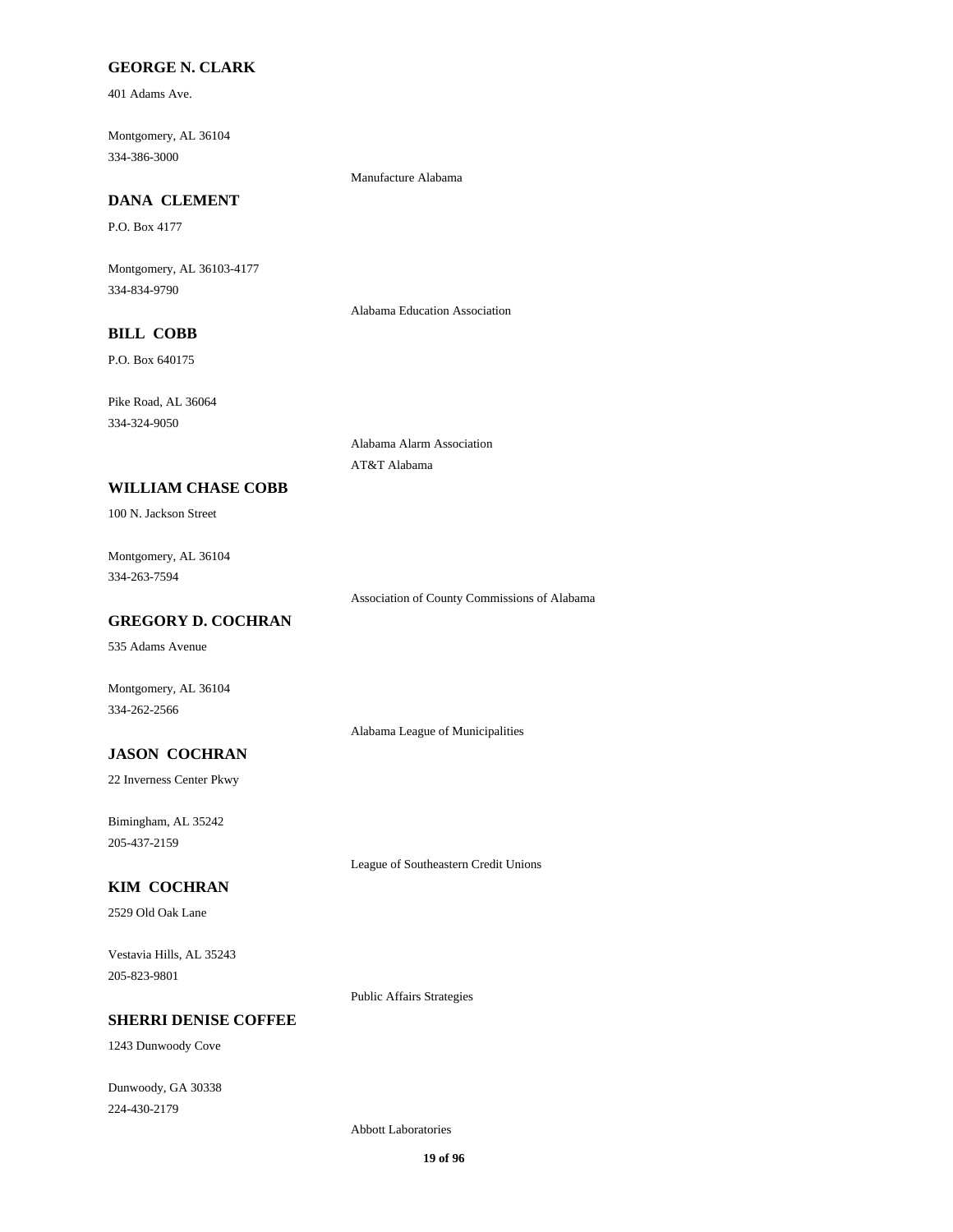#### **RICHARD COHEN**

400 Washington Ave

Montgomery, AL 36104 334-956-8200

#### **THOMAS E. COKER**

Post Office Box 3294

Montgomery, AL 36109 334-265-0024

Alabama Academy of Ophthalmology Alabama Board of Medical Examiners Alabama District Attorneys Association Alabama Education Association Alabama Eye Bank Alabama Hospital Association Alabama Independent School Association Alabama Power Company American Traffic Solutions, Inc Buckmasters Butler Snow LLP Medical Association of the State of Alabama Sanders Lead Company, Inc. Southern Strategy Group of Alabama, LLC Tom Coker & Associates Troy University USA Research & Technology Corporation

Southern Poverty Law Center, Inc.

#### **DAVID COLE**

P.O. Box 11000

Montgomery, AL 36191-0001 334-288-3900

Alabama Farmers Federation/Alfa

#### **P. MICHAEL COLE**

315 West Market Street

Athens, AL 35611 256-232-2010

> Alabama Coal Association Alabama Power Company Alabama Rural Water Association AT&T Alabama Bright Health City of Athens City of Huntsville Health Care Authority of Athens & Limestone County, The Hudson-Alpha Institute for Biotechnology Huntsville Hospital Health System James R. Hudson, Jr.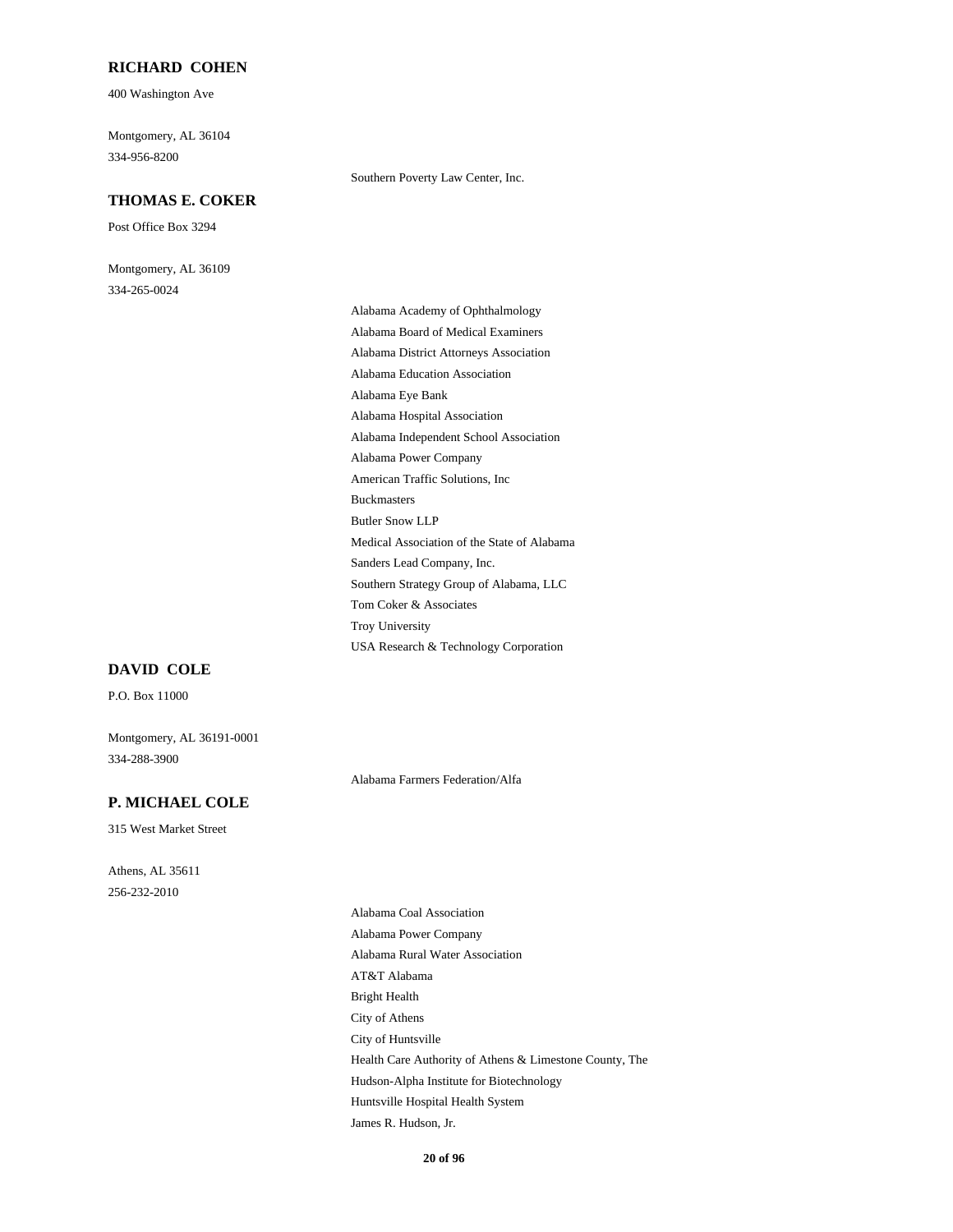Keep Mobile Growing Limestone County Commission Limestone County Water & Sewer Authority Madison County Commission P. Michael Cole, LLC Plains All American Pipeline, L.P. Spire Inc.

#### **DARBY S. COLEMAN**

P.O. Box 63

Montgomery, AL 36101 334-868-3139

> Alabama Contractors Association Parsons & Whittemore, Inc

## **THOMAS (T.C) COLEY**

P.O. Box 4177

Montgomery, AL 36103-4177 334-834-9790

Alabama Education Association

#### **ROGER DEAN COLLINS**

6675 Chelsea Gardens Way

Cumming, GA 30040 770-205-4924

Sunovion Pharmaceuticals Inc.

#### **SEAN M. COLLINS**

333 N Point Center East

Alpharetta, GA 30022 678-297-9365

Altria Client Services LLC and its Affiliates

#### **MARK COLSON**

2 North Jackson Street

Montgomery, AL 36104 334-834-6000

Business Council of Alabama

## **TERRI B CONNELL**

50 Bay Street

Clanton, AL 35045 205-259-3991

MedXSYS, LLC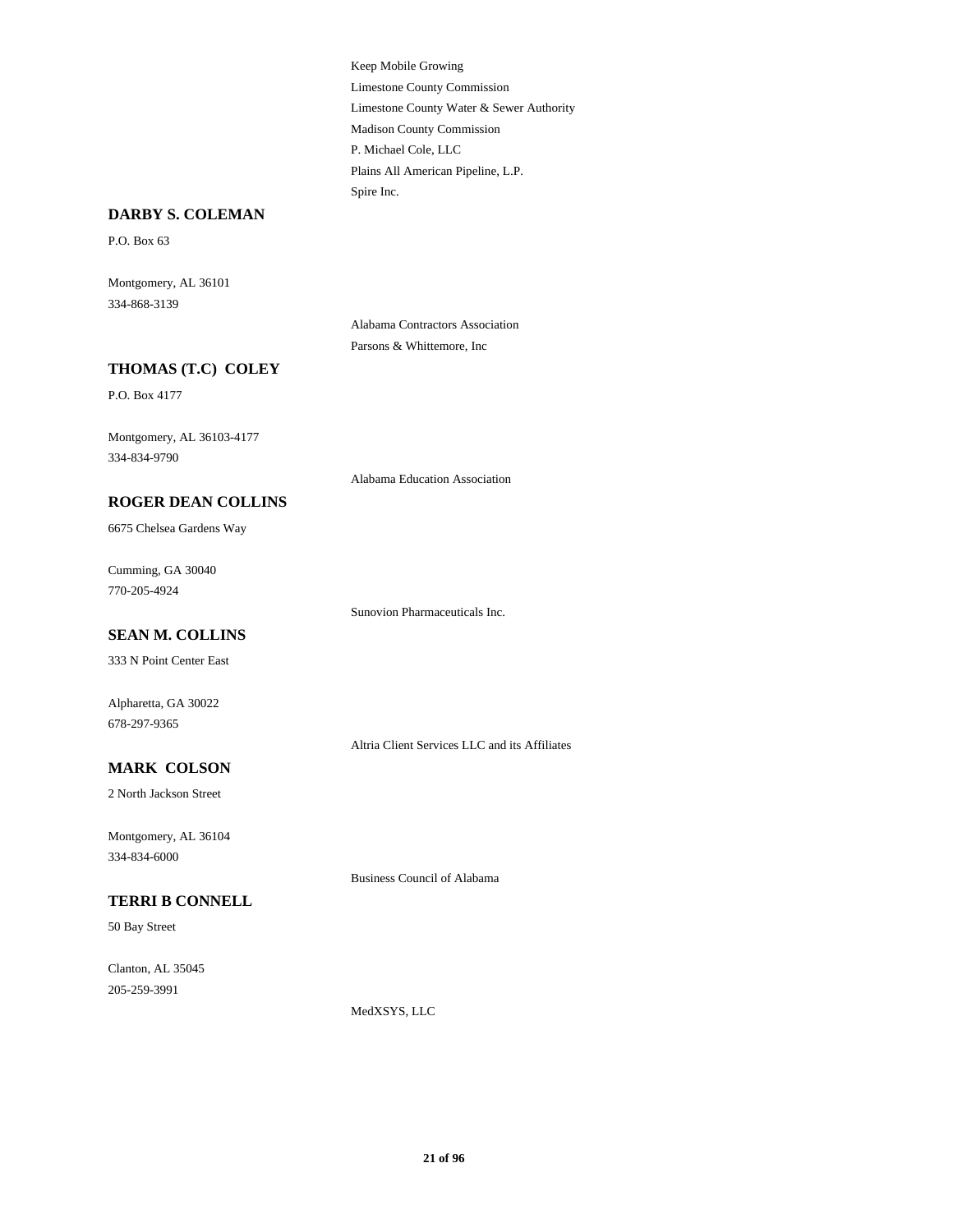#### **DAVID JACKSON CONNER**

110 Courthouse Square

Bay Minette, AL 36507 251-937-1750

> Baldwin County Commission Baldwin County Sewer Service, LLC City of Spanish Fort, Alabama

#### **MARTIN J CONNORS**

236 Weatherly Club Drive

Alabaster, AL 35007 205-908-6617

> Alabama Independent Insurance Agents, Inc. American Blast and Bullet Resistance CP Homes M.J. Connors Consulting

#### **DAVID JOHN CONRAD**

122 Shady Oak Lane

Prattville, AL 36066 334-361-6314

David John Conrad

## **JDANNY COOPER**

3066 Zelda Road #202

Montgomery, AL 36106 334-220-2069

#### **MONICA M. COOPER**

1300 County Road 77

Clanton, AL 35045 205-807-0597

Alabama Real Estate Commission JDanny Cooper Consulting, LLC

Alabama Pharmacy Association Alabama Primary Health Care Association CSI Media Consultants. LLC Hand Arendall, LLC Teladoc, Inc. The Pew Charitable Trusts

#### **KATHY LYNN COPELAND**

P.O. Box 35

Vincent, AL 35178 205-505-9225

White Rock Quarries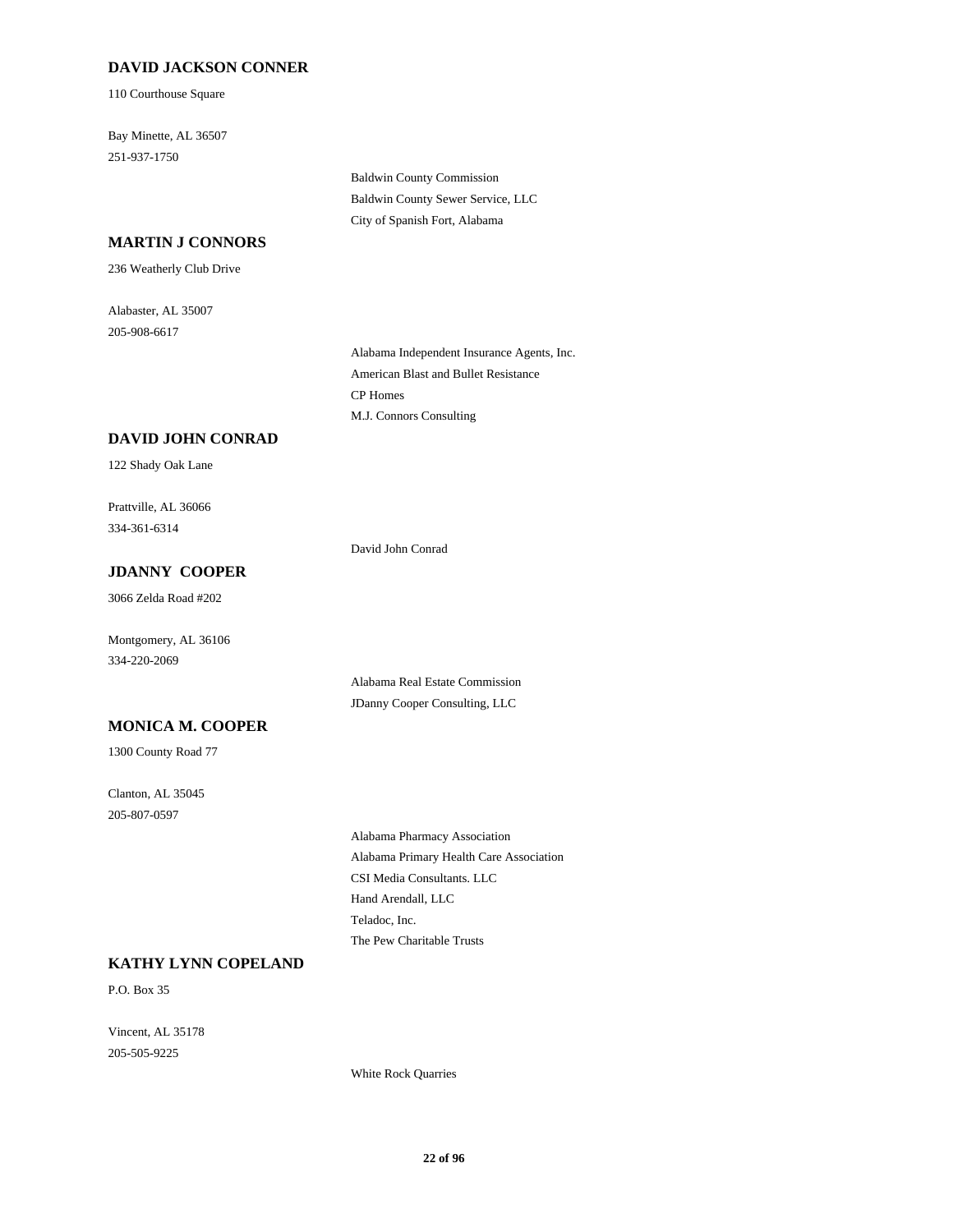#### **JEFF COPESKEY**

2350 Kerner Blvd., Ste. 250

San Rafael, CA 94901 225-977-1158

Exxon Mobil Corporation

## **NIKO CORLEY**

848 Washington Avenue

Montgomery, AL 36104 334-261-2000

> Medical Assoc. of the State of Alabama/Alabama Board of Medical Examiners Medical Association of the State of Alabama

#### **SHEILA CORNELISON**

P.O. Box 4177

Montgomery, AL 36103-4177 334-834-9790

Alabama Education Association

#### **ANGIE CORNUTT**

P.O. Box 4177

Montgomery, AL 36103-4177 334-834-9790

Alabama Education Association

## **DRAYTON HAMILTON COSBY**

P. O. Box 683

Selma, AL 36701 205-410-6822

Cosby Company

#### **WILLIAM F. NOOPIE COSBY, JR.**

P.O. Box 683

Selma, AL 36702 334-412-1008

> Alabama Association of RC&D Councils Alabama Association of Regional Councils Alabama Department of Agriculture & Industries Alabama Scenic River Trail Alabama Sports Festival Black Belt Treasures Cosby Company Eagles' Wings, Inc School Strategies Inc Valley Services, Inc.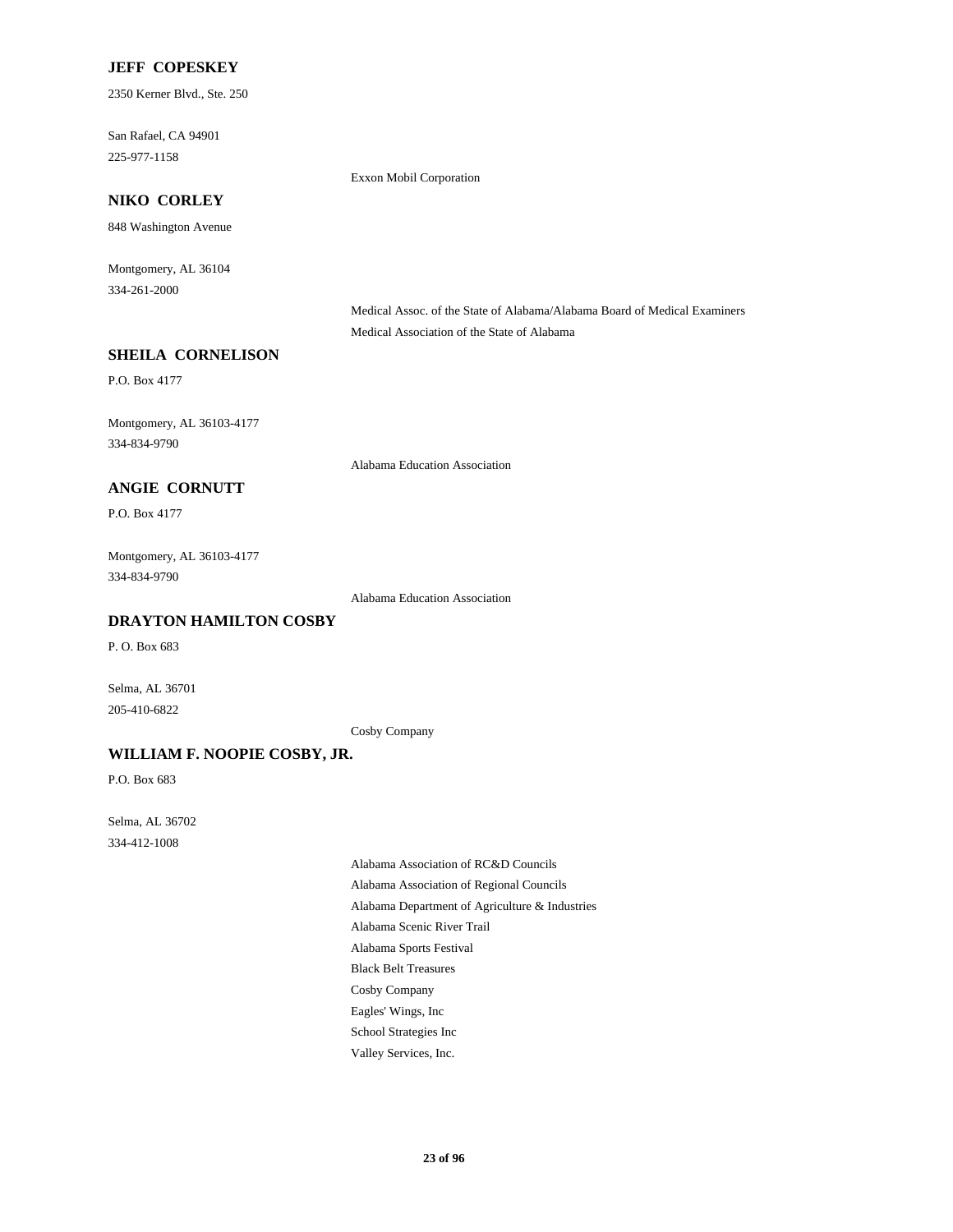#### **CHAD COUNSELMAN**

3019 St. Stephens Rd.

Mobile, AL 36612 251-330-2700

Alabama Auto Recyclers Association

## **BRAXTON COMER COUNTS, III**

PO Box 16878

Mobile, AL 36616 251-476-9900

> City of Orange Beach Poarch Band of Creek Indians

#### **JANE RHEA COVINGTON**

5200 Maryland Way

Brentwood, TN 37027 615-371-6300

CSX Transportation, Inc.

## **BRETT COWDEN**

7020 Fain Park Drive

Montgomery, AL 36117 334-239-3924

> Rivertree Systems, Inc. Schneider Electric

## **STEPHANIE B. CRAFT**

4266 Lomac Street

Montgomery, AL 36106 334-271-8820

Williford & Associates,LLC

## **JOHN D. CRAWFORD**

4120 Wall Street

Montgomery, AL 36106 334-244-2187

Franklin Resources Group, LLC

## **CASSANDRA CROSBY**

PO Box 5167

Montgomery, AL 36104 334-669-2719

> City of Millbrook Crosby Drinkard Group Elmore County Commission Montgomery County Commission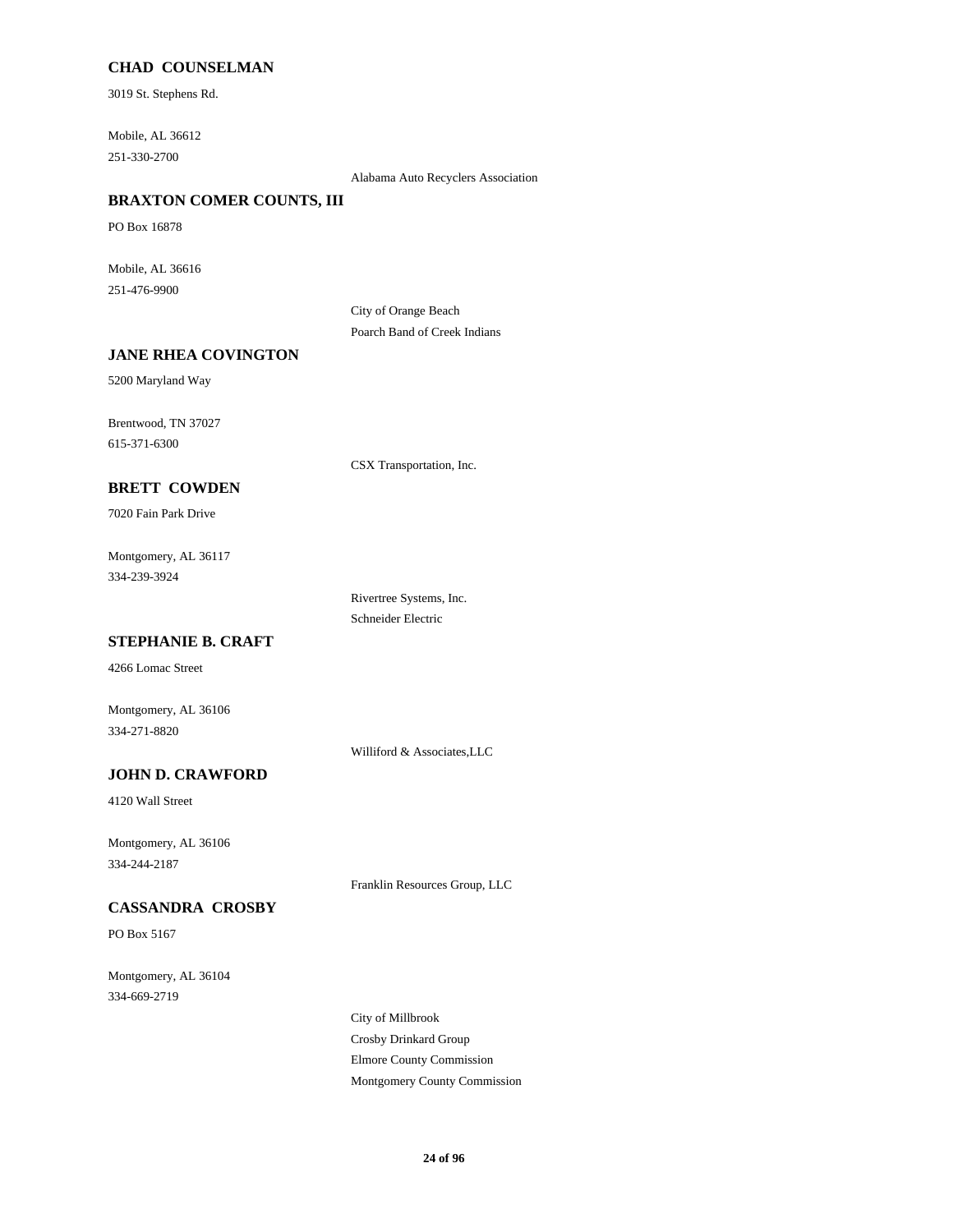#### **ROBERT T. CROWE**

1316 Wakefield Lane

Vestavia Hills, AL 35243 205-613-7345

> Alabama Utility Contractors Association BNSF Railway Company City of Jasper Corporate Housing Providers Association (CHPA) RT Crowe & Associates

#### **TAMI CULVER**

1015 Airport Road

Huntsville, AL 35802 800-239-0005

Liberty Learning Foundation

## **TAMARA S. CURRIN**

1101 Kermit Drive, Suite 201

Nashville, TN 37217 615-800-7181

March of Dimes -- Alabama State Chapter

#### **DANIEL SARGEANT CUSHING**

2653-B Old Shell Road

Mobile, AL 36607 251-471-9885

Cushing Law Firm, Inc.

## **THOMAS R. DART**

Automobile Dealers Association of Alabama, Inc.

Montgomery, AL 36106 334-271-4625

Automobile Dealers Association of Alabama, Inc.

## **ANNA DAVIS**

1901 6th Avenue North

Birmingham, AL 35203 205-250-5000

Adams and Reese LLP

## **KIM L. DAVIS**

8143 Nunn Trace

Montgomery, AL 36117 334-538-3427

> Kim and Company Communications National Research Foundation for Cancer Disparities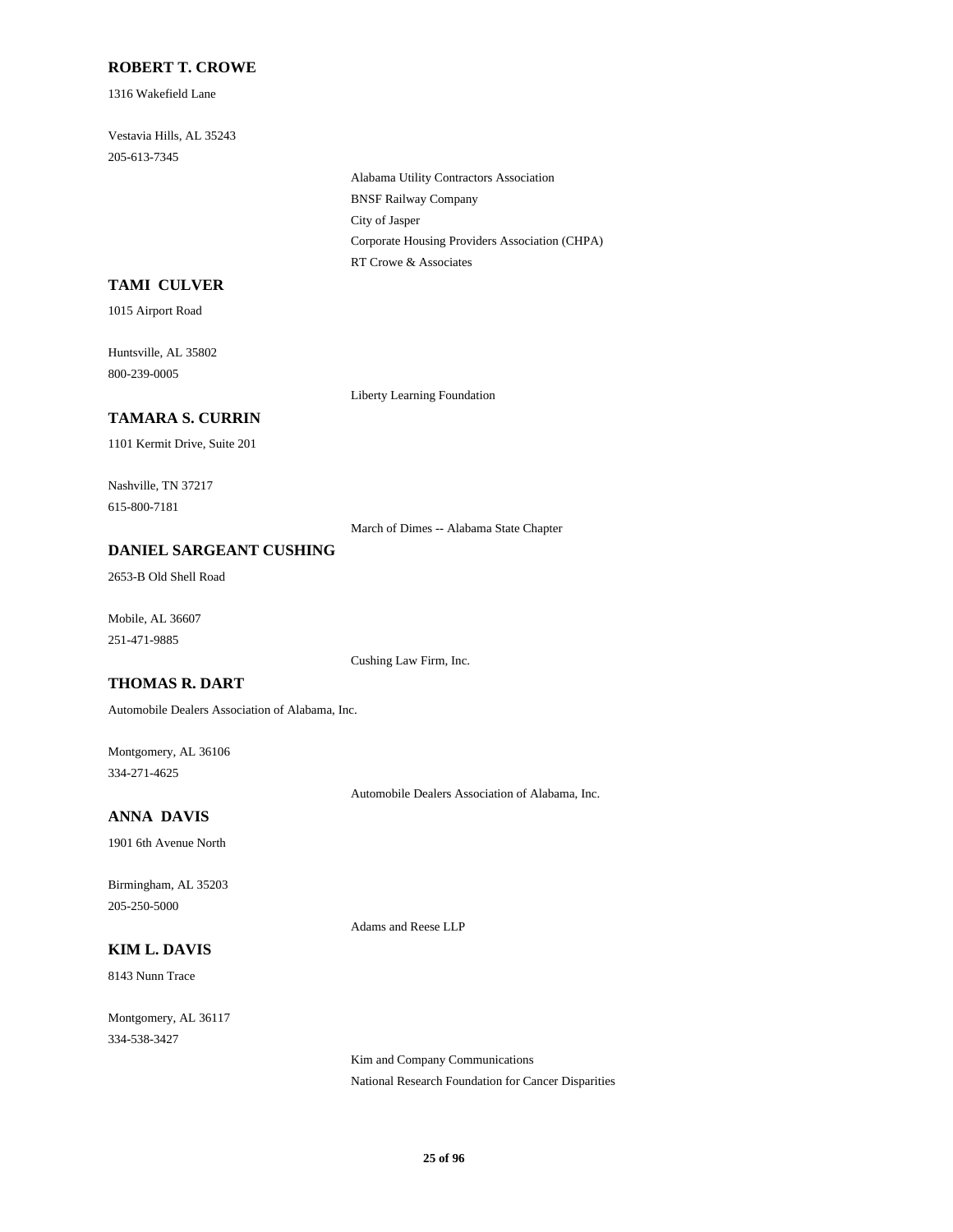#### **MICHAEL JOSEPH DAVIS**

P.O. Box 306

Birmingham, AL 35201 205-488-5519

> Alabama School of Fine Arts Foundation Jefferson County Commission United-Johnson Brothers of Alabama, LLC

#### **WILLIAM JASON DAVIS**

P.O. Box 160

Montgomery, AL 36101 334-832-3886

Alabama Power Company

## **WILLIAM RUSSELL DAVIS**

7515 Halcyon Summit Drive

Montgomery, AL 36117 334-834-3006

Home Builders Association of Alabama

#### **CHRISTOPHER THOMAS DAWSON**

301 East Pine Street

Orlando, FL 32801 407-843-8880

> Christian Prison Ministry, Inc. The Transition House Inc

#### **GINA DEARBORN**

217 Country Club Park

Birmingham, AL 35213 334-391-4518

> Alabama Association of Conservation Districts Alabama Interior Design Coalition Brewer Attorneys and Counselors obo 3M Distilled Spirits Council of the United States Express Scripts Holding Co. Google Inc. and its Affiliates Montgomery Area Chamber of Commerce MultiBank 2009-1 RES-ADC Venture, LLC by RL RES 2009-1 Investments Smiths Group TMX Finance Toyota Motor North America, Inc. Tucker Consulting

### **RYAN deGRAFFENRIED,III**

2620 6th Street

Tuscaloosa, AL 35401 334-244-2187

> Franklin Resources Group, LLC **26 of 96**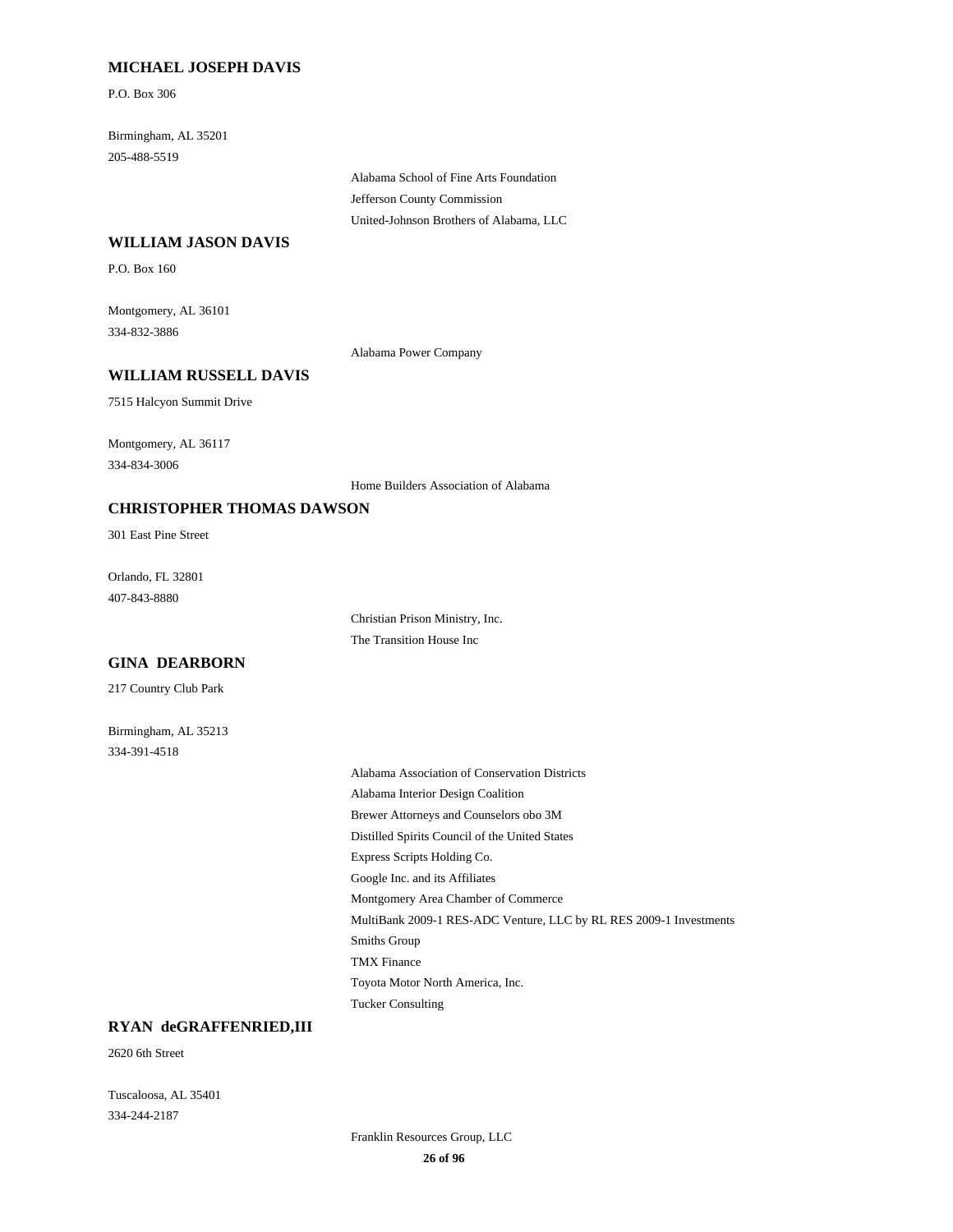#### **BRIAN CECIL DILL**

Tanner East Alabama

Carrollton, GA 30117 770-812-8084

Tanner East Alabama

## **JAMES LEE DILL**

P O Box 820

Pelham, AL 35124 205-601-9275

Alabama Council of Community Mental Health Boards

## **DALTON L. DISMUKES**

3054 McGehee Road

Montgomery, AL 36111 334-612-8171

American Cancer Society Cancer Action Network

## **ASENITH DIXON**

1919 M Street NW, Suite 300

Washington, DC 20036 404-337-3979

College Board, The

## **WATSON DONALD**

2000 9th Avenue South

Birmingham, AL 35205 205-581-2641

Southern Research

#### **RONALD H. DOUGHTY**

751 Broad St.

Newark, NJ 07102 512-343-9932

Prudential Financial, Inc.

#### **GEORGE EDGAR DOWNING, JR.**

2828 Dauphin Street

Mobile, AL 36606 251-450-4772

Mobile Gas Service Corporation

#### **RON DRINKARD**

PO Box 5229

Montgomery, AL 36103 334-399-0123

> City of Millbrook Crosby Drinkard Group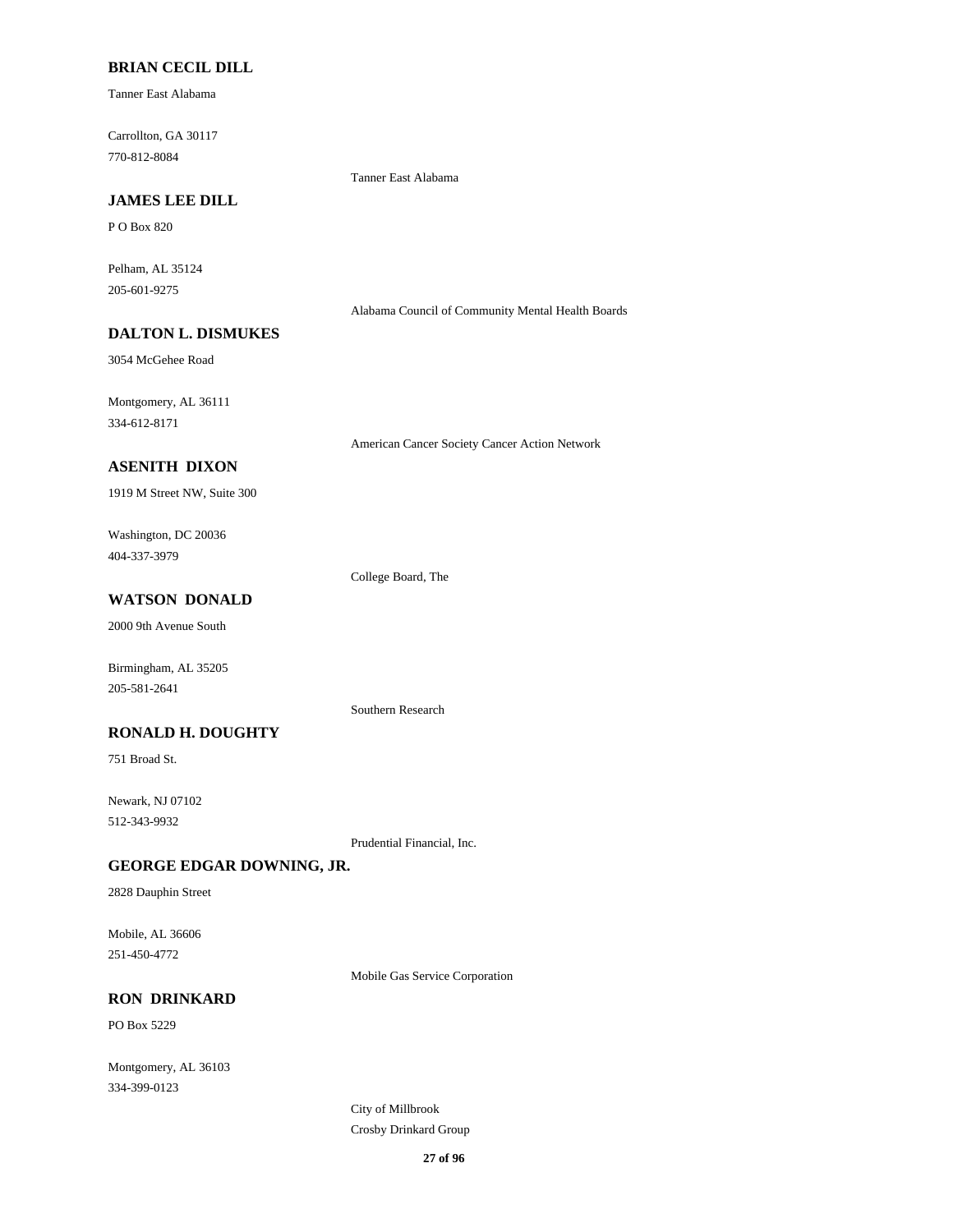#### Elmore County Commission Montgomery County Commission

#### **LIBERTY DUKE**

P O Box 1151

Clanton, AL 35046 334-220-2484

> Benjamin Gordon Main, Sr. ERIS, Inc HNH Immunizations Inc

## **JAMES DUPREE, JR.**

401 Adams Ave.

Montgomery, AL 36104 334-244-8948

> Alabama Network of Children's Advocacy Centers, Inc. (ANCAC) Bloom Group Inc., The Electric Cities of Alabama PPS Inc. Renaissance UHS of Delaware

#### **MATTHEW DURDIN**

P.O. Box 11000

Montgomery, AL 36191-0001 334-288-3900

Alabama Farmers Federation/Alfa

#### **WILLIAM DON EDDINS**

687 N Dean Road

Auburn, AL 36830 334-821-9981

Alabama State Nurses Association

#### **NANCY ANNE EKBERG**

P.O. Box 10746

Birmingham, AL 35202 205-967-2897

Alabama Citizens for Constitutional Reform, Inc

#### **F. NEAL ELDERS**

402-F South Decatur Street

Montgomery, AL 36104 334-264-8758

United Transportation Union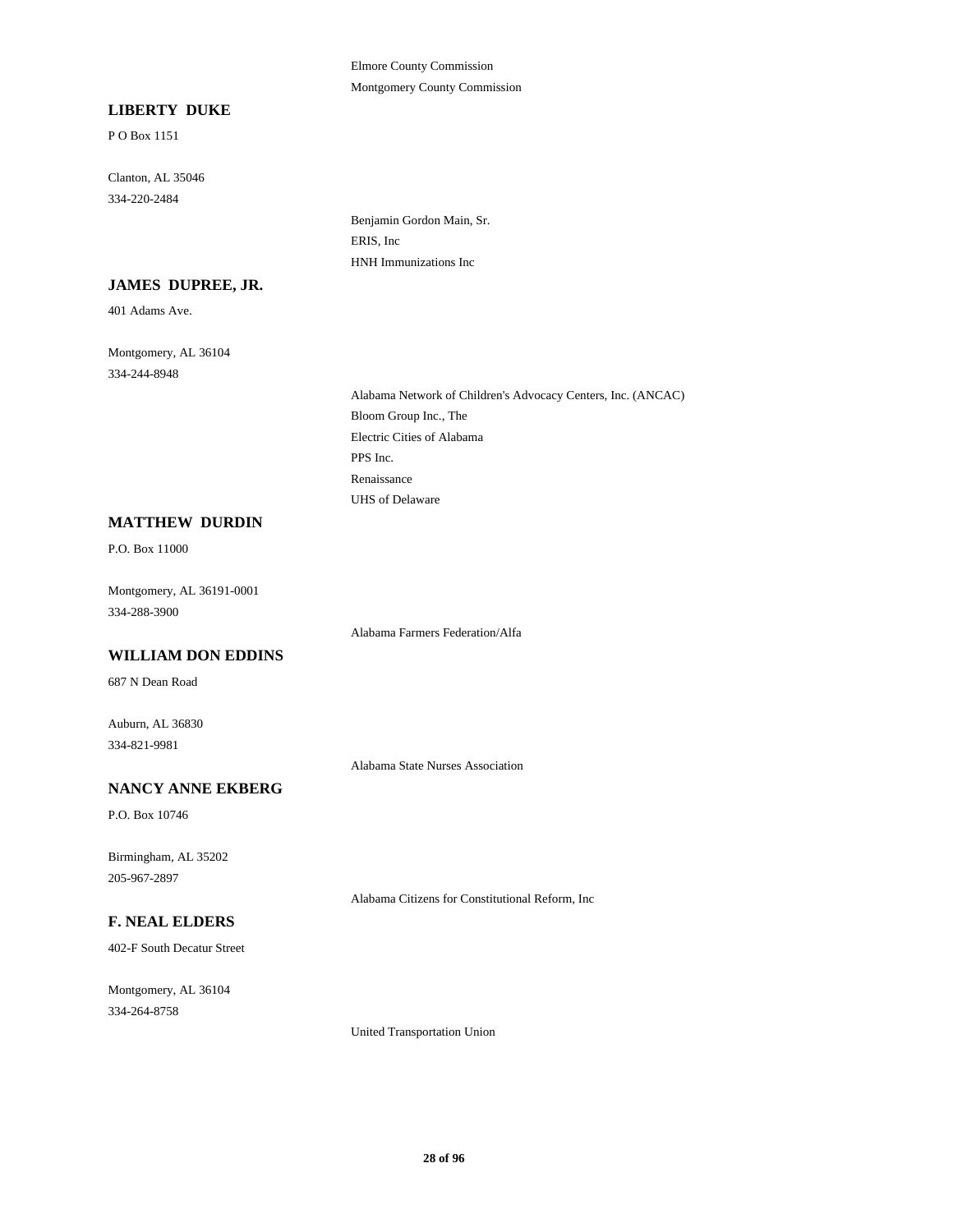#### **ROSEMARY W. ELEBASH**

7550 Halcyon Summit Dr Ste 115

Montgomery, AL 36117 334-264-2261

National Federation of Independent Business

## **MAGGIE ELLINGER-LOCKE**

2370 Champlain NW

Washington DC, DC 20009 202-905-2034

Marijuana Policy Project

## **DAWN A. ELLIS-MURRAY**

600 South Court Street

MONTGOMERY, AL, AL 36104 334-356-6841

National Association of Social Workers-Alabama Chapter

#### **SUSIE ELLISON**

PO Box 428

Montgomery, AL 36101 334-265-3610

Council for Leaders in Alabama Schools (CLAS)

Bradley Arant Boult Cummings LLP

Alabama Press Association

### **BRUCE P. ELY**

One Federal Place

Birmingham, AL 35203 205-521-8366

#### **BRAD ENGLISH**

3324 Independence Drive

Birmingham, AL 35209 205-871-7737

#### **PHILLIP ENSLER**

309 North Hull Street

Montgomery, AL 36104 334-263-0086

Alabama Appleseed Center for Law & Justice, Inc.

#### **GREGG B. EVERETT**

PO Drawer 4540

Montgomery, AL 36117 334-244-1111

Alabama Hospital Association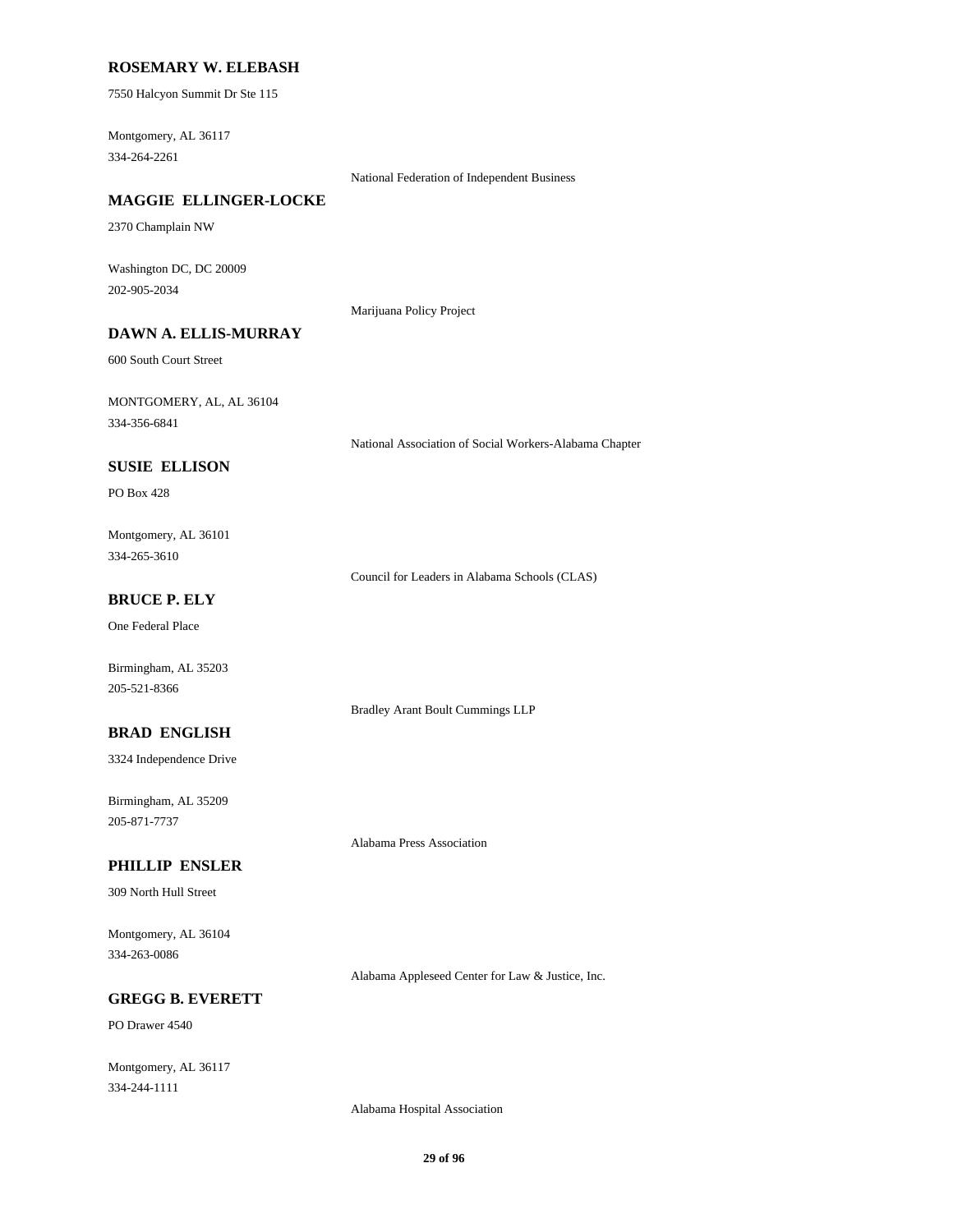#### **RONALD E. EZELL**

441 High Street

Montgomery, AL 36104 334-265-8086

Total Political Solutions, LLC

## **SHAY FARLEY**

400 Washington Ave

Montgomery, AL 36104 334-956-8200

Southern Poverty Law Center, Inc.

## **RACHEL FARMER**

8550 United Plaza Blvd. Ste 703

Baton Rouge, LA 70809 225-237-2214

United HealthCare Services, Inc.

## **KAYLA FARNON**

535 Adams Avenue

Montgomery, AL 36104 334-318-8925

Alabama League of Municipalities

## **LISA FAUST**

P.O. Box 4177

Montgomery, AL 36103-4177 334-834-9790

Alabama Education Association

#### **TANGELA FEEMSTER**

300 New Jersey Ave NW, #600

Washington, DC 20001 202-815-2065

Express Scripts Holding Co.

#### **JOHN FRANK FILGO**

7550 Halcyon Pointe Drive

Montgomery, AL 36117 334-834-3983

Alabama Trucking Association

## **CLARK D. FINE**

423 South Hull Street

Montgomery, AL 36104 334-262-2577

> Alabama A&M University Fine, Geddie & Associates, LLC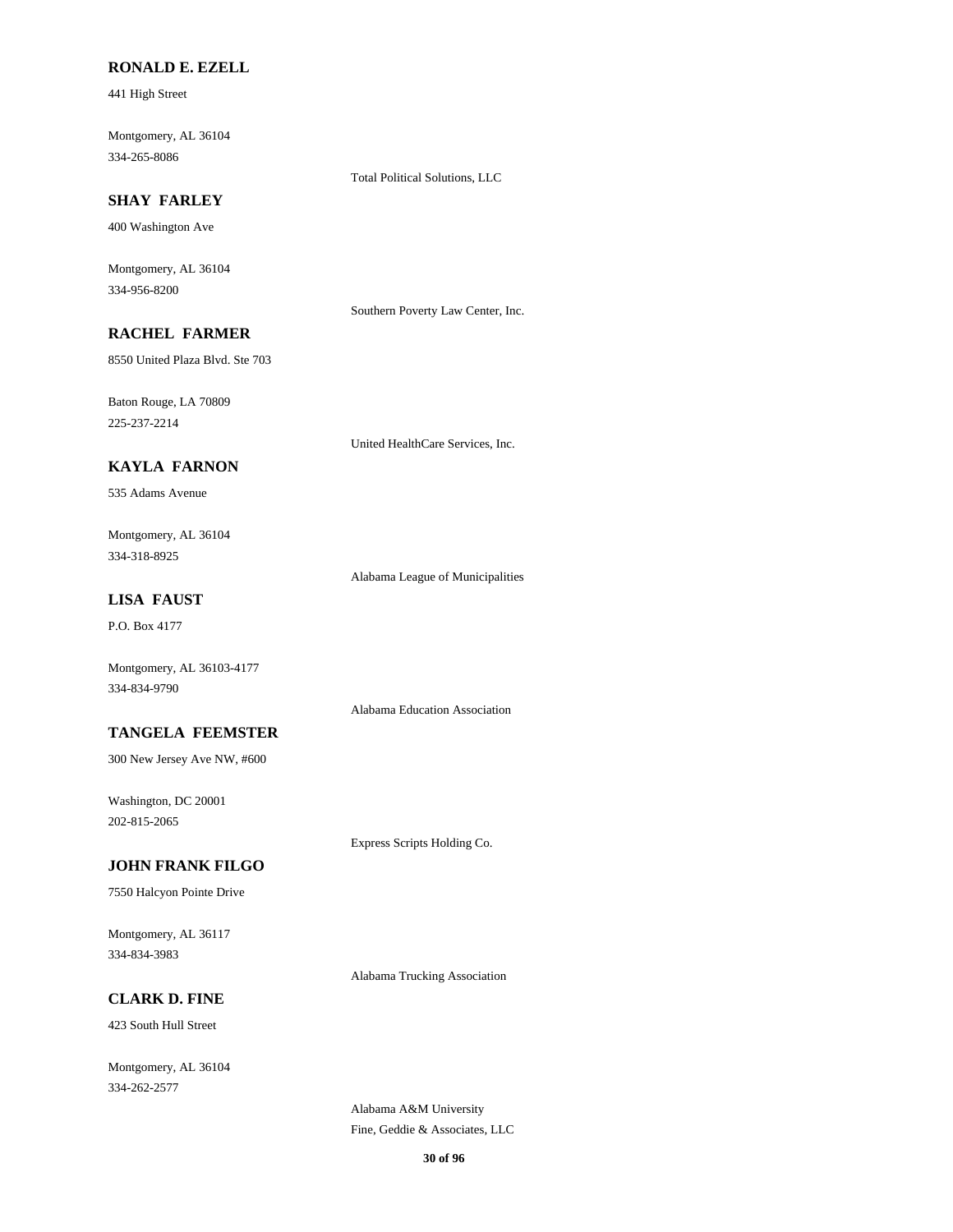#### **JAMES KENNITH FINE**

12181 Highway 25

Calera, AL 35040 205-288-3296

#### **JOE L. FINE**

423 South Hull Street

Montgomery, AL 36104 334-262-2577

Fine, Geddie & Associates, LLC

International Brotherhood of Electrical Workers (I.B.E.W.)

#### **Fine Geddie & Associates, LLC**

423 S. Hull Street

Montgomery, AL 36104 334-262-2577

> Advantage Capital Partners, LLC Alabama Association for Higher Education Alabama Community College System Alabama Manufactured Housing Association Alabama Nursing Home Association Alabama Power Company Alabama Society of Certified Public Accountants Alabama State Port Authority Alabama Trucking Association Alfa Insurance Group and Affiliates AltaPointe Health Systems, Inc. Altria Client Services LLC and its Affiliates Amazon Corporate LLC American Family Life Assurance Company (AFLAC) APM Terminals AT&T Alabama Bayer Properties LLC Birmingham Airport Authority Blue Cross & Blue Shield of Alabama CHSPSC, LLC Colonial Pipeline Company Curriculum Associates LLC CVS Health Drummond Company Inc. Enhanced Cap.PRN, Advantage Cap.Mgmt Corp:Stonehedge Cap.(collectively) Enterprise Leasing Company-South Central, LLC Exxon Mobil Corporation General Electric Company Global Tel\*Link Corporation Great Southern Wood Health Group of Alabama Laboratory Corporation of America Lyft, Inc McWane, Inc.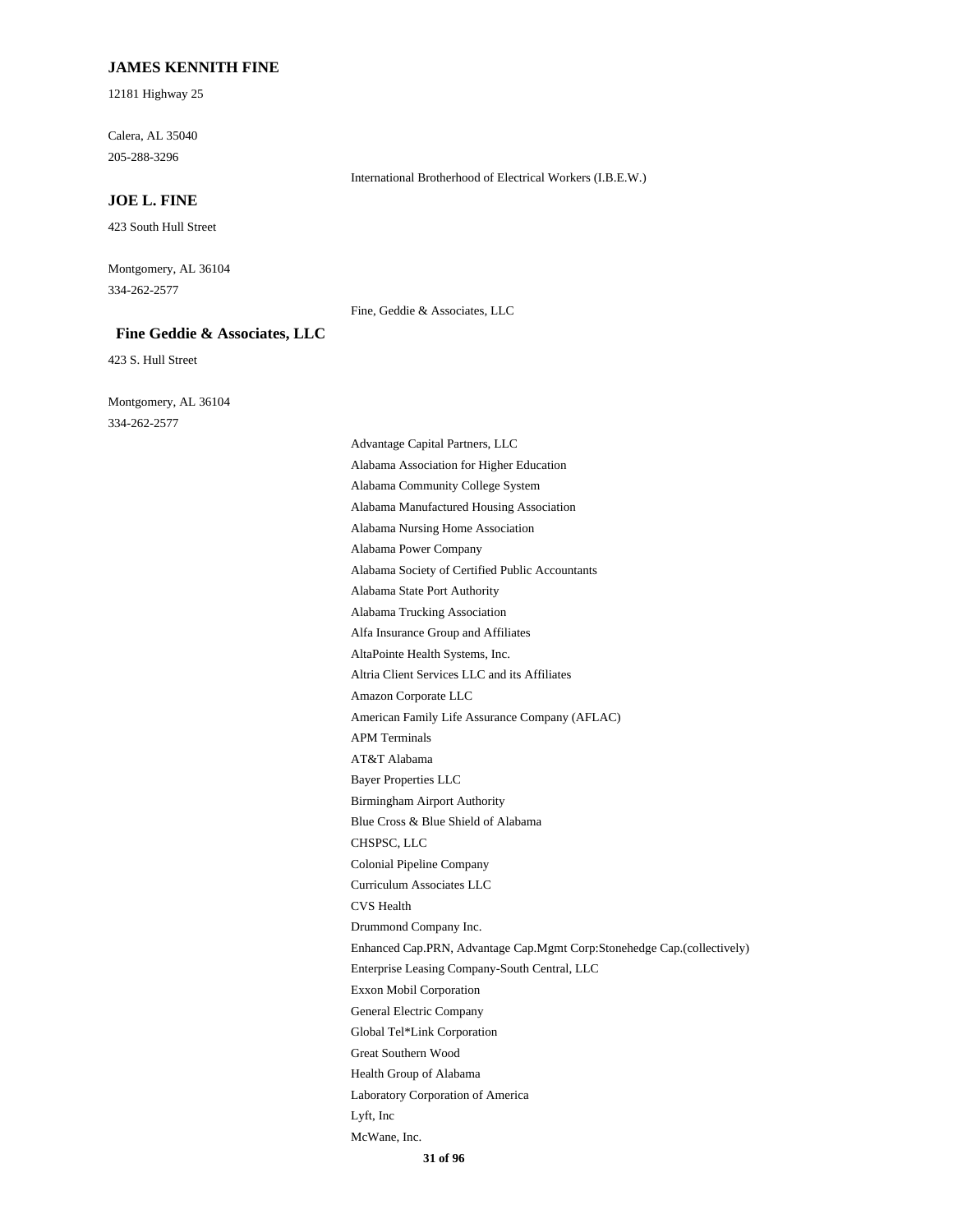Merck Sharp & Dohme Corp. Microsoft Corporation Montgomery Area Chamber of Commerce National Elevator Industry, Inc. National Information Consortium (NIC) National Strategies LLC Nucor Corporation Omega Flex, Inc. Outdoor Advertising Association of Alabama Ozark Striping Company Protective Life Corporation Regions Financial Corporation Retirement Systems of Alabama Sabic Innovative Plastics US LLC Tigers Unlimited Foundation Travel Technology Association, The Vulcan Materials Company

#### **HARVEY FISCHER**

311 W 6th Street

Columbia, TN 38401 615-497-3479

Farmers Group, Inc.

#### **JAMES B. FLETCHER**

4264 Lomac Street

Montgomery, AL 36106 334-272-3800

#### **JOHN W. FLOYD**

401 Adams Ave.

Montgomery, AL 36104 334-244-8948

> Bloom Group Inc., The Electric Cities of Alabama James Dupree

Petroleum and Convenience Marketers of Alabama

#### **J. TYLER FONDREN**

770 Washington Avenue

Montgomery, AL 36104 334-834-1428

AT&T Alabama

#### **ROBERT D. FORD**

102 Myrtle Drive

Gadsden, AL 35903 205-668-1905

International Brotherhood of Electrical Workers (I.B.E.W.)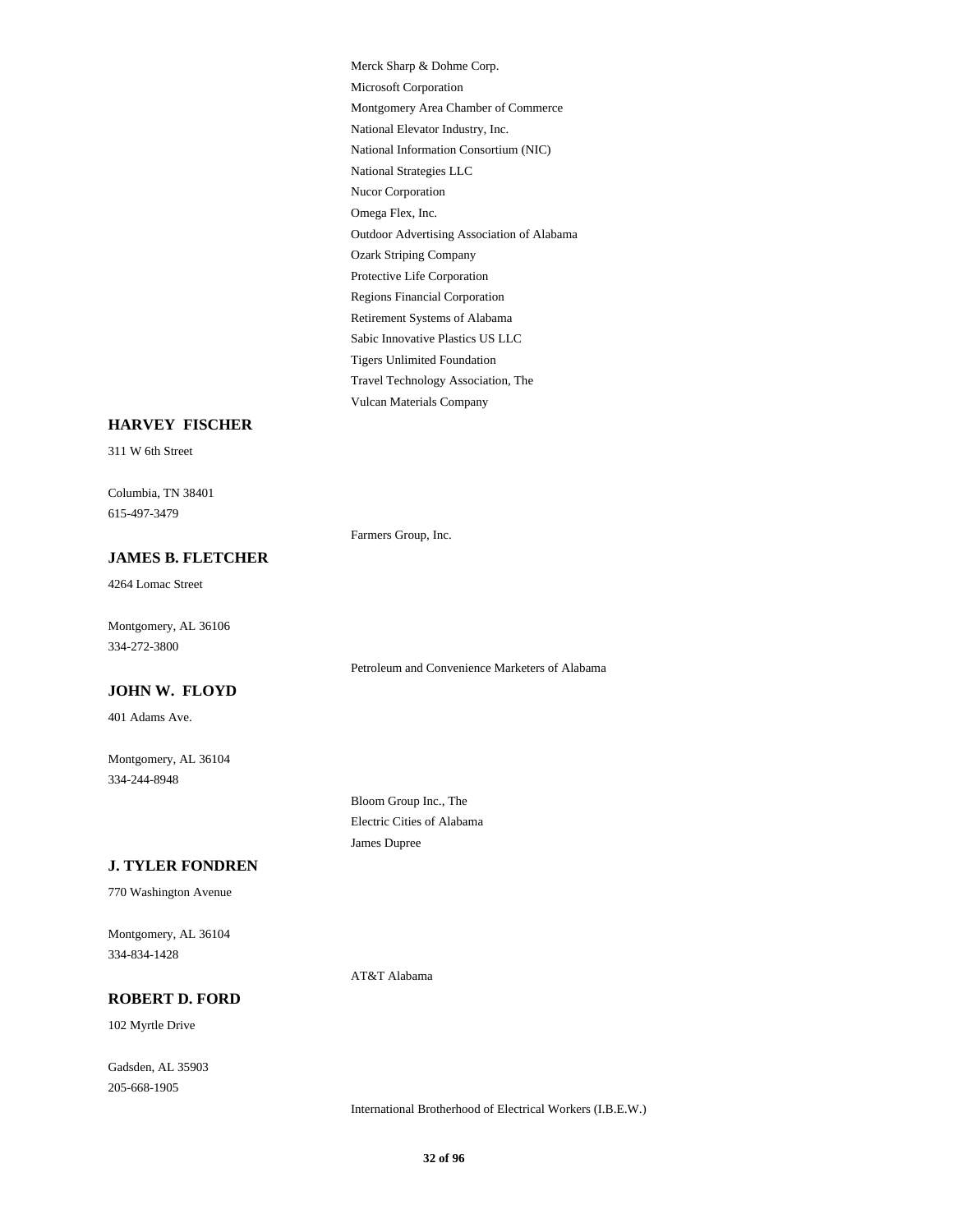#### **VERNER KIMBLE FORRISTER**

Post Office Box 612

Montgomery, AL 36101-0612 334-832-9060

Alabama Arise

## **E. CRUM FOSHEE**

441 High Street

Montgomery, AL 36104 334-546-8821

Foshee & Associates, Inc.

### **Foshee& Associates, Inc.**

441 High Street

Montgomery, AL 36104 334-251-8821

> Poarch Band of Creek Indians Tom Coker & Associates

## **ROBERT PHILLIP FOWLER**

P.O. Box 306

Birmingham, AL 35201-0306 205-226-8733

White Rock Quarries

### **PECK FOX**

P O Box 242683

Montgomery, AL 36124 334-676-3404

> IBM Intuit, Inc.

#### **M. D. FRANK**

2223 3rd Avenue North

Irondale, AL 35210-1125 205-951-3907

Brotherhood of Locomotive Engineers & Trainmen

 **Franklin Resources Group**

4120 Wall Street

Montgomery, AL 36106 334-244-2187

> 3M Company Advanced Disposal Service Alabama Association of Nurse Anesthetists Alabama Association of Private Colleges & Schools AT&T Alabama Birmingham Jefferson Convention Complex (BJCC)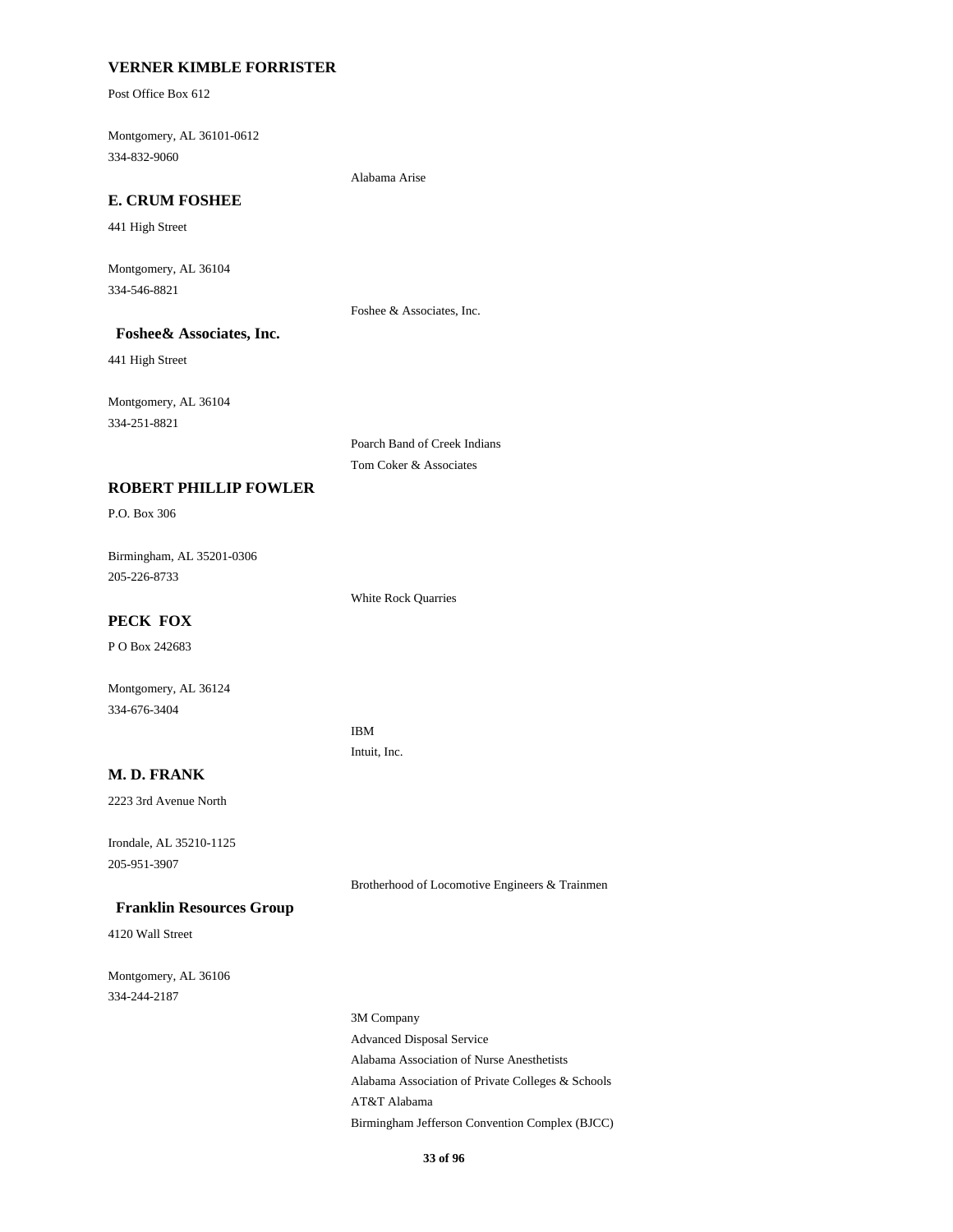Children First Alliance of Alabama Children First Foundation, Inc. Drug Policy Alliance (DPA) Everytown for Gun Safety Action Fund Everytown for Gun Safety Action Fund Franklin Resources Group, LLC Friends of the Alabama Archives General Retirement System for Employees of Jefferson County HDR Engineering MCNA-Managed Care of North America, Inc Retired Senior Volunteer Program State Farm Mutual Automobile Insurance Company, Inc. Surgical Care Affiliates The Nature Conservancy Town of Pike Road, Alabama

#### **L EARL FRANKS**

926 Pelham Street

Montgomery, AL 36104 334-265-3610

Council for Leaders in Alabama Schools (CLAS)

# **DEWAYNE FREEMAN**

801 Adams Avenue

Montgomery, AL 36104 334-259-5450

> Alabama Wholesale Distributors Association Dauphin Island Sea Lab SouthEast Consultants

#### **BILL FULLER**

2716 Boultier Street

Montgomery, AL 36106 334-414-1941

AARP Alabama

#### **MARK L. GAINES**

Adams & Reese LLP

Birmingham, AL 35203 205-250-5000

Adams and Reese LLP

#### **SARA SUMMERLIN GAINES**

100 N. Jackson Street

Montgomery, AL 36104 334-263-7594

Association of County Commissions of Alabama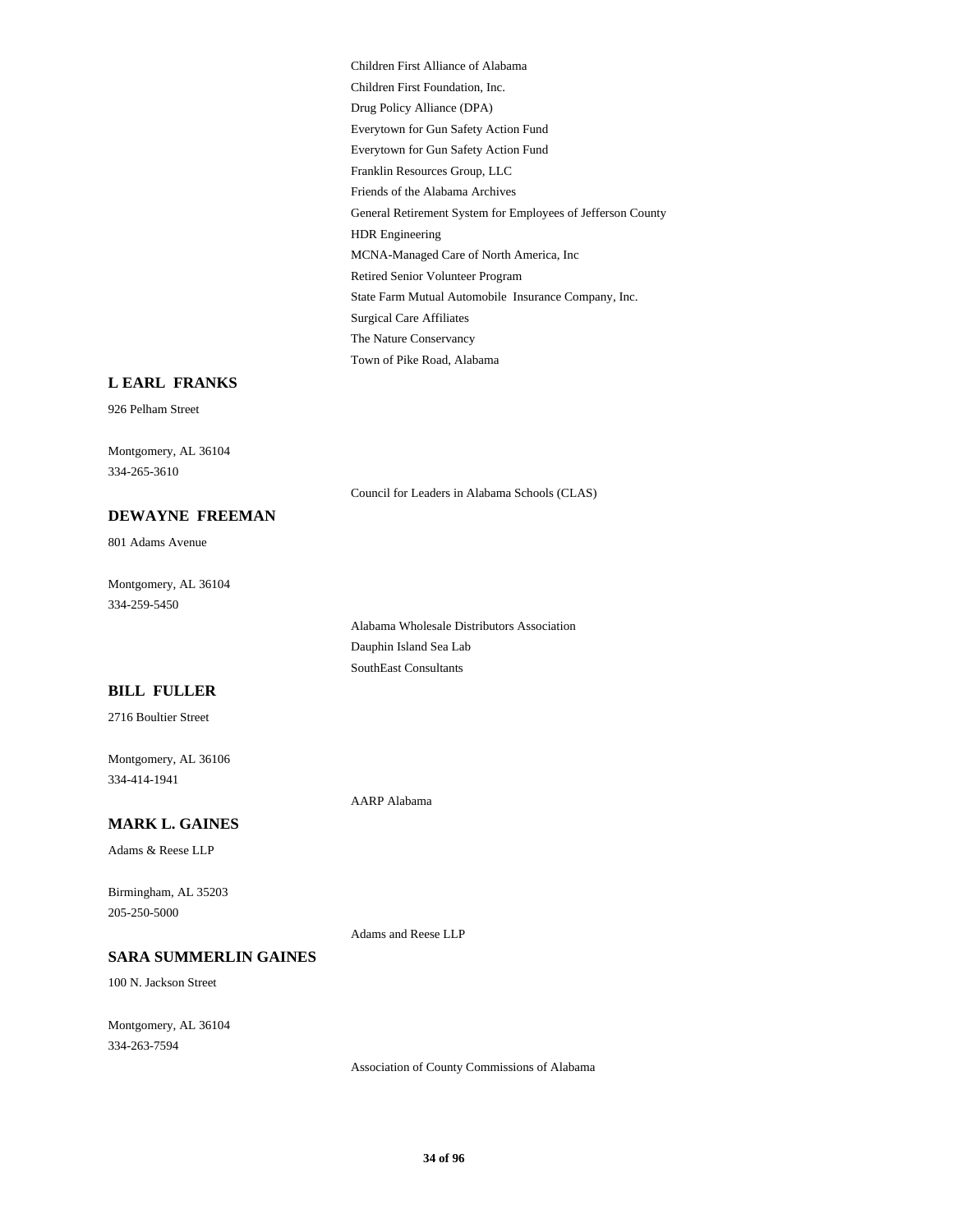#### **BLAINE GALLIHER**

P. O. Box 1949

Montgomery, AL 36102 334-241-0078

**EARL GARDNER**

5420 Co. Road 61

Florence, AL 35634 256-412-6578

Earl Gardner

Alabama Power Company Windom,Galliher & Associates

#### **BRITNEY MITCHELL GARNER**

1449 Medical Park Drive South

Birmingham, AL 35213 205-510-1500

American Heart Association

## **LEAH GARNER**

2 North Jackson Street

Montgomery, AL 36104 334-834-6000

Business Council of Alabama

## **ROBERT B. GEDDIE, JR.**

423 South Hull Street

Montgomery, AL 36104 334-262-2577

Fine, Geddie & Associates, LLC

## **RANDALL L. GEORGE**

P.O. Box 79

Montgomery, AL 36101 334-240-9423

Montgomery Area Chamber of Commerce

#### **MURFEE GEWIN**

4200 Stone River Circle

Birmingham, AL 35213 205-879-7096

Eagle Forum of Alabama

## **MINDY SUSAN GILBERT**

900 Highway 78E,#200202

Jasper, AL 35501 205-471-5541

Humane Society of the United States, The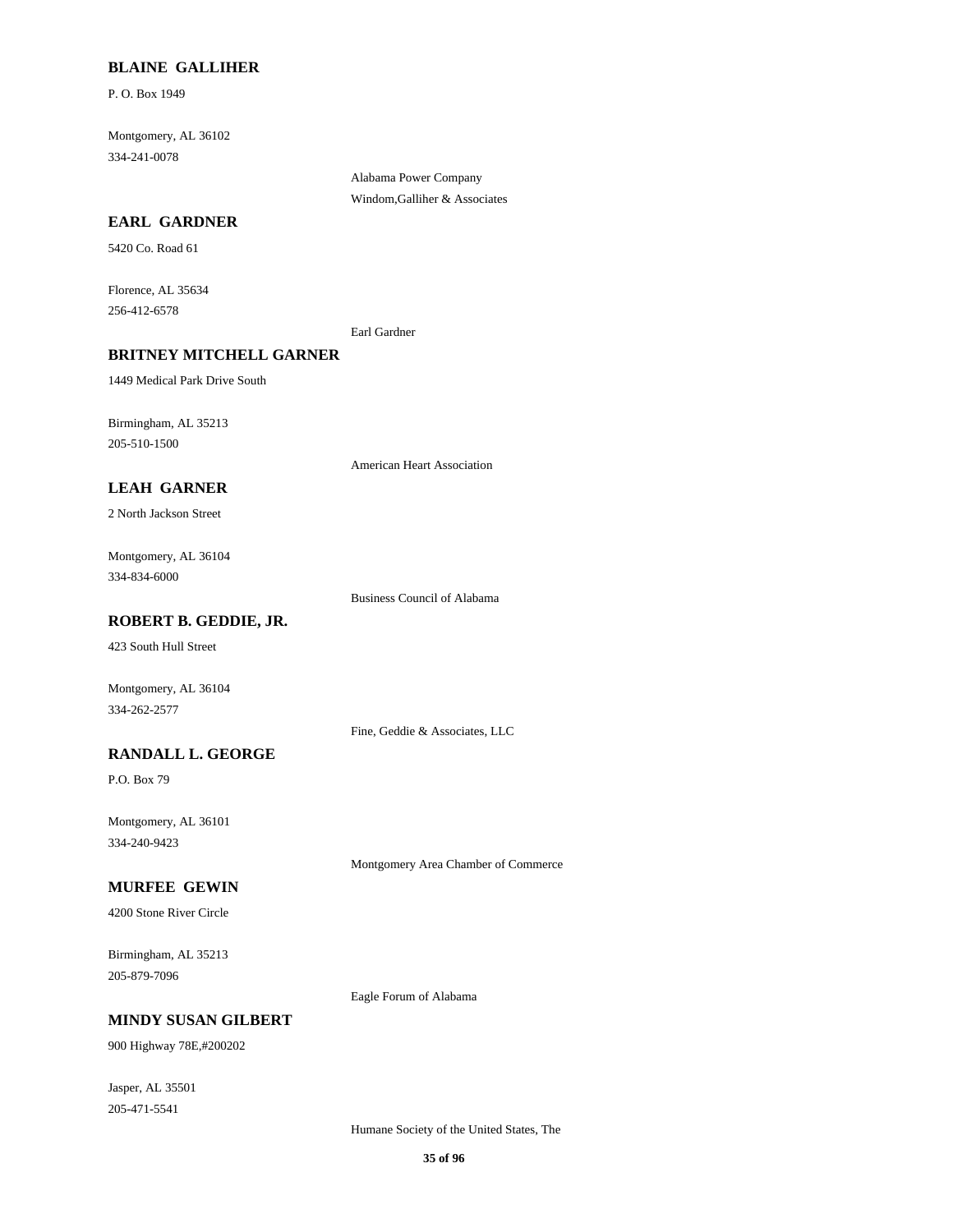### **BOBBY GILES**

1770 Field Stone Lane

Auburn, AL 36830 256-505-2256

Alabama Pharmacy Association

## **TREY GLENN**

P.O. Box 661313

Birmingham, AL 35266 205-582-2348

> Blue Ridge Consulting, Inc Business Council of Alabama

## **JOSEPH C. GODFREY**

2376 Lakeside Drive

Birmingham, AL 35244 205-985-9062

Alabama Citizens Action Program(ALCAP)

## **JOSHUA GOODMAN**

901 E Street NW

Washington, DC 20004 202-552-2000

The Pew Charitable Trusts

### **WILLIAM GOOLSBY**

311 Pecan Tree Place

Pike Road, AL 36064 334-303-2006

> Alabama Association of Realtors Goolsby & Associates

#### **Government Corporate Partners, LLC**

441 High Street

Montgomery, AL 36104 334-265-8086

> Alabama Podiatric Medical Association Alabama Power Company Committee to Amend Small Loan Act Consumer Lending Alliance Poarch Band of Creek Indians Southern Communications Services Inc dba Southern LINC Wireless Talladega Superspeedway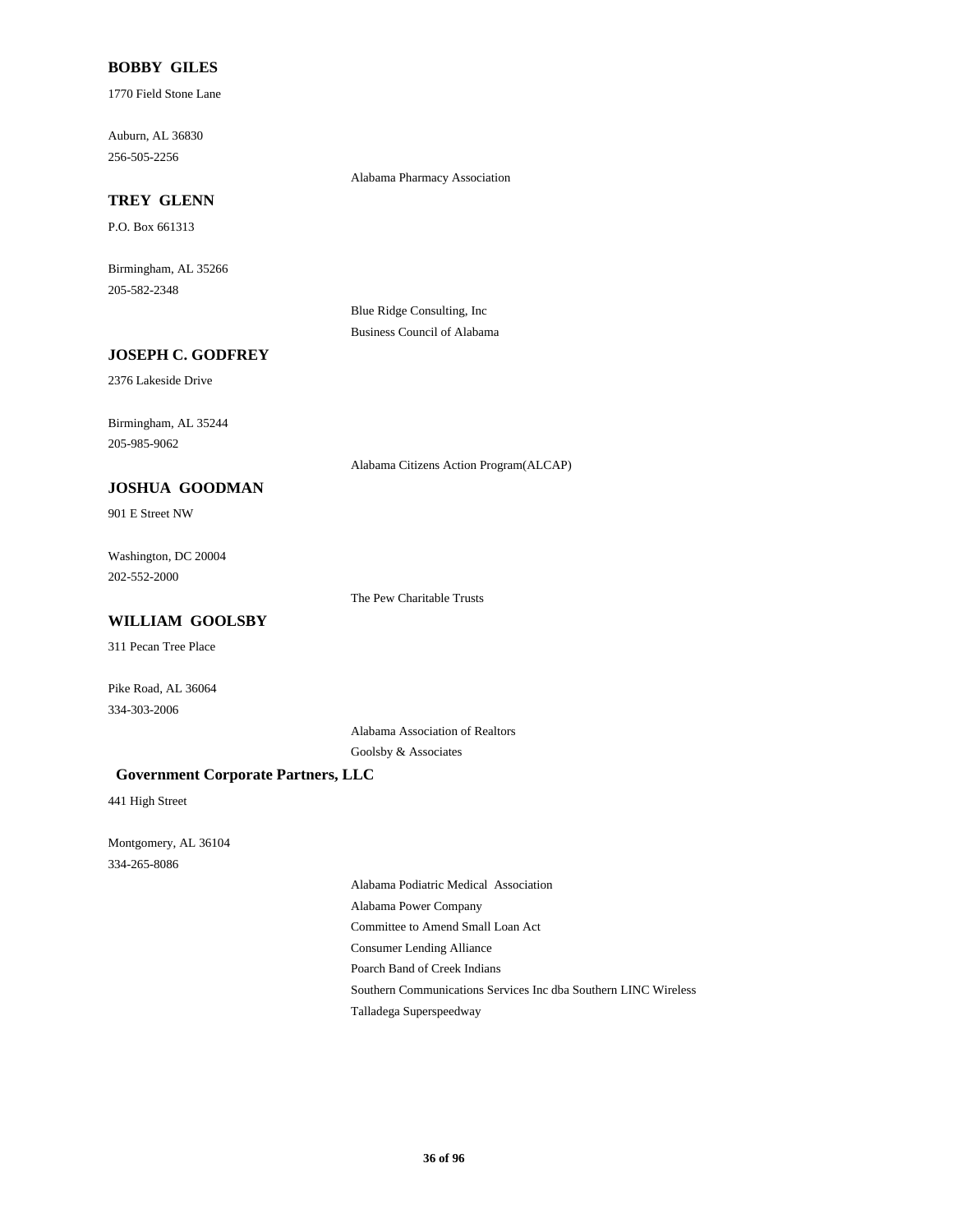## **LOGAN GRAY**

2 N. Jackson Street, Suite 300

Montgomery, AL 36104 334-240-6900

Southern Strategy Group of Alabama, LLC

#### **KIMBERLY GRECO**

601 13th Street NW

Washington, DC 20005 202-585-9619

Amgen

# **DARLENE GREEN**

2214 3rd Ave North

Birmingham, AL 35203 205-868-3518

Care Giving Angels

## **JOE GREENE**

P.O. Box 79

Montgomery, AL 36104 334-240-9423

Montgomery Area Chamber of Commerce

#### **WILLIAM STANLEY GREGORY**

445 Dexter Avenue

Montgomery, AL 36104 334-956-7604

Insurance Auto Auctions Corp.

#### **SEAN GREHALVA**

1413 Oak Park Circle

Helena, AL 35080 205-908-3679

U. S. Term Limits

#### **CHRISTOPHER R. GRISSOM**

One Federal Place

Birmingham, AL 35203 205-521-8514

Bradley Arant Boult Cummings LLP

#### **CAROL GUNDLACH**

P.O. Box 1188

Montgomery, AL 36101 334-832-9060

Arise Citizens' Policy Project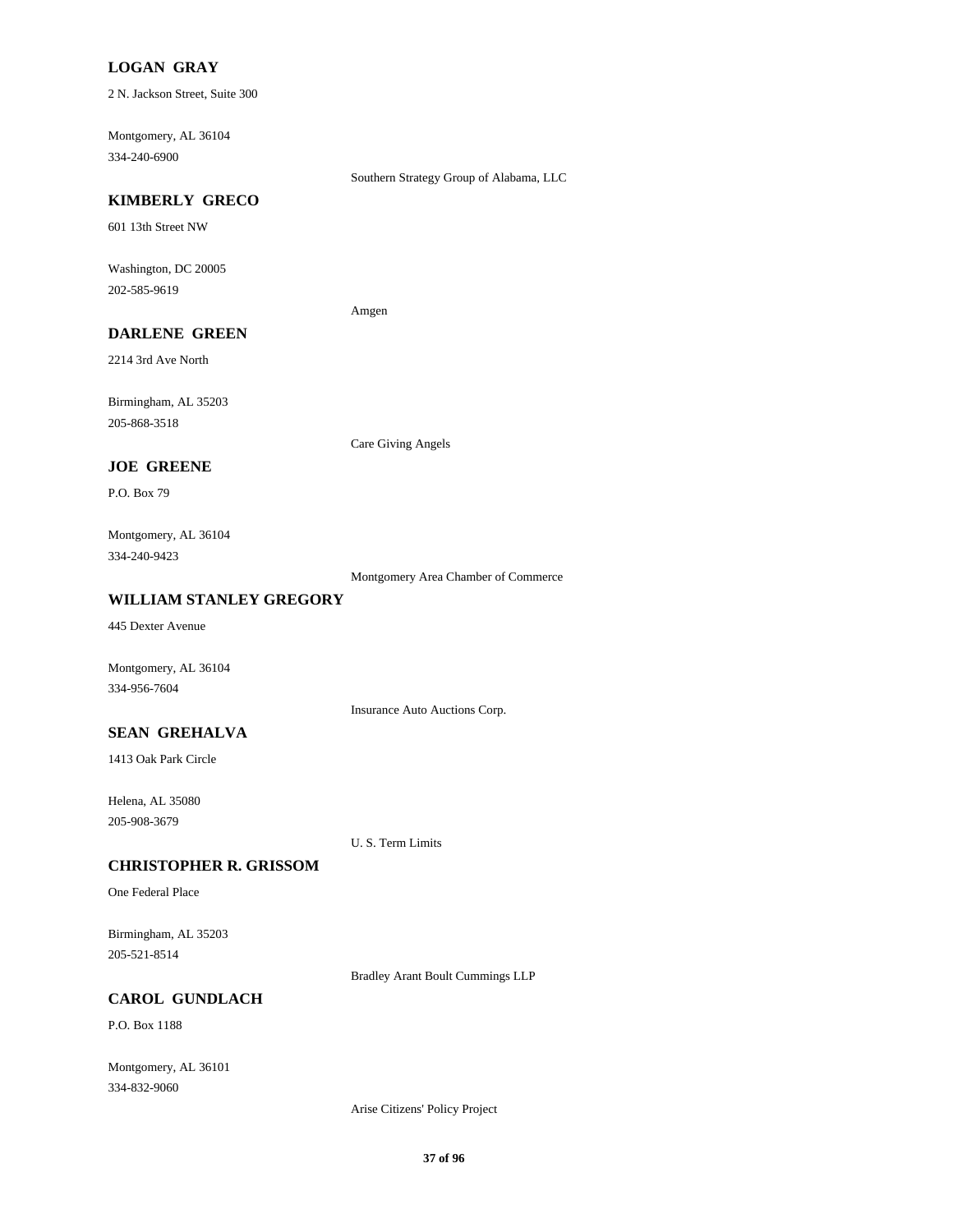#### **JAMES ROSS GUNNELLS**

250 Commerce Street

Montgomery, AL 36104 334-832-2887

Butler Snow LLP

# **JOHN J. GUTHRIE, JR.**

1806 Loch Avenue

Cullman, AL 35055 205-908-3060

> City of Birmingham, Alabama City of Fultondale Fultondale Gas Board Jefferson County Mayors Association

# **JOHN P. HAGOOD**

2 N. Jackson Street

Montgomery, AL 36104 334-262-1800

> Alabama Graphite Company, Inc. Alabama Recycling Association CARFAX, Inc Centene Corporation Cognosante, LLC Comcast Conduent, Inc. CSX Transportation, Inc. K12 Inc. Lafarge North America, Inc., Holcim (US) Inc., Aggregate Industries Management, Inc. Southern Light Tanner Behavioral Health Management Company Teach for America Uber Technologies, Inc Vertex Pharmaceuticals Incorporated Voyager Sopris Learning Xerox Corporation

#### **JONATHAN HAND**

P.O. Box 1550

Montgomery, AL 36102 334-954-3221

Electric Cities of Alabama

## **PAUL M. HANKINS**

5950 Carmichael Place

Montgomery, AL 36117 334-356-2220

Alabama Association of Independent Colleges & Universities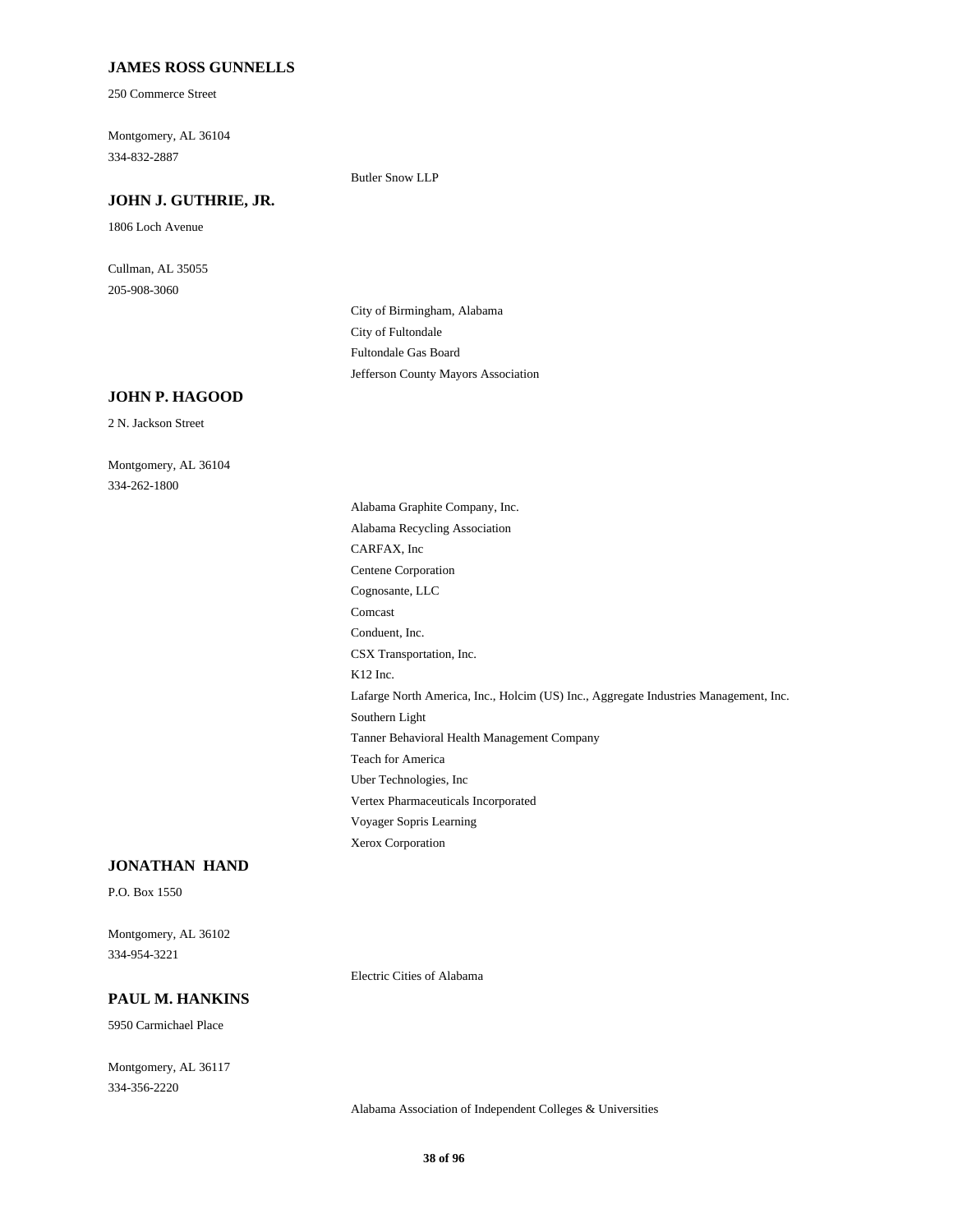#### **SUSAN R. HANSEN**

4120 Wall Street

Montgomery, AL 36106 334-244-2187

Franklin Resources Group, LLC

## **MICHAEL PRUITT HARBIN**

600 North 19th Street

Birmingham, AL 35203 205-714-0523

AT&T Alabama

# **BRIAN HARDIN**

P.O. Box 11000

Montgomery, AL 36191-0001 334-288-3900

Alabama Farmers Federation/Alfa

## **BLAKE HARDWICH**

1901 6th Avenue North

Birmingham, AL 35203 205-250-5000

> Adams and Reese LLP Energy Institute of Alabama

## **KENNETH HARDY**

901 E Street NW

Washington, DC 20004 202-552-2000

The Pew Charitable Trusts

# **DAVID BRIAN HARGROVE**

308 Clinton Avenue West

Huntsville, AL 35801 256-603-0920

AT&T Alabama

#### **BRANDER CAPPAERT HARPER**

238 West Main Street

Dothan, AL 36301 228-861-9528

Wiregrass Construction Company

# **TAYLOR F. HARPER**

P.O. Box 229

Grand Bay, AL 36541 251-423-1735

Alabama Wholesale Distributors Association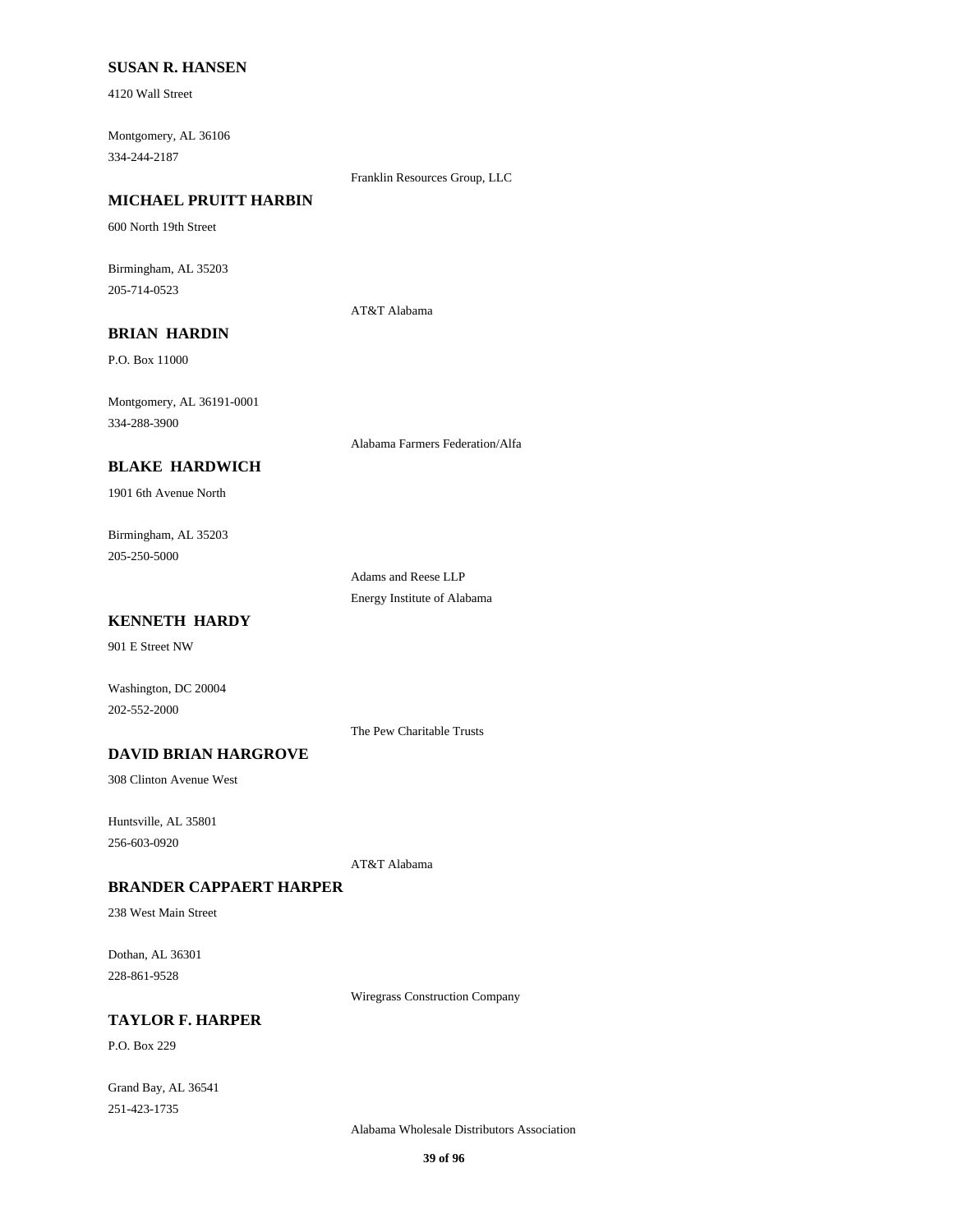Dauphin Island Sea Lab Pharmaceutical Research and Manufacturers of America (PhRMA) SouthEast Consultants

#### **DREW HARRELL**

2 North Jackson Street

Montgomery, AL 36104 334-834-6000

#### **GEORGE HARRIS**

Business Council of Alabama

Birmingham, AL 35243 334-462-7665

PO Box 43485

City of Center Point, Alabama City of Thomasville, Alabama Law Offices of George Harris, LLC

## **THOMAS A HARRIS**

PO Box 2641

Birmingham, AL 35203 205-257-2925

Alabama Power Company

# **WILLIAM M HARRIS**

555 Alabama St

Montgomery, AL 36104 334-265-8733

#### **DAN HARRISON**

244 Olde Castle Loop

Oxford, MS 38655 601-331-2302

WellCare Health Plans, Inc.

Alabama Forestry Association

## **DAWN HATHCOCK**

P.O. Box 79

Montgomery, AL 36104 334-240-9423

Montgomery Area Chamber of Commerce

#### **Hawkins & Associates**

QH Consulting

Montgomery, AL 36124 334-233-1307

> Alabama Nursing Home Association Alabama Road Builders Association Anheuser-Busch Companies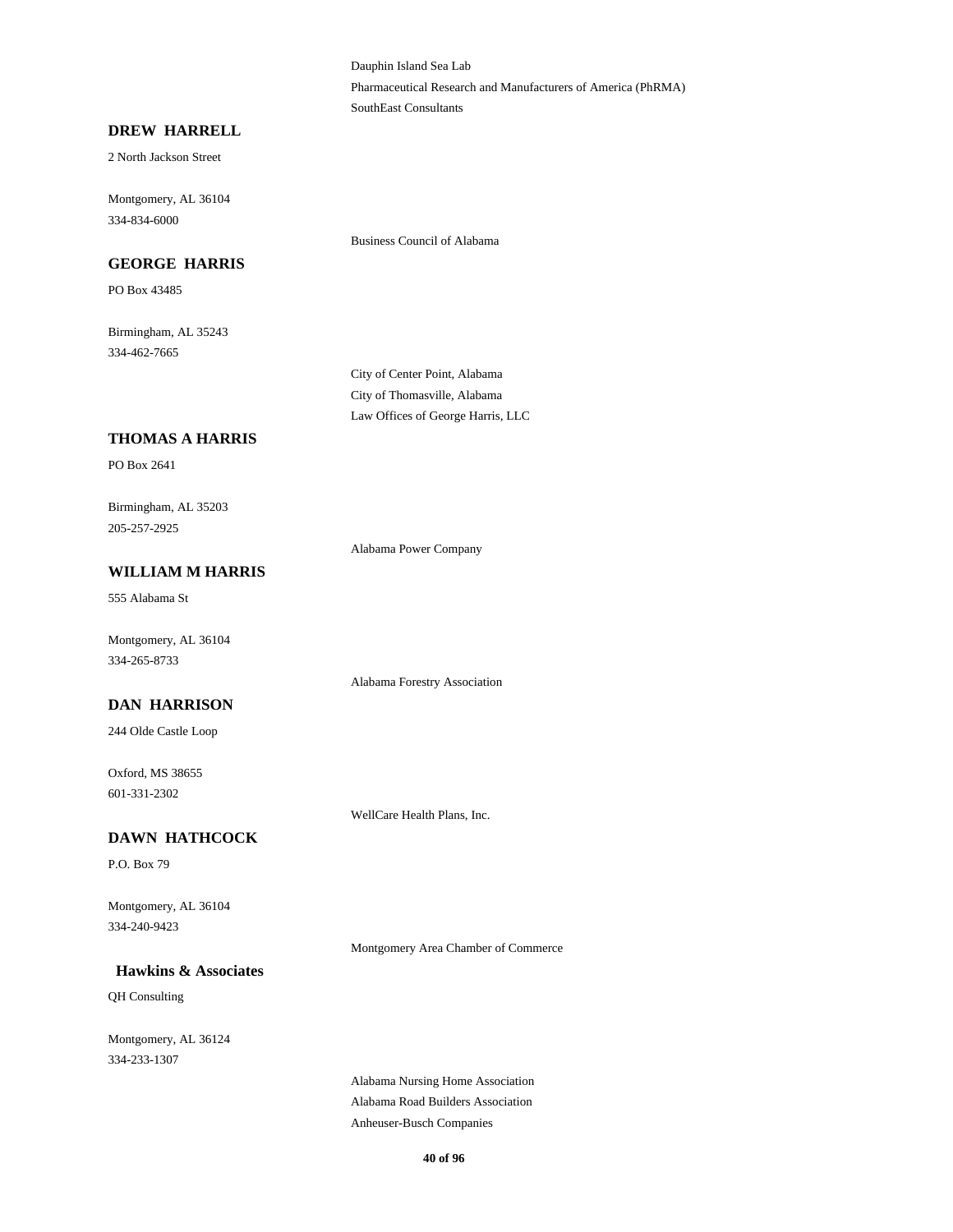Engage South eQ Health Solutions, Inc IPCPR QH Consulting, LLC Trident Marina

The Conservation Fund

#### **RAYMOND HERNDON**

812 Park Ave, Suite D

Mandeville, LA 70448 985-674-3332

**AMY B. HERRING**

1348 Magnolia Curve

Montgomery, AL 36106 334-315-8003

> Alabama Association for Justice Alabama Power Company AT&T Alabama Southern Poverty Law Center, Inc.

#### **DANNY M. HESTER**

Post Office Box 241882

Montgomery, AL 36124 334-235-0306

> Alabama State Troopers Association Gryphon Inc.

## **RHONDA HICKS**

P.O. Box 4177

Montgomery, AL 36103-4177 334-834-9790

Alabama Education Association

#### **LAMAR HIGGINS**

423 South Hull Street

Montgomery, AL 36104 334-262-2577

> Alabama A&M University Fine, Geddie & Associates, LLC YMCA's of Alabama

#### **CARY LENN HILL**

522 Washington Ave

Montgomery, AL 36104 334-262-3808

Alabama Association of Realtors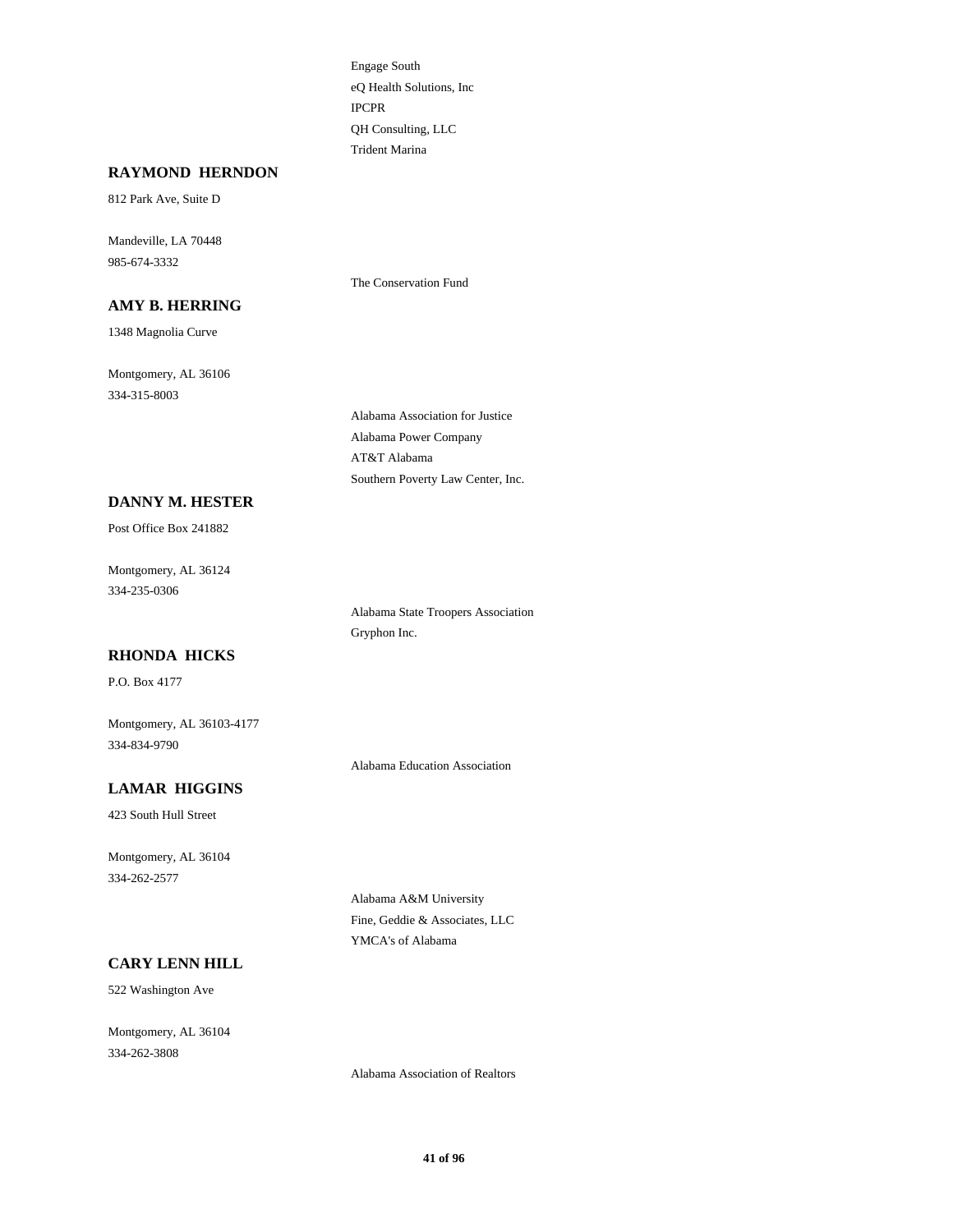## **LISA FOUNTAIN HILL**

173 Medical Center Drive

Prattville, AL 36066 334-358-9590

Alabama Propane Gas Association

# **LEIGH HIXON**

2213 Morris Avenue

Birmingham, AL 35203 205-870-9900

Alabama Policy Institute

# **J. D. HOBBIE**

2155 Highway 42 South

McDonough, GA 30252-7636 770-389-5391

Southern States Police Benevolent Association, Inc.

#### **ABBY HODGE**

Business Council of Alabama

Montgomery, AL 36104 334-834-6000

Business Council of Alabama

## **LAUREN HODGE**

450 S. Union Street

Montgomery, AL 36104 334-834-9116

Alabama Retired State Employees Association

#### **NATHAN HOFFMAN**

P.O. Box 10691

Tallahassee, FL 32302 850-391-4200

Excellence in Education National, Inc.

## **FRANK D. HOLDEN**

2740 Zelda Road 3B

Montgmery, AL 36117-2518 334-262-5523

Assisted Living Association of Alabama

#### **JAMES HAROLD HOLLIS**

6631 Advent Circle

Trussville, AL 35173 205-243-7472

Eli Lilly and Company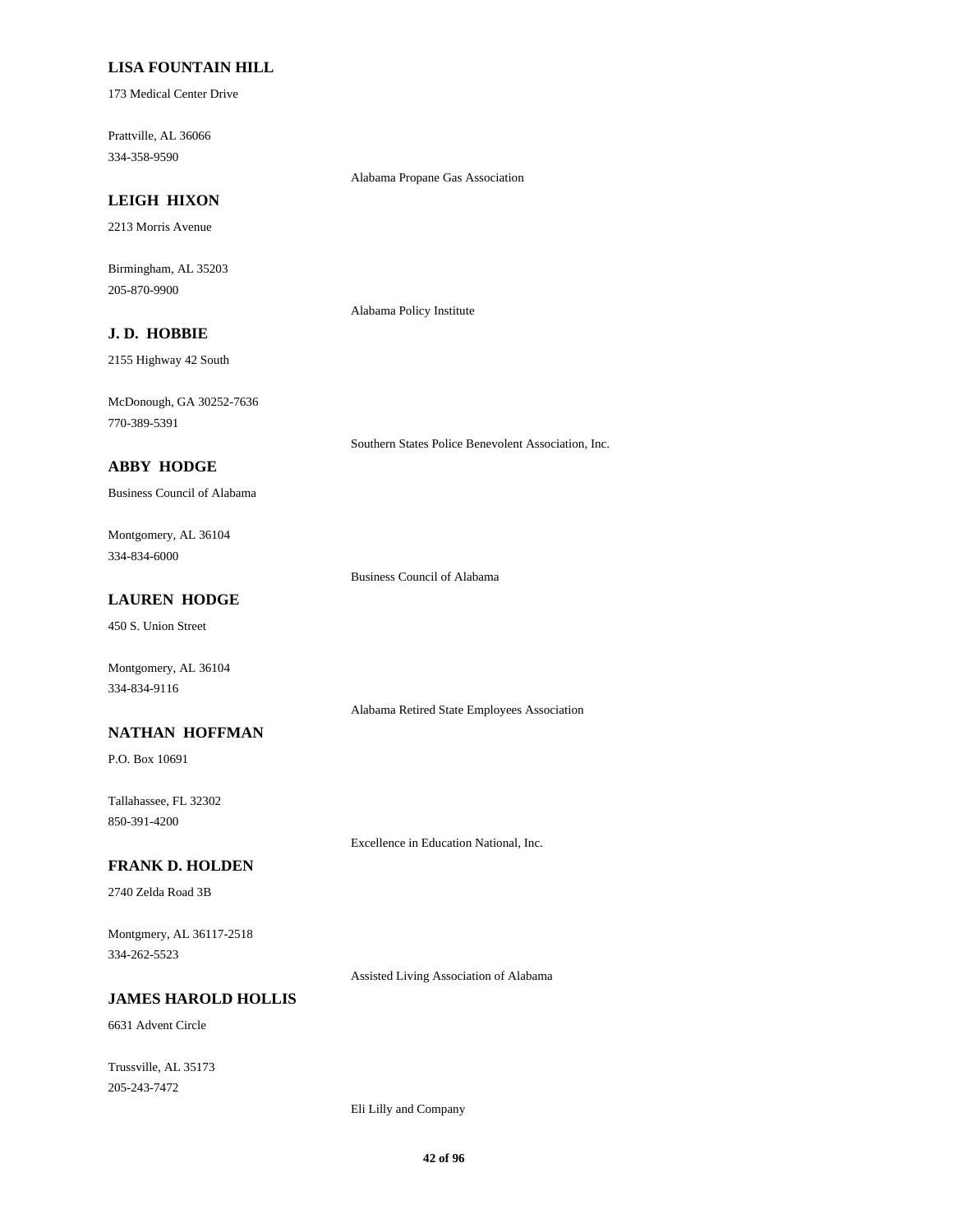#### **LISA HOLMAN**

2151 Highland Avenue South

Birmingham, AL 35205 205-379-8065

Alzheimer's Association

Power South Energy

#### **HORACE H. HORN, JR.**

770 Washington Avenue

Montgomery, AL 36104 334-834-9513

# **ALEX HOROWITZ**

901 E Street NW

Washington, DC 20004 202-552-2000

The Pew Charitable Trusts

#### **ALISON S. HOSP**

7265 Halcyon Summit Drive

Montgomery, AL 36117 334-263-5757

Alabama Retail Association

#### **EDWARD A. HOSP**

1901 Sixth Avenue North, Suite 2400

Birmingham, AL 35203-2618 205-254-1000

> Alabama Criminal Defense Lawyers Association Alabama Land Title Association AT&T Alabama Blue Cross & Blue Shield of Alabama Business Council of Alabama Children's Hospital of Alabama dba Children's of Alabama DaVita, Inc. Dish Network Human Rights Campaign Limestone County School Board McWane, Inc. Montgomery Area Chamber of Commerce MultiBank 2009-1 RES-ADC Venture, LLC by RL RES 2009-1 Investments Patients for Fair Compensation Regions Financial Corporation REV Birmingham TMX Finance

Wal-Mart Stores, Inc.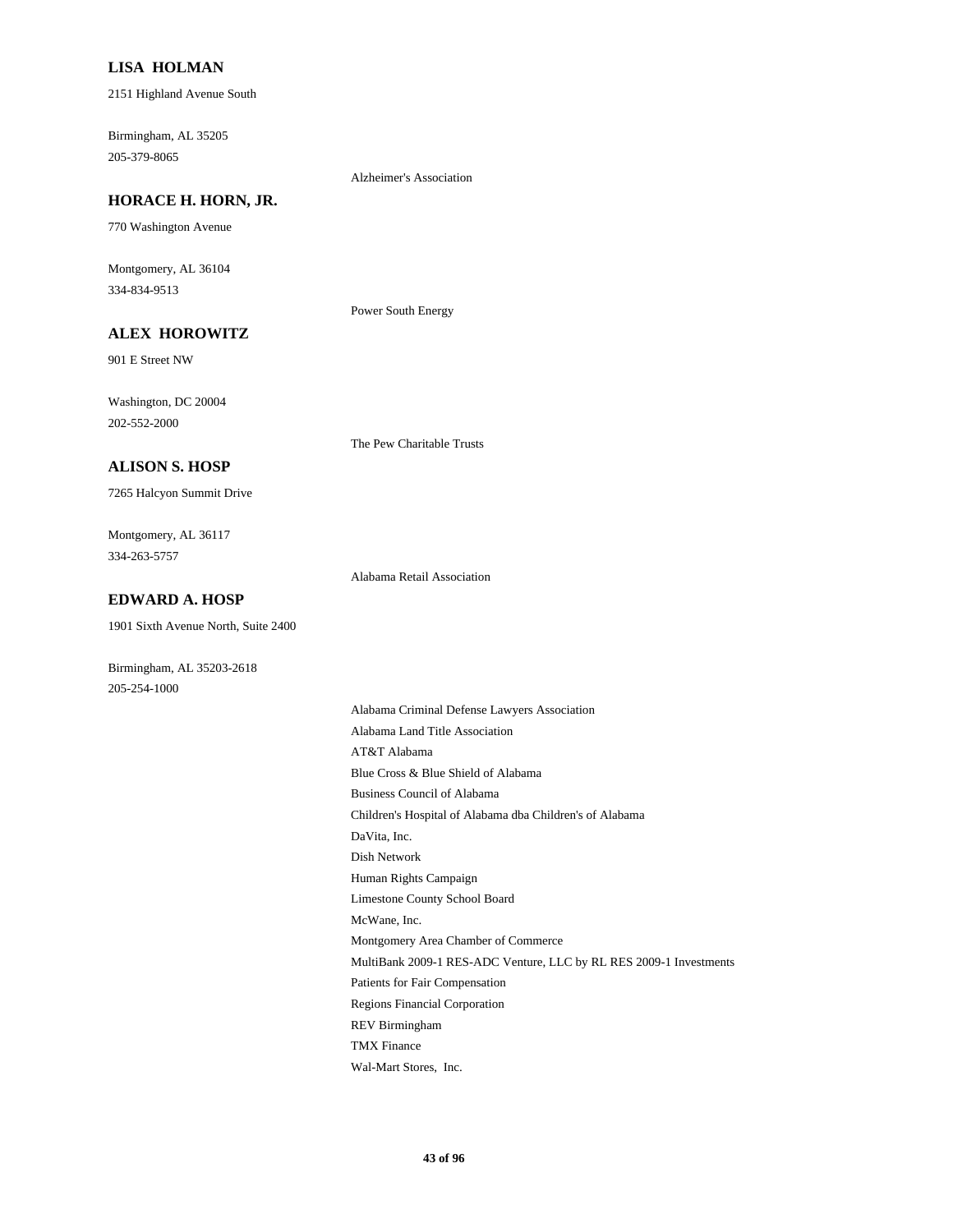## **DANNE J. HOWARD**

770 Washington Avenue

Montgomery, AL 36104 334-272-8781

Alabama Hospital Association

# **EBONY HOWARD**

400 Washington Ave

Montgomery, AL 36104 334-956-8200

Southern Poverty Law Center, Inc.

# **TIM HOWE**

770 Washington Avenue

Montgomery, AL 36104 334-262-5200

> Dax R. Swatek & Associates, L.L.C. Swatek, Howe & Ross, LLC

# **SALLY B. HOWELL**

Post Office Box 230488

Montgomery, AL 36123-0488 334-277-9700

Alabama Association of School Boards

## **JOHN HUDSON**

P.O. Box 4177

Montgomery, AL 36103 334-834-9790

Alabama Education Association

# **SUZANNE HUFFAKER**

2527 Gunster Road

Montgomery, AL 36111 334-549-2534

> Alabama Circuit and District Judges Association Alabama State Bar Amy Herring & Associates

## **NICHOLAS COLE HUGHES**

6706 Taylor Circle

Montgomery, AL 36117 334-279-0088

J. Knox Argo, P.C.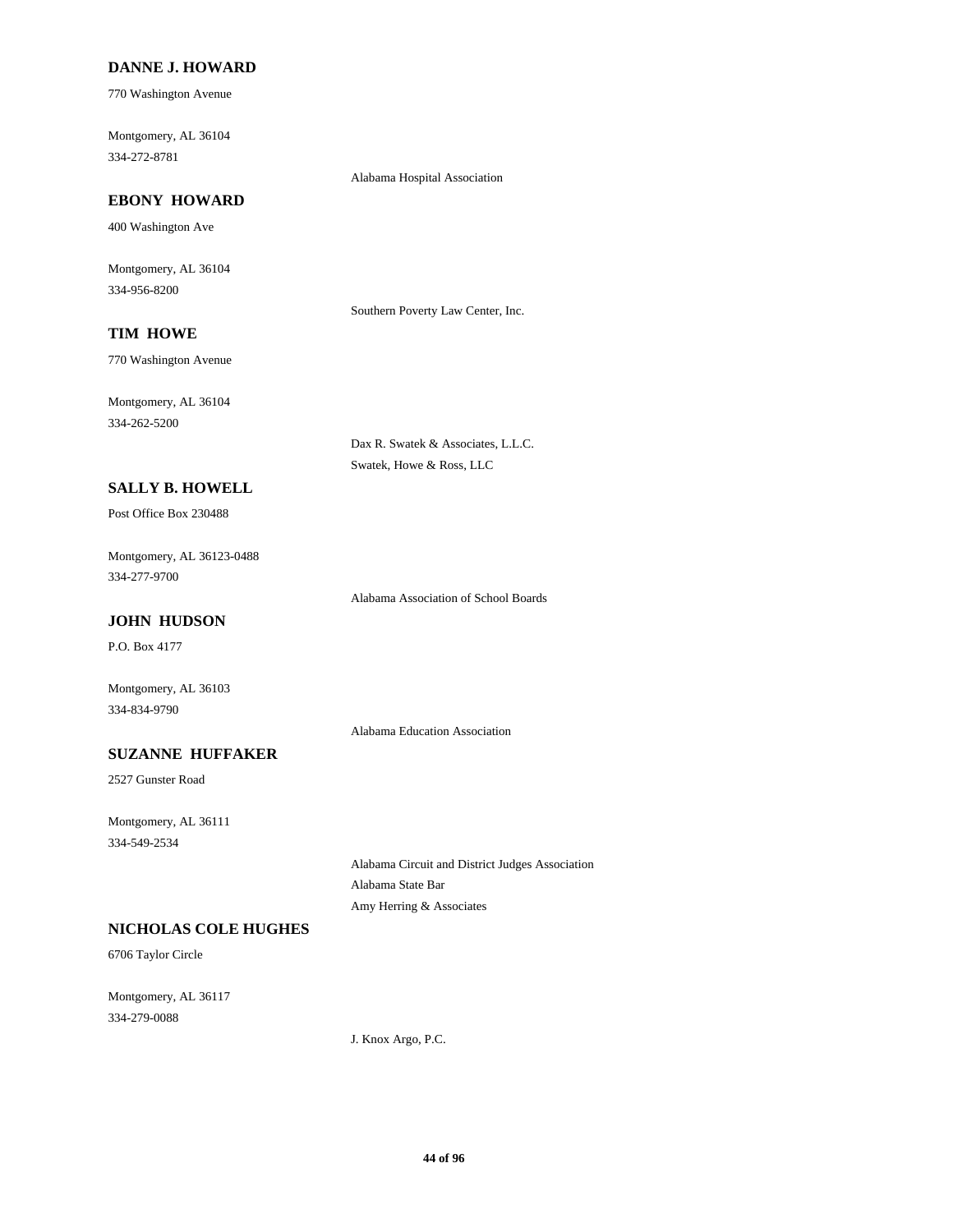#### **C. WAYNE HUTCHENS**

600 North 19th Street

Birmingham, AL 35203 205-714-0717

AT&T Alabama

# **CAMERON LANCE HYCHE**

4029 Milner Way

Hoover, AL 35242 205-789-1446

> Alabama Association for Justice Blue Cross & Blue Shield of Alabama Dish Network DraftKings, Inc FanDuel, Inc. Greystone Public Affairs, LLC Impact Alabama Swatek, Howe & Ross, LLC Tom Coker & Associates

#### **RACHEL HYDE**

513 Capitol Court NE

Washington, DC 20002 434-989-6492

#### IPCPR

**DORIS HYDRICK** Post Office Box 241607

Montgomery, AL 36124-1607 334-244-7828

Alabama Manufactured Housing Association

# **RAGAN INGRAM**

9221 Stillforest Court

Montgomery, AL 36117 334-782-6850

**CHRIS V. ISAACSON**

555 Alabama Street

Montgomery, AL 36104-4395 334-265-8733

Blue Cross & Blue Shield of Alabama Windom,Galliher & Associates

Alabama Forestry Association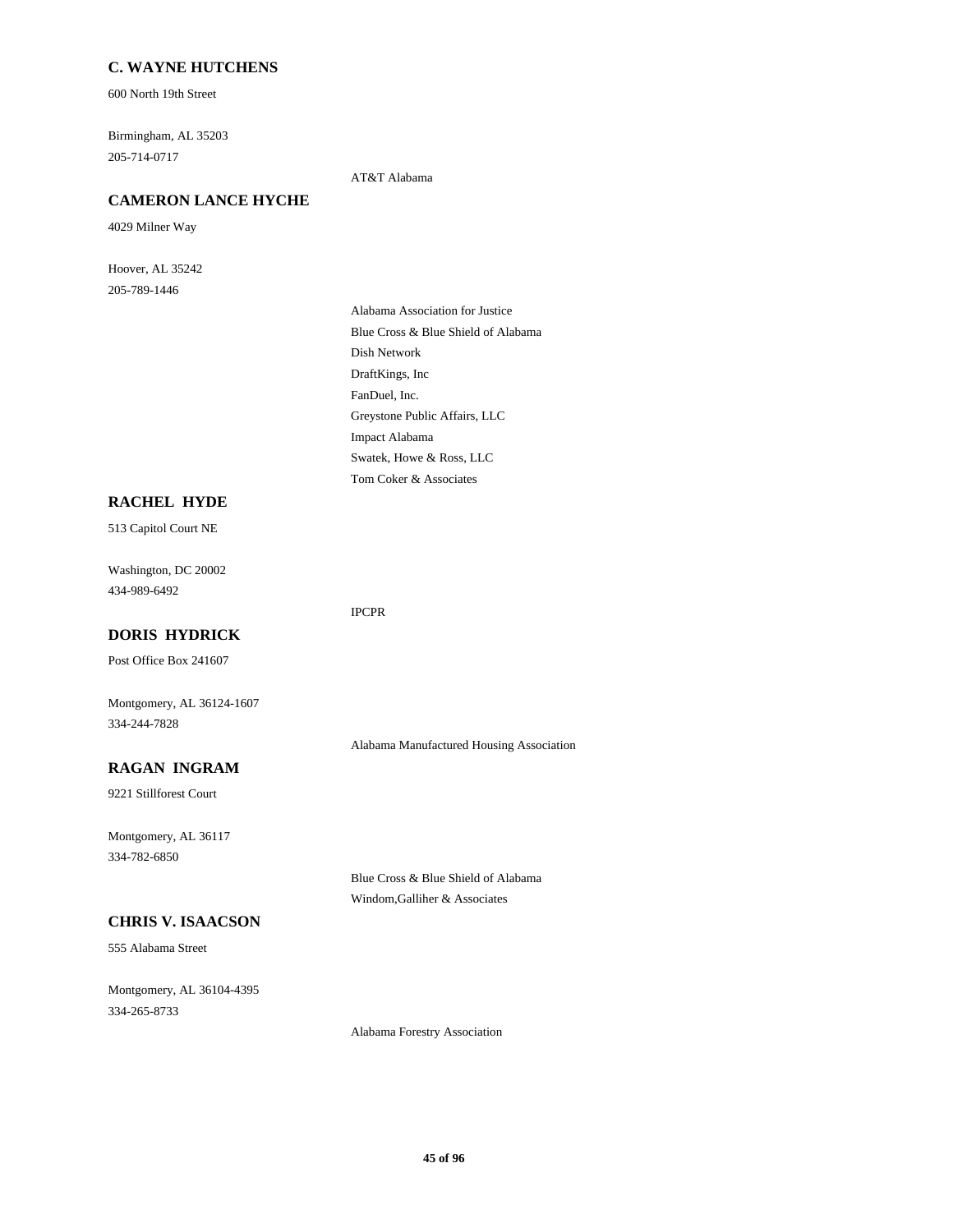#### **JASON ISBELL**

445 Dexter Avenue

Montgomery, AL 36104-3375 334-244-9456

Alabama Bankers Association, Inc.

#### **ROBERT MARK JACKSON**

19 S Jackson Street

Montgomery, AL 36104 334-954-2500

Medical Association of the State of Alabama

# **MICHELLE JACQUIS**

3810 Buck Lake Road #B204

Tallahassee, FL 32317

617-341-6100

Vertex Pharmaceuticals Incorporated

## **JASON MARVIN JAMES**

908 Butler Drive

Mobile, AL 36693 251-550-5465

Communications Workers of America

# **GARRETT JEMISON**

401 Adams Avenue

Montgomery, AL 36104 334-244-8948

#### **LA'KISKA JIMMAR**

P.O. Box 4177

Montgomery, AL 36103-4177 334-834-9790

#### **AIMEE JOHNSON**

2151 Highland Avenue South

Birmingham, AL 35205 205-379-8065

Alzheimer's Association

Alabama Education Association

Bloom Group Inc., The

## **BRETT A. JOHNSON**

P O Box 4177

Montgomery, AL 36103-4177 334-834-9790

Alabama Education Association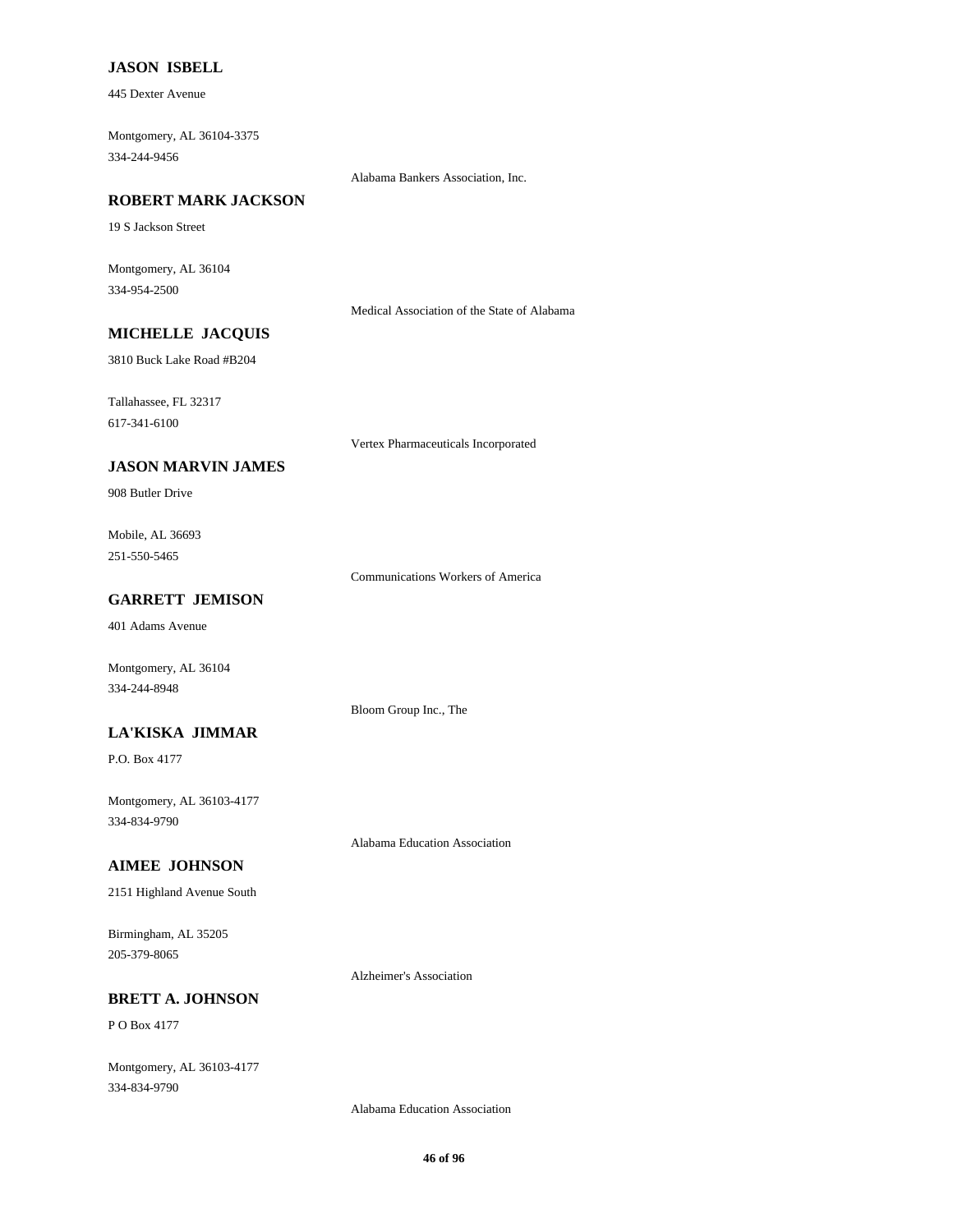#### **FRANKLIN R JOHNSON**

522 Washington Avenue

Montgomery, AL 36104 334-386-5350

Alabama Association of Realtors

#### **ALAN ERIC JOHNSTON**

Suite 107

Birmingham, AL 35242 205-408-8893

Citizens for a Better Alabama

## **HAMILTON ROBERT JOHNSTON**

535 Adams Avenue

Montgomery, AL 36104 334-262-2566

Alabama League of Municipalities

## **KEITH JOHNSTON**

2829 2nd Ave S #282

Birmingham, AL 35233-2838 205-745-3060

Southern Environmental Law Center

# **THOMAS J. JOINER**

8006 Mountbatten Road, N.E.

Tuscaloosa, AL 35406 205-758-8298

Exxon Mobil Corporation

#### **GREGORY JONES**

P. O. Box 5278

Montgomery, AL 36103 334-834-7400

Jones Group, LLC, The

## **MICHELLE JONES**

28 Liberty Ship Way, Suite 2815

Sausalito, CA 94965 415-903-2800

Adapt Pharma, Inc

## **RANDY E JONES**

120 Vulcan Road

Birmingham, AL 35209 205-942-1000

Alabama Independent Automobile Dealers Association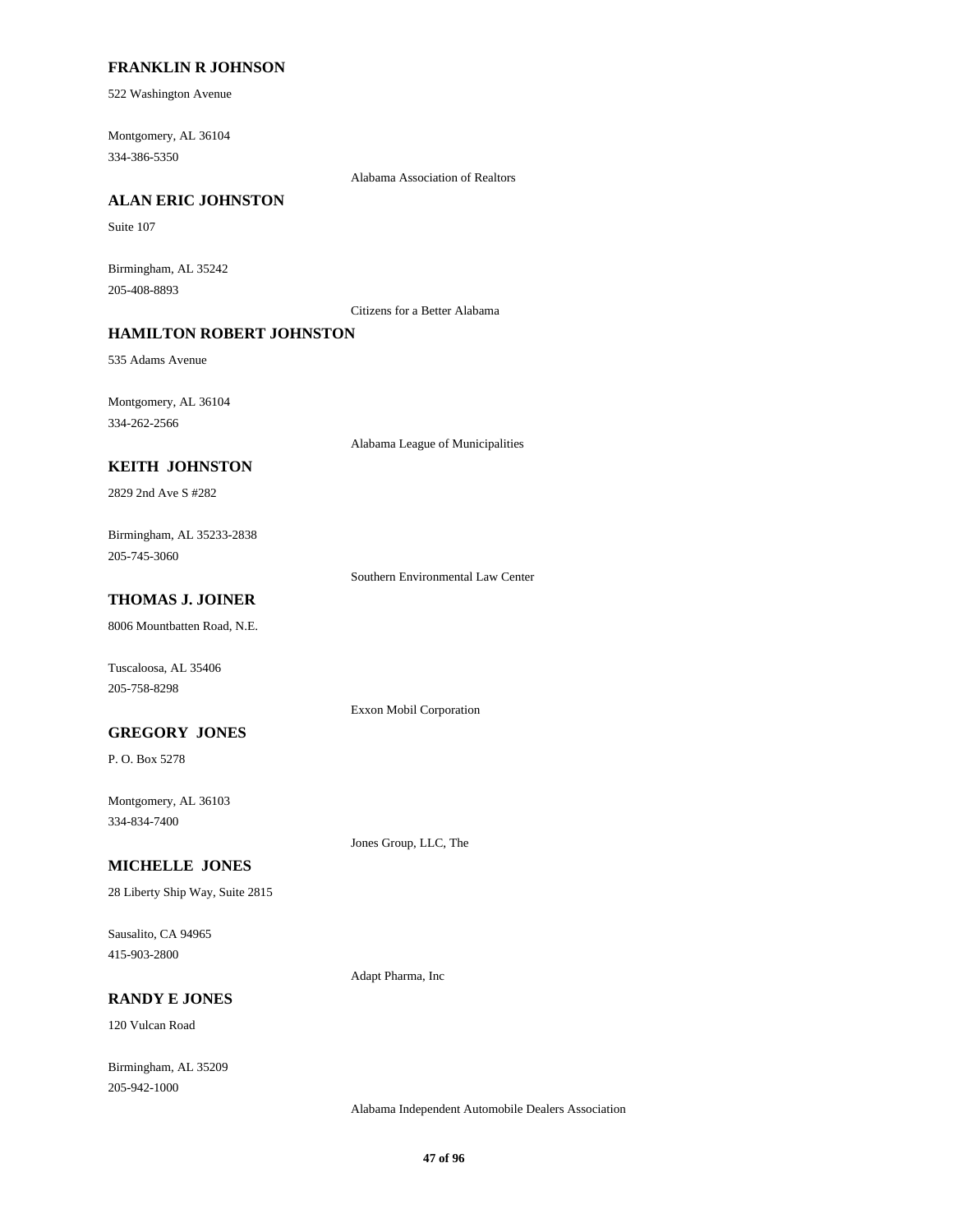#### **The Jones Group, LLC**

10 Court Square

Montgomery, AL 36104 334-834-7400

> Advance America Cash Advance, Inc Alabama Alliance of Boys & Girls Clubs, Inc. Alabama Gamefowl Breeders Association Alabama State University Apple Inc. Birmingham Association of Realtors Birmingham Water Works Board Blue Cross & Blue Shield of Alabama City of Montgomery Community Action Association of Alabama Community Education Centers, Inc. Dish Network DraftKings, Inc FanDuel, Inc. FanFreedom Project Jefferson County Commission LKQ Corporation Modern Financial Services Association Pfizer Inc. Synergy Laboratories, Inc.

#### **GUY JORDAN**

c/o Politicom Law LLp

Sausalito, CA 94965 415-903-2800

#### **NICHOLAS JULIANO**

201 17th Street

Atlanta, GA 30363 404-790-1585

#### **ADAM KELLER**

P.O. Box 4177

Montgomery, AL 36103-4177 334-834-9790

Alabama Education Association

Uber Technologies, Inc

# **DEVA KELLY**

700 Foxhall Drive

Bessemer, AL 35022 818-814-1504

#### Global

Pfizer Inc.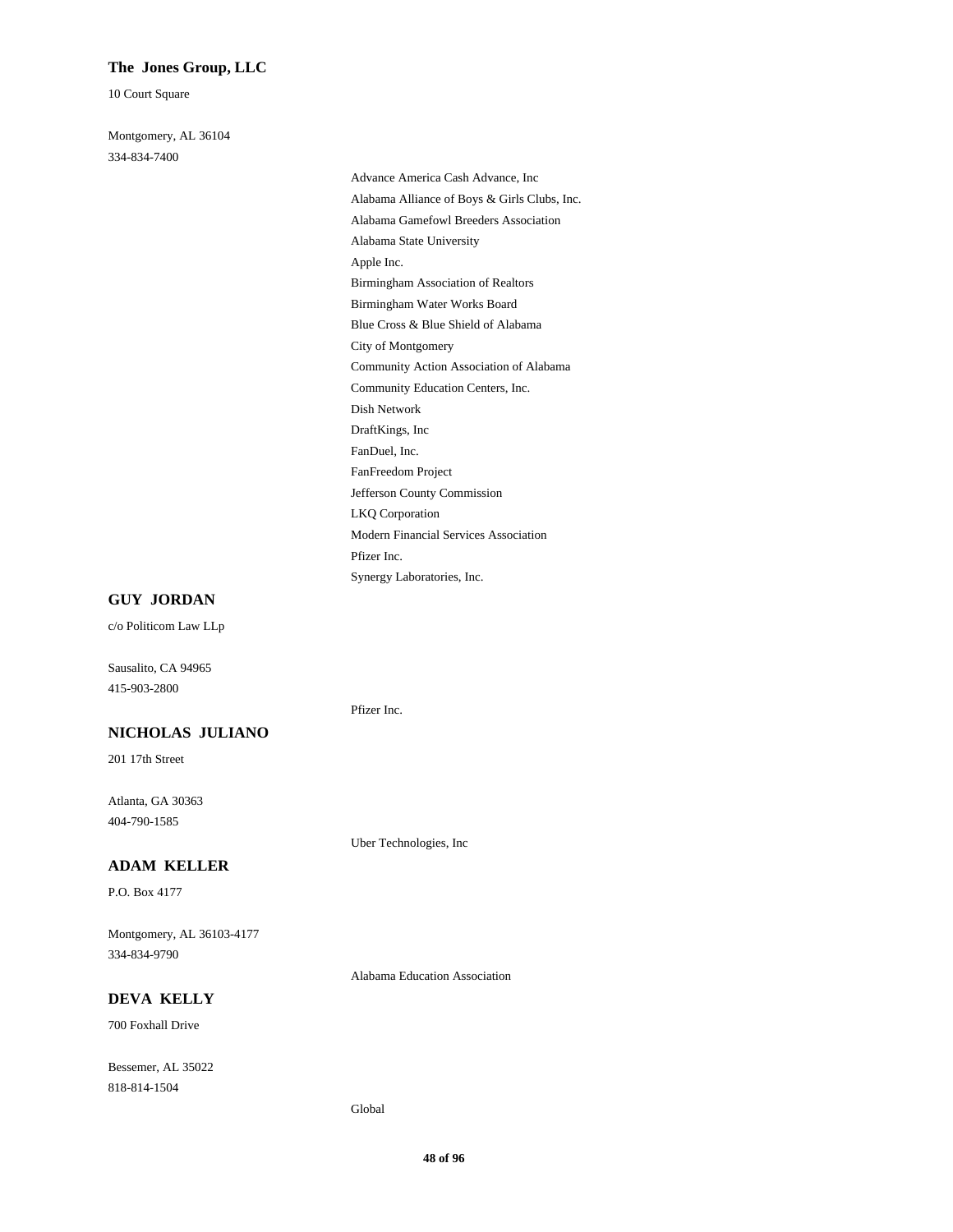## **JAMES ALEX KELLY**

P.O. Box 10691

Tallahassee, FL 32302 850-391-4200

Excellence in Education National, Inc.

# **LIANE KELLY**

450 South Union Street

Montgomery, AL 36104 334-834-9116

Alabama Retired State Employees Association

# **JAMES KENNEDY**

6195 Grier Road

Wetumpka, AL 36092 334-514-9993

Southern Crop Production Association

## **KATHERYN I KENNEDY**

825 Bayshore Drive, Suite 507

Pensacola, FL 32507 540-355-6136

Alabama Corrections Officers Association, LLC

## **SUSAN E. KENNEDY**

422 Dexter Avenue

Montgomery, AL 36104 334-834-9790

#### **STEVEN KESTER**

c/o Politicom Law LLP

Sausalito, CA 94965 415-903-2800

#### **ALLISON KING**

P.O. Box 4177

Montgomery, AL 36103-4177 334-834-9790

Alabama Education Association

Apple Inc.

Alabama Education Association

# **NICHOLE KING**

P.O. Box 4177

Montgomery, AL 36103-4177 334-834-9790

Alabama Education Association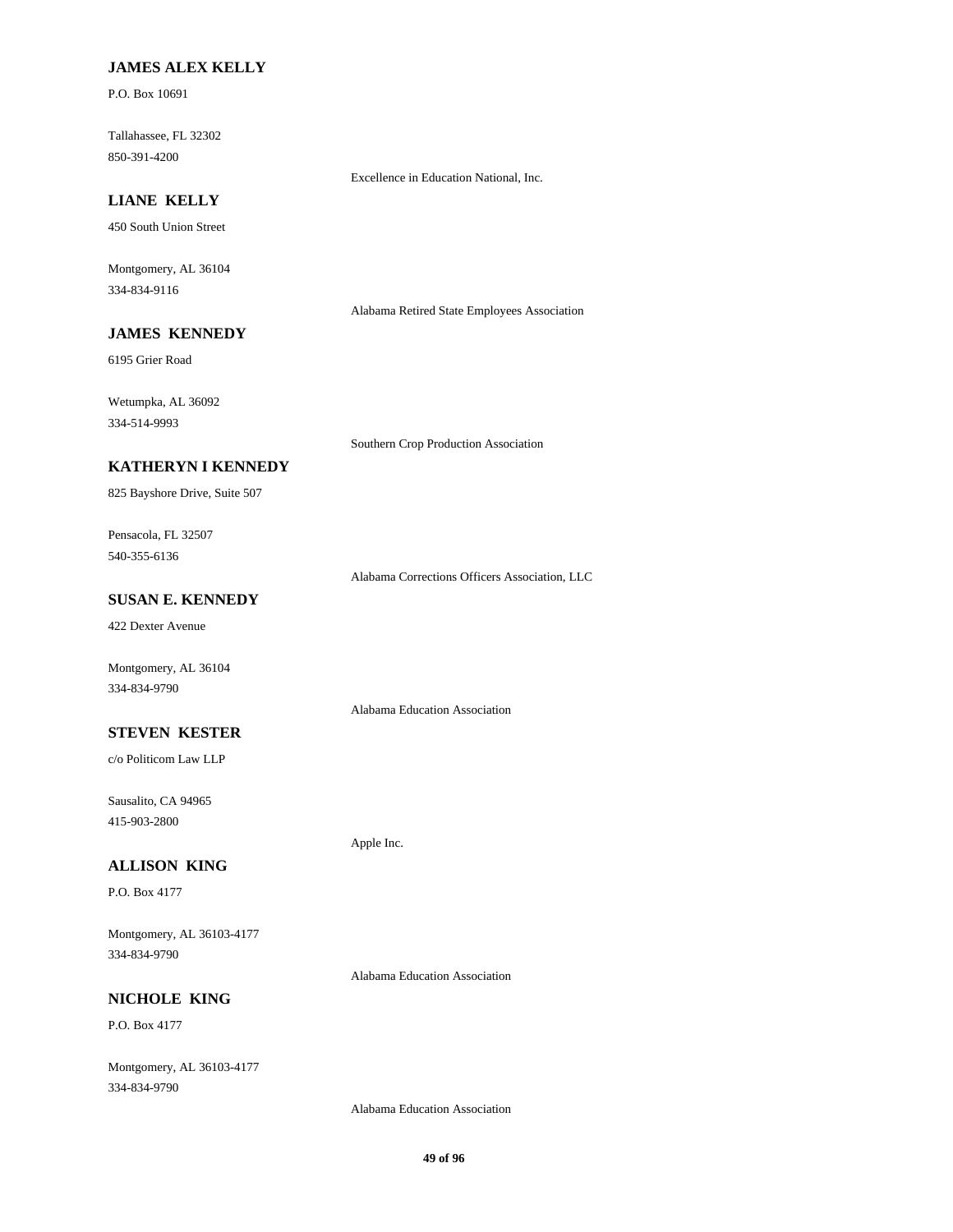#### **ALISON M. KINNEY**

105 Tallapoosa Street

Montgomery, AL 36104 334-356-5625

Barton & Kinney, LLC

# **PHILLIP E. KINNEY**

105 Tallapoosa Street , Suite 105

Montgomery, AL 36104 334-353-5628

Barton & Kinney, LLC

Sanofi US

# **KARLA KIRIAKO**

905 Juniper Street NE

Atlanta, GA 30309 404-376-3620

#### **FRANK KNAACK**

P.O. Box 4864

Montgomery, AL 36103-4864 334-263-0086

Alabama Appleseed Center for Law & Justice, Inc.

#### **JEFFREY KNAPPEN**

c/o 28 Liberty Ship Way

Sausalito, CA 94965 415-903-2800

Allergan USA, Inc.

#### **TAMMY KNIGHT-FLEMING**

P O Box 6574

Montgomery, AL 36106 334-782-2053

> Greene Track Incorporated Knight Fleming & Associates, LLC Talladega College

## **RICKEY KORNEGAY**

435 South McDonough Street

Montgomery, AL 36104 334-834-1061

Alabama AFL-CIO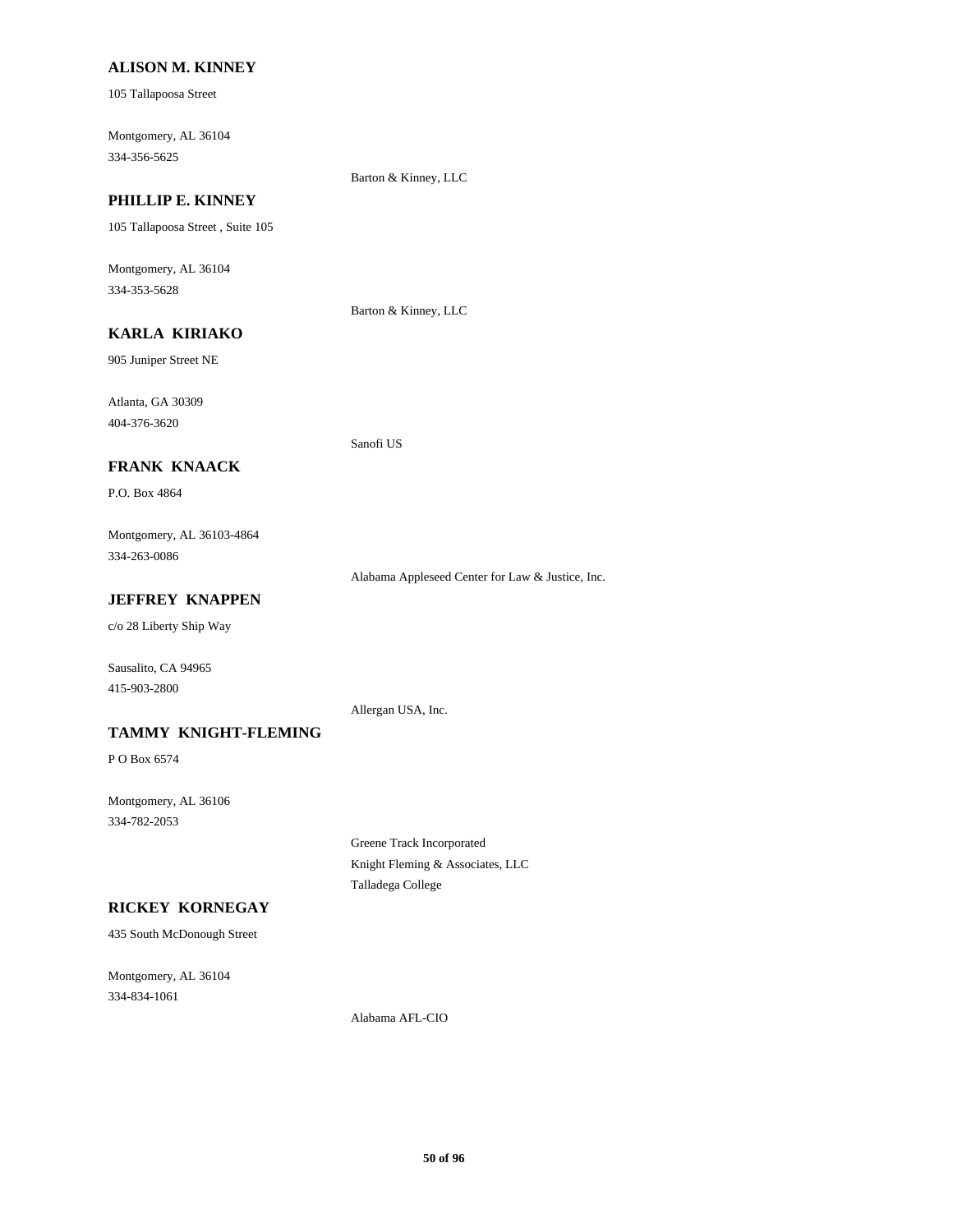#### **CHRISTOPHER KRATZER**

2350 KERNER BLVD., STE. 250

SAN RAFAEL, CA 94901 415-389-6800

ACT, Inc. and its affiliates

# **GABRIEL KRAVITZ**

901 E Street NW

Washington, DC 20004 202-552-2000

The Pew Charitable Trusts

DraftKings, Inc FanDuel, Inc.

# **JEREMY KUDON**

Orrick, Herrington & Sutcliffe LLP

Washington, DC 20005 202-339-8400

#### **PETER KUPFER**

P.O. Box 4177

Montgomery, AL 36103-4177 334-834-9790

Alabama Education Association

#### **JOEL LAIRD**

19 West 11th Street

Anniston, AL 36201 256-282-7053

> Alabama Association of Rescue Squads Alabama Association of Volunteer Fire Departments

## **RICHARD LAIRD**

341 Bonner Drive

Roanoke, AL 36274 334-863-0600

## **LILLI LAND**

P O Box 3190

Auburn, AL 36831 334-740-0404

Alabama Association of Rescue Squads Alabama Association of Volunteer Fire Departments

Alabama Counseling Association Alabama Kidney Foundation, Inc.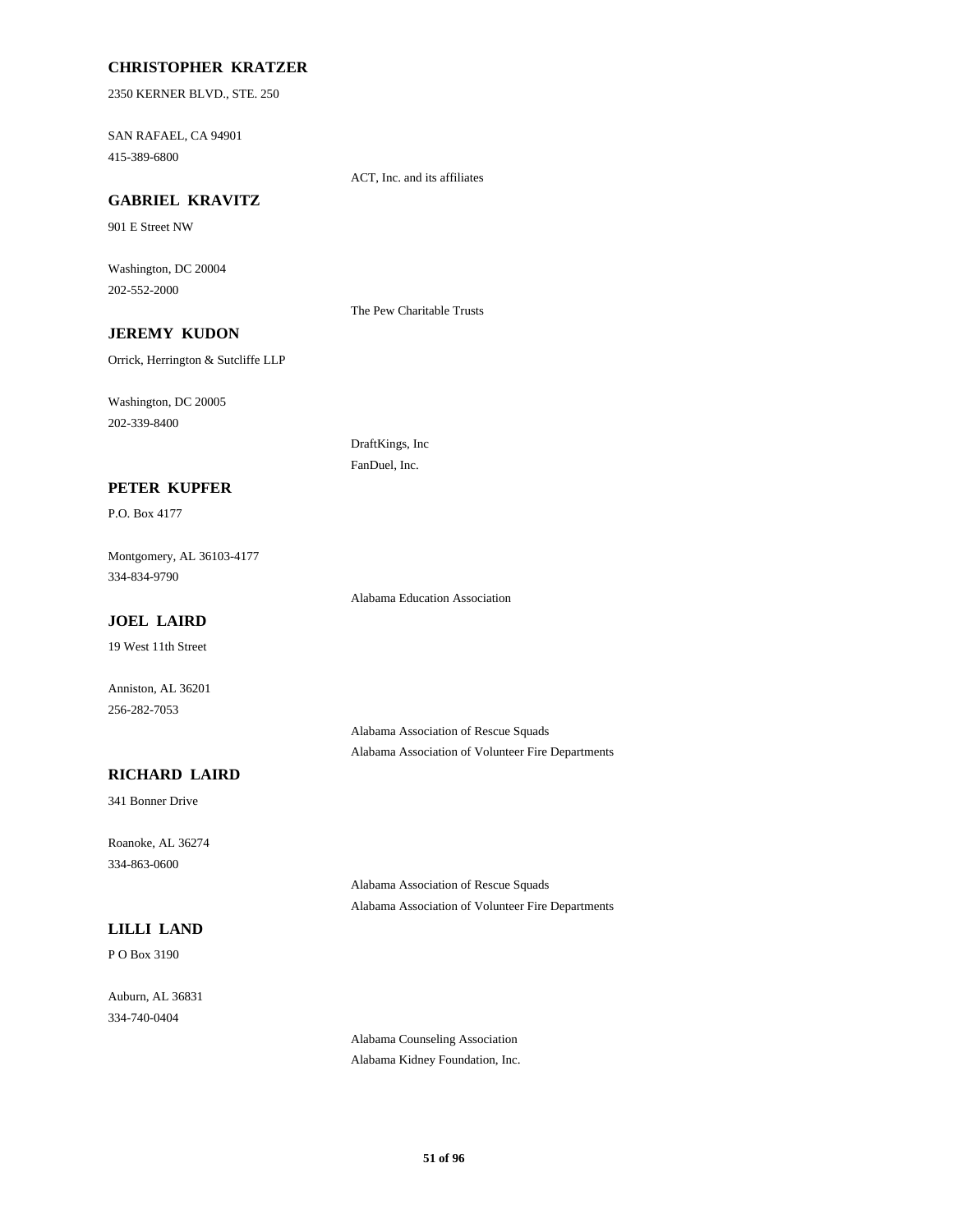## **MICHAEL WAYNE LANDERS**

1102 W Magnolia Drive

Sylacauga, AL 35150 256-267-5494

Sylacauga Chamber of Commerce

# **JILL LANDRY**

15900 Dooley Rd

Addison, TX 75001 972-221-4646

Lafarge North America, Inc., Holcim (US) Inc., Aggregate Industries Management, Inc.

# **WENDY LANG**

P.O. Box 4177

Montgomery, AL 36103-4177 334-834-9790

Alabama Education Association

#### **LANCE LEE LATHAM**

7245 Halcyon Summit Dr

Montgomery, AL 36117 334-244-7828

Alabama Manufactured Housing Association

## **SCOTT LATHAM**

445 Dexter Avenue

Montgomery, AL 36104-3375 334-244-9456

Alabama Bankers Association, Inc.

## **C. DENNIS LATHEM**

3829 Lorna Road

Hoover, AL 35244 205-733-8087

Coalbed Methane Association of Alabama

#### **ELIZABETH KENNEDY LAWLOR**

770 Washington Avenue

Montgomery, AL 36104 334-262-7602

Norfolk Southern Corporation

# **TOM LAYFIELD**

630 Adams Avenue

Montgomery, AL 36104 334-832-4331

Alabama Road Builders Association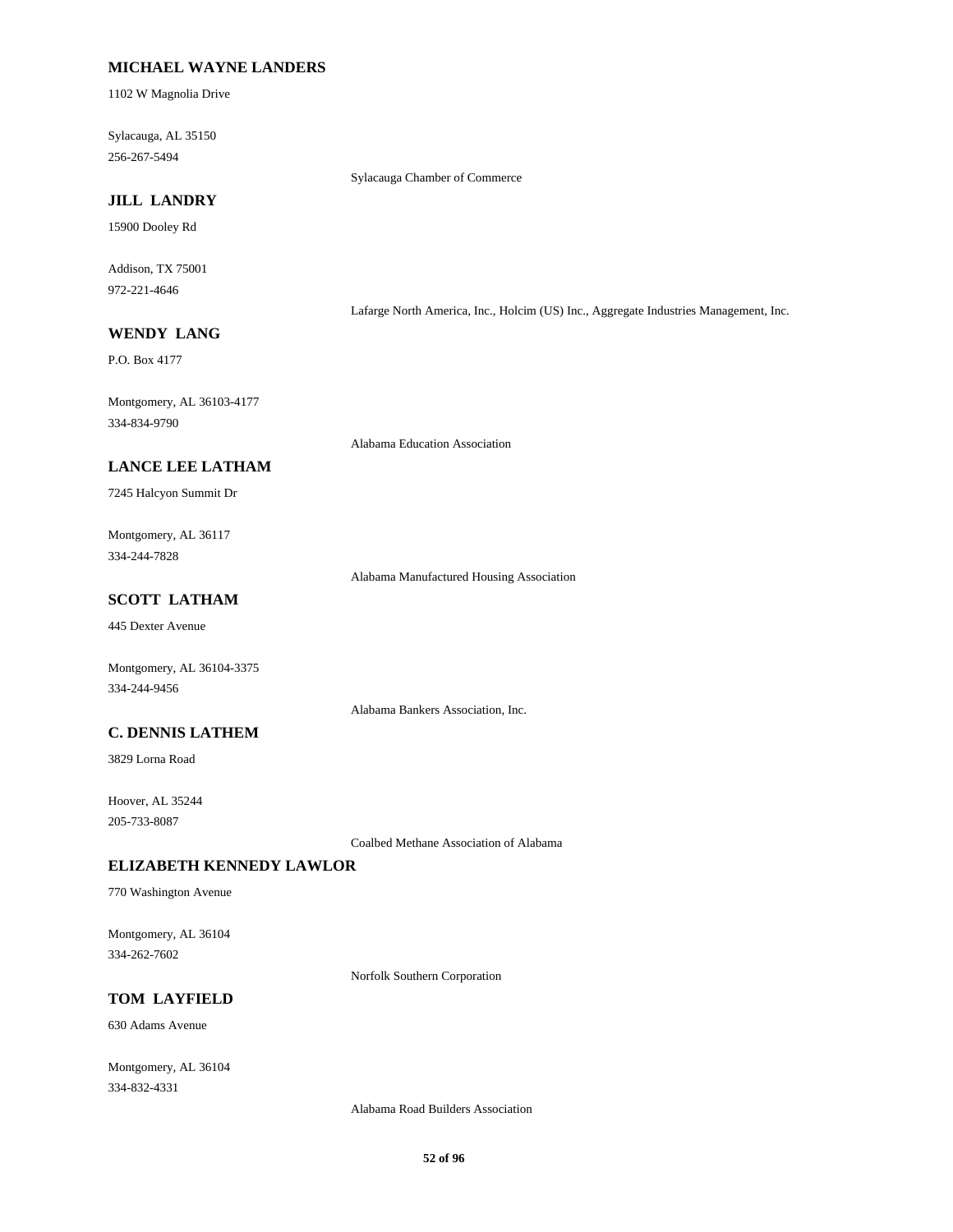## **WINSTON J LEAVELL**

1348 Magnolia Curve

Montgomery, AL 36106 334-328-6063

> ACLU of Alabama, Inc. Alabama Clean Fuels Coalition American Civil Liberties Union, Inc Cigar Association of America, Inc.

#### **ARCH MCDOWELL LEE**

1212 Adams Avenue

Montgomery, AL 36104 334-300-4034

> AAA - Alabama Motorists Assn., Inc. Community Loans of America Government Corporate Partners, LLC Poarch Band of Creek Indians

#### **CURT LEE**

403 9th Avenue

Jasper, AL 35501 205-387-0015

> Alabama Association for Justice Alabama Education Retirees Association Alabama Vending Association City of Birmingham, Alabama City of Jasper Live Nation Entertainment, Inc Republic Services, Inc RMCI, Inc

#### **LINDA LEE**

19 South Jackson Street

Montgomery, AL 36104 334-954-2543

#### **LORELEI A. LEIN**

535 Adams Avenue

Montgomery, AL 36104 334-262-2566

Alabama League of Municipalities

American Academy of Pediatrics, Alabama Chapter

## **CHARMELLE LEWIS**

P.O. Box 4177

Montgomery, AL 36103-4177 334-834-9790

Alabama Education Association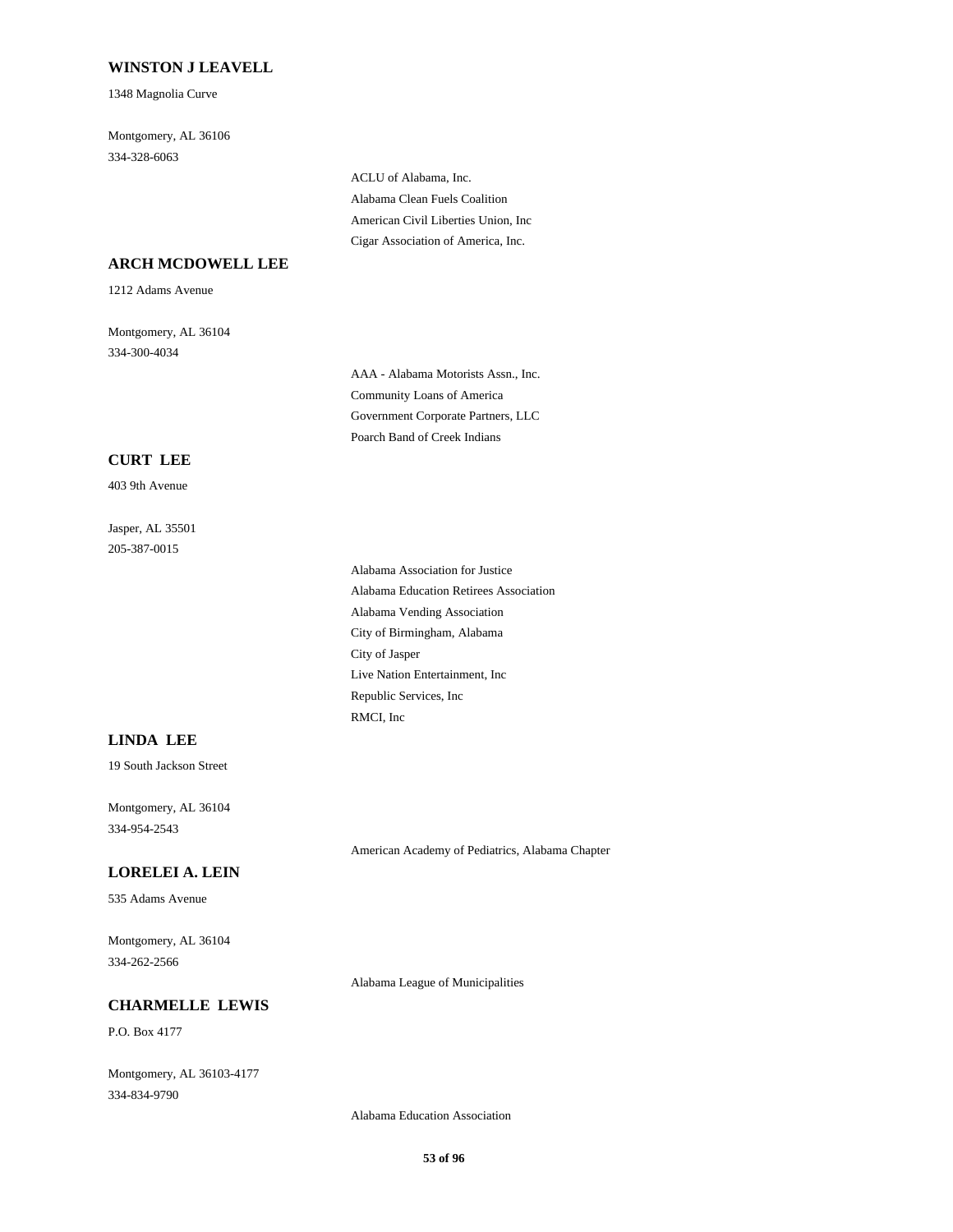## **NATHAN LINDSAY**

Business Council of Alabama

Montgomery, AL 36104 334-834-6000

#### **ELAINE D. LITTLE**

4200 Stone River Circle

Birmingham, AL 35213 205-879-7096

Eagle Forum of Alabama

Business Council of Alabama

# **CHARLES ERIC LOBSER**

700 Market St. - 5th Floor

Saint Louis, MO 63101 314-342-0764

Spire Inc.

## **CLAY LOFTIN**

2 North Jackson Street

Montgomery, AL 36104 334-262-2116

Blue Cross & Blue Shield of Alabama

Eagle Forum of Alabama

#### **DEBORAH CHAPMAN LOVE**

4200 Stone River Circle

Birmingham, AL 35213 205-879-7096

#### **JULIUS KENNETH LOVE**

2501 Bell Rd

Montgomery, AL 36117 334-224-0822

> Alabama Association of Independent Colleges & Universities Alabama Power Company American Heart Association Community Foundation of Greater Birmingham, The Level 3 Communications Pitsco, Inc. Smart Work Ethics Voices for Alabama's Children

# **DAVID W. LOWERY**

PO Box 1381

Gardendale, AL 35071 205-222-7133

Alabama Press Association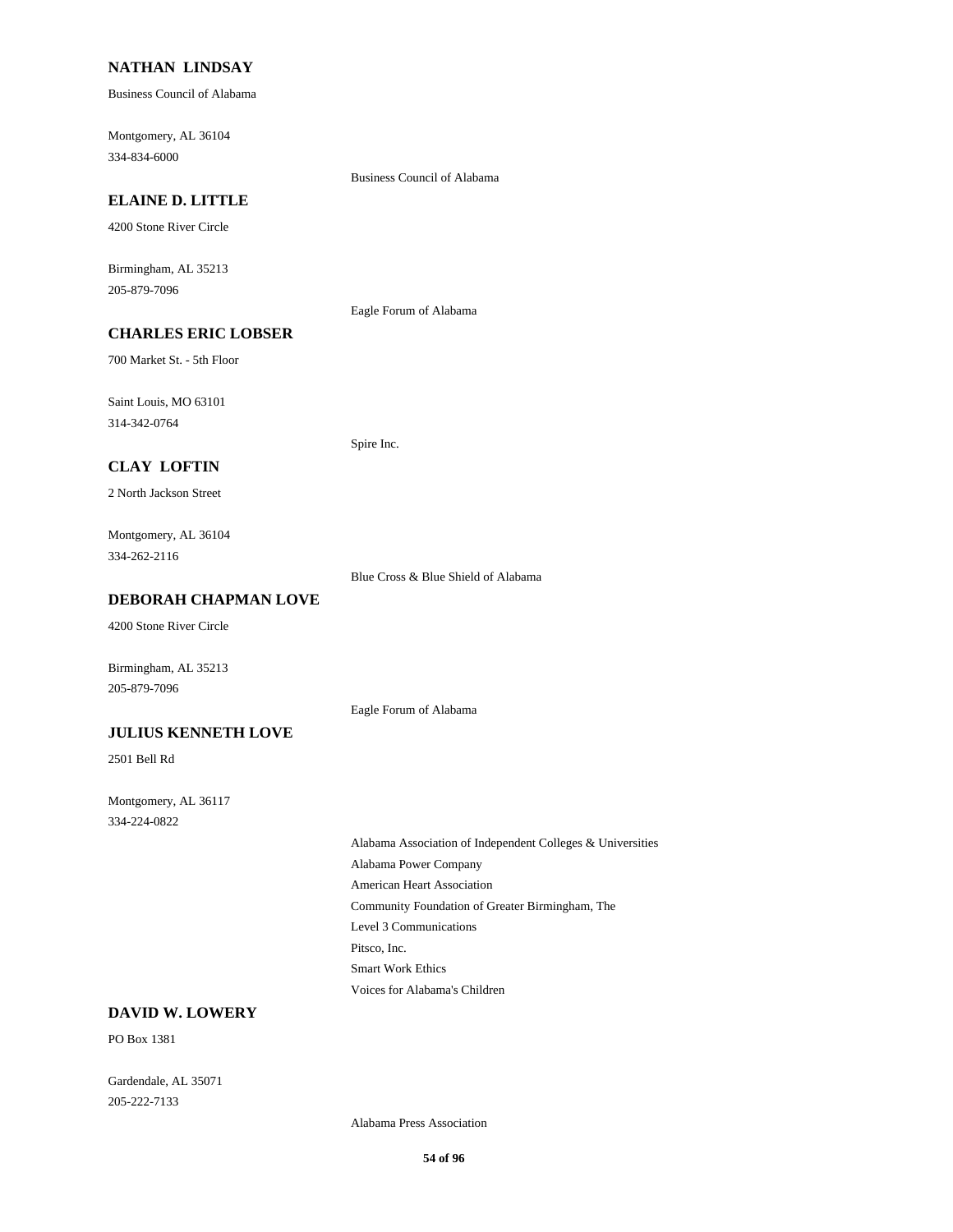Alabama Towing & Recovery Association Franklin Resources Group, LLC Fraternal Order of Police #1 United Cerebral Palsy of Greater Birmingham

Association of County Commissions of Alabama

#### **ABBY LYNN LUKER**

100 N. Jackson Street

Montgomery, AL 36104 334-263-7594

**CHARLES LEE LUKER**

1681 Coosa County Road 40

Kellyton, AL 35089 256-234-6822

Association of Alabama Tax Administrators

#### **ASHLEY LYERLY**

1678 Mongtgomery Highway

Hoover, AL 35216 205-968-2266

American Lung Association of the Southeast

# **BETH MARIETTA LYONS**

9 North Conception Street

Mobile, AL 36602 251-690-9111

> City of Mobile Mercy LIFE of Alabama Mobile Airport Authority Mobile Area Chamber of Commerce Mobile Bar Pilots, LLC Mobile County Commission Mobile County Communications District Mobile County Health Department Mobile County Public School System Mobile New Car & Truck Dealers Association

## **LABARRON MACK**

P.O. Box 4177

Montgomery, AL 36103-4177 334-834-9790

Alabama Education Association

## **ERIC G MACKEY**

534 Adams Avenue

Montgomery, AL 36104 334-262-0014

School Superintendents of Alabama (SSA)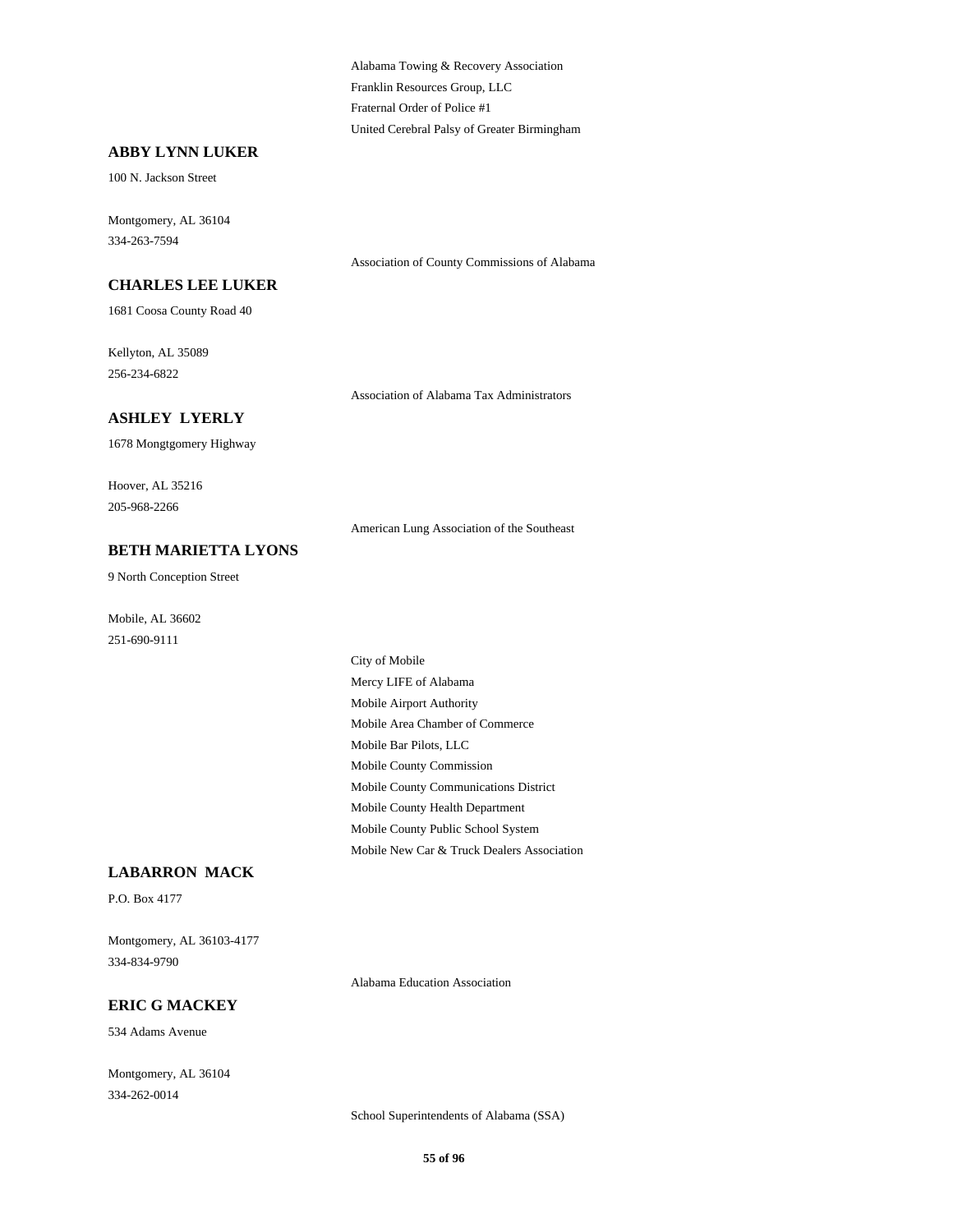## **PETER MAGARGEE**

c/o 28 Liberty Ship Way, Suite 2815

Sausalito, CA 94965 415-903-2800

Allergan USA, Inc.

# **MELVIN L. MARAMAN**

453 South Hull Street

Montgomery, AL 36104 334-303-6458

> Consumer Healthcare Products Association Franklin Resources Group, LLC James Dupree Melvin Maraman & Associates NHS Management LLC Novartis Services, Inc.

#### **AMY H. MARLOWE**

Post Office Box 4177

Montgomery, AL 36103-4177 334-834-9790

Alabama Education Association

Alabama Education Association

# **ELFRIEDE MARSH**

P.O. Box 4177

Montgomery, AL 36103-4177 334-834-9790

**EMILY MARSH**

Alabama Association of Realtors

Montgomery, AL 36104 334-386-5345

Alabama Association of Realtors

## **JEFF A. MARTIN**

3237 Cloverdale Road

Montgomery, AL 36106 334-221-5882

> Alabama Veterinary Medical Association Conservation Alabama RAM Publications, Inc.

## **FELICIA MASON**

3324 Independence Drive

Birmingham, AL 35209 205-871-7737

Alabama Press Association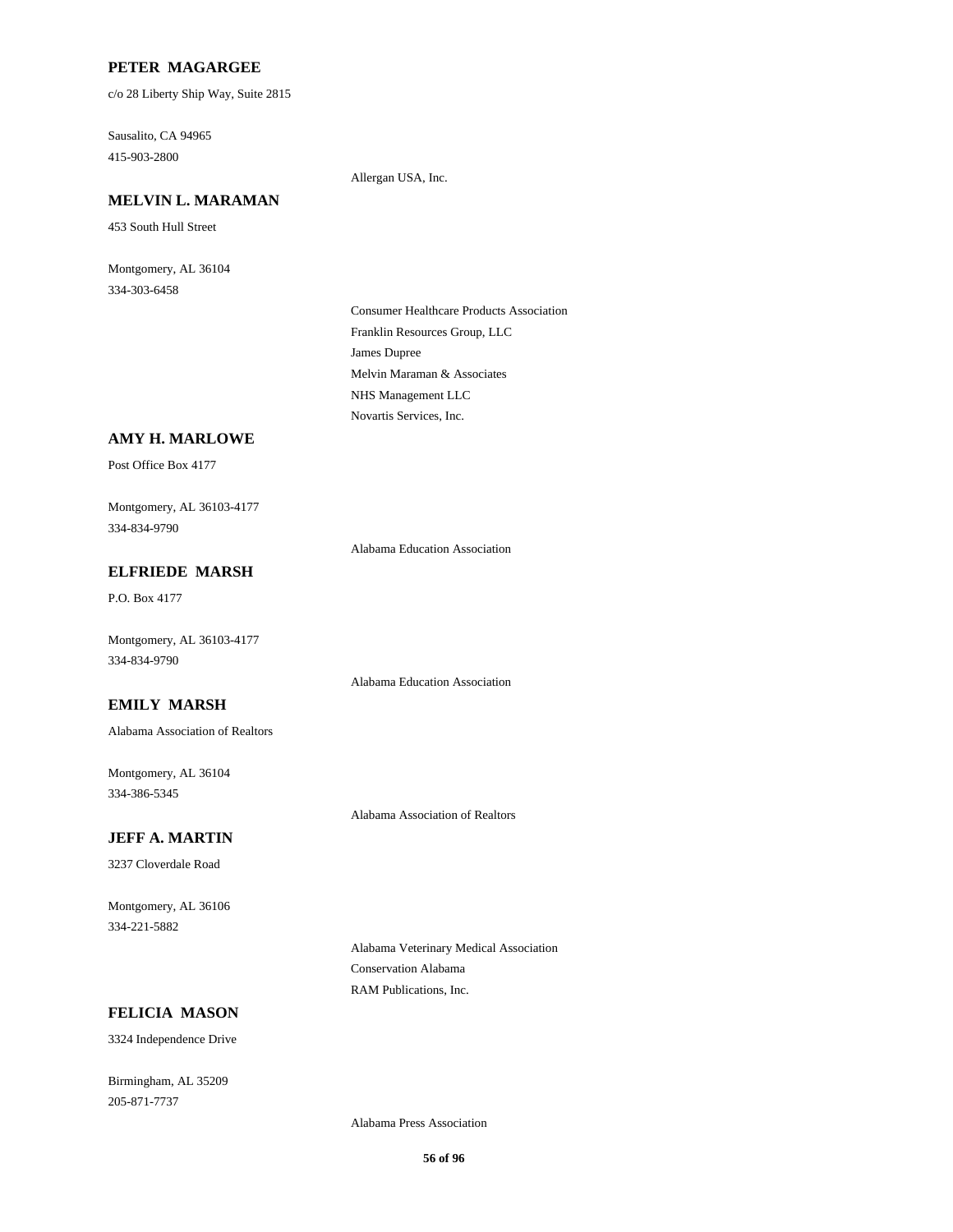## **BRIAN MASSEY**

810 St. Vincent's Drive

Birmingham, AL 35205 205-930-2134

#### **ADRIENNE MATHISON**

5811 Jack Springs Rd.

Atmore, AL 36502 251-368-9136

Poarch Band of Creek Indians

Providence Health System St. Vincent's Health System

# **EDWIN J. (Mac) McARTHUR**

110 North Jackson Street

Montgomery, AL 36104 334-293-3022

Alabama State Employees Association

# **ROY MCAULEY**

401 Adams Avenue, Suite 710

Montgomery, AL 36104 334-386-3000

Manufacture Alabama

## **FRED JESTER McCALLUM, JR.**

600 North 19th Street

Birmingham, AL 35203 205-714-0625

AT&T Alabama

## **JIM BROOKS MCCLENDON**

401 Adams Avenue, Suite 710

Montgomery, AL 36104 334-386-3000

Manufacture Alabama

#### **LORA H. MCCLENDON**

P.O. Box 79

Montgomery, AL 36101 334-240-9423

Montgomery Area Chamber of Commerce

## **JESSE MCDANIEL**

P.O. Box 4177

Montgomery, AL 36103-4177 334-834-9790

Alabama Education Association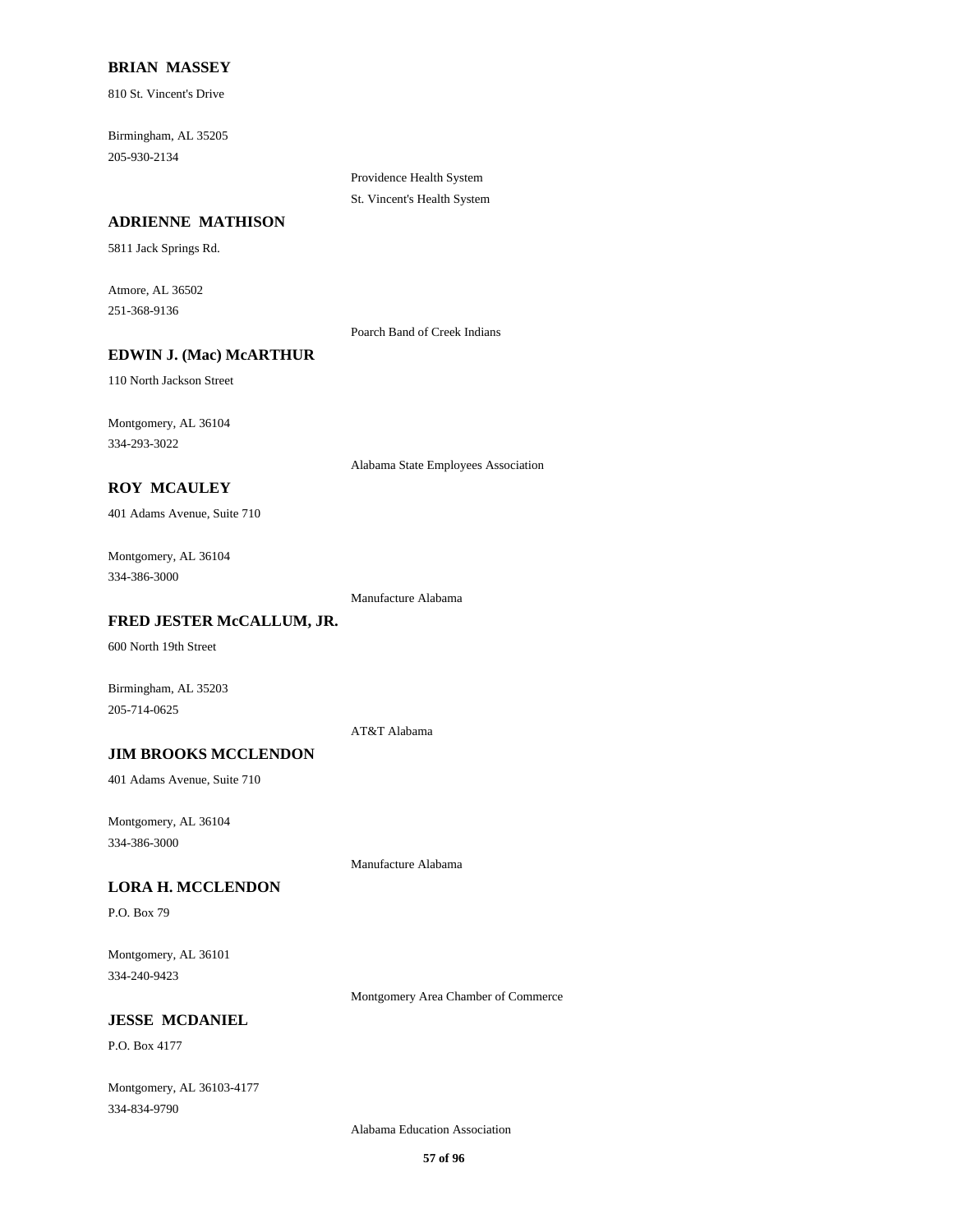## **MATTHEW C. McDONALD**

RSA Battle House Tower

Mobile, AL 36602 251-439-7576

> Alabama Civil Justice Reform Committee Mobile County Probate Court Property Casualty Insurers Association of America

## **LOGAN MCFADDIN**

215 South Monroe Street, Suite 720

Tallahasse, FL 32301 847-553-3614

Property Casualty Insurers Association of America

# **ROBERT MCGHEE**

5811 Jack Springs Road

Atmore, AL 36502 251-368-9136

Poarch Band of Creek Indians

#### **RANDALL MCGILBERRY**

825 Bayshore Drive, Suite 507

Pensacola, FL 32507 251-604-5379

Alabama Corrections Officers Association, LLC

## **THEODORE BRUCE MCGOWIN**

11 N. Water Street

Mobile, AL 36602 251-694-6342

> Hunt Refining Company Keep Mobile Growing

# **ASHLEY MCLAIN**

P.O. Box 4177

Montgomery, AL 36103-4177 334-834-9790

Alabama Education Association

# **C WAYNE MCMAHAN**

25 North Ridge

Alexander City, AL 35010 334-224-5253

Tom Coker & Associates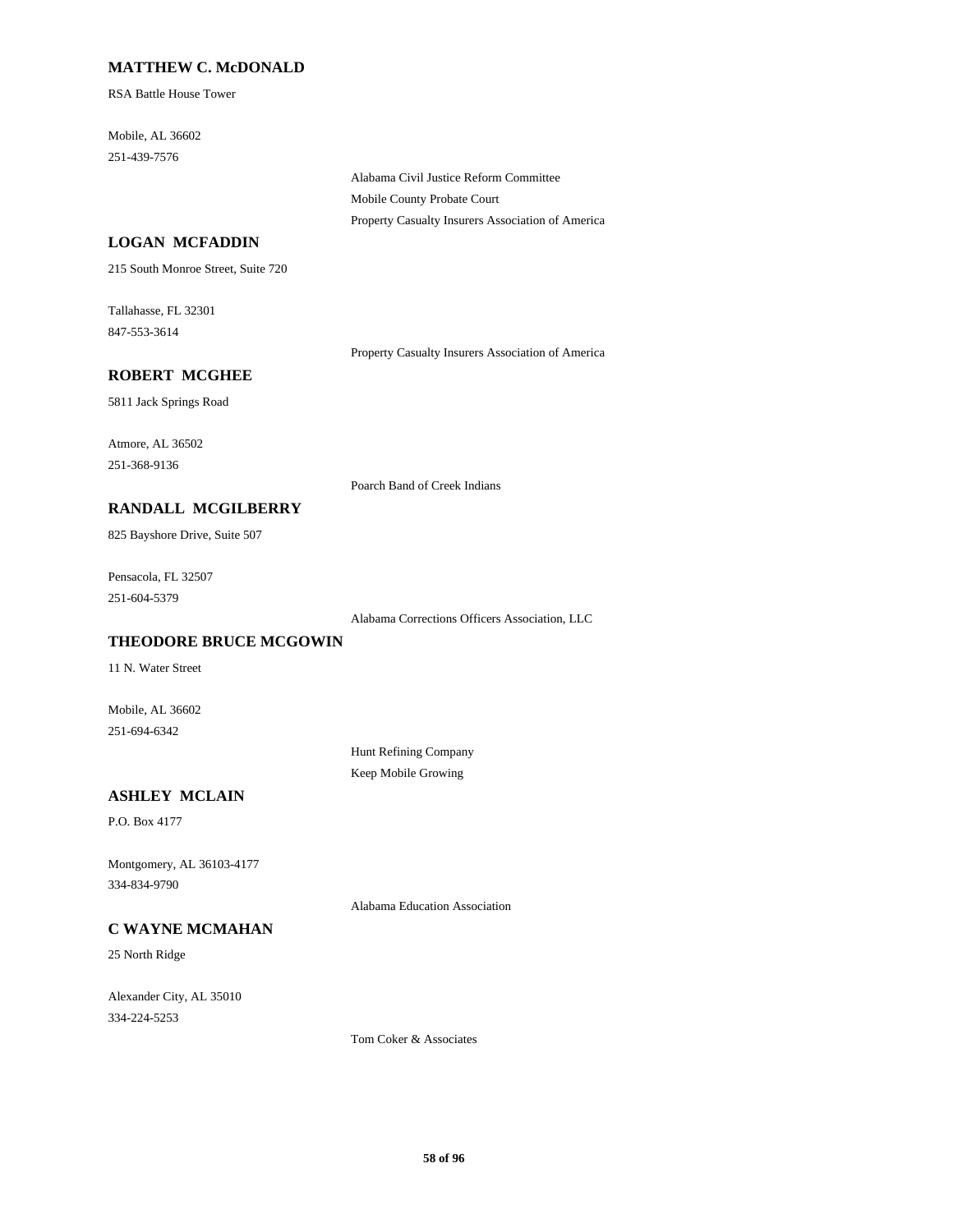#### **BILL MCMANUS**

c/o Nielsen Merksamer, et al.

San Rafael, CA 94901 415-389-6800

#### American Beverage Association

#### **HARRY M. McMILLAN**

Post Office Box 241651

Montgomery, AL 36124-1651 334-244-9119

#### **JAKE LOWREY MCMILLAN**

2777 Zelda Road

Montgomery, AL 36106 334-262-4177

McMillan & Associates LLC

Alabama Alcohol Offender Monitoring Alabama Association of Regulatory Boards Alabama Private Investigators Association Alabama Society for Hearing Healthcare Providers H.U.N.T. Alabama Helen Keller Foundation, The Knoxville Ventures, LLC Lee H. Sims Architecture,PC dba Studio Scarab McMillan & Associates LLC SICS Consultants LLC Warren & Company Inc.

## **ROBERT SCOTT MCMILLAN**

1335 Cameron Ct.

Montgomery, AL 36117 334-657-6142

> Alabama Black Belt Adventures Association Alabama Wildlife Federation General Motors R.S. McMillan, LLC Tuskegee University ( CAENS)

#### **McMillan & Associates, LLC**

P. O. Box 241651

Montgomery, AL 36124 334-244-9119

> Alabama Association of School Boards Alabama Onsite Wastewater Association Alabama Water & Waste Water Institute Glynlyon Tuskegee University ( CAENS)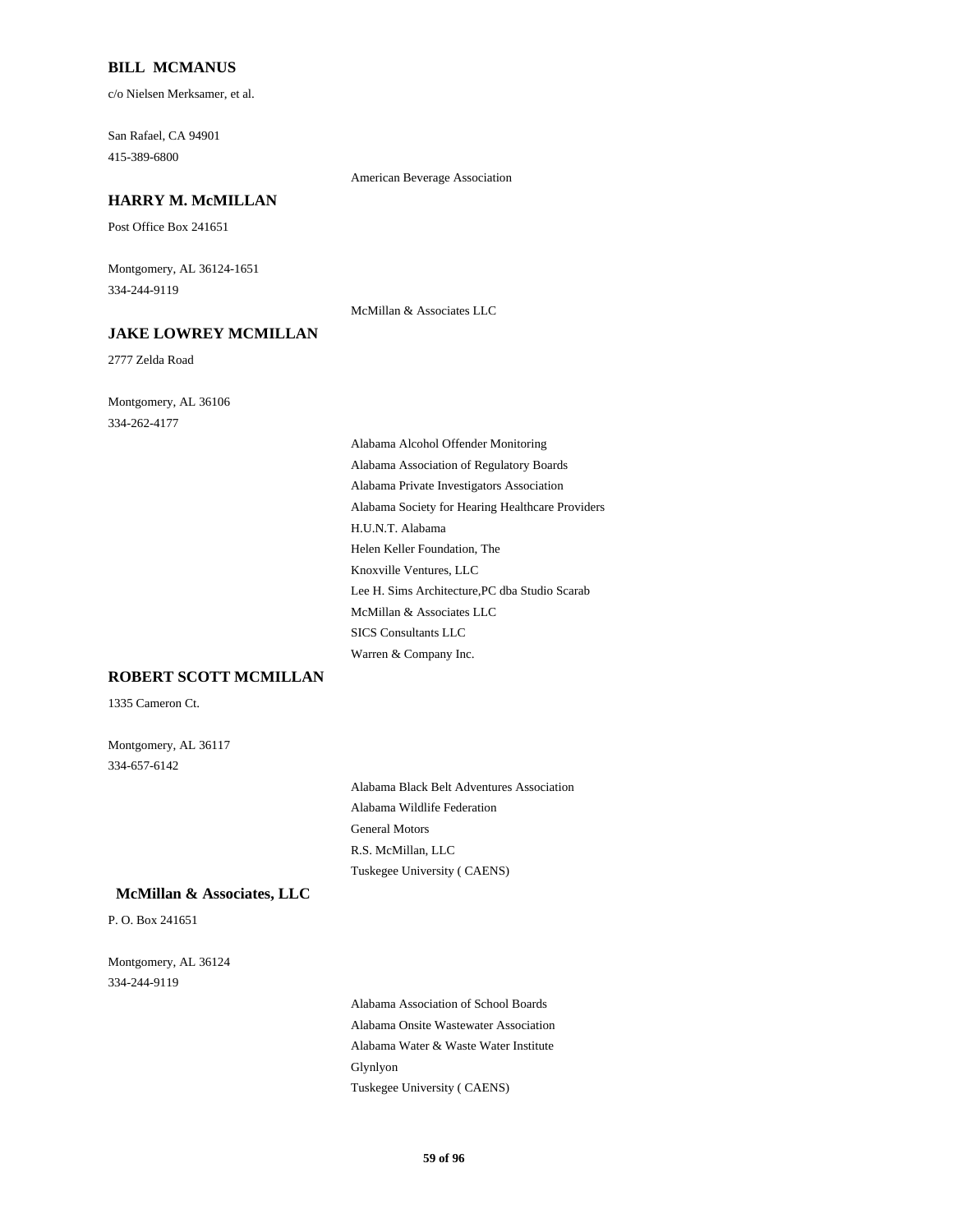#### **ELLEN G. MCNAIR**

P.O. Box 79

Montgomery, AL 36104 334-240-9423

Montgomery Area Chamber of Commerce

#### **MICHAEL STEPHEN MCNAIR, JR.**

2151 Government Street

Mobile, AL 36606 334-303-3029

> Alabama Preservation Action McNair Historic Preservation, Inc.

#### **EDGAR RANDALL MCRAE, JR.**

4770A Woodmere Blvd.

Montgomery, AL 36106 334-272-8780

International Paper Company

# **PATRICK D MCWHORTER**

Post Office Box 241281

Montgomery, AL 36124 334-221-0220

> Alabama Grocers Association Alabama Society of Professional Land Surveyors Allstate Insurance Companies Assurant Inc. Gulfstream Natural Gas System, L. L. C. Shelton Fireworks The McWhorter Group, Inc Wal-Mart Stores, Inc. Williams Companies, The

#### **J. ROBIN MEARS**

2534 Decatur Highway

Gardendale, AL 35071 205-631-3000

Alabama Christian Education Association

#### **BRANDI MEDINA**

117 A Longwood Drive SE

Huntsville, AL 35801 256-880-1575

Alzheimer's Association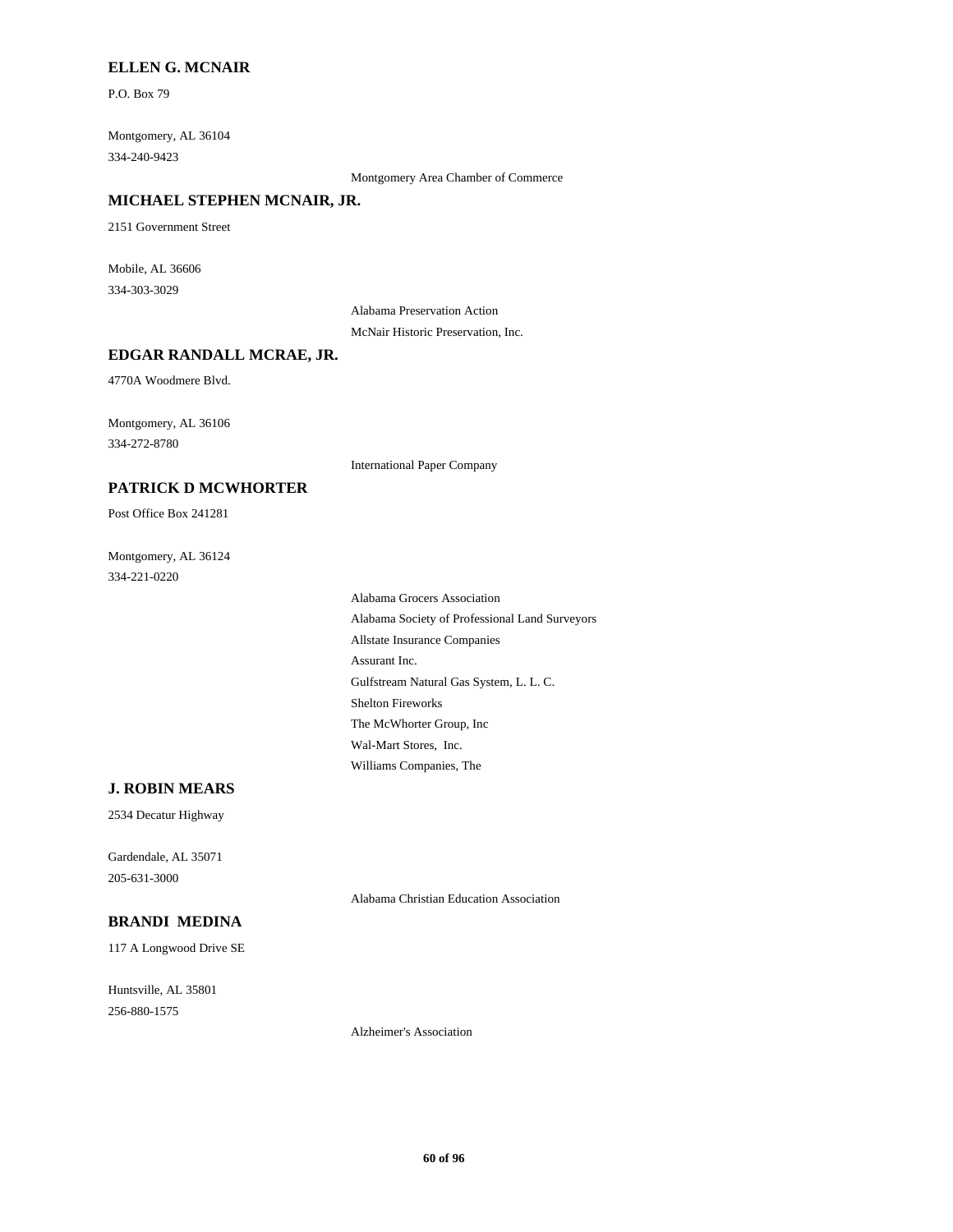#### **BROOKE MENSCHEL**

400 Washington Ave

Montgomery, AL 36104 334-956-8200

Southern Poverty Law Center, Inc.

#### **JAMES MICHAEL MERRILL**

2012 Seaton Park

Montgomery, AL 36116 334-279-9755

Alabama Academy of Ophthalmology

# **DEBORAH K. MILLER**

3 South Jackson Street

Montgomery, AL 36104 334-264-5537

Miller Development Group

#### **JEFF M. MILLER**

3 South Jackson Street

Montgomery, AL 36104 334-264-5537

Miller Development Group

#### **Miller Development Group**

3 South Jackson Street

Montgomery, AL 36104 334-264-5537

> Alabama Restaurant and Hospitality Association Alabama State Chiropractic Association Alabama Wing Civil Air Patrol Baker Donelson Bearman Caldwell and Berkowitz PC CGI Technologies & Solutions City of Anniston City of Troy Coalition of Ignition Interlock Manufacturers Deborah K. Miller, LLC Gilead Sciences, Inc. Integrated Computer Systems, Inc. Jacksonville State University March of Dimes -- Alabama State Chapter Miller Development Group Mylan, Inc Pike County Commission Polaris Industries Professional Services Group Select Management Resources, Inc. Subcontractors Association of Alabama Troy CableVision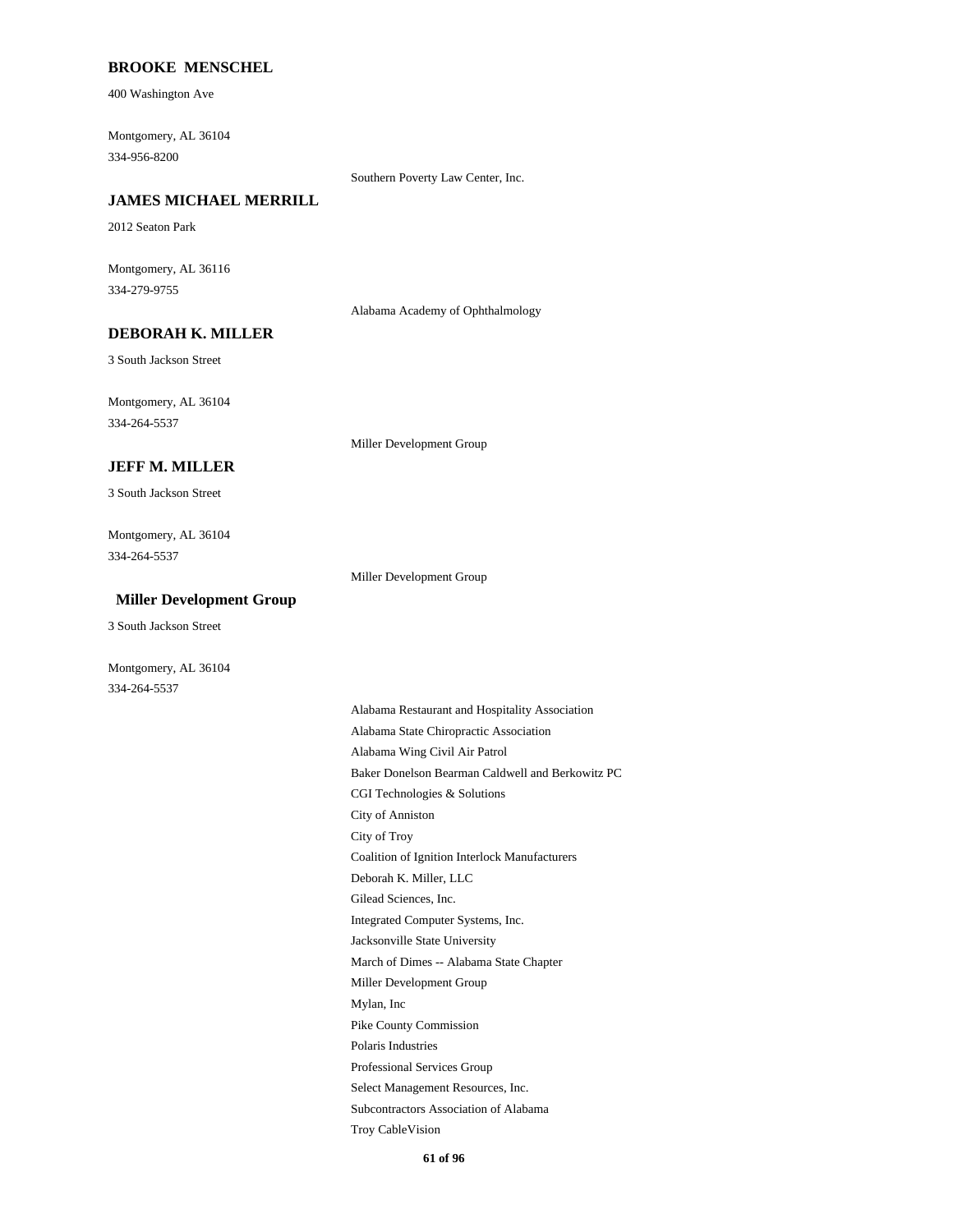Vision Research Corporation Zoom Motorsports, LLC

#### **DANIEL ROSS MITCHELL**

PO Box 830605

Birmingham, AL 35283-0605 205-715-5820

Brookwood Baptist Health

## **BILL MIXON**

2 North Jackson Street

Montgomery, AL 36104 334-740-7927

Centene Corporation

Johnson & Johnson

# **JESSICA W MONROE**

354 Cornell Ave

Baton Rouge, LA 70808 225-205-3503

#### **JOEL F MOON**

555 Alabama Street

Montgomery, AL 36104 334-265-8733

Alabama Forestry Association

# **JERRY MOORE**

25 Massachusetts Ave, NW,

Washington, DC 20001 202-639-3800

TEVA Pharmaceuticals USA

## **JOHN H MOORE**

441 High Street Suite 112

Montgomery, AL 36104 334-324-7636

> Government Corporate Partners, LLC Poarch Band of Creek Indians Teague, Gray & Moore,LLC

## **TRACY MOORE**

P.O. Box 4177

Montgomery, AL 36103-4177 334-834-9790

Alabama Education Association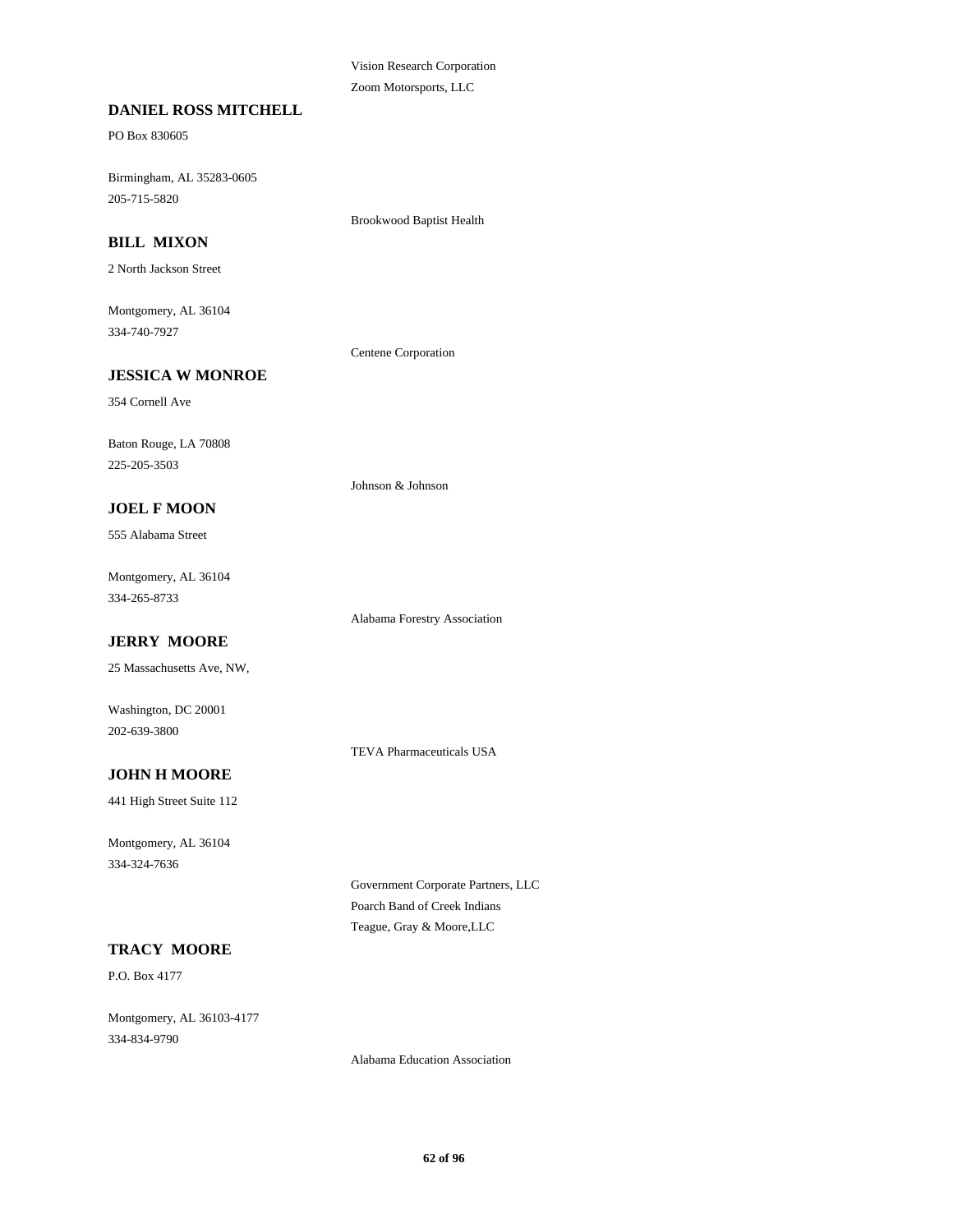## **HAROLD DEAN MOOTY, JR.**

600 Clay Street

Montgomery, AL 36104 334-264-0400

Petroleum and Convenience Marketers of Alabama

## **ANGELA MORGAN**

P.O. Box 4177

Montgomery, AL 36103-4177 334-834-9790

Alabama Education Association

# **ANNA MORRIS**

4213 Carmichael Road

Montgomery, AL 36106

334-395-0123

Wren and Associates, LLC

#### **JEREMIAH MICHAEL MOSLEY**

3530 Independence Drive

Birmingham, AL 35209 205-484-0099

Bob Riley & Associates, LLC

# **RICHARD L MOULD**

103 Masters Dr.

Athens, AL 35613 256-777-7742

> Athens City Schools Athens State University

## **MTB Group, Inc**

3 South Jackson Street

Montgomery, AL 36104 334-264-5537

> Alabama Association of Health Plans Delta Dental Insurance Co.

## **ALLISON MUHLENDORF**

PO Box 4433

Montgomery, AL 36103 334-279-1886

A+ Education Partnership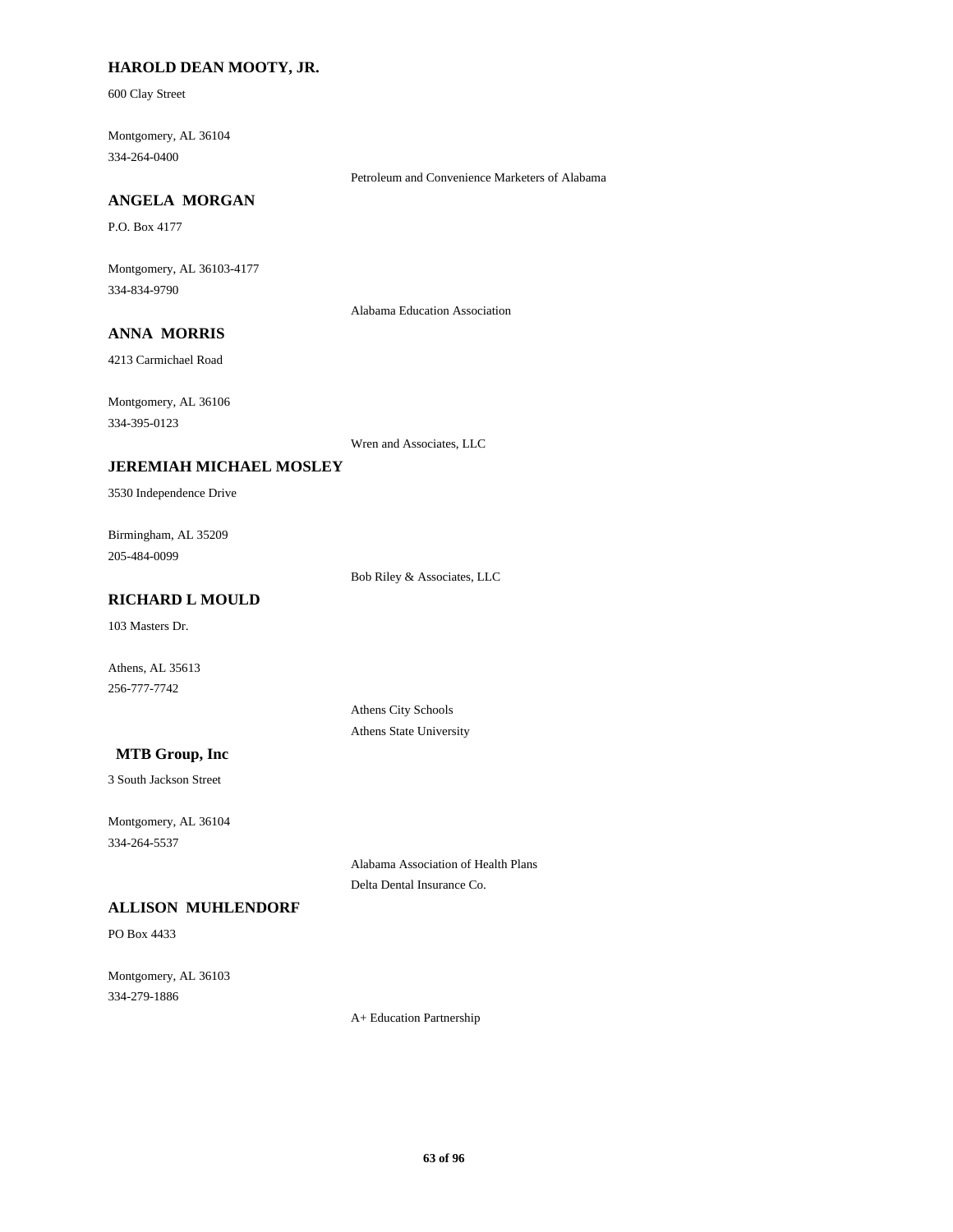#### **JEANENE MULLINS**

P.O. Box 4177

Montgomery, AL 36103-4177 334-834-9790

#### **JAY MURRILL**

3530 Independence Drive

Birmingham, AL 35209 205-879-5000

> AIDS Alabama, Inc. Alabama Occupational Therapy Association

Alabama Education Association

## **GUY DENNIS NABORS**

614 S. Hull Street

Montgomery, AL 36104 334-223-3011

> Baker Donelson Bearman Caldwell and Berkowitz PC River's Edge

#### **HEIDI NETTLES**

P.O. Box 4177

Montgomery, AL 36103-4177 334-834-9790

Alabama Education Association

# **JOHN DAVID NICKLES**

135 Marsh Glen Point NW

Sandy Springs, GA 30328 404-252-6897

UCB, Inc.

# **STEPHANIE B. NORRELL**

Post Office Box 241651

Montgomery, AL 36124-1651 334-244-9119

McMillan & Associates LLC

# **CAROLINE NOVAK**

P.O. Box 4433

Montgomery, AL 36103 334-279-1886

A+ Education Partnership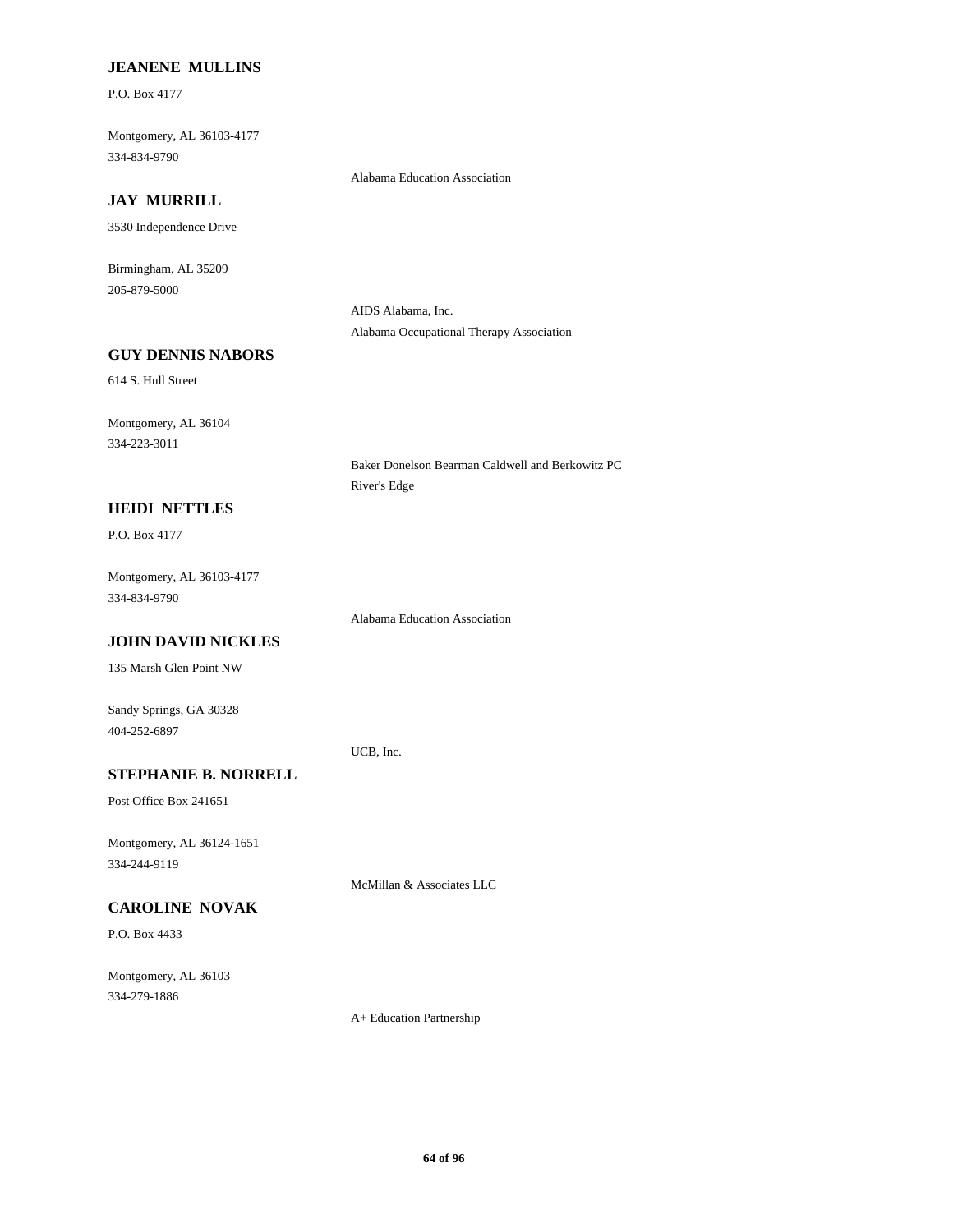#### **JANET NOVATNAK**

P.O. Box 4177

Montgomery, AL 36103-4177 334-834-9790

#### **BARBARA S. O'BRIEN**

2261 Brookhollow Plaza Dr

Arlington, TX 76006 817-533-3403

Jackson Vaughn Public Strategies, LLC obo CNU Online Holdings LLC

## **WILLIAM F. O'CONNOR, JR.**

250 Commerce Street

Montgomery, AL 36104 334-265-5422

> Alabama Association for Higher Education Alabama Nursing Home Association Volkert , Inc.

Alabama Education Association

#### **MICHAEL O'MALLEY**

3 South Jackson Street

Montgomery, AL 36104 334-264-5537

Alabama Association of Health Plans

# **EDWARD ASBURY O'NEAL**

1901 Sixth Avenue North

Birmingham, AL 35203-2618 205-254-1868

> Alabama Criminal Defense Lawyers Association Alabama Land Title Association AT&T Alabama Blue Cross & Blue Shield of Alabama Business Council of Alabama Children's Hospital of Alabama dba Children's of Alabama DaVita, Inc. Dish Network Human Rights Campaign Limestone County School Board McWane, Inc. MultiBank 2009-1 RES-ADC Venture, LLC by RL RES 2009-1 Investments Patients for Fair Compensation Regions Financial Corporation REV Birmingham TMX Finance Wal-Mart Stores, Inc.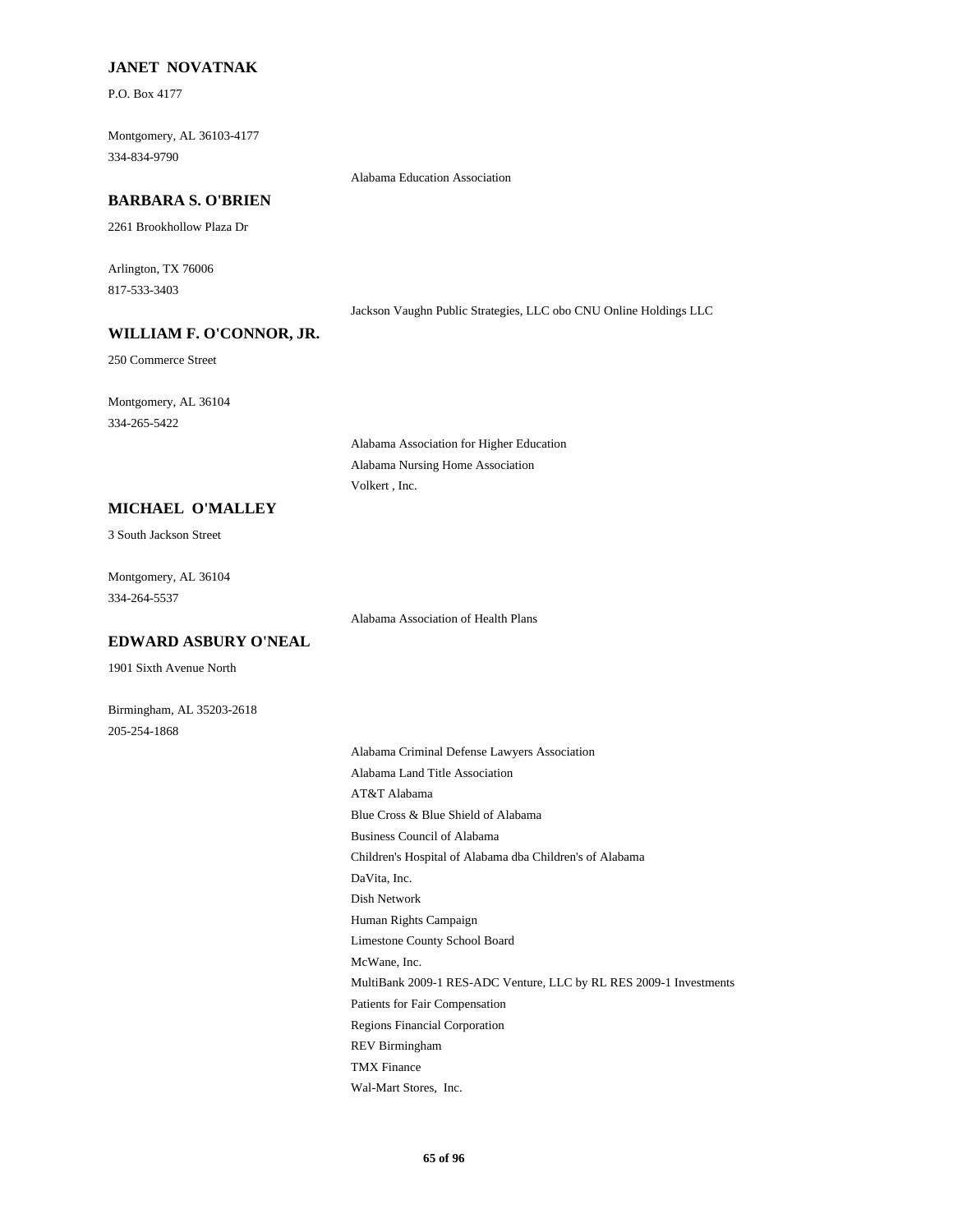#### **DENISE OLIVER**

Alabama Supercomputer Authority

Montgomery, AL 36104 334-832-2405

#### **BRANDON OWENS**

3914 Watermelon Rd #8B

Northport, AL 35473 205-454-7151

Alabama Beverage Licensees Association

Alabama Supercomputer Authority

## **RICHARD MICHAEL PAREDES**

c/o 2350 Kerner Blvd., Suite 250

San Rafael, CA 94901 415-389-6800

Genentech, Inc., A Member of the Roche Group

#### **KATY PARKER**

P.O. Box 304800

Montgomery, AL 36130-4800 334-318-0977

Alabama Association of Conservation Districts

#### **TREVOR PARRISH**

2 North Jackson Street

Montgomery, AL 36104 334-834-6000

Business Council of Alabama

## **JANICE PASKINS**

P.O. Box 4177

Montgomery, AL 36103-4177 334-834-9790

Alabama Education Association

## **G. FERRELL PATRICK**

6251 Kathmoor Drive

Montgomery, AL 36117 334-315-1353

> American Pharmacy Cooperative, Inc. American Pharmacy Network Solutions Creative Game Technologies DXC Technology Company Eastman Chemical Company Edgenuity Falcon, LLC Gold Dome Link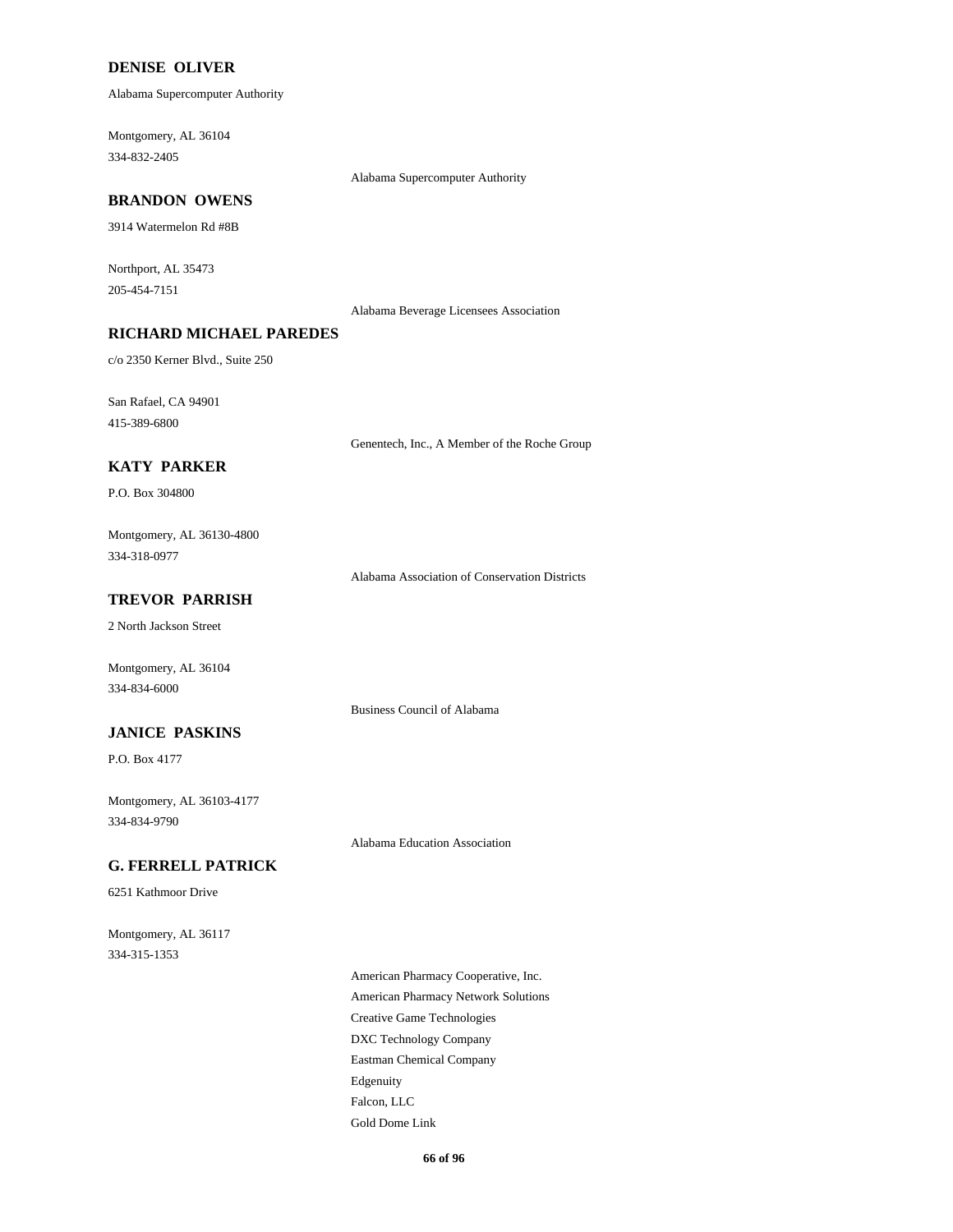Hewlett Packard Enterprise Logisticare Solutions, LLC Patrick Company, The RAI Service Company

#### **BENJAMIN W. PATTERSON**

423 S. Hull Street

Montgomery, AL 36104 334-262-2577

Fine, Geddie & Associates, LLC

## **BRANDON TYLER PECK**

1012 14th Street NW 5th Floor

Washington, DC 20005 617-922-9219

Johnson Controls, Inc

#### **DEAN R. PEELER**

462 South Union Street

Montgomery, AL 36104 334-834-9707

Alabama Petroleum Council, A Div. of API

## **STEVE R PEGUES**

233 Windchase Drive

Birmingham, AL 35242 205-369-9352

#### **JACKSON L. PELFREY**

PO Box 488

Clio, AL 36017 334-397-2443

Town of Clio, Alabama

Steve Pegues

#### **BETHANY PENICK**

1901 Sixth Avenue North

Birmingham, AL 35203 205-488-3530

Alabama Criminal Defense Lawyers Association Alabama Land Title Association AT&T Alabama Blue Cross & Blue Shield of Alabama Business Council of Alabama Children's Hospital of Alabama dba Children's of Alabama DaVita, Inc. Dish Network Limestone County School Board McWane, Inc. MultiBank 2009-1 RES-ADC Venture, LLC by RL RES 2009-1 Investments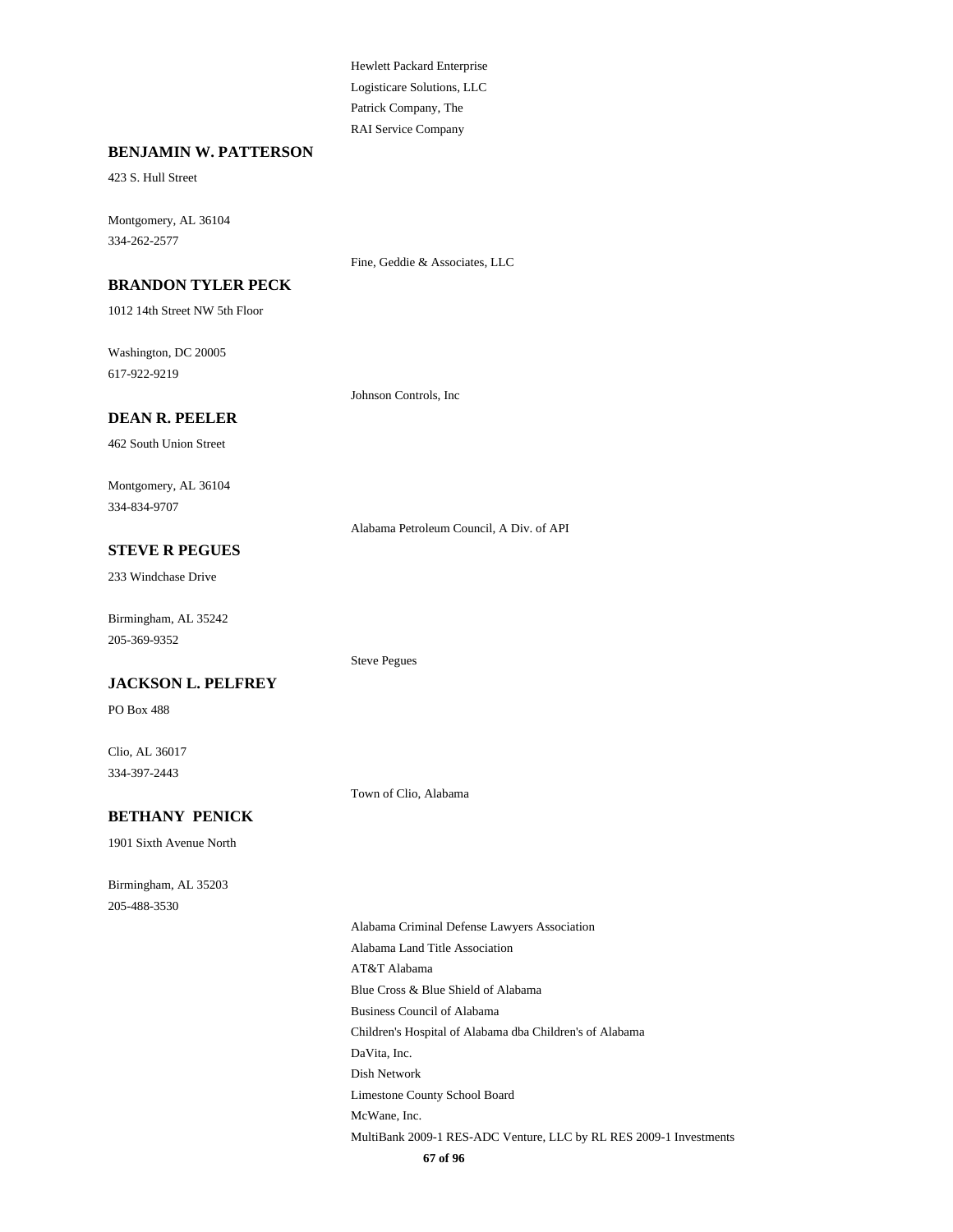Patients for Fair Compensation Regions Financial Corporation REV Birmingham TMX Finance Wal-Mart Stores, Inc.

#### **JAMES V PERDUE**

2569 Bell Road

Montgomery, AL 36117 334-399-1655

> Synergy Laboratories, Inc. VADA Links, LLC

## **DARYL OSCAR PERKINS**

1600 5th Street NW

Center Point, AL 35215 205-533-4871

> Birmingham Business Alliance Coach Safely, LLC Master Solutions, LLC Professional Fire Fighters of Alabama

## **GILES PERKINS**

1901 6th Avenue North, Suite 3000

Birmingham, AL 35203 205-250-5000

Adams and Reese LLP

#### **JOSEPH W. PERKINS**

644 South Perry Street

Montgomery, AL 36104 334-262-5478

Matrix ,LLC

#### **LYNN PETTWAY**

P.O. Box 4177

Montgomery, AL 36103-4177 334-834-9790

Alabama Education Association

## **CURTIS C. PICKENS**

P O Box 2825

Birmingham, AL 35202 205-475-5900

> Alabama Education Association AT&T Alabama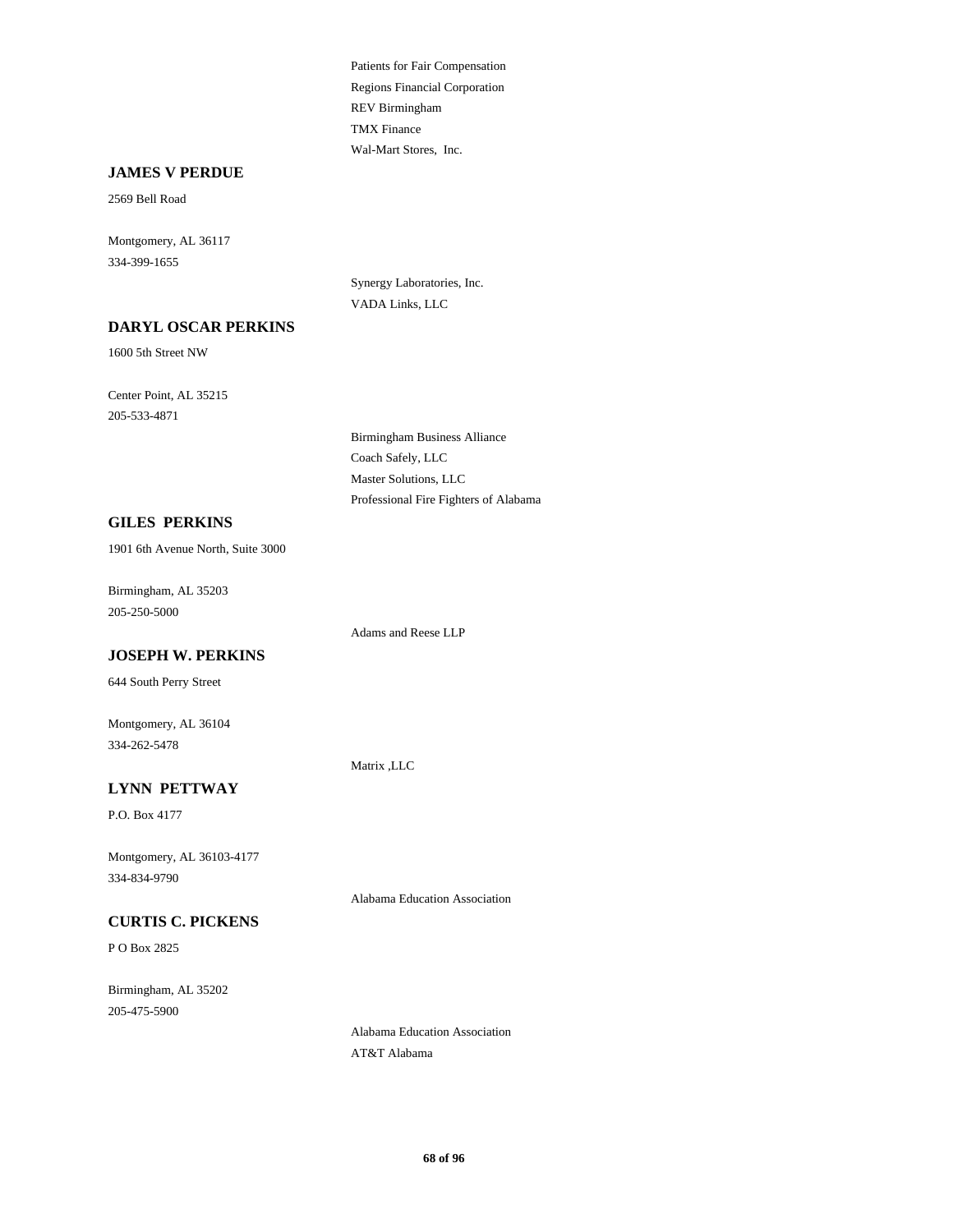#### **JOHN A. PICKENS**

309 N. Hull Street

Montgomery, AL 36104 334-263-0086

Alabama Appleseed Center for Law & Justice, Inc.

# **BRENDA PIKE**

P.O. Box 4177

MONTGOMERY, AL 36103-4177 334-834-9790

Alabama Education Association

# **PAUL PINYAN**

Post Office Box 11000

Montgomery, AL 36191-0001 334-288-3900

Alabama Farmers Federation/Alfa

#### **MARY E. PONS**

703 Ponce de Leon Avenue

Montgomery, AL 36106 334-467-4470

Association of County Commissions of Alabama

## **CHEAIRS M PORTER**

19 South Jackson Street

Montgomery, AL 36104 334-954-2540

Medical Association of the State of Alabama

#### **WILLIAM E. POWELL, III**

201 South Bainbridge Street

Montgomery, AL 36104 334-265-1867

Alabama Cattlemen's Association

#### **ANNA MERRILL PRITCHETT**

201 Monroe Street

Montgomery, AL 36104 334-954-3057

AARP Alabama

## **JOHN RANDOLPH PUDNER**

246B East Glenn Avenue

Auburn, AL 36830 334-329-7258

Take Back Our Republic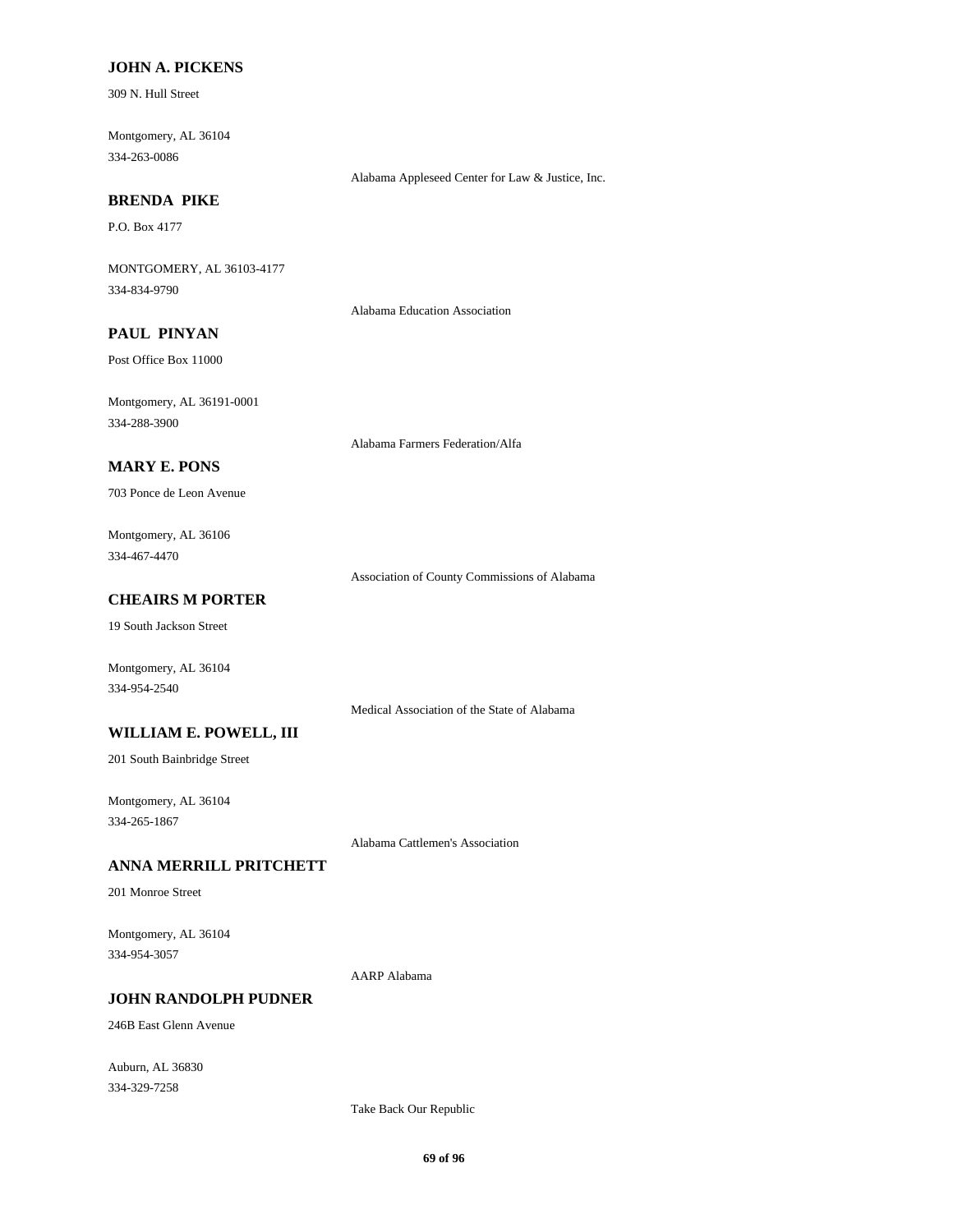#### **HAYDEN RILEY PUGH**

123 Willow Way

Troy, AL 36079 334-224-3482

> Virtus Solutions, Inc. Voices for Alabama's Children

#### **DALE E QUINNEY**

P. O. Box 963

Troy, AL 36081 334-546-3502

Alabama Rural Health Association

#### **JEFFREY ADAM RABREN**

1900 Fifth Ave, N

Birmingham, AL 35203 205-264-4240

Regions Financial Corporation

## **STEPHEN RABY**

116 Jefferson Street

Huntsville, AL 35801 256-564-9967

City of Huntsville

## **THOMAS N. RAINS**

P O Box 4433

Montgomery, AL 36103 334-279-1886

A+ Education Partnership

# **TERESA RATLIFF**

P.O. Box 4177

Montgomery, AL 36103-4177 334-834-9790

Alabama Education Association

#### **CHARLIE JAY REED**

1830 28th Avenue South

Birmingham, AL 35209 205-870-9768

Associated Builders & Contractors of Alabama, Inc.

# **JASON TODD REID**

7515 Halycon Summit Dr., Suite 200

Montgomery, AL 36117 334-834-3006

Home Builders Association of Alabama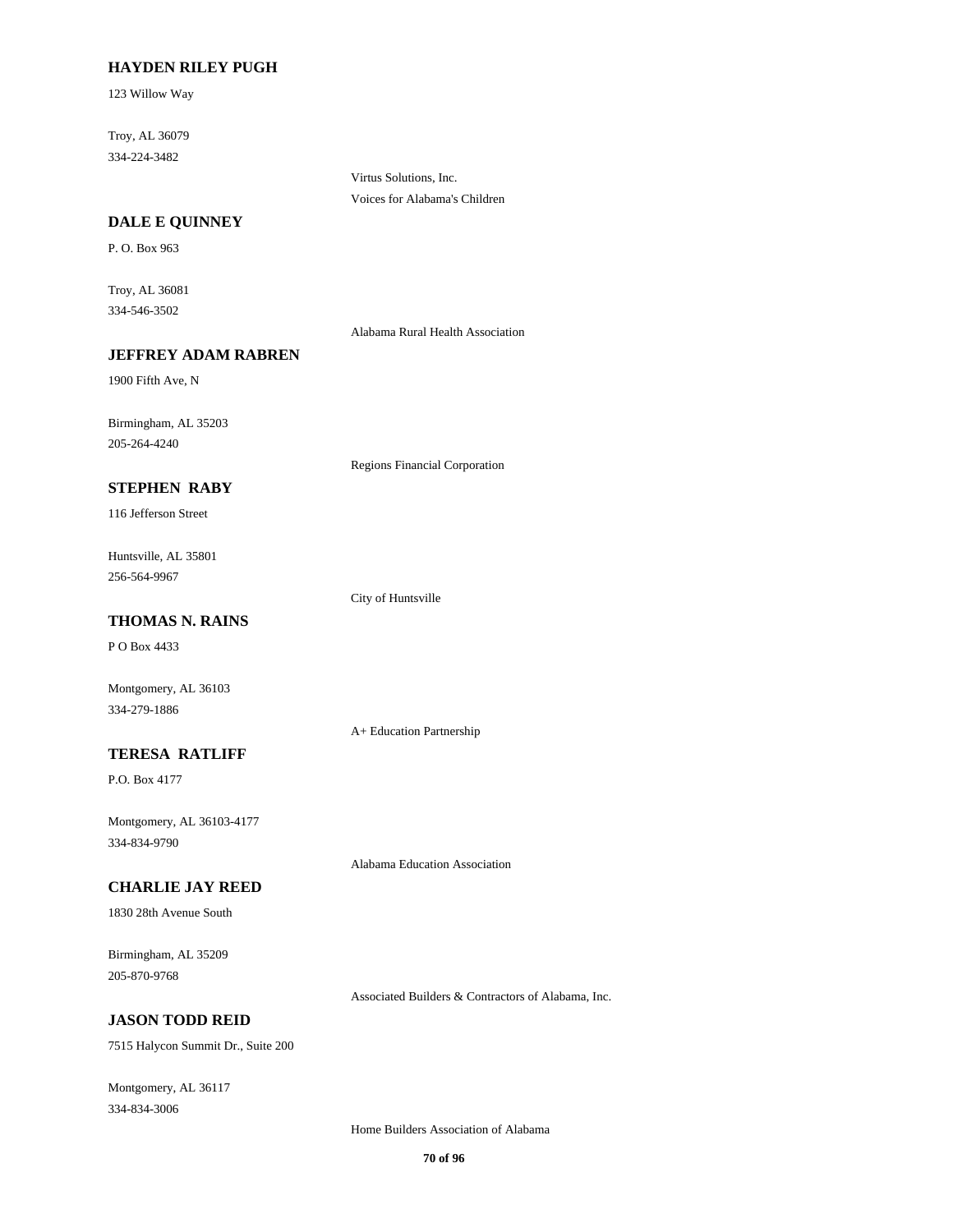## **MITCHELL LAWRENCE REID**

2014 6th Ave. N.

Birmingham, AL 35203 205-322-6395

> Alabama Rivers Alliance The Nature Conservancy

#### **Andre Reid & Associates**

4346 Forrest Park Drive

Eight Mile, AL 36613 334-324-4270

> The Toney Watkins Company Windom,Galliher & Associates

# **M. SUZANNE RESPESS**

1600 7th Avenue South

Birmingham, AL 35233 205-638-9652

Children's Hospital of Alabama dba Children's of Alabama

#### **ELIZABETH REYNOLDS**

3933 Victoria Lakes Drive South

Jacksonville, FL 32226 317-417-5618

National Association of Mutual Insurance Companies (NAMIC)

# **TERRI SHARPLEY REYNOLDS**

100 N. Jackson Street

Montgomery, AL 36104 334-263-7594

Association of County Commissions of Alabama

## **EUGENE ALLEN RICHARDSON**

133 Peachtree Street, NE

Atlanta, GA 30303 404-652-5349

Koch Companies Public Sector, LLC and Affiliates

# **DARRELL BREN RILEY**

435 South McDonough Street

Montgomery, AL 36104 334-834-1065

Alabama AFL-CIO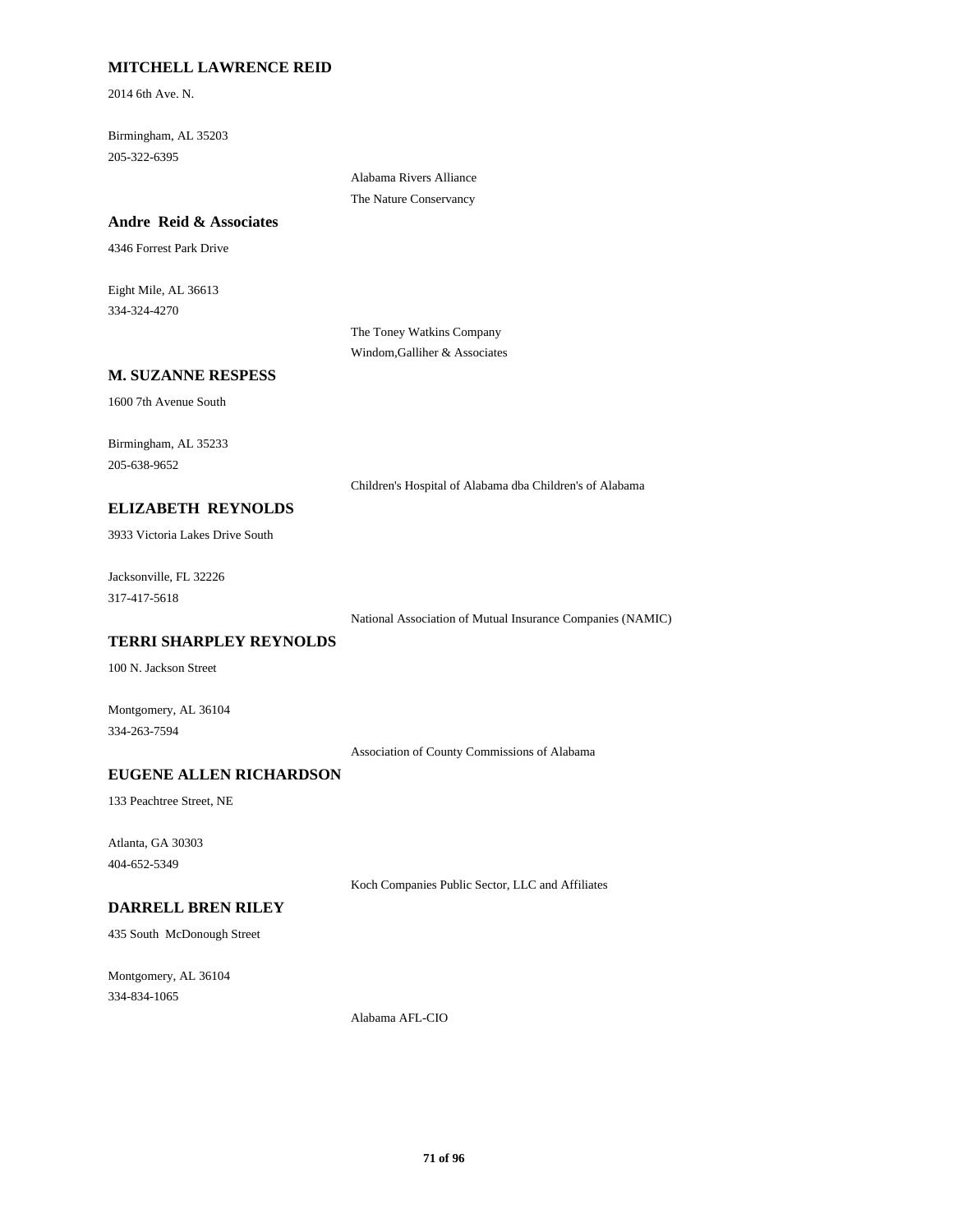#### **ROBERT RENFROE RILEY**

3530 Independence Drive

Birmingham, AL 35209 205-484-0099

Bob Riley & Associates, LLC

# **Bob Riley & Associates** 3530 Independence Drive

Birmingham, AL 35209 205-484-0099

> Aerojet Rocketdyne, Inc. Airbus Americas Alabama Affordable Housing Association Austal USA Bob Riley & Associates, LLC Brett Real Estate Robinson Development Co., Inc. City of Orange Beach HPC Specialty Pharmacy Rivada Networks Roebuck Consulting Group Southern Towers, LP VT Systems, Inc.

#### **PHILLIP W RIVERS**

9815 Thunderhill Ct

Great Falls, VA 22066 202-997-0489

> IP Watch Corporation Moxley & Associates, LLC

## **DAVID LYNN ROBERSON**

1000 Urban Center Drive

Vestavia Hills,, AL 35242 205-382-5039

> Alabama Coal Association Drummond Company Inc.

#### **DAN ROBERTS**

PO Box 55924

Birmingham, AL 35255 256-724-2191

Alabama Brewers Guild

## **GARY MACK ROBERTS**

198 Walnut Point Drive

Wetumpka, AL 36093 334-318-9510

American Roads LLC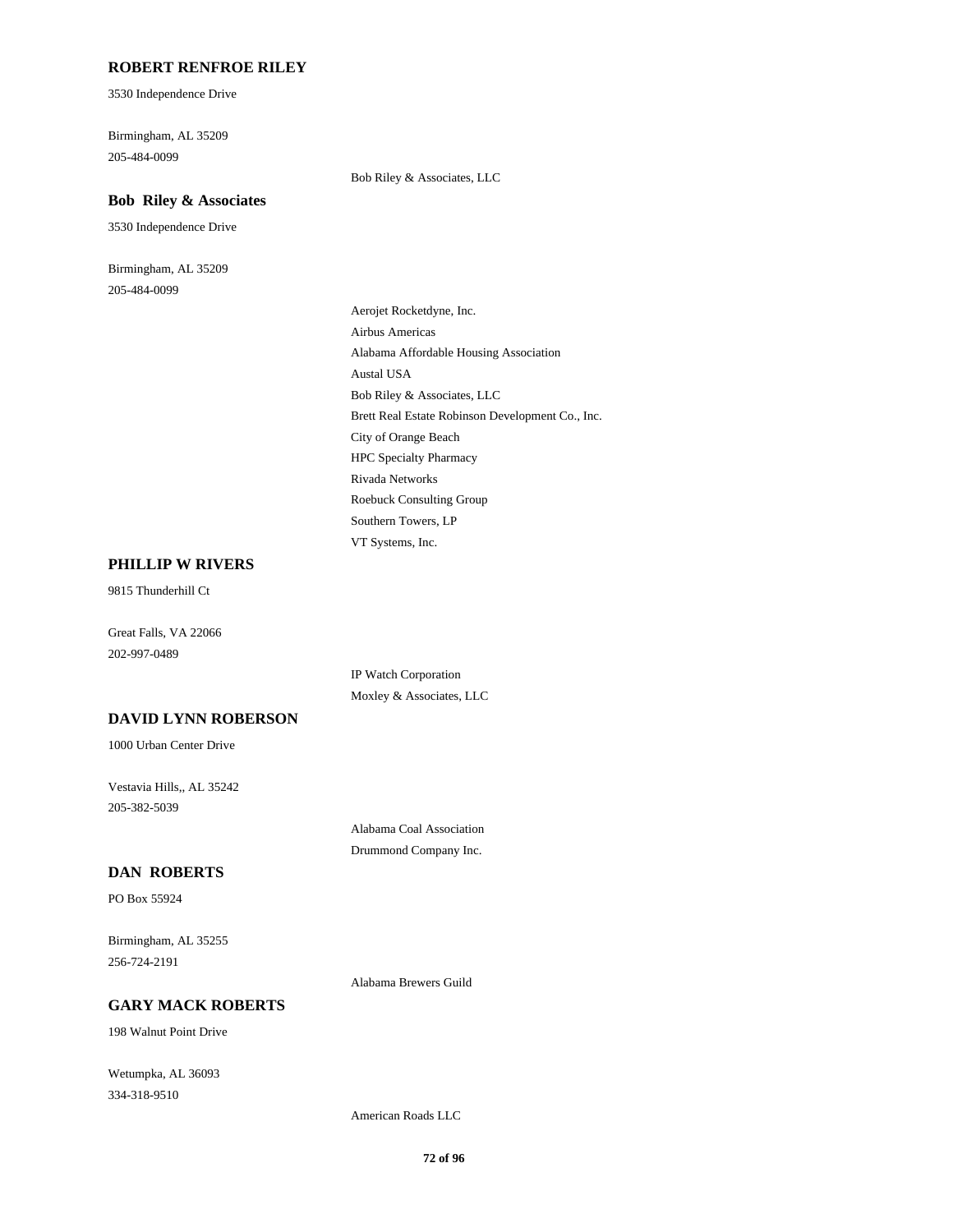## **MARCELLA ROBERTS**

2117 16th Avenue South

Birmingham, AL 35205 205-643-0546

M. Roberts and Associates

#### **MALEA SHAY ROBINSON**

2700 10th Avenue South

Birmingham, AL 35205 205-365-3049

Maleal Robinson

## **GILBERT BROUGHTON ROGERS**

10 10th Street NW

Atlanta, GA 30309 404-521-9900

Southern Environmental Law Center

### **KIMBERLY JUSTICE ROGERS**

2100 First Ave North, Suite 700

Birmingham, AL 35203 205-327-3804

Community Foundation of Greater Birmingham, The

## **DAVID ROOT**

212 Spring Branch Road

Waverly, VA 23890 804-834-2626

Prime Therapeutics, LLC

### **PERRY ROQUEMORE**

401 Adams Avenue

Montgomery, AL 36104 334-244-8948

Bloom Group Inc., The

#### **SHERON J ROSE**

41 Commerce St.

Montgomery, AL 36104 334-834-5200

Montgomery Area Chamber of Commerce

## **RUTH ROSENTHAL**

901 E Street NW

Washington, DC 20004 202-552-2000

The Pew Charitable Trusts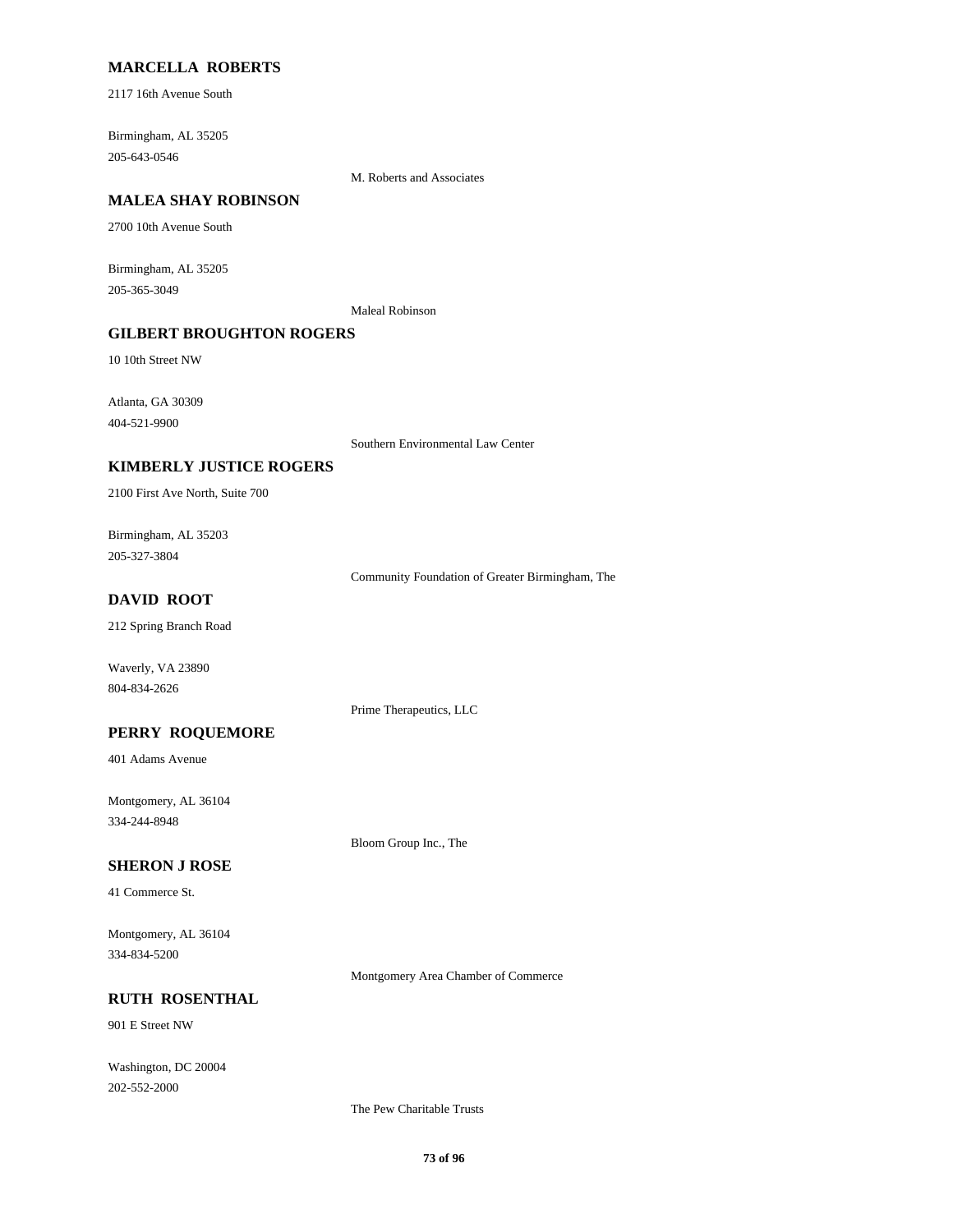### **JAY MICHAEL ROSS**

11 North Water Street

Mobile, AL 36602 205-250-5000

Adams and Reese LLP

# **QUINTLON ROSS**

P.O. Box 4177

Montgomery, AL 36103-4177 334-834-9790

Alabama Education Association

## **MICHELLE ROTH**

PO Box 230666

Montgomery, AL 36123 334-220-8741

Alabama Cable Telecommunications Association

## **TOBIN BERNARD ROTH**

2 North Jackson Street, Suite 705

Montgomery, AL 36104 334-262-1800

Alabama Graphite Company, Inc. Alabama Recycling Association CARFAX, Inc Centene Corporation Cognosante, LLC Comcast Conduent, Inc. CoreCivic CSX Transportation, Inc. K12 Inc. Lafarge North America, Inc., Holcim (US) Inc., Aggregate Industries Management, Inc. Southern Light Spire Inc. Tanner Behavioral Health Management Company Teach for America Uber Technologies, Inc Vertex Pharmaceuticals Incorporated Voyager Sopris Learning Xerox Corporation

#### **DAVID RUSSELL**

P O Box 31136

Birmingham, AL 35214 205-382-5346

David Russell & Associates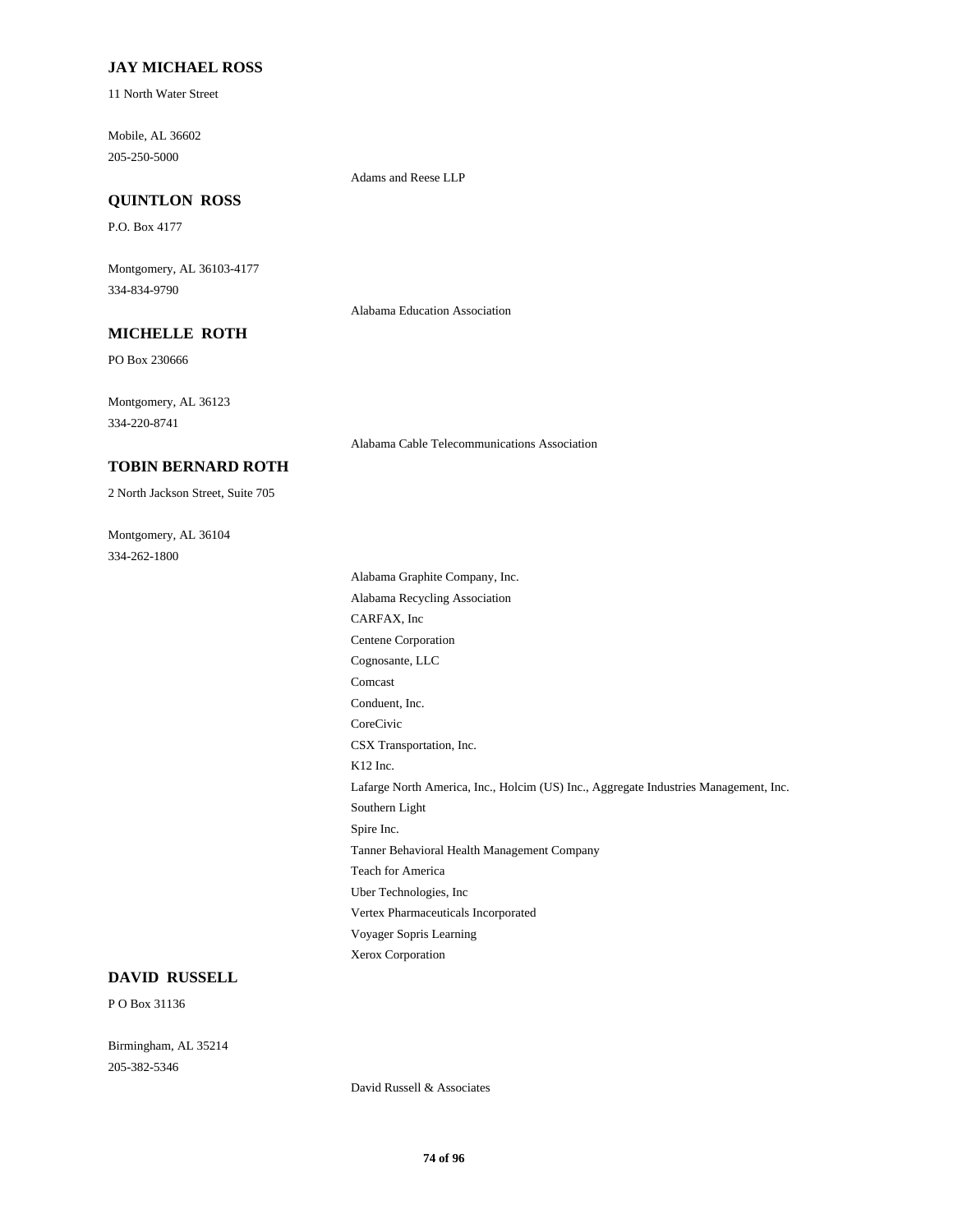### **RUSSELL RUTHERFORD**

1901 6th Avenue North

Birmingham, AL 35203 205-250-5000

Adams and Reese LLP

# **CAROLYN JONES SABATINI**

8510 Balboa Blvd

Northridge, CA 91345 913-338-2640

Pharmavite LLC

## **BILL SAGER**

141 London Parkway

Birmingham, AL 35211 205-326-4129

Alabama Independent Insurance Agents, Inc.

## **JERRY SAILORS**

PO Box 388

Montgomery, AL 36101-0388 334-265-5744

Coosa-Alabama River Improvement Association, Inc.

### **MARLENE LOUISE SANDERS**

c/o 2350 Kerner Blvd., Ste. 250

San Rafael, CA 94901 415-389-6800

Merck Sharp & Dohme Corp.

### **ALLEN SANDERSON**

401 Adams Avenue, Suite 710

Montgomery, AL 36104 334-244-8948

Bloom Group Inc., The

### **JOEY SANDLIN**

120 Tomboy Road

Sulligent, AL 35586 205-712-6093

BMWED

## **STEPHEN SCOTT SARGENT**

420 20th Street North

Birmingham, AL 35203 205-328-0480

> Baker Donelson Bearman Caldwell and Berkowitz PC BBVA Compass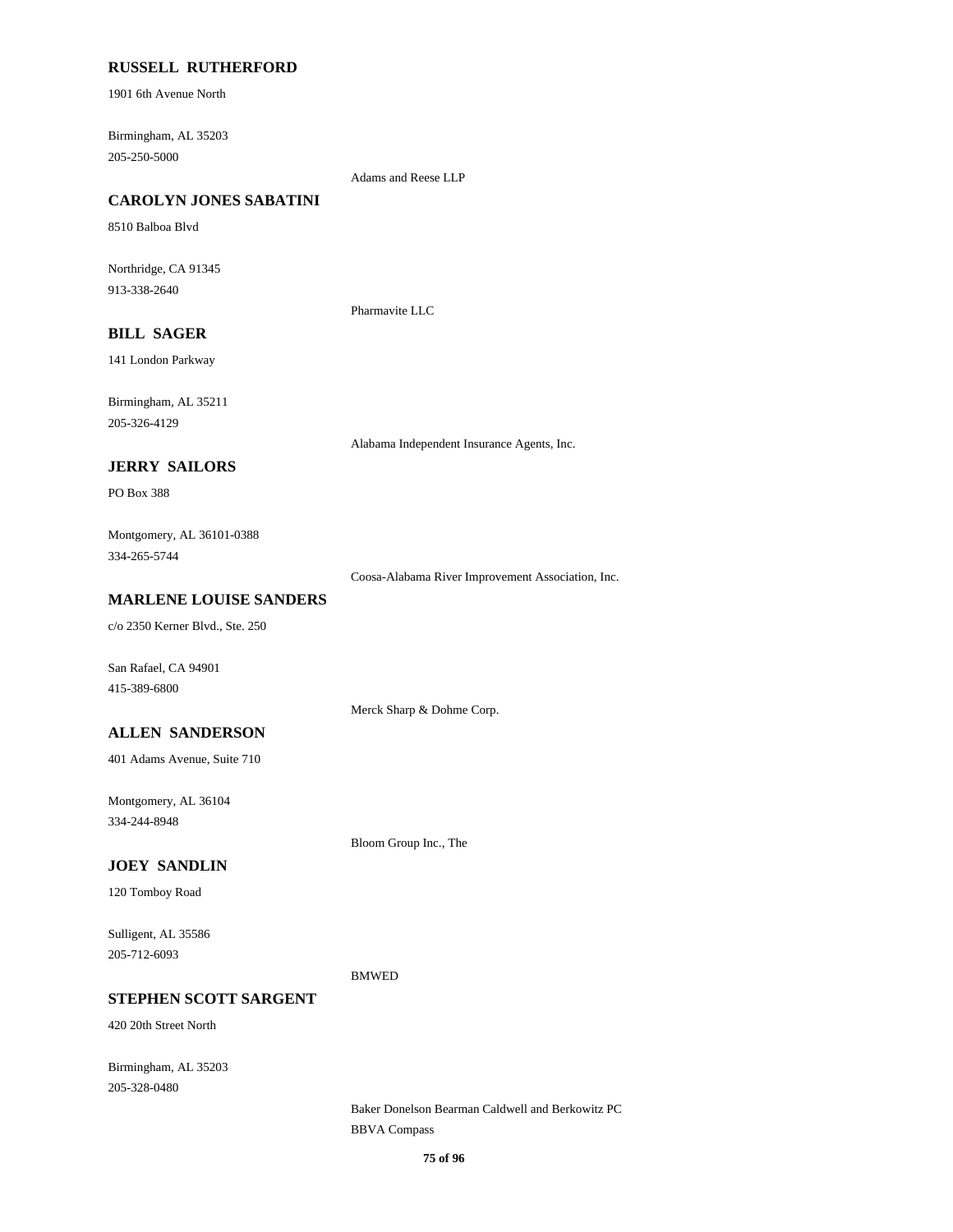## **THOMAS JOSEPH SAUNDERS**

555 Alabama Street

Montgomery, AL 36104 334-265-8733

Alabama Forestry Association

#### **ZENILLE SAUNDERS**

21255 Hwy 1 South

Plaquemine, LA 70764 225-353-1211

Dow Chemical Company

Austal USA

# **CRAIG SAVAGE**

100 Addsco Road

Mobile, AL 36602

251-445-5185

#### **ERIKA SCHEFFER**

1448 Duke Street

Alexandria, VA 22314 703-836-4800

International Association of Amusement Parks & Attractions

#### **CHARLES ANDREW SCHOCK**

100 Peachtree Street, NW

Atlanta, GA 30303 404-221-0405

The Conservation Fund

#### **AMBER SCHRECKENBACH**

3200 Leeman Ferry Rd SW

Hunstville, AL 35801 205-613-1927

Alabama Brewers Guild

#### **JOHN SCHREMSER**

100 N. Union Street Ste. 828

Montgomery, AL 36104 334-531-2985

CenturyLink

## **EMILY SCHULTZ**

1101 15th Street NW

Washington, DC 20005 205-577-8704

National Alliance for Public Charter Schools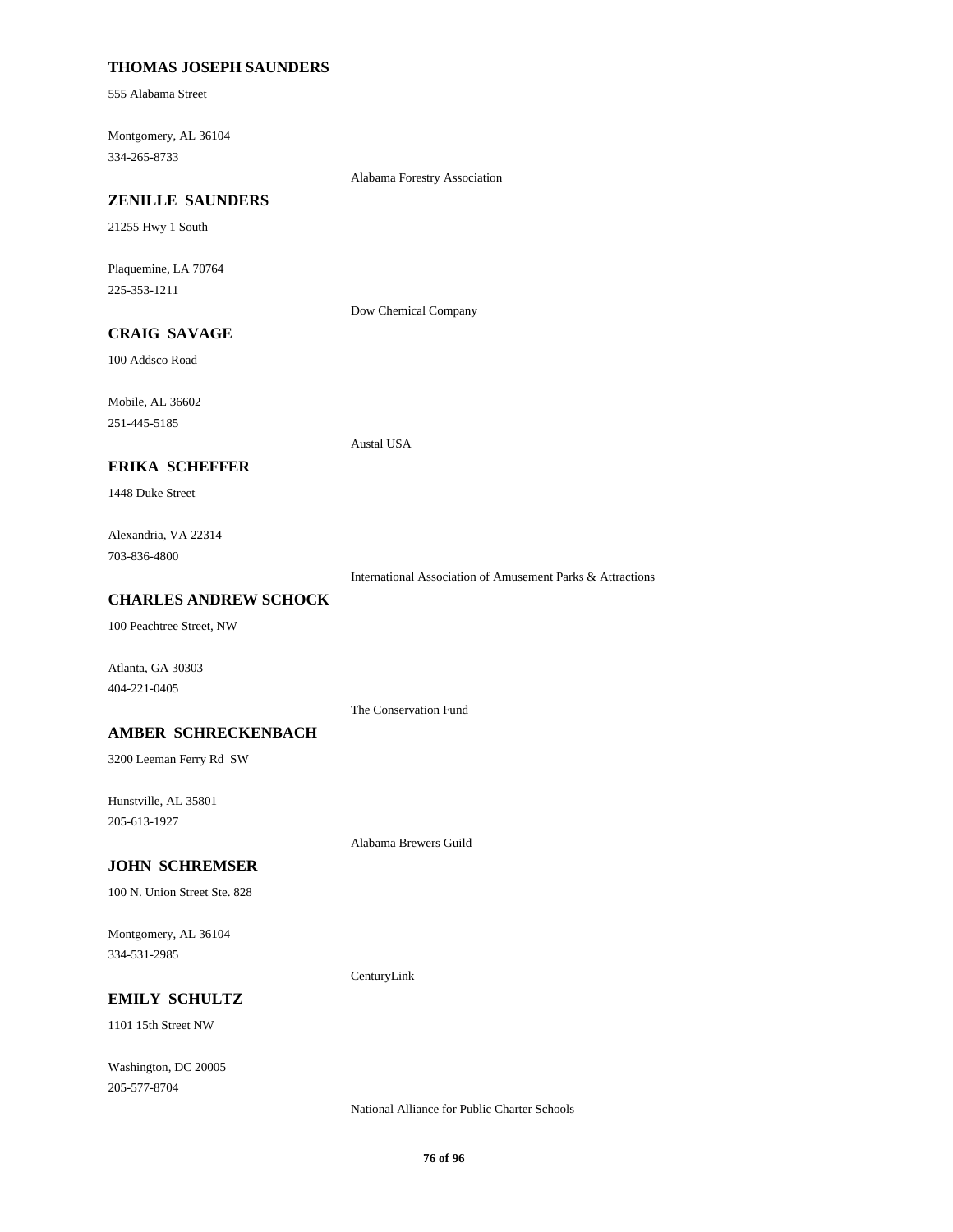## **ERICA SECHRIST**

Orrick, Herrington & Sutcliffe LLP

Washington, DC 20005 202-339-8400

> Advance America Cash Advance, Inc DraftKings, Inc FanDuel, Inc.

#### **EDWIN G SELLERS**

P. O. Box 1087

Gardendale, AL 35071 205-631-3331

Sellers Export Consulting

## **JADA LYNN SHAFFER**

400 S. Union Street

Montgomery, AL 36104 334-834-7400

> Jones Group, LLC, The Voices for Alabama's Children

## **KENNETH CASEY SHELTON**

12181 Highway 25

Calera, AL 35040 205-668-1905

International Brotherhood of Electrical Workers (I.B.E.W.)

# **JOHN SHIRLEY**

39 South Harper Street

Tallassee, AL 36078 205-668-1905

International Brotherhood of Electrical Workers (I.B.E.W.)

# **DANA SHOENBERG**

901 E Street NW

Washington, DC 20004 202-552-2000

## **ANDREW SILVESTRI**

c/o Politicom Law, LLP

Sausalito, CA 94965 415-903-2800

The Pew Charitable Trusts

Google Inc. and its Affiliates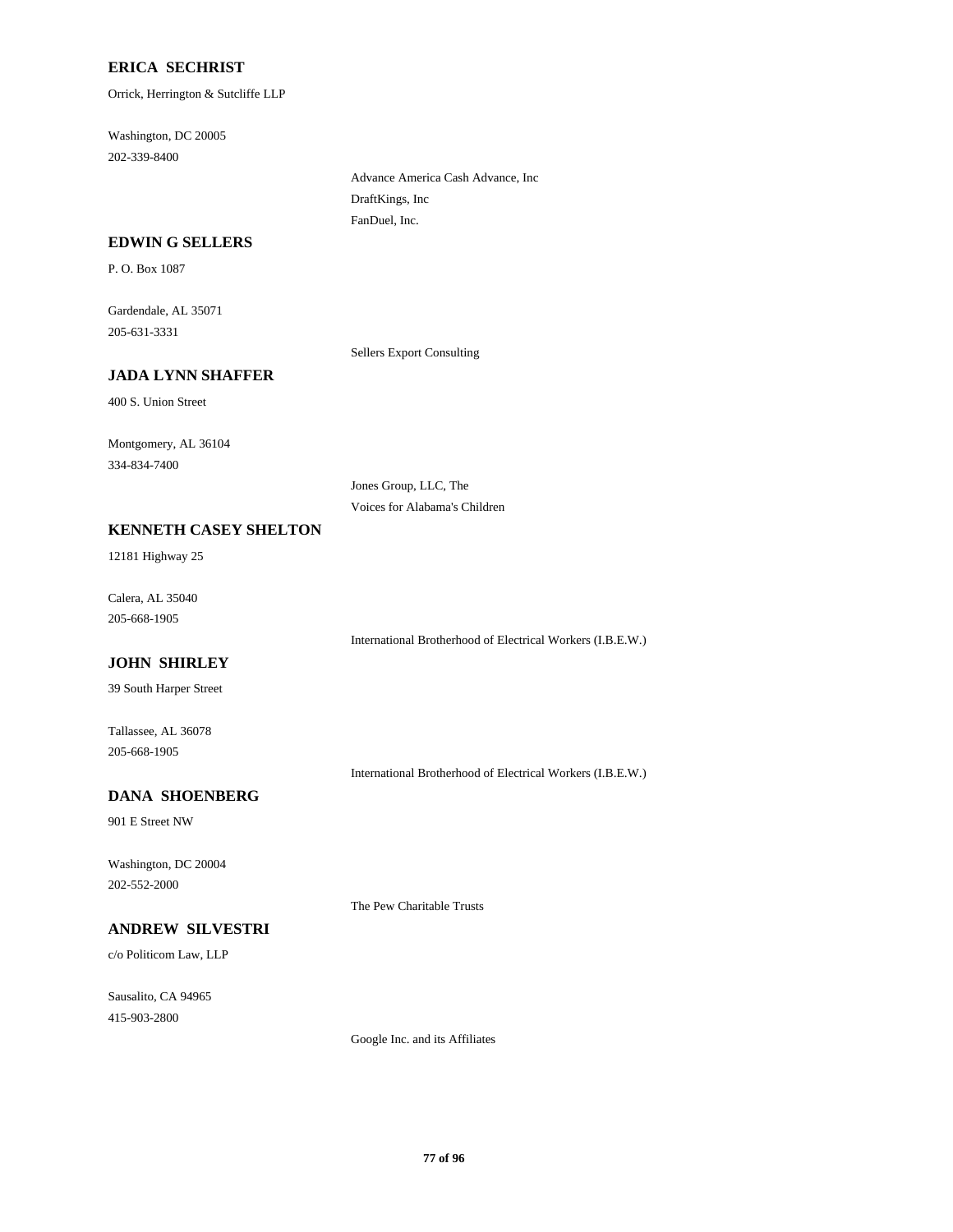## **MONTGOMERY C SIMPSON**

5 Concourse Pkwy

Atlanta, GA 30328 770-829-6304

Weyerhaeuser Company and its Affiliates

#### **BEVERLY SIMS**

P.O. Box 4177

Montgomery, AL 36103-4177 334-834-9790

Alabama Education Association

# **DARRYL SINKFIELD**

P.O. Box 4177

Montgomery, AL 36103 334-834-9790

Alabama Education Association

### **CHARLES Chuck C. SMITH**

PO Box 29

Demopolis, AL 36732 251-752-3351

WestRock Company

UPS, Inc.

## **DANIEL J SMITH**

660 Fritz Dr

Coppell, TX 75019 972-304-6500

#### **EUNICE W. SMITH**

4200 Stone River Circle

Birmingham, AL 35213 205-879-7096

Eagle Forum of Alabama

## **JOHN KENNETH SMITH**

535 Adams Avenue

Montgomery, AL 36104 334-262-2566

Alabama League of Municipalities

## **JOHNNIE B SMITH**

Alabama Association for Justice

Montgomery, AL 36104 334-262-4974

Alabama Association for Justice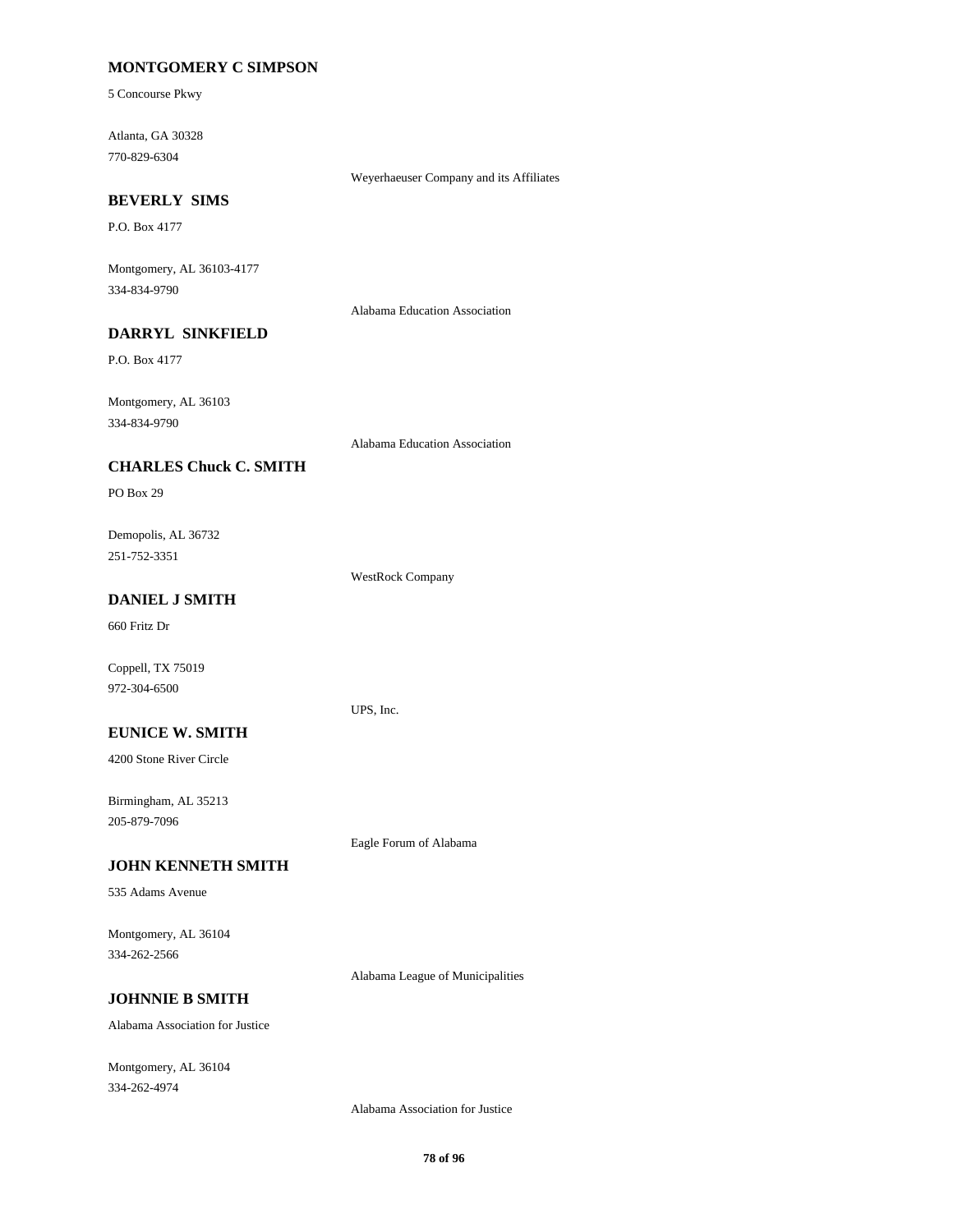## **MICHAEL STEVEN SMITH**

7088 Sydney Curve

Montgomery, AL 36117 334-850-0000

Southern Communications Services Inc dba Southern LINC Wireless

## **MICHAEL V. Coyote SMITH**

P O Box 242254

Montgomery, AL 36124 703-896-6196

Pericles Strategy Group

## **ROBERT LEON SMITH**

151 London Parkway

Birmingham, AL 35211 205-238-3080

Charter Communications

## **JUSTICE SMYTH**

P.O. Box 79

Montgomery, AL 36104 334-240-9423

Montgomery Area Chamber of Commerce

## **HOLLY BATES SNOW**

4041 Navajo Trail NE

Atlanta, GA 30319 404-387-6728

#### Amgen

### **JOHN SORRELL**

1745 Platt Place

Montgomery, AL 36117 334-265-0502

Alabama Concrete Industries Association

### **Southern Strategy Group of Alabama**

2 N. Jackson Street

Montgomery, AL 36104 334-240-7400

> Alabama Association of Housing & Redevelopment Authorities Alabama Hospice and Palliative Care Organization Alabama Lessors Association Alabama State Board of Pharmacy Blue Cross & Blue Shield of Alabama Guaranteed Asset Protection Alliance Rx Development Associates Southland Benefit Solutions, LLC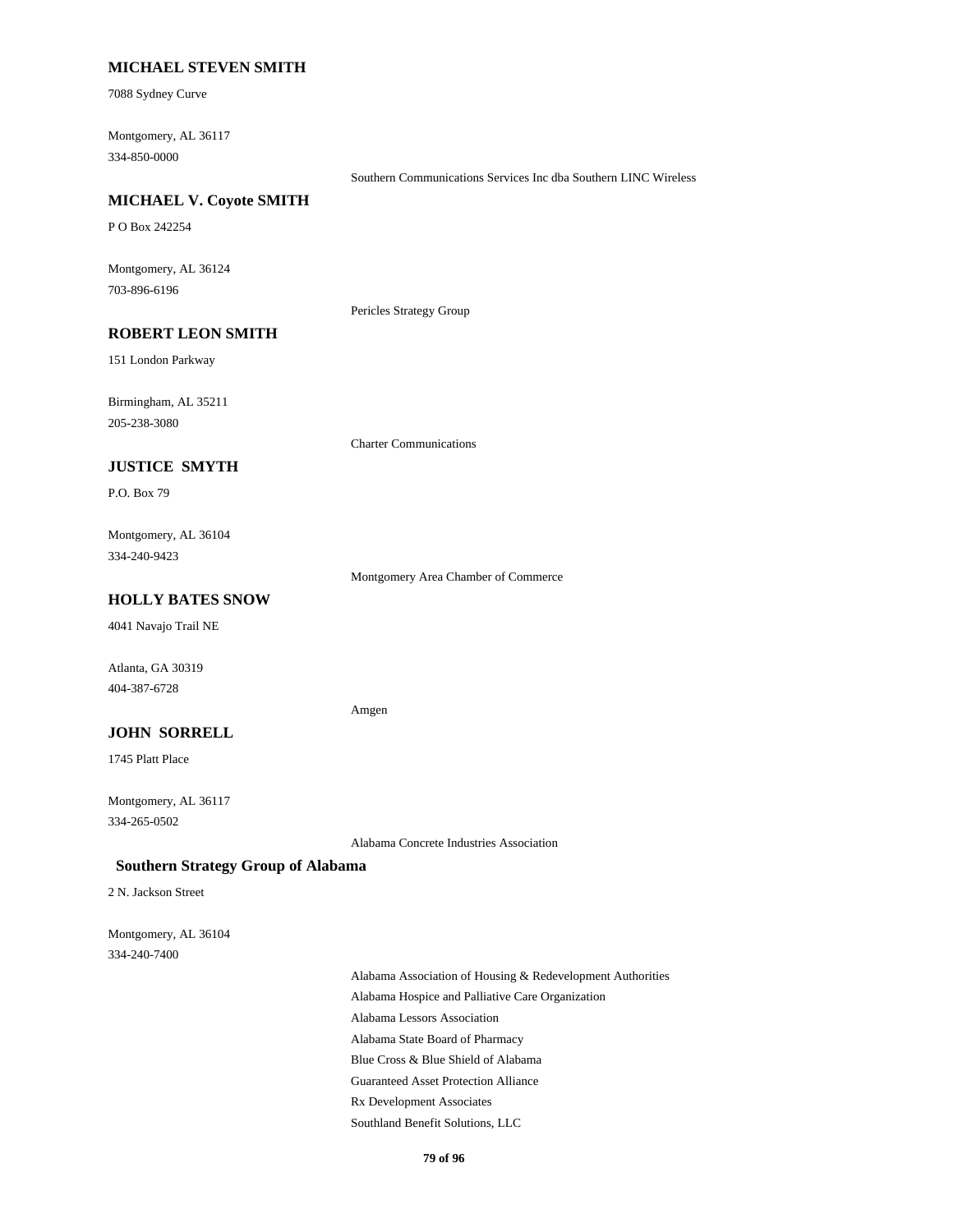Spectra Energy Telecommunications Association of the Southeast Tenaska, Inc.

#### **JERRY W. SPENCER**

The Spencer Group, LLC

Pike Road, AL 36064 334-354-3220

> Alabama Installment Lenders Association Government Corporate Partners, LLC Poarch Band of Creek Indians Veritec Solutions LLC

## **ANGI HORN STALNAKER**

123 Willow Way

Troy, AL 36079 334-224-3482

> Bama Carry Inc Breathe Easier Alliance of Alabama Horn Beverage Company Virtus Solutions, Inc. Voices for Alabama's Children Windom,Galliher & Associates

## **LYNES STANFIELD**

c/o Politicom Law LLP

Sausalito, CA 94965 415-903-2800

### **CAROL STECKEL**

8735 Henderson Road

Tampa, FL 33634 813-206-5709

WellCare Health Plans, Inc.

Apple Inc.

## **JAMES DAVID STEWART III**

One Federal Place

Birmingham, AL 35203 205-521-8368

> Alliance of Automobile Manufacturers Bradley Arant Boult Cummings LLP Community Choice Financial DraftKings, Inc Ductile Iron Pipe Research Association FanDuel, Inc. GEO Group, Inc. Pfizer Inc. Vulcan Materials Company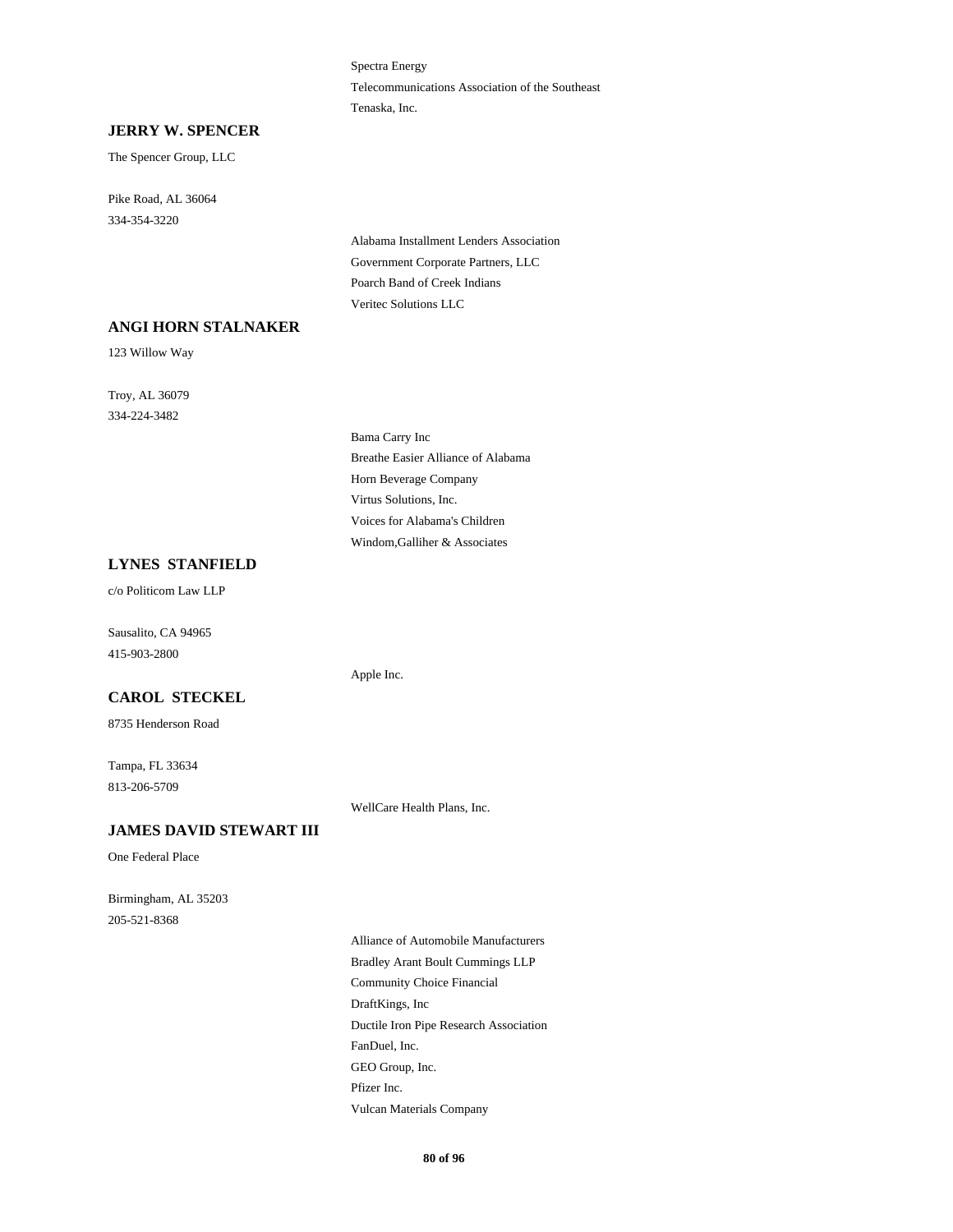## **JEFFERSON DAVIS STEWART III**

One Federal Place

Birmingham, AL 35203 205-521-8861

Advantage Capital Partners, LLC Alabama Association of Ambulatory Surgery Centers, Inc. Alabama Association of Realtors Alabama Captive Association, Inc. Alkermes, Inc. Alliance of Automobile Manufacturers American Federation for Children Associated Builders & Contractors of Alabama, Inc. BAE Systems, Inc. Bradley Arant Boult Cummings LLP Business Council of Alabama City of Anniston Colonial Management Group Community Choice Financial DentaQuest, LLC DraftKings, Inc Ductile Iron Pipe Research Association eBay, Inc EBSCO Industries, Inc. Economic Development Association of Alabama Inc. Electric Cities of Alabama Elmore County Economic Development Authority Enhanced Capital Partners, LLC Excellence in Education National, Inc. FanDuel, Inc. GEO Group, Inc. Geographic Solutions, Inc. HealthSouth Corporation Insurance Auto Auctions Corp. Jones Lang Lasalle Americas Inc. MedImpact Healthcare Systems, Inc. Palco, Inc PayIt, LLC Pfizer Inc. Praeses, LLC Retirement Systems of Alabama Spire Inc. Stonehenge Capital Company, LLC Swatek, Howe & Ross, LLC Verizon Vulcan Materials Company Waggoner Engineering, Inc Warrior Met Coal, LLC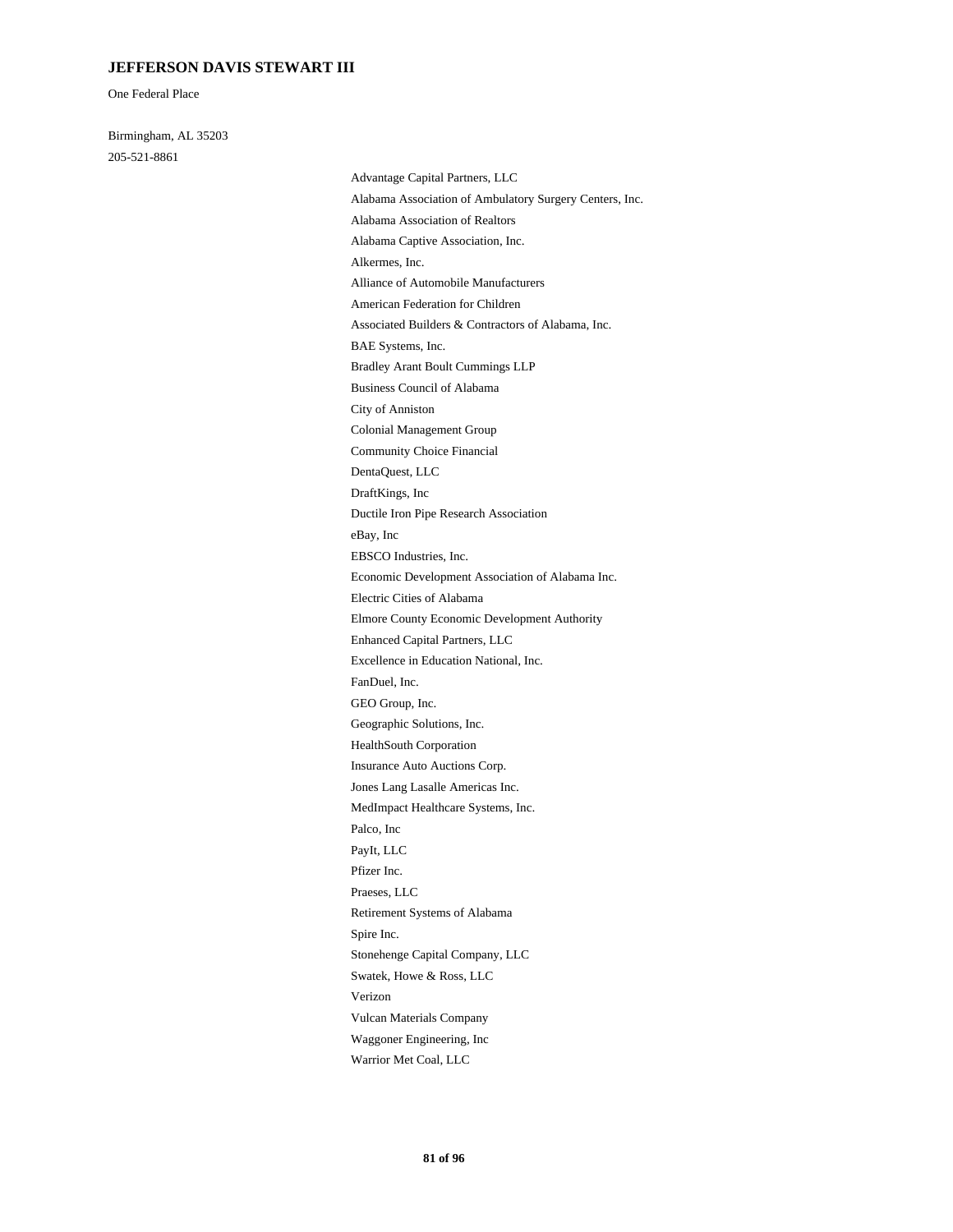## **ABIGAIL STODDARD**

4434 Pillsbury Ave S

Minneapolis, MN 55419 612-616-1431

Prime Therapeutics, LLC

## **SARAH STOKES**

2829 2nd Ave S

Birmingham, AL 35233-2838 205-745-3060

Southern Environmental Law Center

# **THERON STOKES**

P.O. Box 4177

MONTGOMERY, AL 36103-4177 334-834-9790

Alabama Education Association

### **ELIZABETH STOLL**

1266 W Paces Ferry Rd

Atlanta, GA 30327 404-217-7618

Baxter Healthcare Corporation

Blue Cross & Blue Shield of Alabama

Alabama Arise

## **J. ROBIN STONE**

2 North Jackson Street

Montgomery, AL 36104 334-262-4657

## **DAVID STOUT**

P.O. Box 1188

Montgomery, AL 36101-1188 334-832-9690

### **SEAN S STRICKLER**

P.O. Box 244014

Montgomery, AL 36124 334-215-2732

Alabama Rural Electric Association of Cooperatives

## **ZACK STUDSTILL**

836 Washington Avenue

Montgomery, AL 36104 334-265-1684

Alabama Dental Association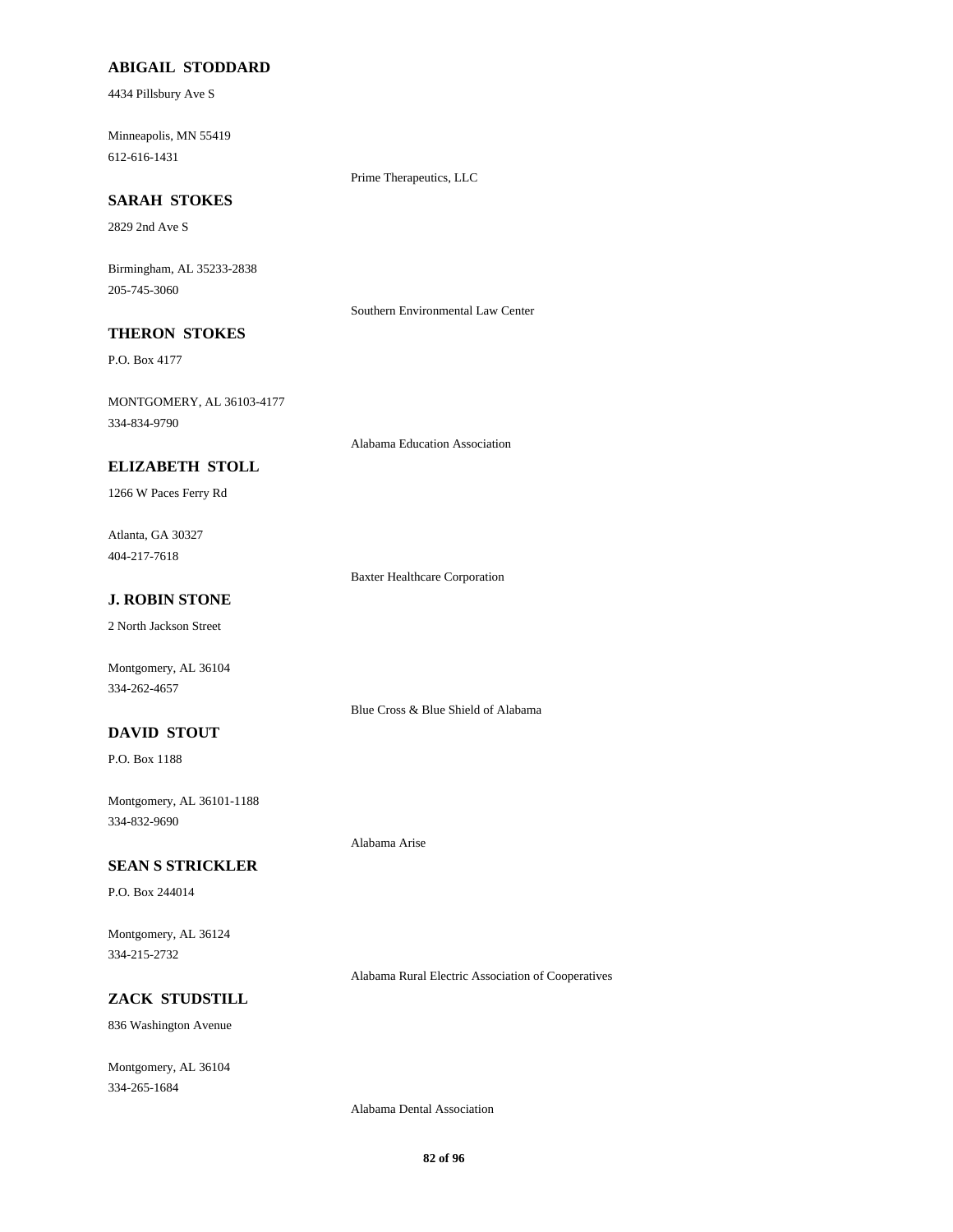## **MICHAEL W. SULLIVAN**

2229 1st Avenue North

Birmingham, AL 35203 205-241-9607

> Check into Cash Inc. Lobbyist Group, LLC, The National Rifle Association of America Oasis Financial Title Pawn Council of Alabama Wine Institute, The

#### **JULIE SWANN**

P.O. Box 4177

Montgomery, AL 36103-4177 334-834-9790

Alabama Education Association

## **DAX SWATEK**

770 Washington Ave

Montgomery, AL 36104 334-262-5200

> Dax R. Swatek & Associates, L.L.C. Swatek, Howe & Ross, LLC

### **Swatek, Howe & Ross, LLC**

770 Washington Ave

Montgomery, AL 36104 334-262-5200

> Advance America Cash Advance, Inc Alabama Asphalt Pavement Association Alabama Association for Higher Education Alabama Probate Judges Association Alabama Road Builders Association Alabama Sports Council, Inc. Better Basics, Inc. Blue Cross & Blue Shield of Alabama Charter Communications CHSPSC, LLC City of Anniston Community Education Centers, Inc. Corizon Health Dax R. Swatek & Associates, L.L.C. Disguise the Learning DBA LTS Education Systems DraftKings, Inc Eliza Coffee Memorial Hospital/North Alabama Medical FanDuel, Inc. Fresenius Medical Center GEO Group, Inc. Grandview Medical Center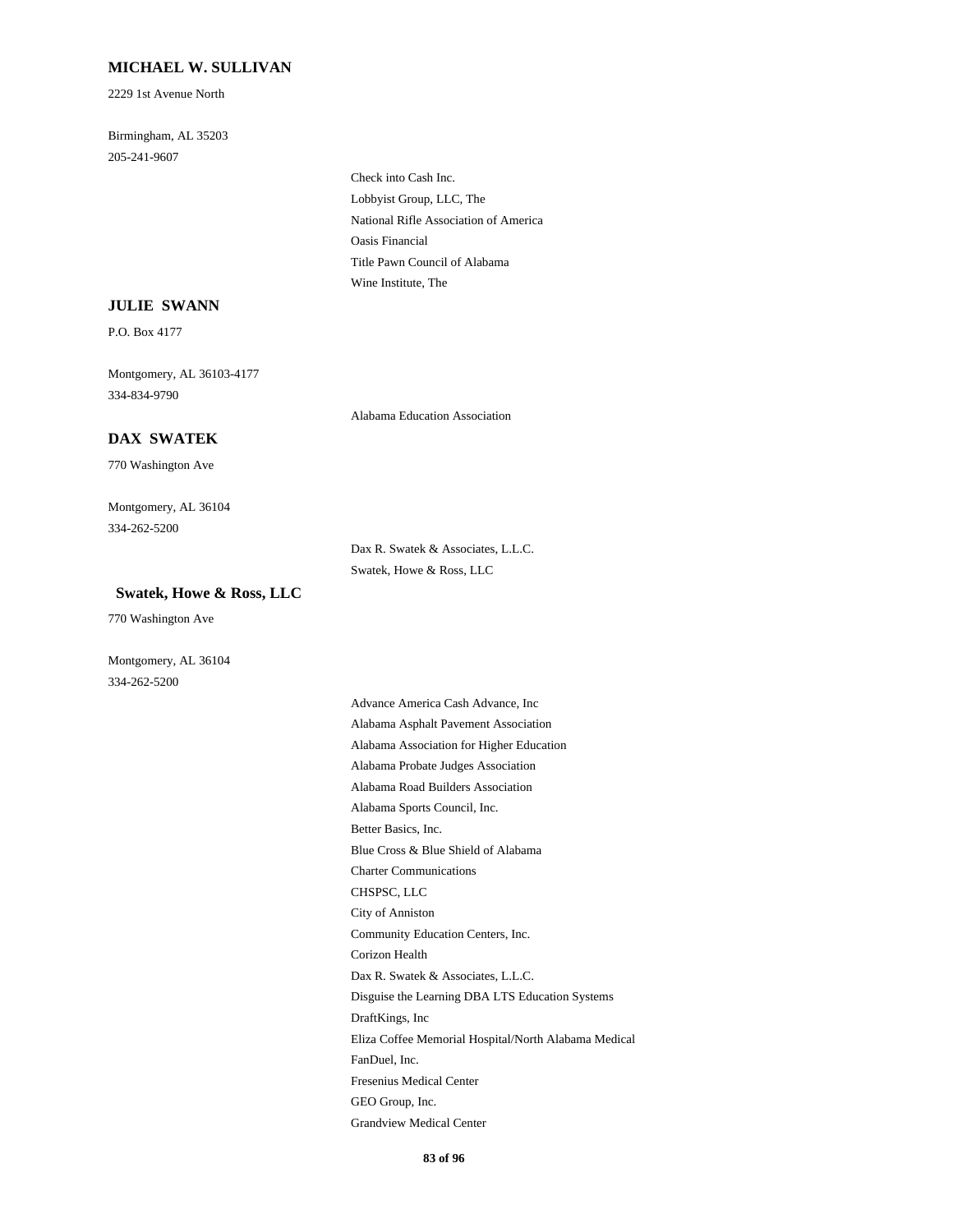HealthSouth Corporation K12 Inc. Maximus NetChoice Nucor Corporation Select Management Resources, Inc. Sight Savers of America Southern Communications Services Inc dba Southern LINC Wireless Southern Research The Pew Charitable Trusts UAB Health System University of West Alabama Wells Fargo & Co.

#### **DANIEL LOUIS TAIT**

PO Box 2434

Madison, AL 35758 256-303-7773

#### **JOHN F. TANNER**

PO Box 380832

Birmingham, AL 35238 205-403-9905

> Alabama Crown Distributing Co. Georgia Crown Distributing Company Republic National Distributing Company Wine & Spirits Wholesalers of America, Inc

## **ELLIE TAYLOR**

300 Vestavia Parkway, Suite 3500

Birmingham, AL 35216 205-823-5498

Alabama Grocers Association

Energy Alabama

#### **JOHN A. TEAGUE**

Government Corporate Partners, LLC

Montgomery, AL 36104 334-265-8086

> Government Corporate Partners, LLC Teague, Gray & Moore,LLC Total Political Solutions, LLC

#### **TAMI EZELL TEAGUE**

Government Corporate Partners, LLC

Montgomery, AL 36104 334-265-8086

> Alabama Association of Home Health Agencies Alabama Installment Lenders Association Alabama Power Company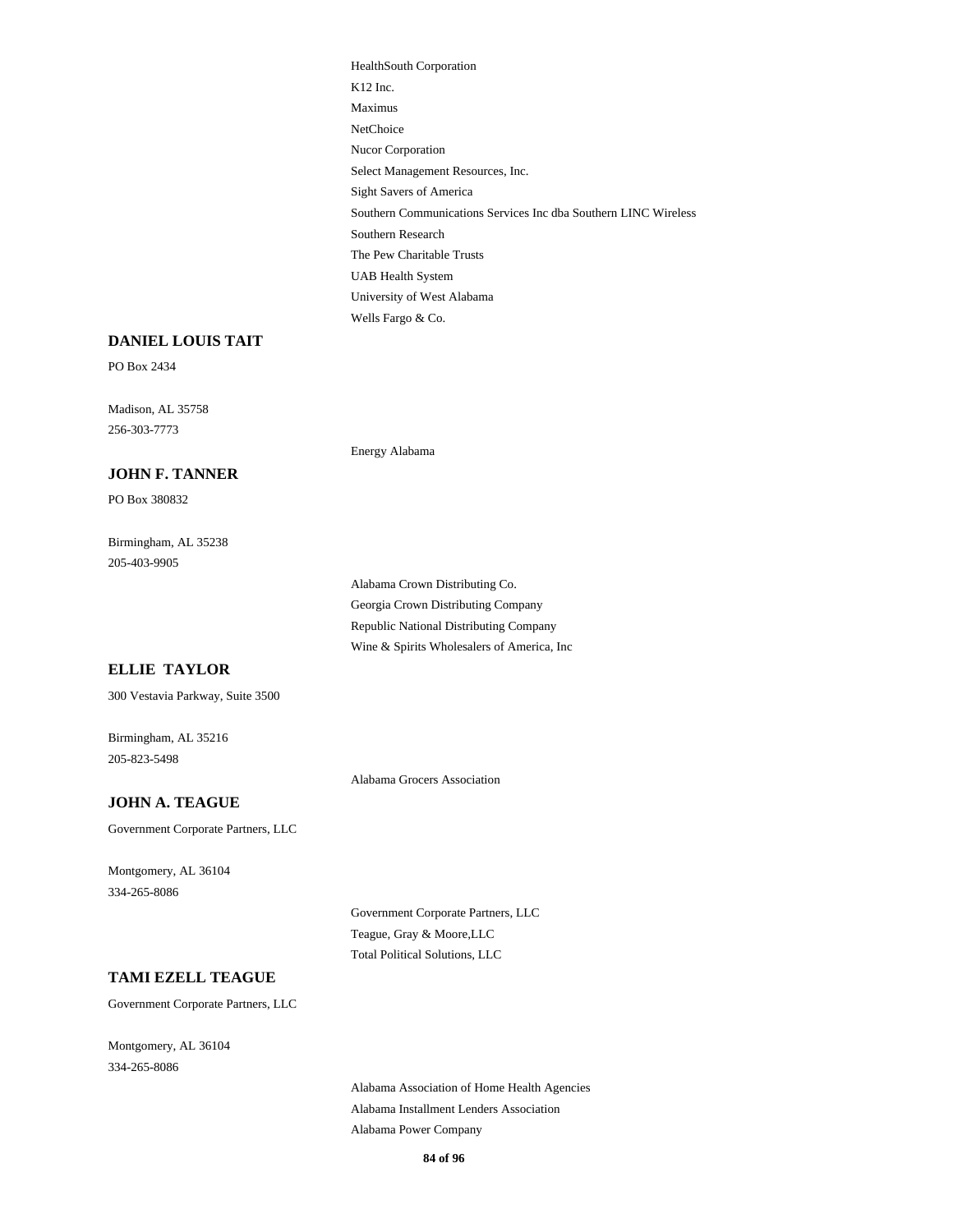Alabama Prosthetic and Orthotic Assoc. Government Corporate Partners, LLC Teague, Gray & Moore,LLC Total Political Solutions, LLC

Alabama State Troopers Association

#### **NEIL G TEW**

PO Box 1286

Montgomery, AL 36130-1286 334-265-2782

**JOE THESING**

3601 Vincennes Road

Indianapolis, IN 46268 317-876-4259

National Association of Mutual Insurance Companies (NAMIC)

## **DAVID L. THOMAS**

2572 Weston Street

Auburn, AL 36832 334-209-0508

Eagle 1 Resources

## **ARTHUR THOMM, II**

c/o NRA OGC, 11250 Waples Mill Rd

Fairfax, VA 22020 703-267-1250

National Rifle Association of America

#### **ADAM THOMPSON**

P.O. Box 10691

Tallahassee, FL 32302 850-391-4200

Excellence in Education National, Inc.

### **BRENDA THOMPSON**

P.O. Box 4177

Montgomery, AL 36103-4177 334-834-9790

Alabama Education Association

## **ROBERT D TIMMONS**

514 Washington Avenue

Montgomery, AL 36104-4385 334-264-7827

Alabama Sheriffs Association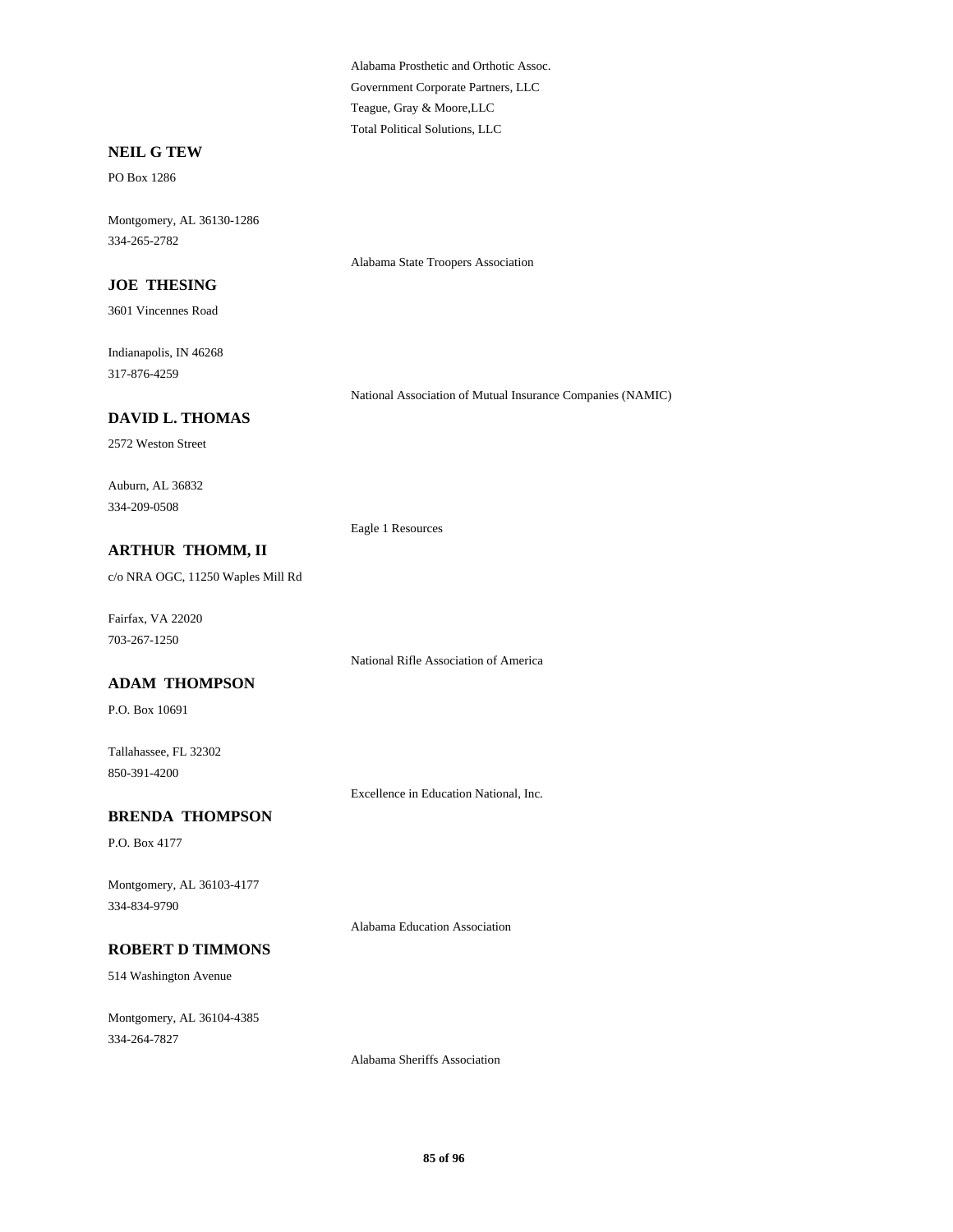## **KAYLYN TINSLEY**

3950 Shackleford Road

Duluth, GA 30096 678-291-7464

WestRock Company

## **BARTLEY E. TOMLINSON III**

PO Box 866

Montgomery, AL 36101-0866 334-782-6603

Kimberly H. Adams, P.C.

## **DUPLE JANTELLE TRAVILLION**

942 South Shady Grove Road

Memphis, TN 38120

901-818-7558

FedEx Corporation

## **JOHN DEREK TROTTER**

250 Commerce Street

Montgomery, AL 36104 334-832-2900

Butler Snow LLP

Boeing Company, The

## **KENNETH J. TUCKER**

P.O. Box 240002, M/C JB-50

Huntsville, AL 35813-6402 256-937-5532

## **LISSA A. TUCKER**

P.O. Drawer 230488

Montgomery, AL 36123-0488 334-277-9700

Alabama Association of School Boards

## **WILLIAM TUNNELL**

P.O. Box 4177

Montgomery, AL 36103-4177 334-834-9790

Alabama Education Association

## **LORENA G TURNER**

One Ravinia Drive

Atlanta, GA 30346 678-462-8279

T-Mobile USA, Inc.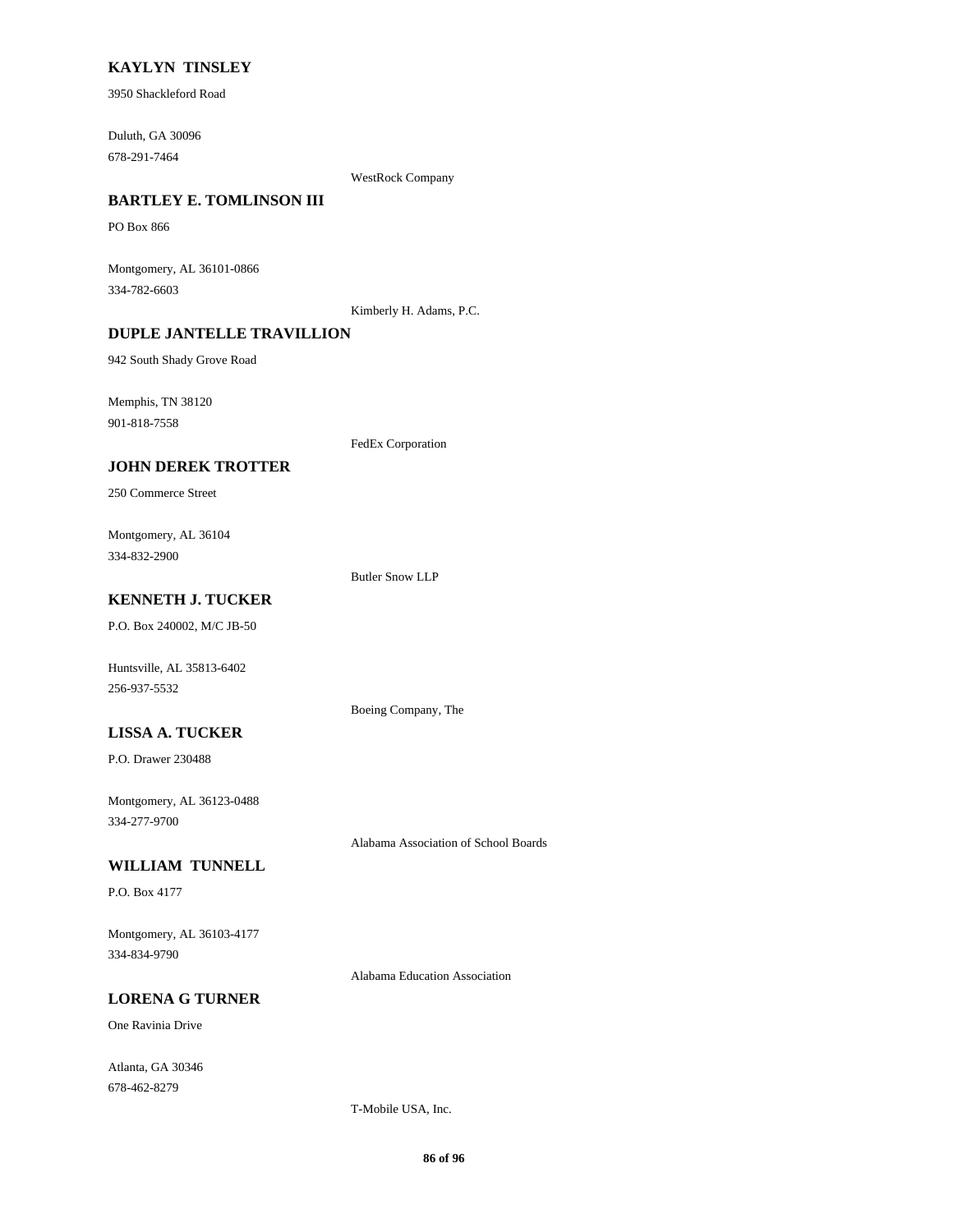## **JACQUELINE TWIGGS**

2350 KERNER BLVD., STE. 250

SAN RAFAEL, CA 94901 415-389-6800

ACT, Inc. and its affiliates

## **PATRICIA KANE VAN SICKLEN**

PO Box 36456

Birmingham, AL 35236 919-816-3720

American Kennel Club, Inc.

## **SOMMER H. VAUGHN**

770 Washington Ave

Montgomery, AL 36104 334-262-5200

> Dax R. Swatek & Associates, L.L.C. Swatek, Howe & Ross, LLC

## **MARCUS RONALD VEAZEY**

100 M Street, SE #500

Washington, DC 20003 202-484-4884

> GEO Group, Inc. Imagine Learning Infiniti Consulting Group Tutor.com, Inc Whiteboard Advisors, LLC

## **PAUL E. VERCHER**

610 Preserve Parkway

Hoover, AL 35226 205-588-2780

United States Steel Corporation

## **TAYLOR C VICE**

3000 Riverchase Galleria

Birmingham, AL 35244 334-235-8830

Charter Communications

### **LARRY A. VINSON**

P.O. Box 240757

Montgomery, AL 36124-0757 334-260-7970

> Alabama Civil Justice Reform Committee Alabama Council of the American Institute of Architects Alabama Self-Insurers Association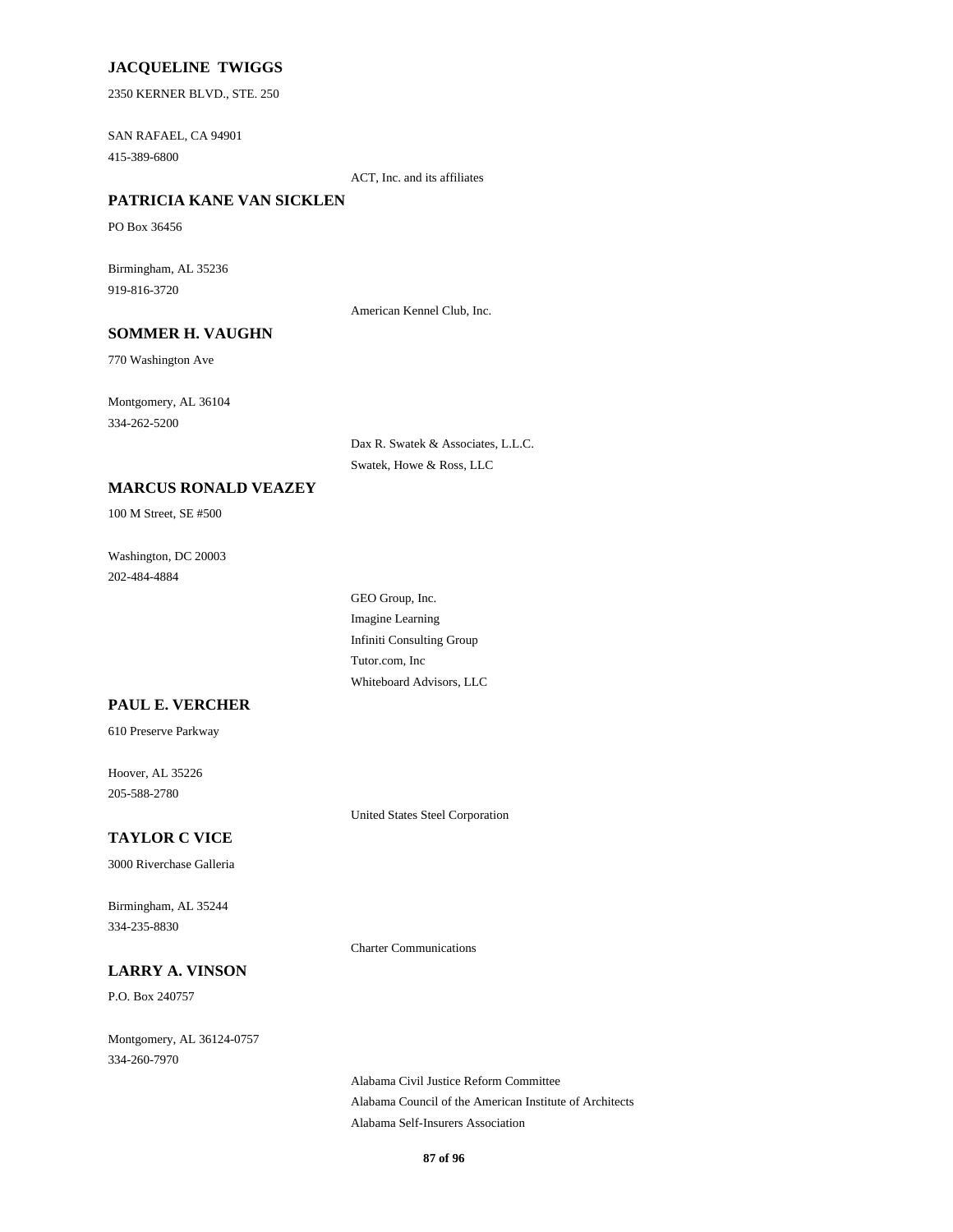## **CAROL VUCOVICH**

5950 Carmichael Place

Montgomery, AL 36117 334-356-2220

## **WILLIAM RAY WADE**

P O Box 2144

Birmingham, AL 35201 205-335-8134

Birmingham Progressive Christian Alliance

Alabama Association of Independent Colleges & Universities

# **JEREMY S WALKER**

522 Wahington Avenue

Montgomery, AL 36104 334-467-8622

Alabama Association of Realtors

## **MAECI WALKER**

445 Dexter Avenue

Montgomery, AL 36104 334-264-0598

Christie Strategy Group

## **MIKE L. WALKER**

173 Golden Meadows Drive

Alabaster, AL 35007 205-665-4639

International Brotherhood of Electrical Workers (I.B.E.W.)

## **TODD WALKER**

1830 28th Avenue South

Birmingham, AL 35209 205-870-9768

Associated Builders & Contractors of Alabama, Inc.

## **THOMAS G. WALKER, JR.**

Post Office Box 6

Montevallo, AL 35115 205-665-3535

American Village Citizenship Trust

## **MICHAEL ANTHONY WALL**

600 Galleria Parkway

Atlanta, GA 30339 678-460-1610

Comcast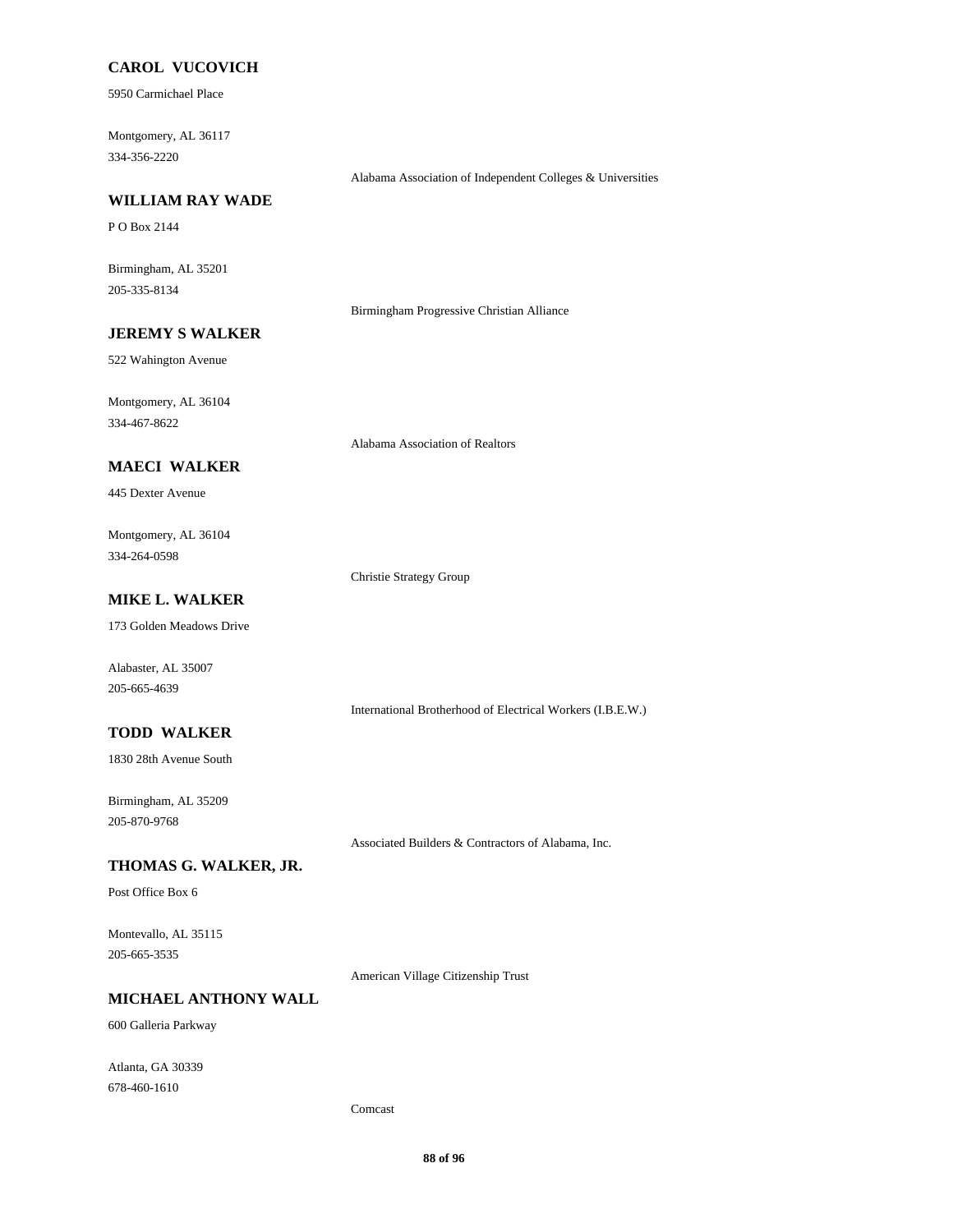## **EVA WALTON KENDRICK**

Human Rights Campaign

Washington, DC 20036 202-567-5712

## Human Rights Campaign

## **JOHN MATTHEW WARD**

11245 Chantilly Parkway Court

Montgomery, AL 36117 334-834-1848

Automotive Aftermarket Association Southeast

## **JOSEPH EDWARD WARD**

828 WASHINGTON AVE

MONTGOMERY, AL 36104-3839 334-262-4177

Alabama Education Retirees Association

#### **MICHAEL D. WARD**

225 Church Street

Huntsville, AL 35801 256-535-2030

Chamber of Commerce Huntsville/Madison County

### **SCOTT WARD**

Orrick, Herrington & Sutcliffe LLP

Washington, DC 20005 202-339-8400

#### **PAMELA R. WARE**

770 Washington Ave. Ste. 430

Montgomery, AL 36104 334-832-3826

#### **MICHELE WAREN**

836 Washington Avenue

Montgomery, AL 36104 334-265-1684

Alabama Dental Association

Alabama Power Company

Dish Network

## **COURTNEY WARREN**

901 E Street NW

Washington, DC 20004 202-552-2000

The Pew Charitable Trusts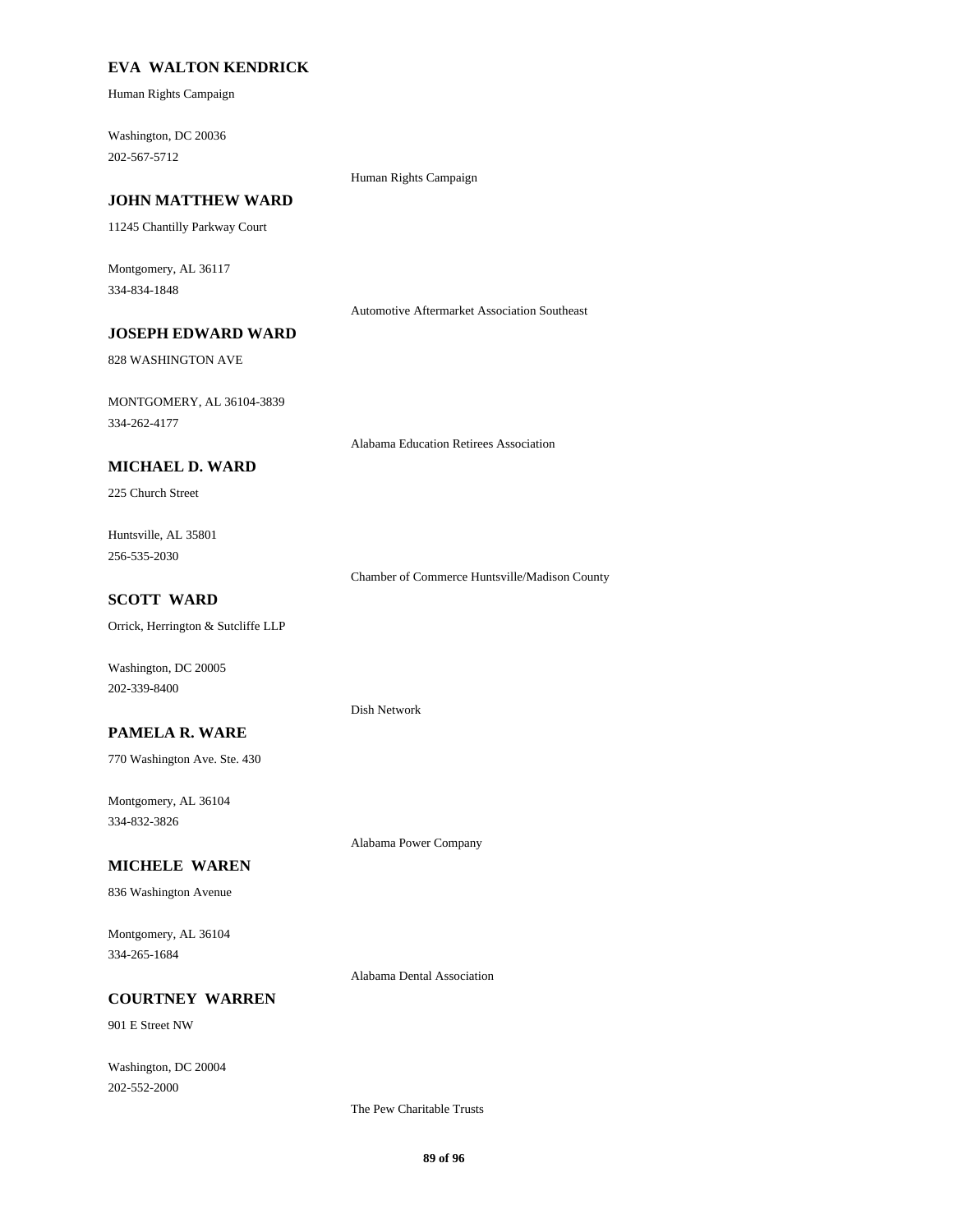### **KEITH E. WARREN**

2777 Zelda Rd

Montgomery, AL 36106 334-269-9990

Warren & Company Inc.

AT&T Alabama

Georgetowne, LLC Roman I, Inc.

W2 Strategies, LLC

## **CLEO WASHINGTON**

770 Washington Avenue, Suite 180

Montgomery, AL 36104 334-834-9050

## **SUZANNE WEBB**

731 Ryefield Road

Montgomery, AL 36117 334-546-6656

### **MIKE WEEKS**

Post Office Box 56

Montgomery, AL 36101-0056 334-300-3336

> Alabama Cemetery Association Alabama Concrete Industries Association Alabama Pawnbrokers Association Alabama Propane Gas Association America's Health Insurance Plans American Council of Life Insurers Association of Alabama Life Insurance Companies Delta Dental Insurance Company Nationwide Mutual Insurance Company

Selma to Montgomery March Commemoration Foundation

## **WESLEY RYAN WELCH**

777 6TH ST NW

Washington, DC 20001 202-638-0125

Alabama District Attorneys Association

## **ALAN WEST**

1101 Pennsylvania Ave, NW

Washington, DC 20004 202-879-6805

Citigroup Washington, Inc.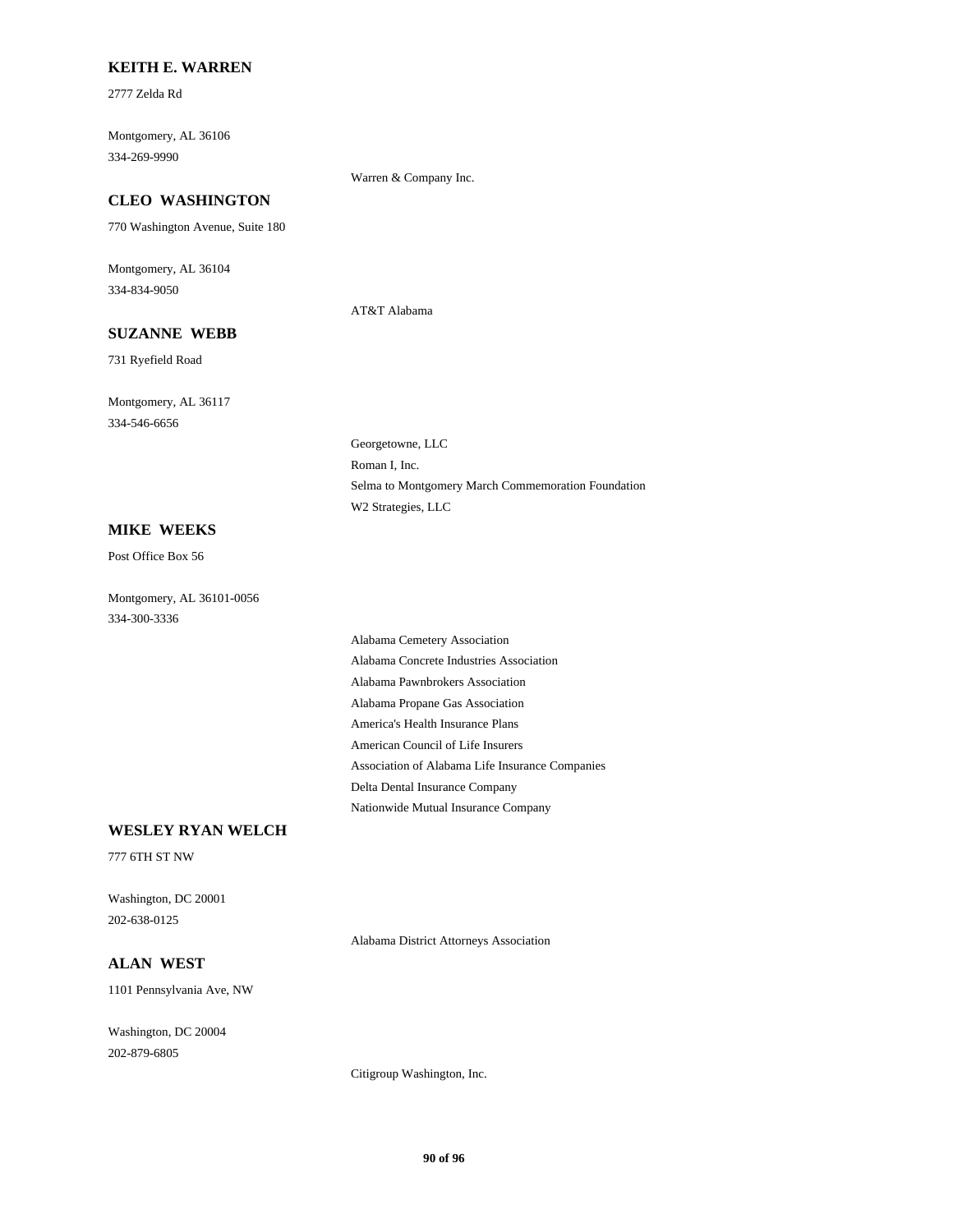### **DEBRA K WEST**

101 Constitution Avenue, NW

Washington, DC 20001 515-778-7429

American Council of Life Insurers

#### **DAVIS BLAKE WESTBROOK**

22 Inverness Center Pkwy, Suite 200

Birmingham, AL 35242 205-437-2164

League of Southeastern Credit Unions

## **MARGARET WHATLEY**

770 Washington Ave

Montgomery, AL 36104 334-272-8781

Alabama Hospital Association

### **SHARON WHEELER**

731 Ryefield Road

Montgomery, AL 36117 334-220-6857

> Georgetowne, LLC Roman I, Inc. Selma to Montgomery March Commemoration Foundation W2 Strategies, LLC

### **JENNIFER GAIL WHISENANT**

2101 Providence Park

Birmingham, AL 35242 205-980-0540

Birmingham Automobile Dealers Association

## **KERRICK J WHISENANT**

14000 Highway 20

Madison, AL 35756 256-355-2396

> Cornerstone Detention Products, Inc. Limestone Building Group, LLC

## **RICHARD C. WHITAKER**

848 Washington Avenue

Montgomery, AL 36104 334-261-2000

> Medical Assoc. of the State of Alabama/Alabama Board of Medical Examiners Medical Association of the State of Alabama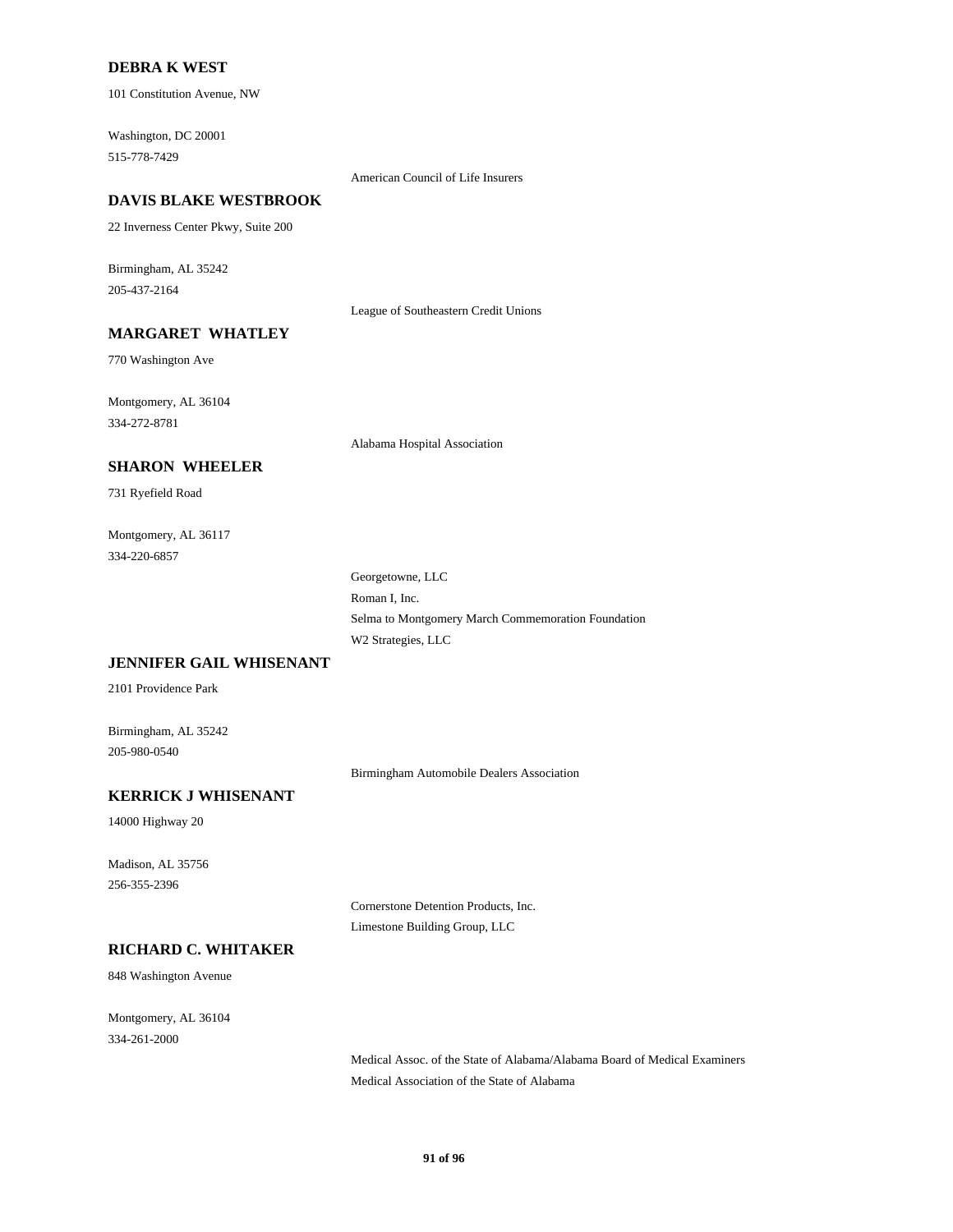## **JARROD JOEL WHITE**

P.O. Box 2906

Mobile, AL 36652 251-415-7310

Keep Mobile Growing

# **Whiteboard Advisors LLC**

100 M St SE

Washington, DC 20003 202-479-7180

Imagine Learning

# **TERRI WIGGINS**

1600 5th Street NW

Centerpoint, AL 35215 205-566-3536

Master Solutions, LLC

## **DONNA W. WILHELM**

Post Office Box 7957

Mobile, AL 36670 251-504-7353

Mercy LIFE of Alabama

## **RANDY V. WILHELM**

2350 Montevallo Road

Birmingham, AL 35223 205-837-3736

> Atlantic Group Corrections Consultants, LLC Kemp Management Solutions, LLC Tennessee Valley BRAC Committee

## **GLEN WILKINS**

2090 Lawrenceville-Suwanee Road

Suwanee, GA 30024 770-277-3531

### **JOE BASSETTE WILKINS**

PO Box 3110

Orange Beach, AL 36561 251-979-5346

Wal-Mart Stores, Inc.

Columbia Southern University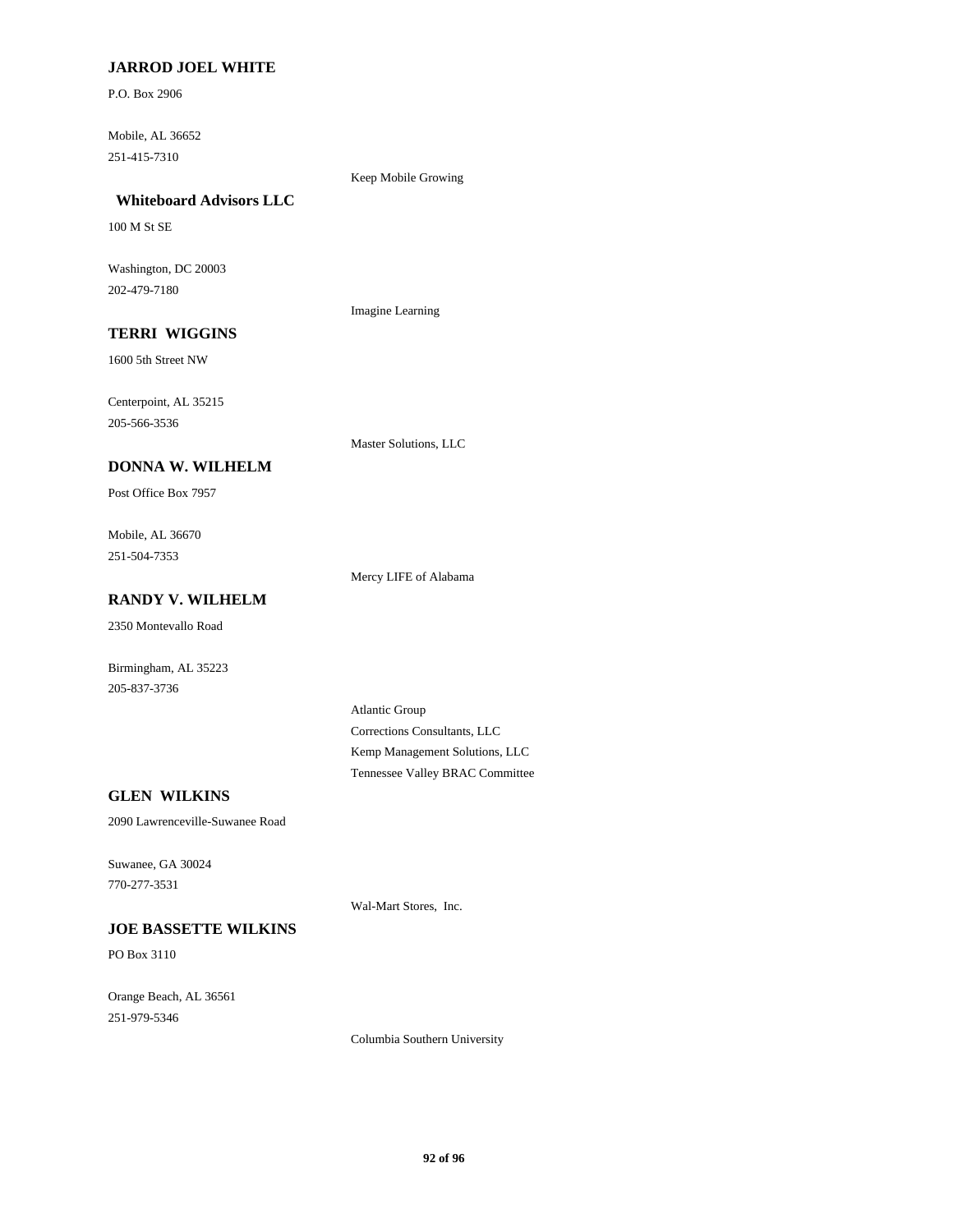### **CHRIS A. WILLIAMS**

6987 Halcyon Park Drive

Montgomery, AL 36117 334-244-4001

#### Associated General Contractors of America, Inc.

### **JAMES WILLIAMS**

P.O. Box 244014

Montgomery, AL 36124 334-215-2732

Alabama Rural Electric Association of Cooperatives

# **MARK J. WILLIAMS**

453 S. Hull Street

Montgomery, AL 36104 334-269-5117

> Alabama Court Specialists Association Credit Union Coalition of Alabama Eli Lilly and Company Gateway Health H.D.I. Solutions, LLC H.I.D./ Health Information Designs, LLC Pitsco, Inc. PowerSchool Smart Work Ethics

#### **NOLAN WILLIAMS**

3057 County Road 71

Newton, AL 36352 334-797-3455

Alabama School Nutrition Association

## **TAYLOR WILLIAMS**

770 Washington Avenue

Montgomery, AL 36104 334-241-7372

Power South Energy

# **TERRI Q. WILLIAMS**

3196 Highway 280 East

Birmingham, AL 35243 205-215-1332

AT&T Alabama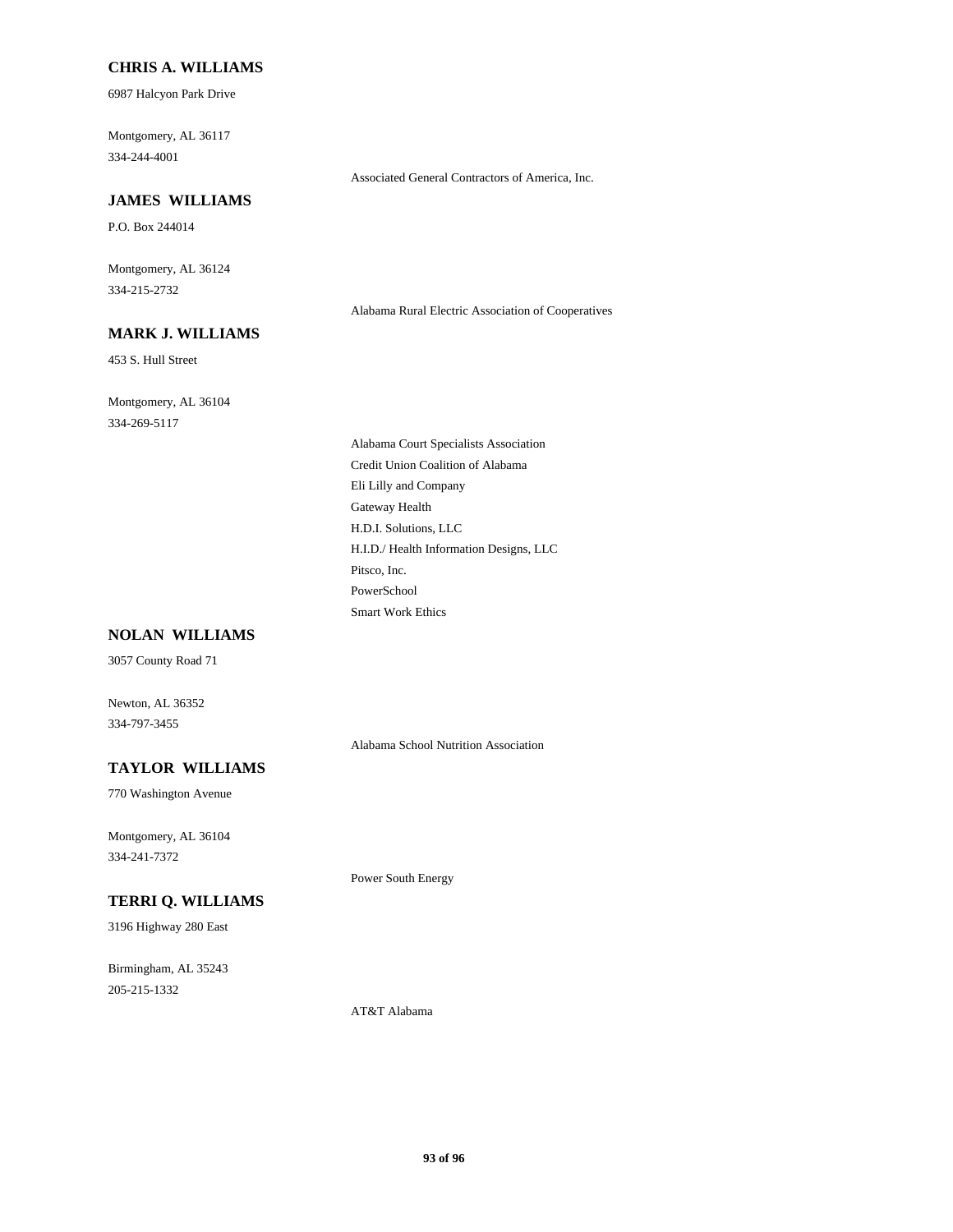## **FREDDIE WILLIAMS, JR.**

P.O. Box 4177

Montgomery, AL 36103-4177 334-834-9790

Alabama Education Association

#### **DONALD E. WILLIAMSON**

500 North East Blvd

Montgomery, AL 36117 334-272-8781

Alabama Hospital Association

## **FRANK G WILLIFORD**

4266 Lomac Street

Montgomery, AL 36106 334-271-1987

Williford & Associates,LLC

## **RICHARD S. WILLIS**

Public Affairs Counsel Inc.

Birmingham, AL 35242 205-533-7899

> Alabama Property Rights Council, LLC Proteus On-Demand Facilities, LLC Redflex Traffic Systems, Inc

## **HERB RAYMOND WINCHES**

1620 Stonewall Drive

Birmingham, AL 35226 205-410-6091

Alabama Football Coaches Association

## **STEPHEN WINDOM**

P. O. Box 1949

Montgomery, AL 36102 334-241-0078

Windom,Galliher & Associates

#### **Windom, Galliher & Associates**

P. O. Box 850296

Mobile, AL 36685 334-241-0078

> Alabama Deer Association Alabama Funeral Directors Association Alabama Physical Therapy Association Alabama Power Company Amgen AT&T Alabama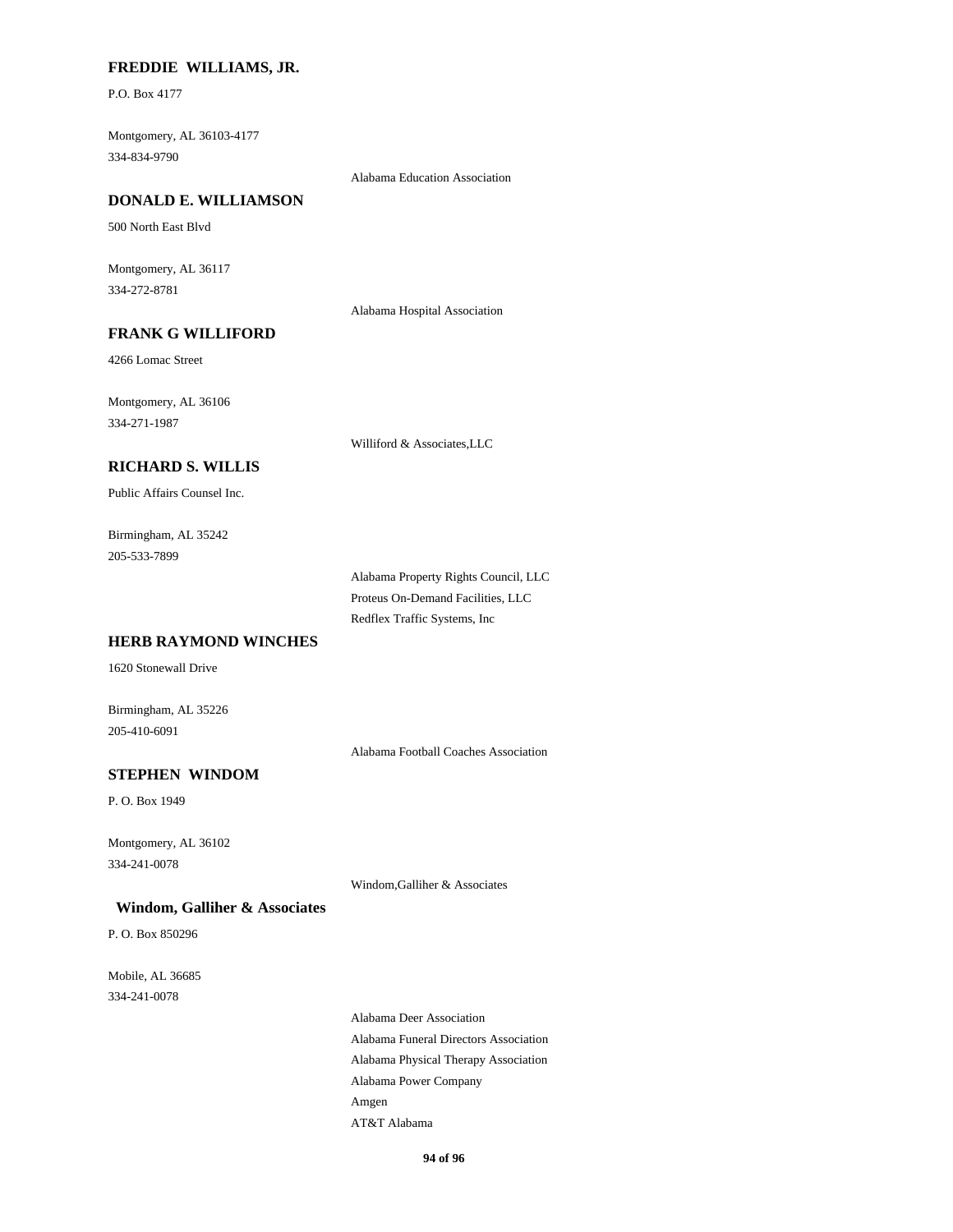Axcess Financial Services, Inc. Board of Dental Examiners of Alabama Brookwood Baptist Health Community Choice Financial Connections Education LLC Corrections Consultants, LLC Corrections Consultants, LLC Downtown Mobile Alliance Funeral Trust of Alabama Government Revenue Solutions dba Revenue Discovery Systems Great West Financial and GWFS Equities, Inc. Greenwich Biosciences, Inc. Gulf Distributing Co. of Mobile, LLC Huntsville Hospital Health System Johnson & Johnson Lockridge Grindal Nauen MHM Correctional Services, Inc NHS Management LLC On-Line Information Services, Inc. d/b/a AlaCourt Oracle America, Inc PowerSchool Rave Wireless, Inc.d/b/a Rave Mobile Safety Scientific Games Corporation Securus Technologies, Inc. South University State Farm Mutual Automobile Insurance Company, Inc. STRADA Professional Services, LLC U. S. Term Limits Universal Property and Casualty University of North Alabama Volkert , Inc.

#### **Women's Resource Group**

1348 Magnolia Curve

Montgomery, AL 36106 334-315-8003

Planned Parenthood Southeast

## **KEITH WOOD**

2 Indigo PL

Enterprise, AL 36330 334-475-3331

Purdue Pharma LP

### **LISA A. WOODARD**

534 Adams Avenue

Montgomery, AL 36104 334-262-0014

School Superintendents of Alabama (SSA)